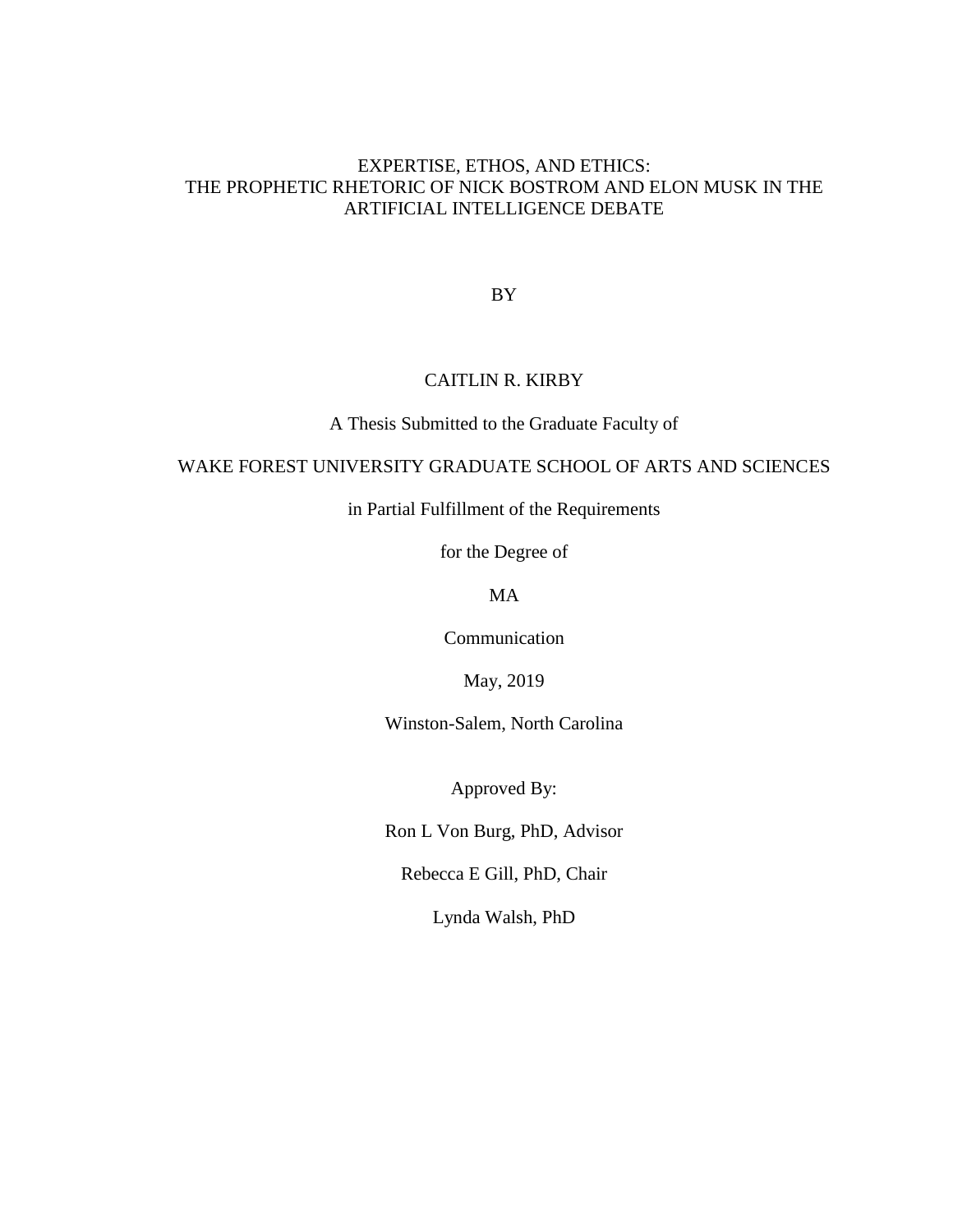## **Dedications and Acknowledgements**

I first want to thank my parents for being supportive no matter what I do, and while it seems somewhat trivial, your encouragement has meant the world to me and helped me decide where to go in the world.

Thank you to my brother Matt, who keeps me up to date with all the "in" slang which I always use ironically. But also for your late night encouragement Snapchats.

Thank you to Nick for weathering the ups and downs of grad school with me, while also completing your own degree. Our phone calls get me through the day.

Thank you to Dr. Ron Von Burg for helping me through "this." You have been an excellent advisor and mentor during my time at Wake Forest, and though I am biased, your classes have been some of my favorite because the give me the excuse to be a nerd in a formal setting.

Thank you to Dr. Rebecca Gill for being not only a committee member, but also an important line of support in the last year.

Thank you to Dr. Lynda Walsh for serving on my committee and providing so much support and feedback for a student that you have never met in person. Your thoughts and explanations have helped the direction of this project immensely.

Finally, thank you to the other wonderful Wake Communication people who have made a significant impact in my experience: Dr. Marina Krcmar, Dr. Jarrod Atchison, Candice Burris, and my fellow graduate students.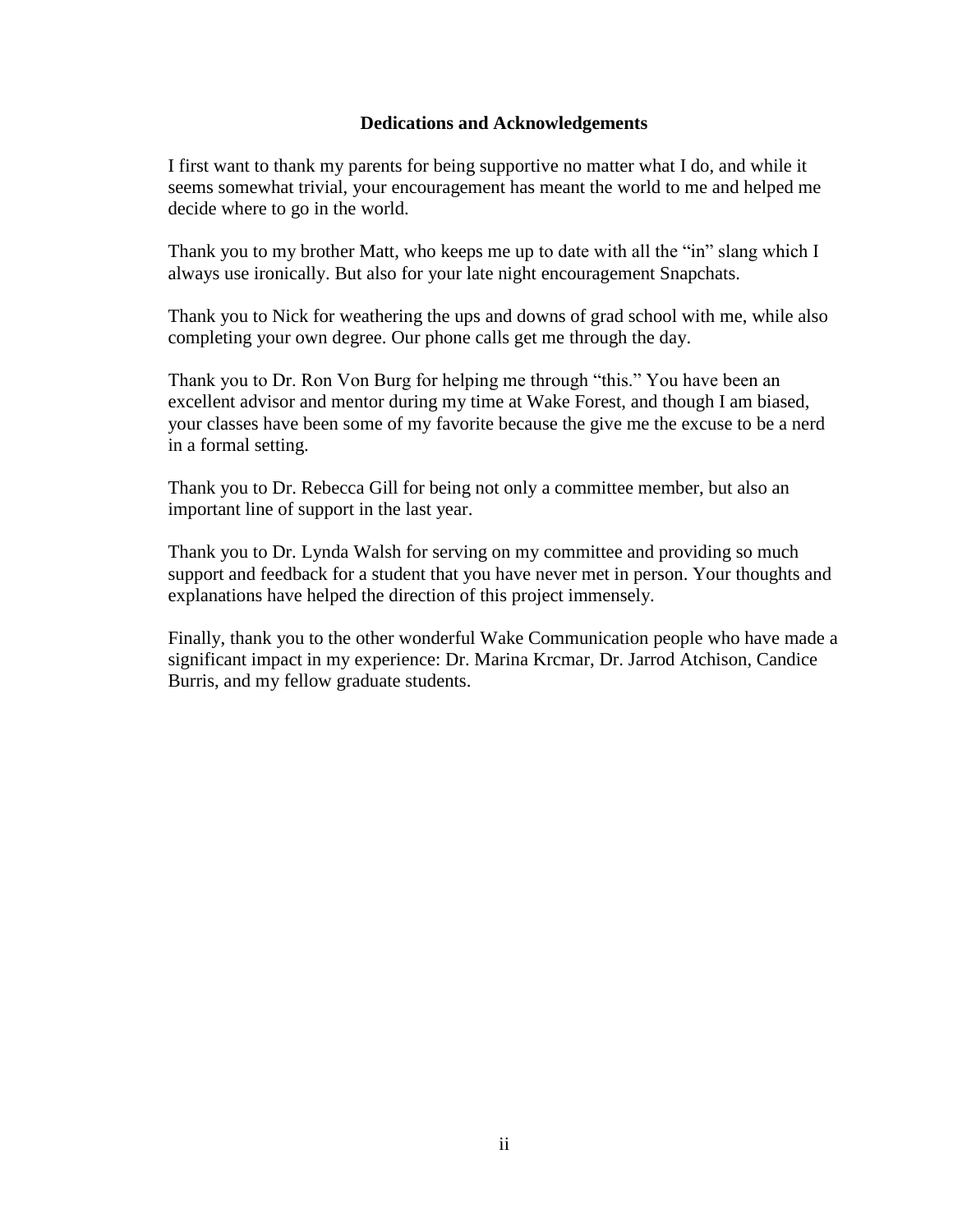# **TABLE OF CONTENTS**

| <b>ABSTRACT</b>                                        | PAGE iv         |
|--------------------------------------------------------|-----------------|
| <b>Chapter One: Introduction</b>                       | PAGE 1          |
| Chapter Two: Nicholas Bostrom, the Traditional Prophet | PAGE 26         |
| Chapter Three: Elon Musk, a Populist Prophet           | PAGE 51         |
| <b>Chapter Four: Conclusion</b>                        | PAGE 83         |
| Bibliography                                           | PAGE 96         |
| Curriculum Vita                                        | <b>PAGE 104</b> |
|                                                        |                 |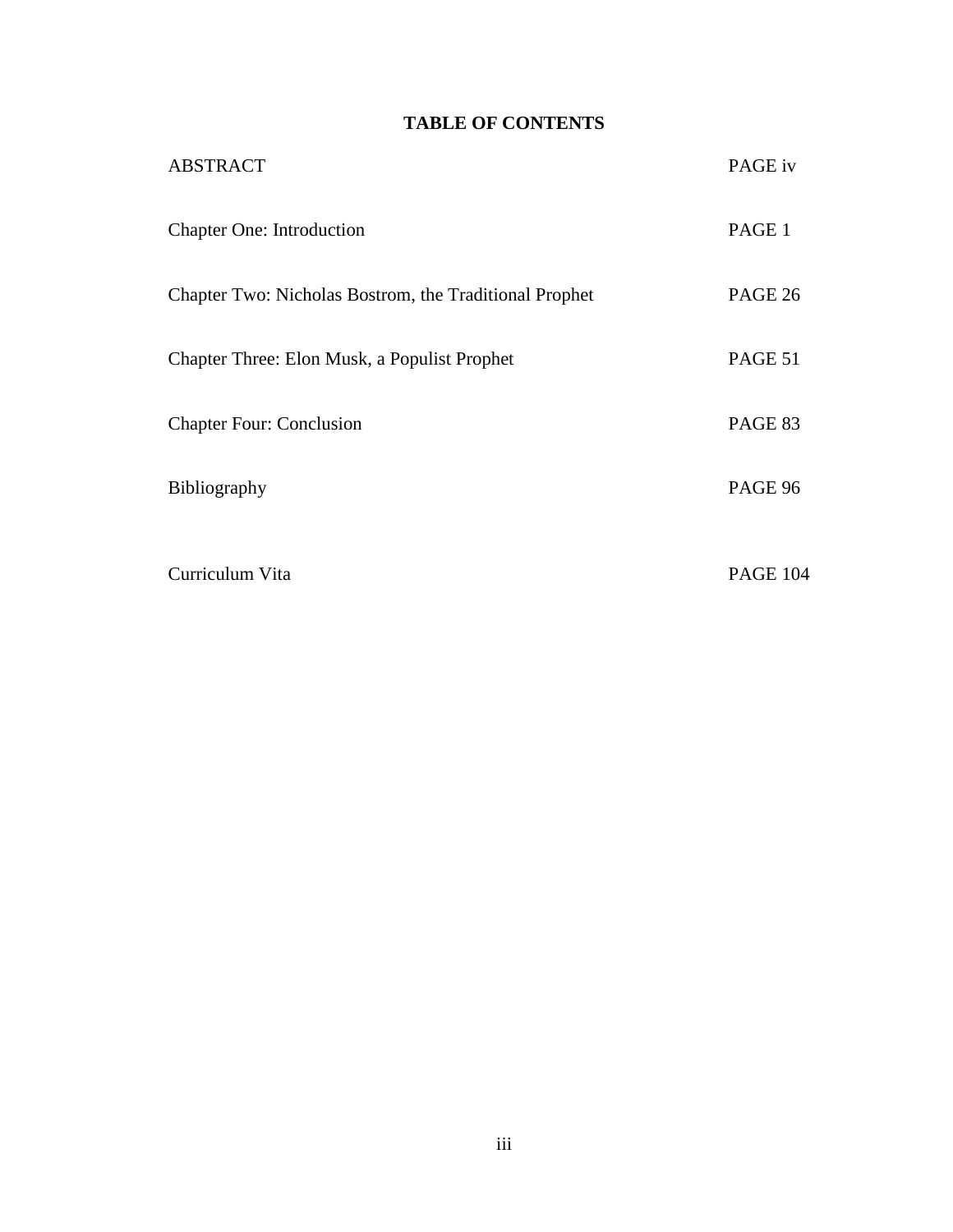#### **Abstract**

When publics need to make decisions about technical matters, they frequently refer to experts to assist by providing technical knowledge that is translated for the lay audience. Many of these experts rely on various techniques to build ethos and demonstrate different types of expertise, while also utilizing different argument strategies. One of these strategies is the use of prophetic rhetoric. The artificial intelligence (AI) debate is one where technical experts work to translate information about AI and the future possibilities of the technology, using prophetic rhetoric as a mode of appeal. The AI debate is also unique in its mixture of technical and ethical points within the debate. Nicholas Bostrom, a more traditional expert, relies heavily on demonstrating his technical knowledge first and then weaving in ethical components and his main argument. However, his use of personal and public sphere strategies is not very effective to connect with his lay audience. Elon Musk, an entrepreneur, celebrity, and self-proclaimed nerd, is a less traditional expert who relies heavily on building ethos and creating a cult following of fans. Musk uses this ethos to make enthymematic arguments, and stand in for expertise that he does not have. However, this celebrity ethos works effectively with his audience, and he does not need to rely heavily on technical knowledge like traditional experts. Ultimately, this new technique is more effective in the AI debate.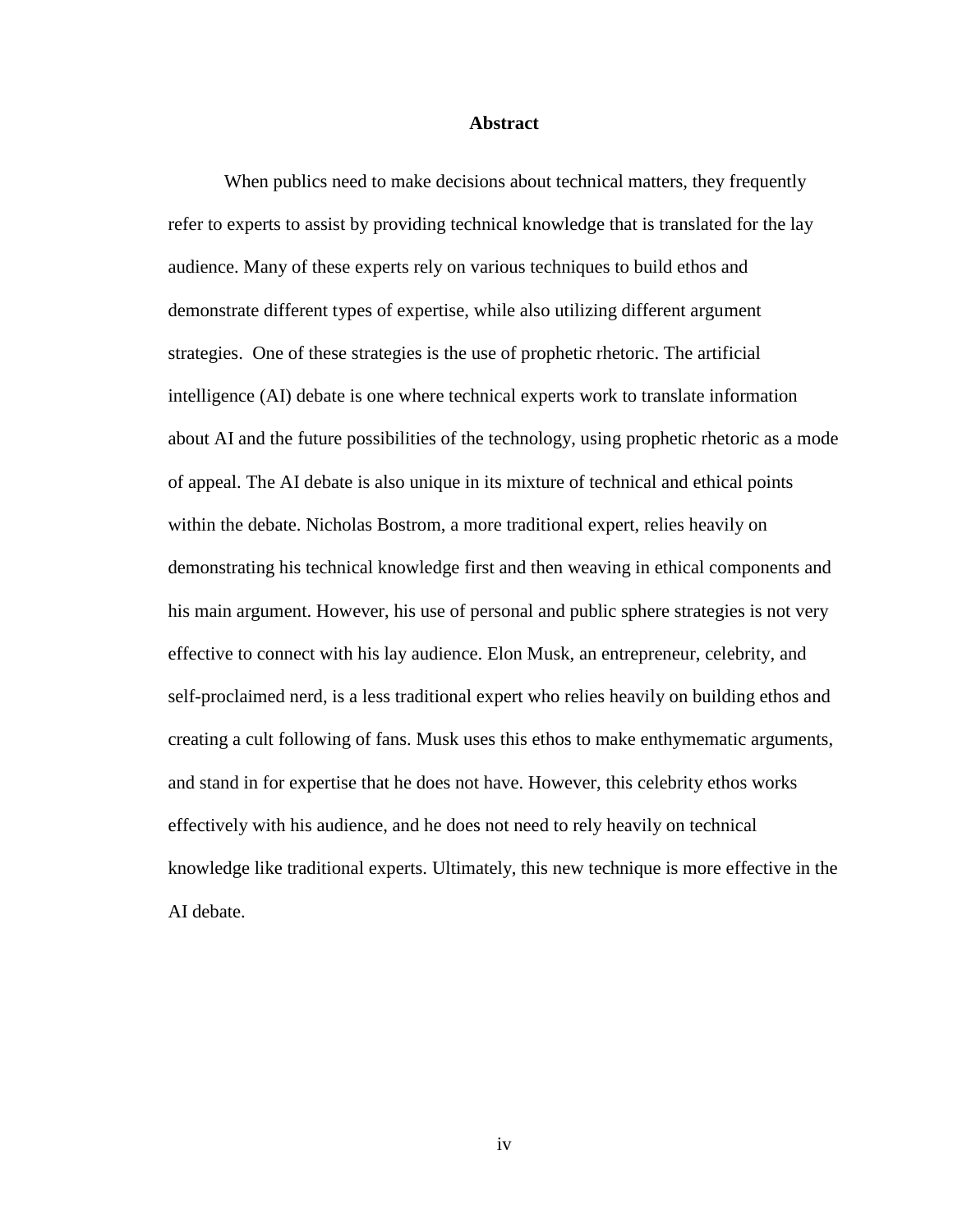#### **Chapter One: Introduction**

The Current AI Landscape

Stephen Hawking once told the BBC, "The development of full artificial intelligence could spell the end of the human race…It would take off on its own, and redesign itself at an ever increasing rate. Humans, who are limited by slow biological evolution couldn't compete, and would be superseded."<sup>1</sup> This concern Hawking demonstrates comes with increased development of Artificial Intelligence (AI). Everyday usage of AI has increased as well: personal assistants such as Siri, Alexa, and Cortana help provide solutions through searches and suggestions; IBM business and marketing solutions using AI to reach a wider range of customers; Google Maps and Waze offer helpful traffic predictions; Tesla provides auto pilot to help drivers navigate unsafe conditions; Uber and Lyft use AI to have fluctuating costs taking into account weather, dates, times, and people riding; and even online learning systems use AI to check submitted student work for plagiarism. These examples fall under the purview of "narrow" AI, or AI that is focused on specific tasks.

The benign narrow AI does not invite the same concerns that surround general or "strong" AI, or what Nick Bostrom would call superintelligence. "Strong" AI is what is most often depicted in films; it is AI that is intelligent and able to master a wide variety of tasks. In 2015, Nick Bostrom surveyed a wide range of AI experts asking them when they believed strong AI would become widespread, "the median answer was 2040 or 2050… it could happen much, much later or sooner."<sup>2</sup> Citing a 2018 Pew survey Axios reports, "Fewer than two-thirds [of experts surveyed] expect technology to make most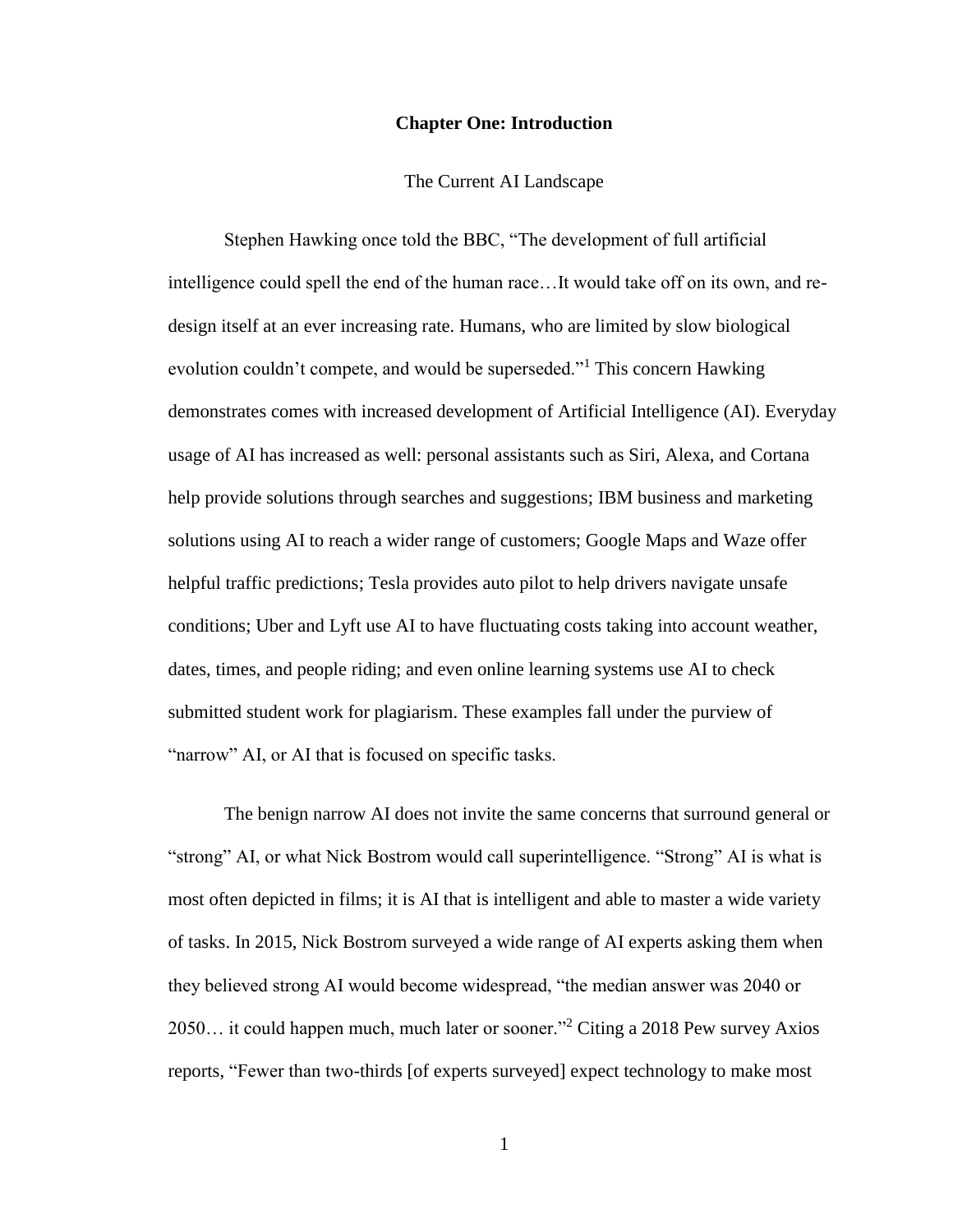people better off in 2030 than today. And many express a fundamental concern that AI will specifically be harmful."<sup>3</sup> The expectation from experts is very clear: AI is coming, and we need to figure out how to handle it. This can be seen with the various successes of narrow AI projects.

For many years after the first AI was developed, a measure of intelligence of machines was beating humans at chess. Deep Blue, a computer designed by IBM to play chess, beat world champion Gary Kasporov in 1997 becoming the first computer to do so. Once this was found to be "too easy," many developers moved on to the popular and complex Chinese game, Go. The playing space in Go is much larger than chess, which makes the common AI strategy of digging into decision trees harder because "In an average turn of Go, a player might have over 200 unique possible moves. Compare this to chess where you might have an average of about 35 unique moves."<sup>4</sup> The second main reason Go is more challenging is that it is much more difficult to determine which player is in an advantageous position during the game. In chess, an easy heuristic to determine the upper hand is counting captured pieces and assigning point values. For Go, the objective is to surround the most territory on the board, which is difficult to count mid game.<sup>5</sup> These two differences mean that AI must match pattern recognition and intuition of human players much more than in Chess.<sup>6</sup> Notoriously, in consecutive years Google's machine AlphaGo beat two different human Go grandmasters.<sup>7</sup> AlphaGo's second opponent, Kie Je, despite confidence in his ability to not lose, was backtracking after losing the first match: "'Last year, it was still quite humanlike when it played…But this year, it became like a god of Go.'"<sup>8</sup> This provides a good frame for the changing rate of changes and learning. IBM, 21 years after Deep Blue, now has Watson, which is an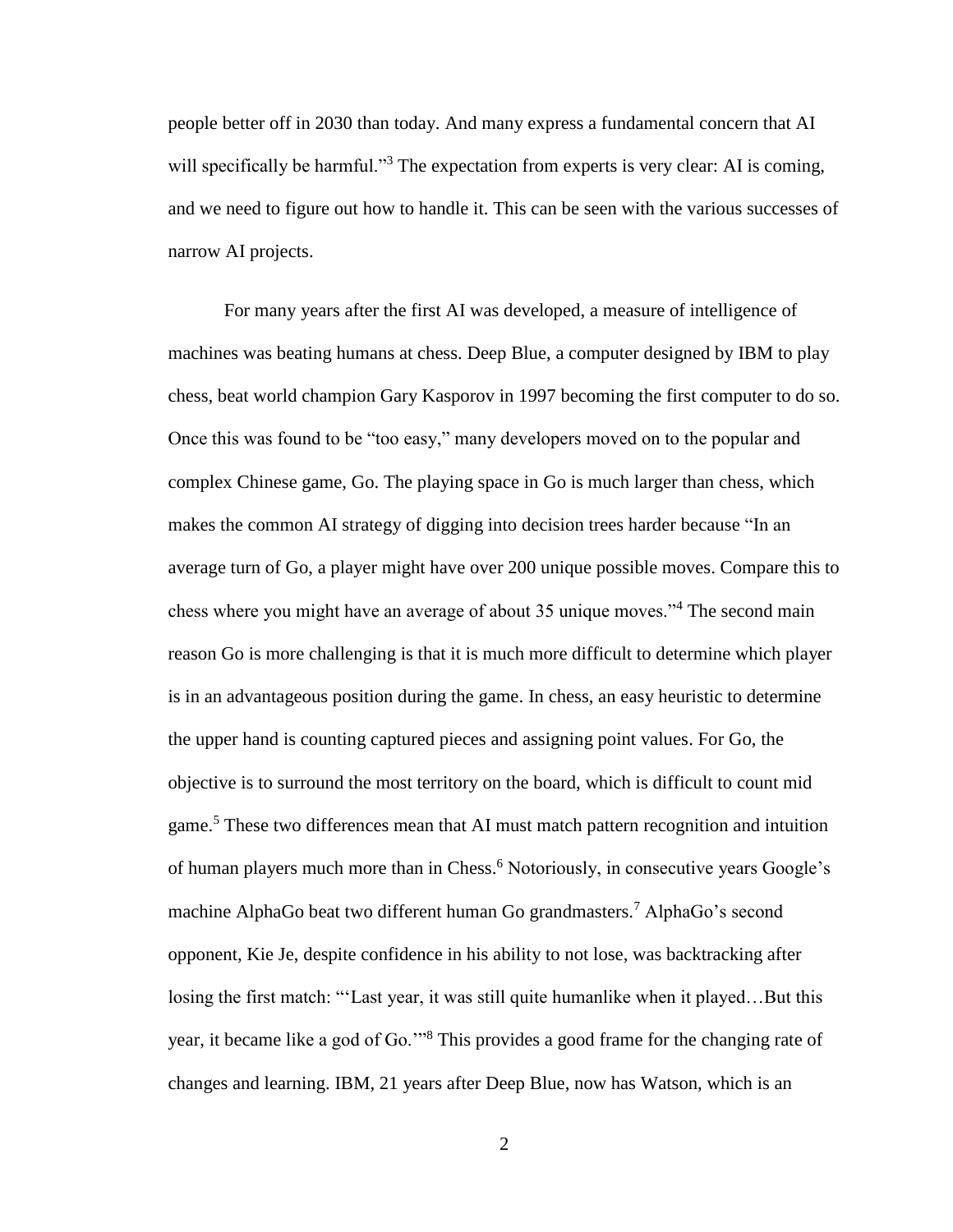accomplished *Jeopardy!* contestant. However, AI is not limited to defeating humans in games. These strong AI systems, such as Deep Blue, also have applications in Healthcare, teaching, business management, privacy, and agriculture.<sup>9</sup>

The impressive gains of AI, mastering the ability to learn at exponential rates and engaging in processes once considered exclusive to humans, has hastened calls for considering the moral, legal, and technological regulations of AI. The Future of Life Institute, a prominent AI research group, wrote an open letter calling for a simultaneous branch of multidisciplinary research alongside the computer science approach of improving machine intelligence, to make sure that humanity can maximize the societal benefits of AI. This letter has been signed by over 8,000 people and includes such industry and academic names as Stephen Hawking, Demis Hassabis and Mustafa Suleyman of DeepMind, Michael Wooldridge and Nick Bostrom of Oxford University, Elon Musk of SpaceX and Tesla, and Laurent Orseau of Google. Although the letter maintains a measured tone, one line stands out: "Our AI systems must do what we want them to do."<sup>10</sup> This statement alludes to concern about not having control over the intelligent machines we create, with the implication that if we lose that control it will end badly for humans. AI comes with both fascination and fear, something that can make the debate difficult to navigate at times, but ultimately this difficulty is what invites questions of ethics that involved what should be regulated and how, what the focus of research should be, and how AI will change our society into the process.

The agreement that extremely intelligent AI will exist in the future seems to be where expert agreement ends. Many AI experts agree that there needs to be a well thought out plan or lists of goals to keep AI research focused, but there is no agreement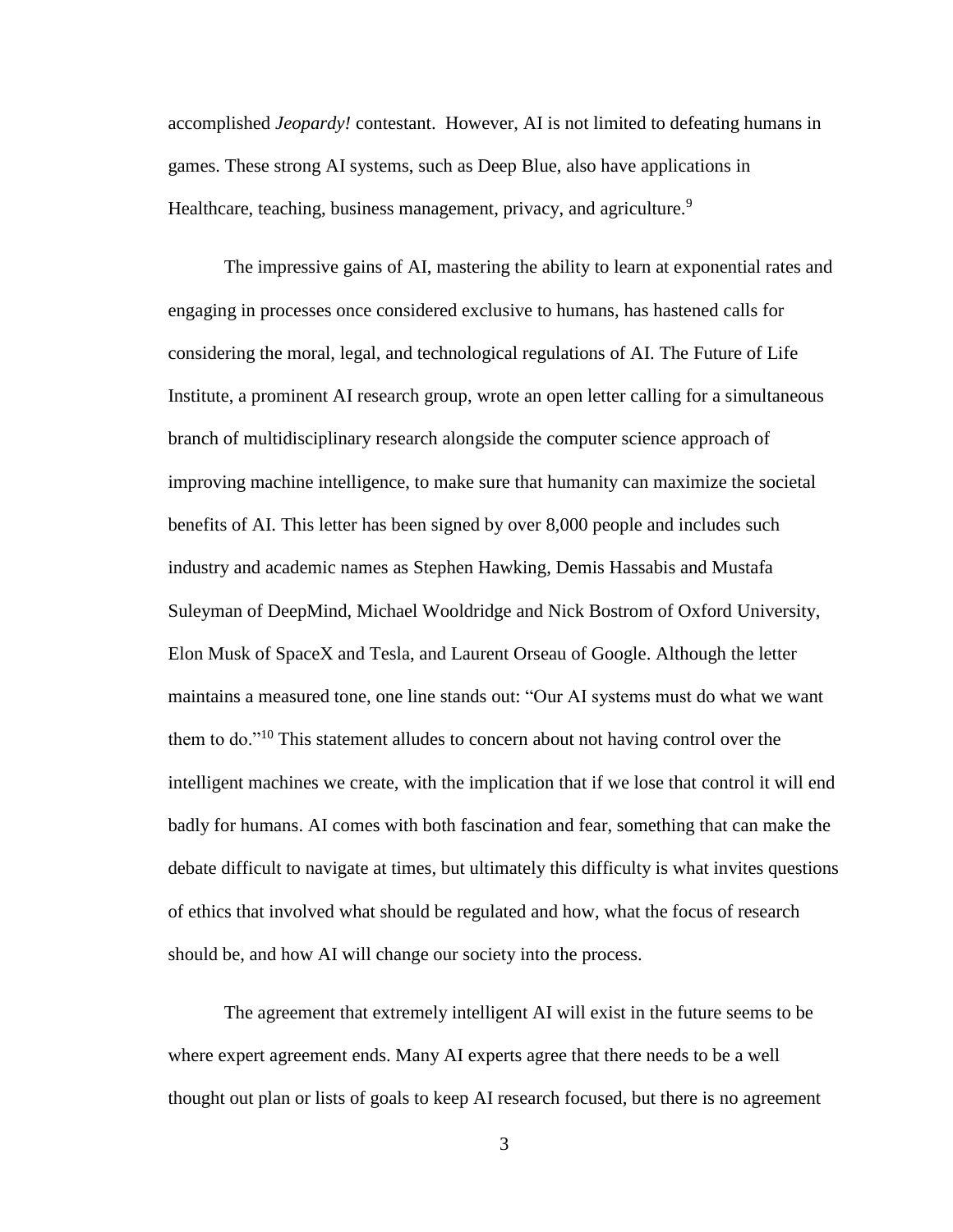on the types of goals or research focus. Seth D. Baum, the Executive Director of the Global Catastrophic Risk Institute, recently published an article discussing the factions within AI. In "Reconciliation between factions focused on the near-term and long-term artificial intelligence," Baum does not attempt to discern whether AI is a possibility, rather he argues over how researchers should frame their focus for the development of AI. Baum asserts that there should not be a dividing line between long-term and shortterm focused research, but there should be two different factions: "intellectualist" and "societalist."<sup>11</sup> This difference focuses on whether the research is meant to help the technical or more "intellectual" goals of AI, or the researcher is focused on the benefits and impact of AI on society. He argues that one group should be focused on the academic pursuits and technical advancements of AI development, while the other puts their efforts into contemplating the societal ramifications of AI, with both factions putting time and energy into short-term and long-term applications.

Others believe that potential concerns with AI do not lie with the technology itself, but the thoughtful consideration of the politics and regulations around AI require more attention. Wolfhart Totschnig presents a precise argument in "The problem of superintelligence: political, not technological," that it is not about needed technological control, what he sees as the technical focus of AI researchers, but a political problem of establishing peaceful coexistence with other intelligent beings.<sup>12</sup> He notes towards the opening of his paper, "There is a significant probability that a superintelligence, so understood, will come into existence in the relatively near future.<sup> $13$ </sup> Totschnig goes on to acknowledge there are some researchers who believe that nothing will come of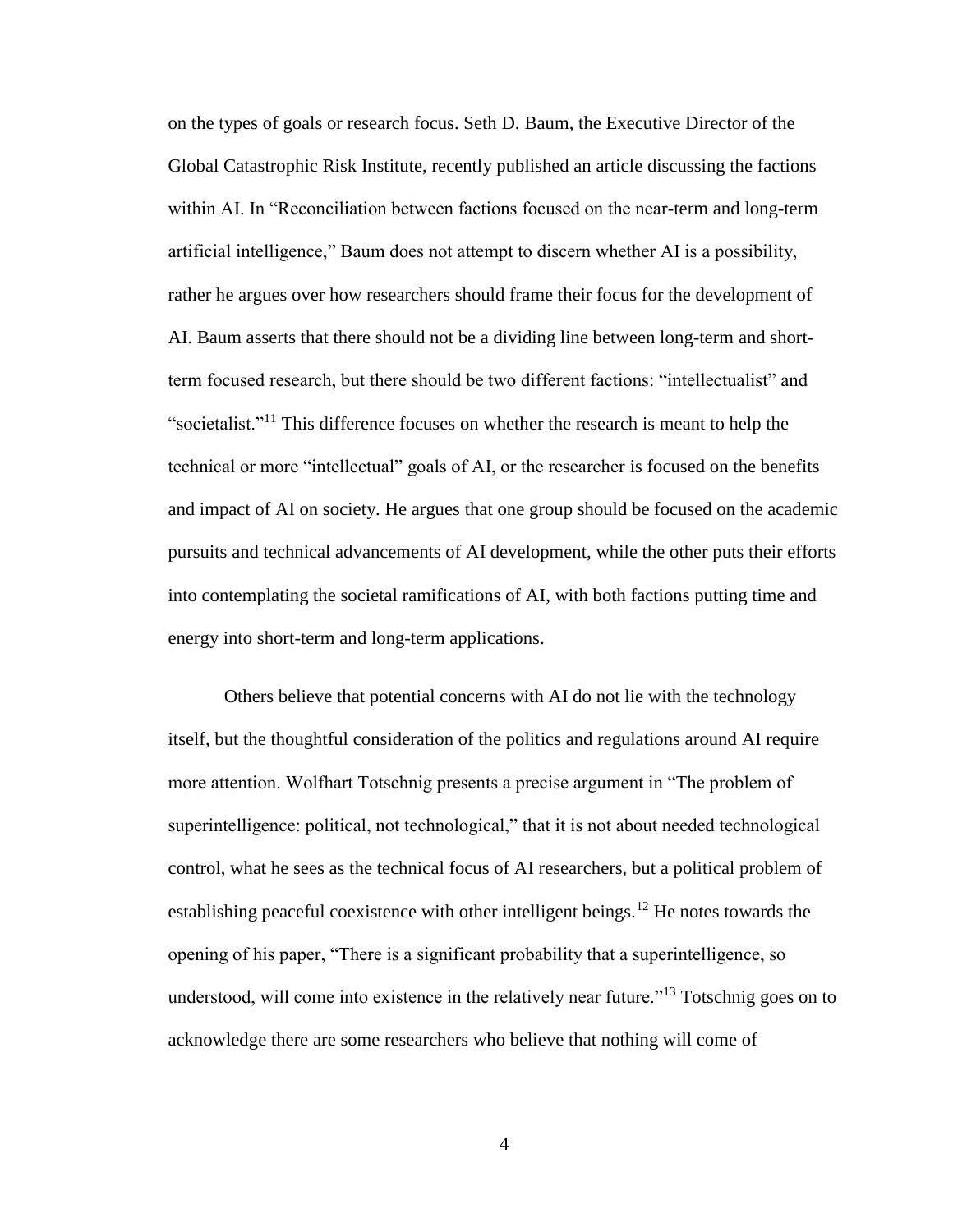superintelligence, in other words it is not a possibility at all, but that the majority of people working within the field work under this assumption.

The debate over the future of AI is taking place in a multitude of spaces and forums including Congress, science fiction movies, internet discussion boards, and various college classes. Much of the debate happens in what Thomas Goodnight would refer to as the technical sphere.<sup>14</sup> Rooted in Stephen Toulmin's concept of argument fields, Goodnight argues that arguments are tethered to specific discursive communities, and each one possesses different standards for evidence, argument construction, and judgment. Goodnight identifies three spheres of argument, the personal, public, and technical spheres, stating that each sphere has their own argument strategies that are persuasive in each.<sup>15</sup>

The technical sphere is the most restrictive. Goodnight notes, "Other disagreements are created in such a way as to narrow the range of permissible subject matter while requiring more specialized forms of reasoning. These typify the technical sphere where more limited rules of evidence, presentation, and judgment are stipulated in order to identify arguers of the field and facilitate the pursuit of their interests."<sup>16</sup> The technical sphere is the domain often governed by experts who employ technical knowledge and specific discourses to generate arguments. Goodnight contrasts the technical sphere with the public and personal spheres, which employ arguments and discourses that do not require specialized knowledge. The public sphere is described as "transcending" the private and technical in customs, traditions, and requirements.<sup>17</sup> The public sphere is the space for deliberations that deal with matters of the common good or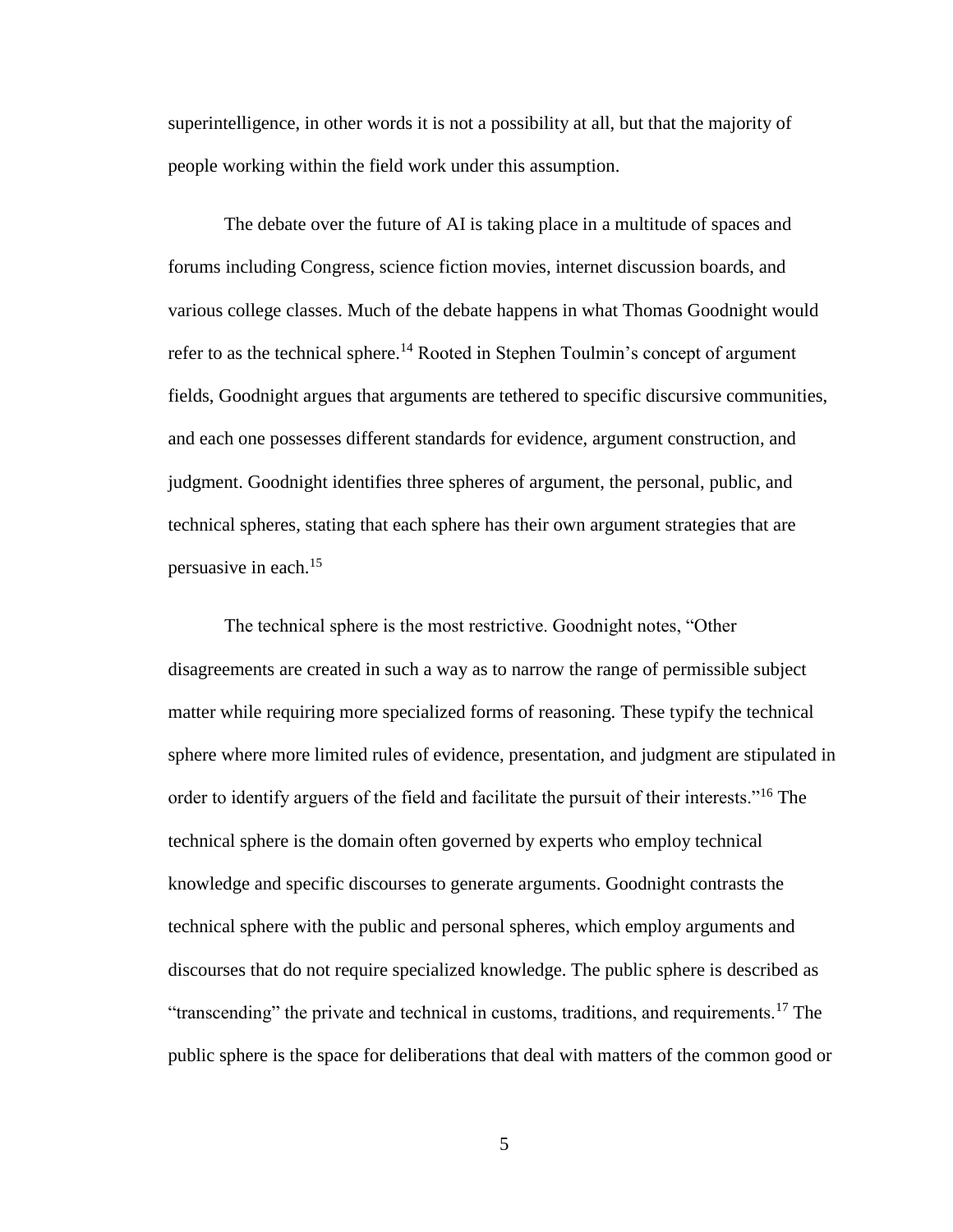common interest. The personal sphere contains discourses that are more pertinent to individual or familial deliberations.

Goodnight acknowledges that although the argument spheres are distinct, there is space to change the sphere the arguments are grounded in. Goodnight suggests, "[in his historical examples] what had been accorded as an appropriate way of arguing for a given sphere was shifted to a new grounding."<sup>18</sup> This suggests that you cannot be in two spheres at once, but there is possibility to move between spheres. Goodnight's central concern in his original essay was the colonization of the public and personal sphere by the technical sphere, in that more technical arguments that position expertise at the center of judgment are influencing the deliberations in the other two spheres.<sup>19</sup> In other words, even arguments in the public and personal sphere are being governed by technical discourses that often require expert judgment.

Discussions of the future of AI tend to focus on the direction that research *should* be headed, which leans farther towards ethics than many of these experts would acknowledge. In other words, technical discussions of feasibility are becoming more resolved, and the debate is shifting to ethics, which is more of a public sphere discussion. However, the various discussions are beginning to blur between the different spheres, and are shaping arguments in complex ways. This leads to a confluence of technical, public, and personal sphere discussions. For example, business leaders play a role in the debate as many companies are leading the charge in the implementation and development of AI technology. One concern is that of job creation and loss. Business executives have a big stake in this discussion because AI can save them money from the perspective of paying employees, but there has been a lot of public pushback against the possibility of the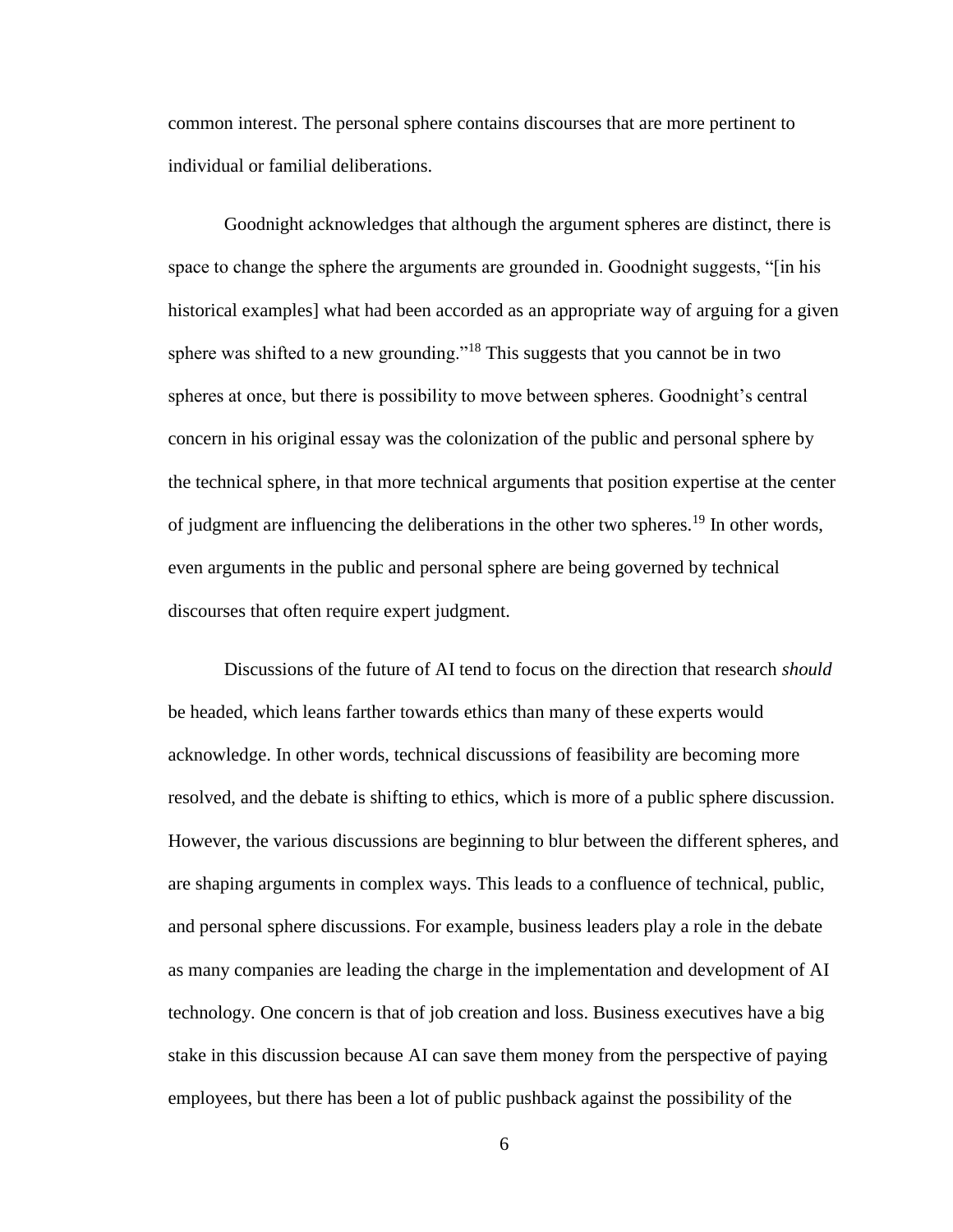automation of low skill jobs through further AI development. The second major focus of the business discussion includes competing with Asia, the top technology competitor to the US and Europe, has increased the capabilities of their major AI, have seen a large increase in start-ups, as well as government funding for research and creation of new tech. This leaves many American businesses in a tight spot, debating the sweet spot of regulation to encourage cooperation in development, but still compete with international companies.

Another technical community that weighs in on the AI debate is academia. Many of the explicitly ethical debates take place in philosophy journals, between philosophy professors. For example, one of the major questions being asked about AI based selfdriving cars is a question of who the car should save in an accident, the driver and passengers or pedestrians.<sup>20</sup> This thought experiment has become more prominent in public discussions, but started with academics. These academics and other experts espouse their viewpoints through academic journals and conferences, personal websites and projects, and the various institutes focused on this research.<sup>21</sup> Some of these experts also venture into the public sphere, discussing their opinions in public facing ways like interviews with various media outlets, or events like SXSW and TED talks.<sup>22</sup>

Some of the questions from the AI debate in both the technical and public realm have seeped into the political arena. Politicians sit, to a certain extent, in between the two spheres, as they might be experts in terms of governance and regulation, but require technical assistance from experts to construct relevant public policy.<sup>23</sup> The frame for politicians focused on addressing these issues are practical changes that can affect their constituents, even as they still have some foundational ethical concerns in terms of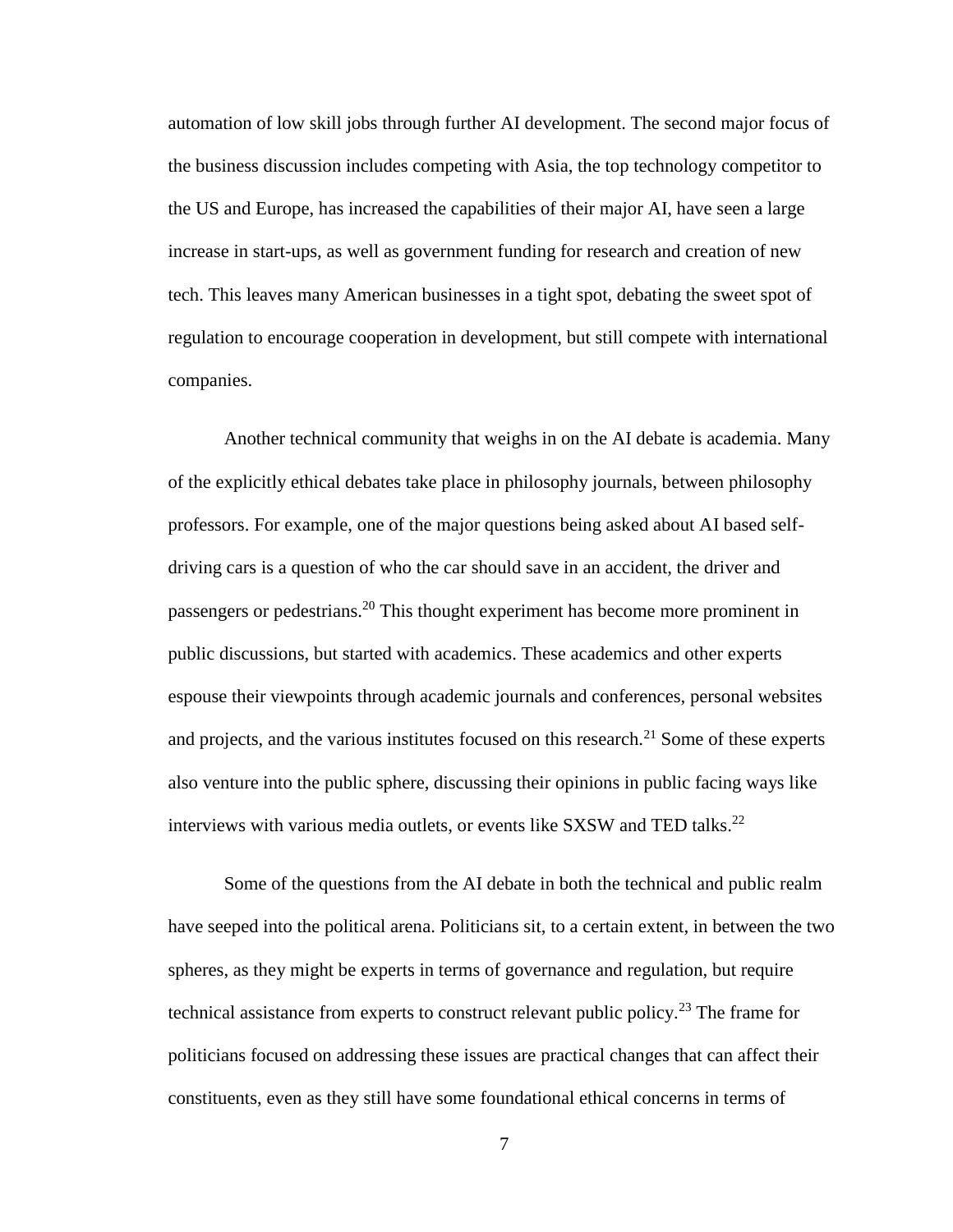regulating AI. For example, two of the five AI-related bills introduced in 2018 in the House of Representatives focus on job loss.<sup>24</sup> These practical solutions allow politicians to acknowledge larger ethical and economic questions, but they seek to frame the inevitability of AI in a way that makes sense to them, like job loss, policy, and regulation.

The first US congressional hearing that addressed AI directly was in 2016, held by the Commerce, Science, and Transportation Senate subcommittee. Committee Chair Senator Ted Cruz gave a rousing opening statement that focused on the urgency of the conversation. He declares, "Many believe that there may not be a single technology that will shape our world more in the next 50 years than artificial intelligence. In fact, some have observed that as powerful and transformative as the Internet has been, it may best be remembered as the predicate for artificial intelligence and machine learning. Artificial intelligence is at an inflection point… Whether we recognize it or not, artificial intelligence is already seeping into our daily lives."<sup>25</sup> The first question that Senator Cruz asks relates to struggles with further development and is very broad, but the second question asked relates to AI surpassing the knowledge of humans, quoting both Stephen Hawking and Elon Musk. His question is simple: "How concerned should we be?"<sup>26</sup> There is a fairly clear response from the experts: there is concern, but there is ample research into safety and development being done, and this concern is fairly far down the line.

All of these areas -- technical, public, and political -- can meet on the issue of AI as well, demonstrating how pervasive and important this debate is. Representative Will Hurd of Texas, does take a non-technical focus on AI, trying to highlight more public interest and awareness on the issue. Hurd convened a series of three hearings over the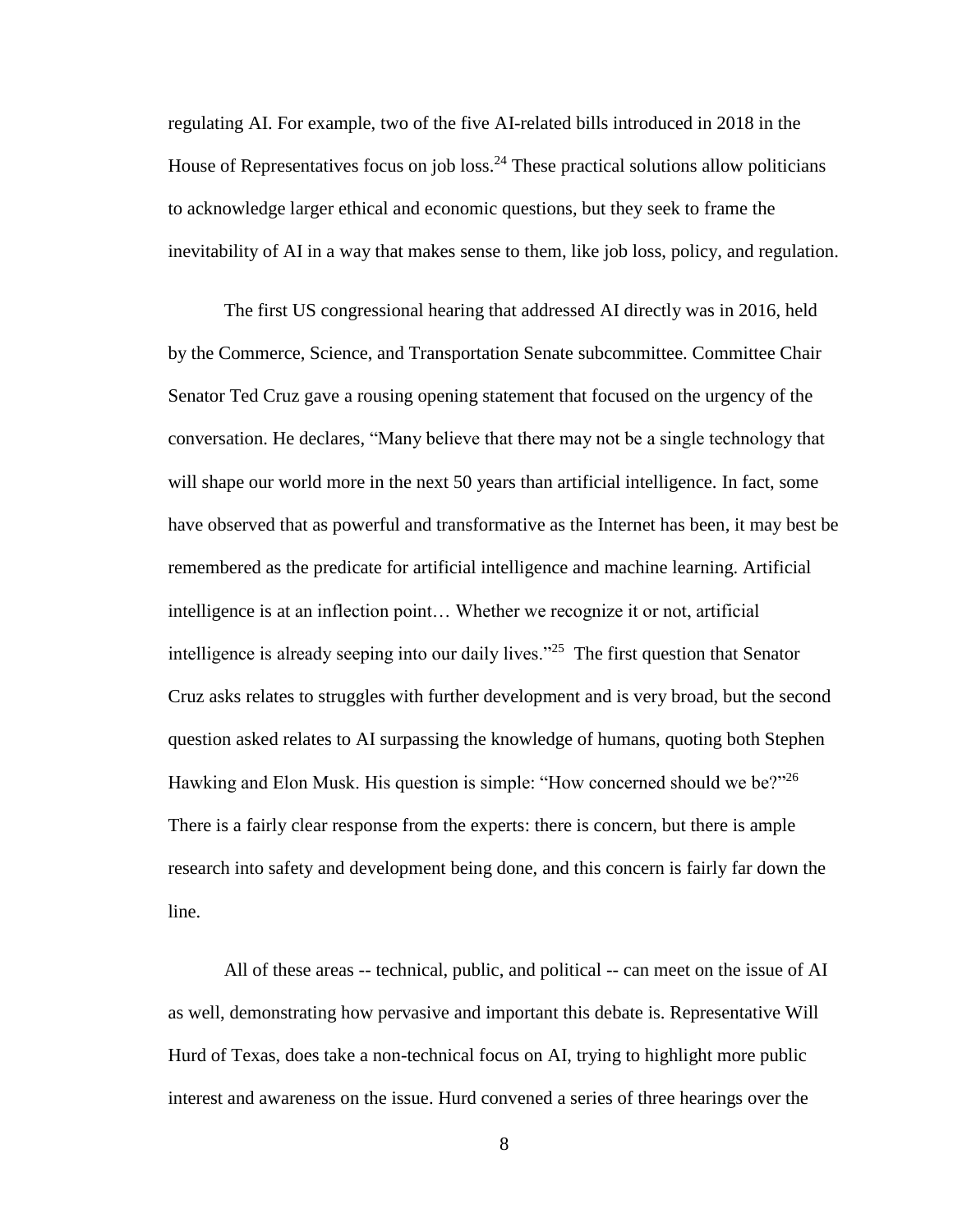summer of 2018 about what AI is, what the focus of the government should be, and what is coming in the future. In an attempt to drum up interest in the hearings as well as bring the issue to public consciousness, Hurd went around the Capitol building in Washington, DC to ask how others identify artificial intelligence as part of a YouTube series called "Hurd on the Hill." He received a wide range of responses: "usually I think of Independence Day," "a community of computers that operate themselves," even narrow examples like "Sofia the robot or Spotify and Twitter."<sup>27</sup> Hurd also asks about whether AI is scary or helpful and receives a mix again from "it's a bright future," "it depends on how it's used," "it's scary," and "it's both, exciting and scary if you had a robot that could do anything you want."<sup>28</sup> Consistently, most people have an opinion about technology, but can still be unsure of what is happening, or not feel a need to question it.

Although the AI debate often takes place in specialized communities of academia, government, business, and technical research, another part of the AI debate is taking place in the public sphere, with "laypeople" providing their thoughts on the matter. Some of this is done at the same public events attended by experts with question and answer sessions, but much of the debate happens online. Either through twitter, memes, Reddit, or comments on YouTube and Facebook. Reddit has an entire subreddit, r/artificial dedicated to the subject. The introductory post states:

Broadly speaking, it is about machines that behave intelligently in some way, but this means different things to different people…On r/artificial we welcome anyone who is interested in intelligent and respectful discussion of AI in any form. We want to provide a low barrier of entry, specifically because there are so many misconceptions about AI… We do ask that you put in a little effort before posting…When you ask a question do so intelligently. When you post a story, prefer balanced discussion to clickbait…Consider jumpstarting the discussion with your own insights, questions, additional links and/or a short summary for people outside the niche the article was written for.<sup>29</sup>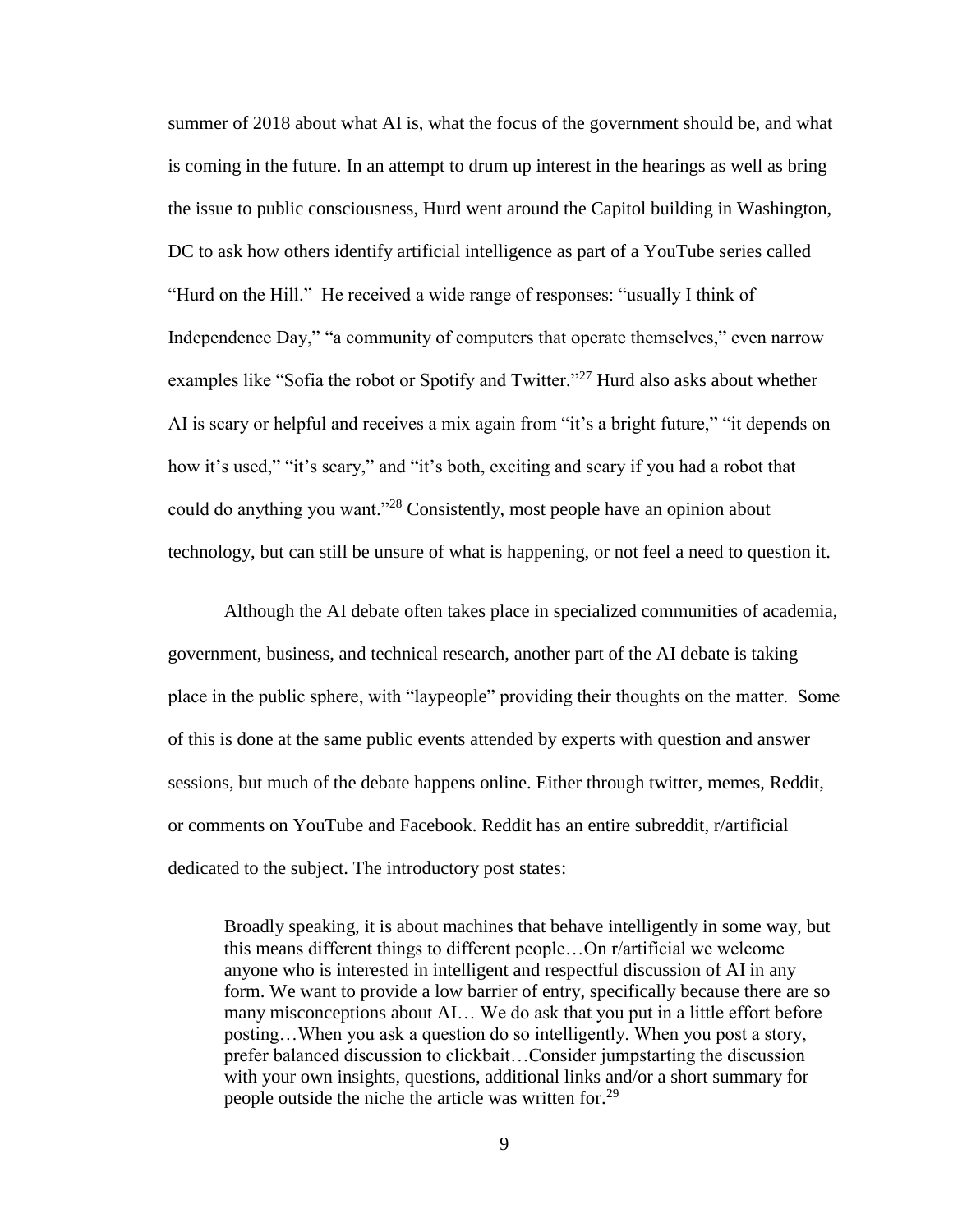The community focuses on discussion on a wide range of topics including the technical aspects as well as the ethical, and social reactions to AI. It is an open and public forum for discussion, demonstrating one place the non-specialized or non-technical debate is occurring.

The public sphere debate is also influenced by, and takes place in, some popular media, including science fiction. *The Terminator* movies are mentioned in Nicholas Bostrom's TED talk on AI as well as the first United States Congressional hearing about artificial intelligence, indicating a clear importance to the discussion. A focus on the popular culture depiction of AI is viewed by specialists as somewhat dangerous, because if done poorly or with a certain framing across the board, a negative view could take hold of the public's mind. However, science fiction and popular culture are still unique opportunities to play out ethical arguments and serve as thought experiments in an easily accessible way.

The topic of super intelligent robots has increased in recent years with shows like *Westworld*, *Altered Carbon*, *Humans*, and *Almost Humans*, as well as movies like *Ex-Machina*, *Her*, and sequels and reboots like *Blade Runner 2049*, and *Ghost in the Shell*. The Twitter discussions around *Westworld* have been lively, focusing not only on the visuals and storyline (often described as confusing), but also the implications and ethics of certain plot lines. There are constant questions about sentience throughout the show. Whether a character is human or machine is constantly at question, sparking debates in various online communities like Twitter and Reddit about the importance of AI sentience. The eighth episode of the second season of *Westworld* focuses on a particularly humanlike android that garnered responses from Twitter users such as, "Did season 2 ep 8 of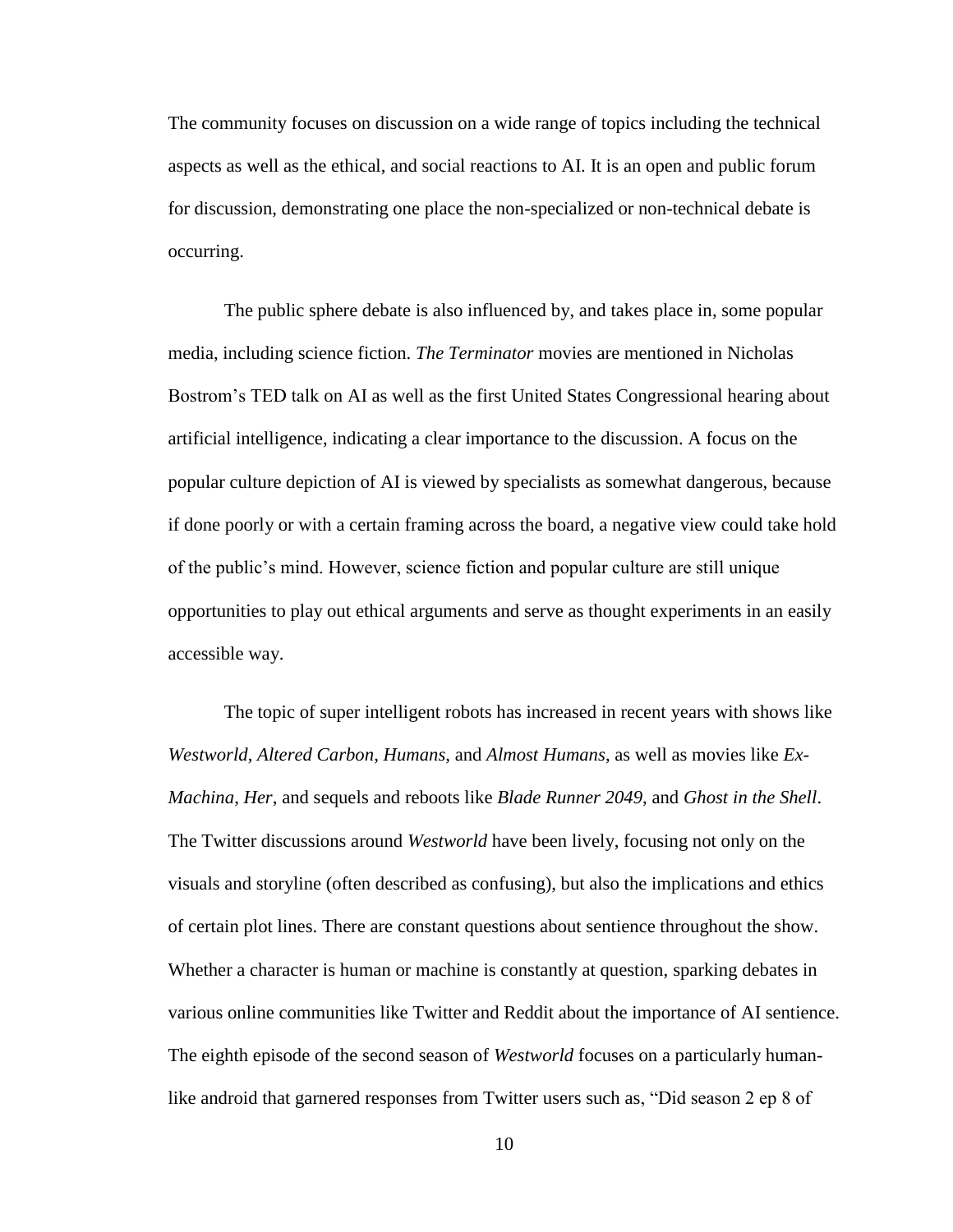#westworld break anyone else's heart cause I am a flipping MESS.  $@$ WestworldHBO"<sup>30</sup> and "Me during s1 of West World: Oh wow! That's a good way to see different perspectives especially in the world of AI! Me during s2: WHY CAN'T I STOP THIS FEELINGS TRAIN #westworld."<sup>31</sup> This demonstrates that the discussion around AI has participants that are discussing material other than just the technical possibilities, or the functionality of AI.

This thesis seeks to explore and analyze the rhetoric of the Artificial Intelligence (AI) debate, specifically focusing on the rhetorical strategies of advocates and opponents of AI use to express values and ethics around humans and machines. Although frequently framed as a scientific debate, I argue it is essential to view this debate as an ethical one. The majority of arguments being made are not about the capabilities of AI, but about what scientists *should* do about AI, and what type of ethical questions will need to be answered when or before AI becomes inevitable. This thesis also explores the natures of expertise when making ethical claims about technical matters. Although the discussions about AI are ultimately ones about ethics, it is still wrapped in technical language and details. Agreement has been reached by many experts in the field that AI is happening, so now the debates seem to focus on questions of level of intelligence, how to define AI, and how to regulate. All of these areas in which debate takes place, help to frame the debate as one that is not fully tethered to scientific questions.

Because of its technical nature, the AI debate calls for experts in the field to help communicate the information so that the public, or laypeople, can participate in various discussions. To address this, this thesis will focus on strategies used by two prominent voices in the AI debate: Elon Musk and Nicholas Bostrom. This thesis seeks to explore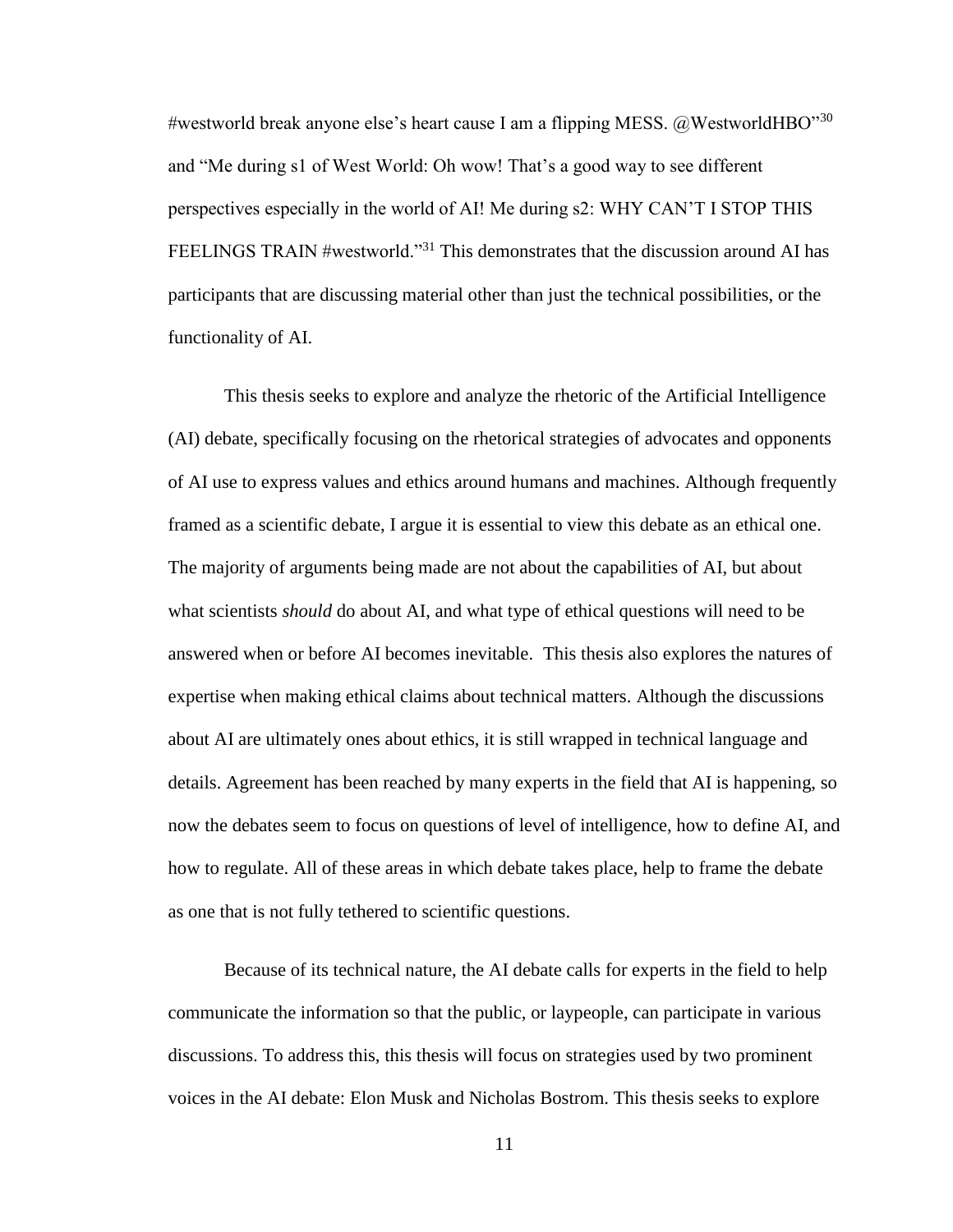how interlocutors and experts in the AI debate use technical discourse in ethical debates about AI by framing the analysis through the lens of prophetic rhetoric and expertise. Both Musk and Bostrom are positioned as experts who can speak to the issue of AI across different spheres of argument. This function is not only an important aspect of the AI debate, but there is ample academic discussion of the religious tones taken by experts speaking to the public. This thesis is focused on exploring how the intersections of expertise and prophetic discourse construct ethical arguments about AI. This is important not only to understand the discourse of AI and how humans can interact with AI, but it also highlights how the conceptualization of expert discourse unfurls in public spheres. The combination of ethical and predictive dimensions within the AI debate open space for prophetic discourse. Lynda Walsh explores the idea of prophetic scientists who turn to discursive choices when reaching out to publics and moving outside of technical audiences. These experts first work to build their ethos as an expert through various strategies, like embodying different types of expertise defined by Collins and Evans.

## Expertise

Harry Collins and Robert Evans establish the important of expertise within science studies across multiple books and articles. In "The Third Wave of Science Studies: Studies of Expertise and Experience" Collins and Evans identify "the problem of extension."<sup>32</sup> The problem of extension describes the phenomenon of scientific consensus formation moving slower than that of political decision making and thus there is a tendency to move technical decision making to those who are not technically modified.<sup>33</sup> Collins and Evans propose that a field of expertise studies to define a theory of expertise, delineating different types of expertise, and the distinctions between different categories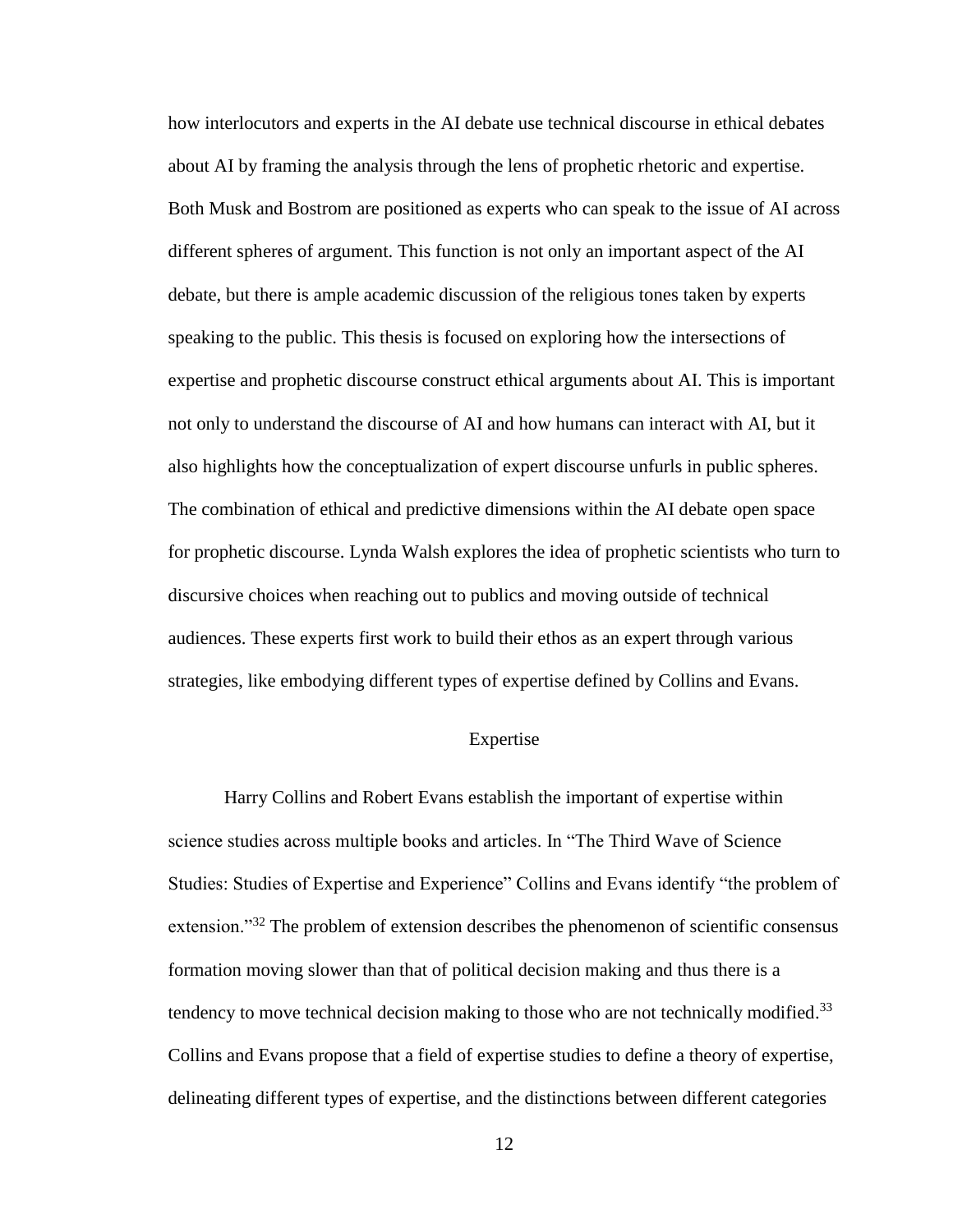of expertise.<sup>34</sup> They also establish the importance of defining different types of science. By defining and outlining all of these elements, Collins and Evans argue that this theory is flexible, and depending on the situation can call for more or less public involvement in decision making.

Collins and Evans' definitions of different types of expertise is particularly important for this thesis, as experts within the AI debate use different techniques to establish different types of expertise. This thesis will focus on the range of specialist expertise because, as Collins points out, this type of expertise is, "what people think of when they hear the word expert."<sup>35</sup> Specifically contributory experts are what the general public picture as experts. They, "Make a contribution to an area of expertise," and reach this status, "By working with other contributory experts and picking up their skills and techniques – their tacit knowledge of how to do things."<sup>36</sup> By this definition, most academics are contributory experts; most academics are expected to publish and contribute to their specific field in a meaningful way. Another way that someone can enact contributory expertise is by constructing or building something within a field like engineering. Contributory expertise is very specific, and can be considered the "best" or "top" level of expertise. Along with contributory expertise, interactional expertise is considered specialist tacit knowledge.<sup>37</sup>

Collins and Evans state that it is a relatively new concept that can be defined as, "Acquired by engaging in the spoken discourse of an expert community to the point of fluency but without participating in the practical activities or deliberately contributing to those activities. Thus, one can be an interactional expert in a specialist domain without being a 'contributory expert' in the domain."<sup>38</sup> Interactional experts can speak the same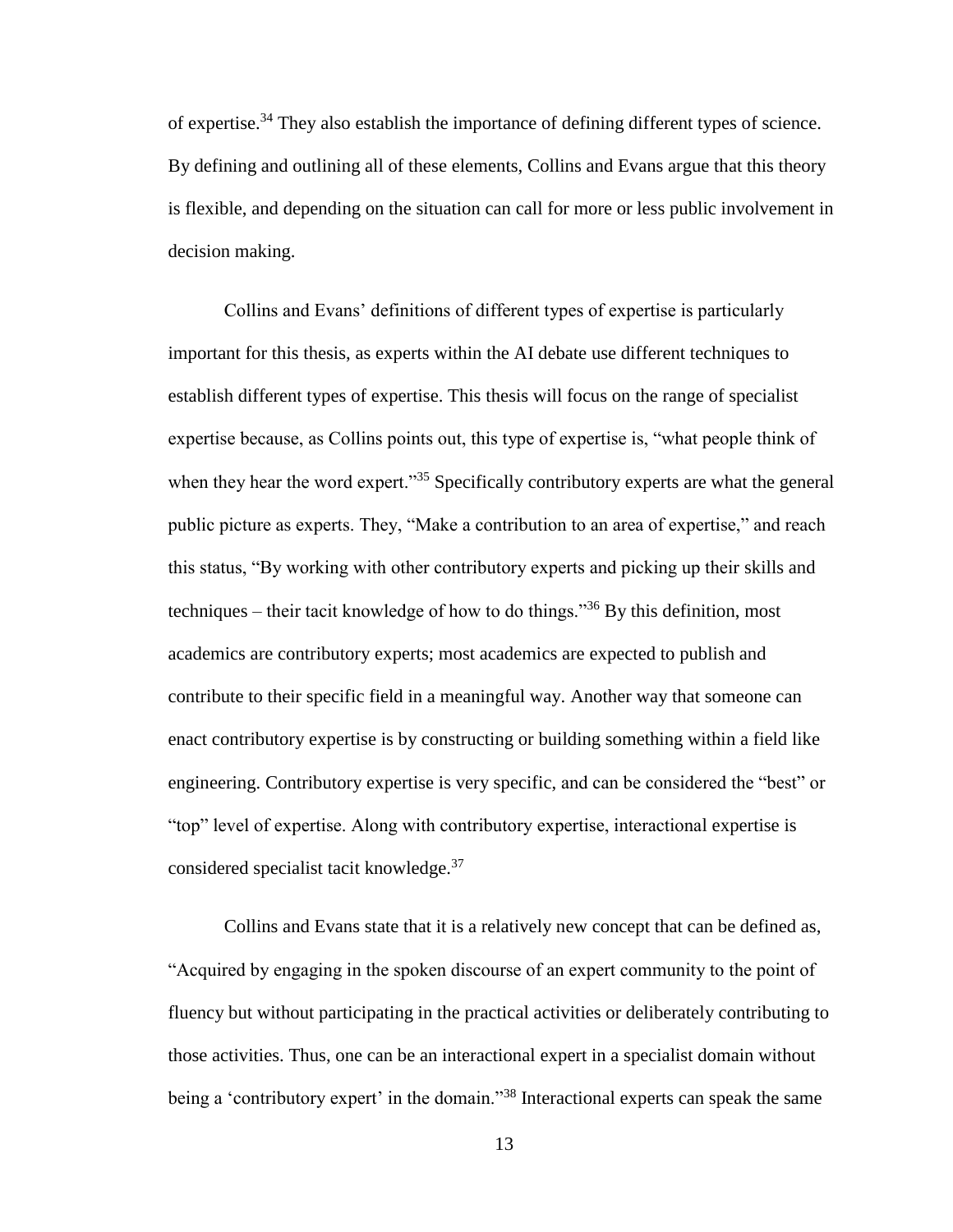language as contributory experts without doing the actions of the field. Collins says that it is still very important and a high level of expertise as, "Even learning to become a contributory expert in a narrow technical domain is mostly a matter of acquiring interactional expertise because it is through talk that one learns how to act in practical matters."<sup>39</sup> Interactional expertise is one step down from contributory expertise, but still not what the general public views as an expert. Collins also notes that there are not many interactional experts who are not also contributory experts.<sup>40</sup> Most experts within the AI debate who are invited to speak with the public contain one of these types of expertise. However, this expertise alone is not enough to convince an audience of a plan for the future or to make a specific decision.

## Religious Machines

AI are frequently depicted using religious discourse. AI is understood as the creation of an intelligent entity, frequently thought of as possessing human-level abilities in a non-human form. This notion of creation often invites discourse with a spiritual tone. For example, Apple has a cult-like following, which went into overdrive ahead of the first iPhone. Blogs dubbed it the "Jesus phone" and invoked religious imagery in their descriptions and posts. In their article, "How the iPhone became divine: new media, religion and the intertextual circulation of meaning," Heidi Campbell and Antonio Pastina identify three narratives used to frame the relationship between religion and technology, "a technology offers human redemption, and humanity becomes godlike by embracing technology; technology itself is a divine or spiritual force; engagement with technology offer humans a magical or religious experience.<sup> $341$ </sup> Alongside these framing narratives, technological myths invite three different areas of tension, "the nature of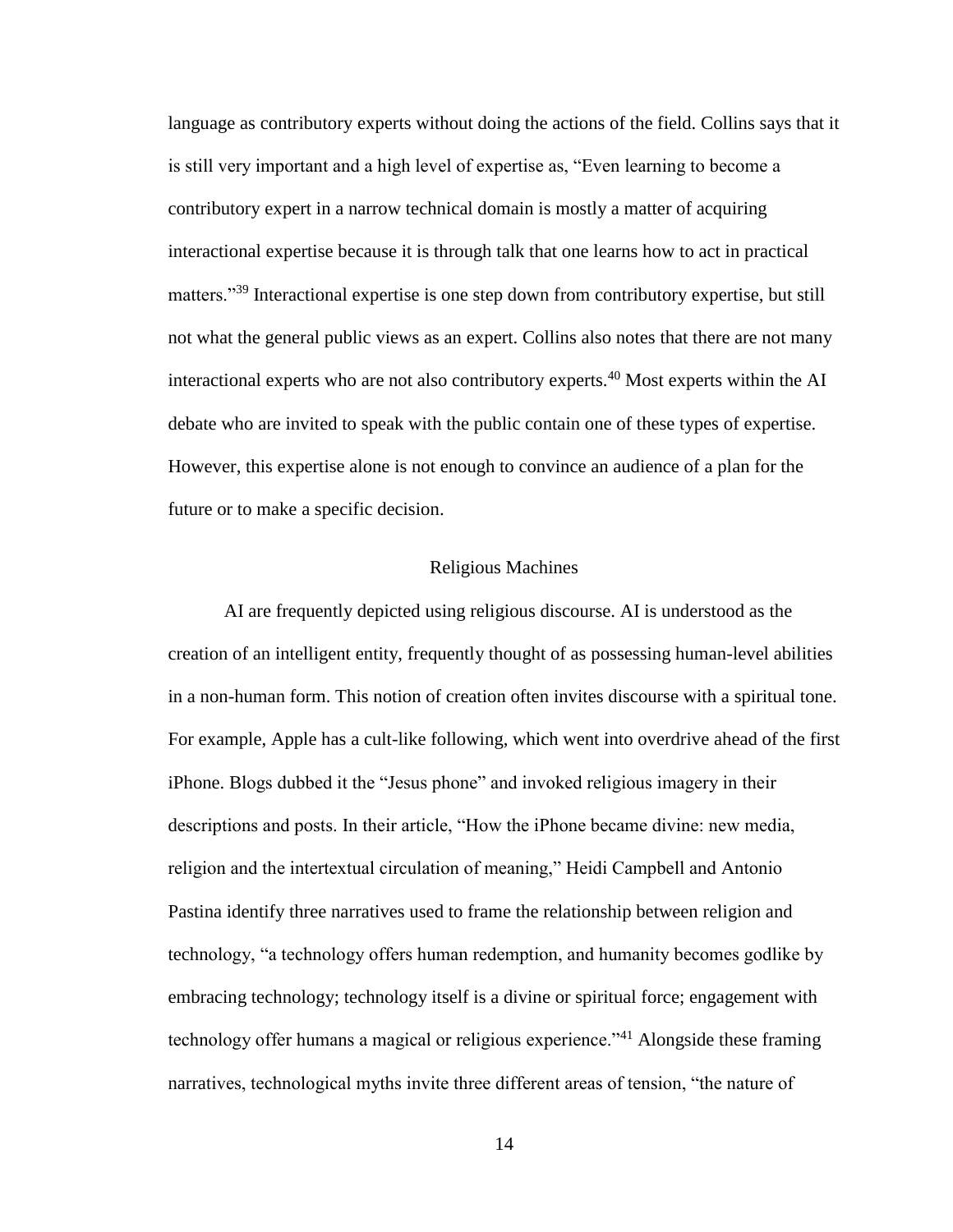humanity; the nature of technology; humanity's relationship to its technologies. These framing narratives and tensions become important when considering the meaning derived…from different groups."<sup>42</sup>

Campbell and Pastina demonstrate the dynamic nature of the Jesus phone discourse. Bloggers first take up the discourse in their writing which bleeds into review videos and becomes self-referential. This discourse creates an expectation or environment in which religious terminology is used when talking about or debating technology. Due to Apple's hype and construction of Steve Jobs as a God-like figure, responses to and discussion of Apple's new products are frequently framed in religious discourse.<sup>43</sup> Campbell and Pastina identify one major drawback to this discourse, "framing a technology as divine may also set it up eventually to be critiqued through counternarratives of fanaticism or technological weaknesses being exploited as signs of fallibility."<sup>44</sup> This critique is important to note as it emphasizes the religious nature of the rhetoric as a whole, using religious narratives to argue against the technology. Rhetoricians have also taken a particular interest in the religious imagery involved in science, investigating how persuasive the rhetoric is within a science context. References to religion are typically used as a way to appeal to ethos, expressing knowledge and expertise. The religious discourse around technology has given rise to interlocutors that employ prophetic discourses. This is important as religious language and debates carry an implicit ethical component to them, which is particularly fitting for the AI debate.

## Prophetic Scientists

I am interested in how discourses about AI migrate into public discourse, and how experts who engage in these public discussions utilize their technical expertise in ethical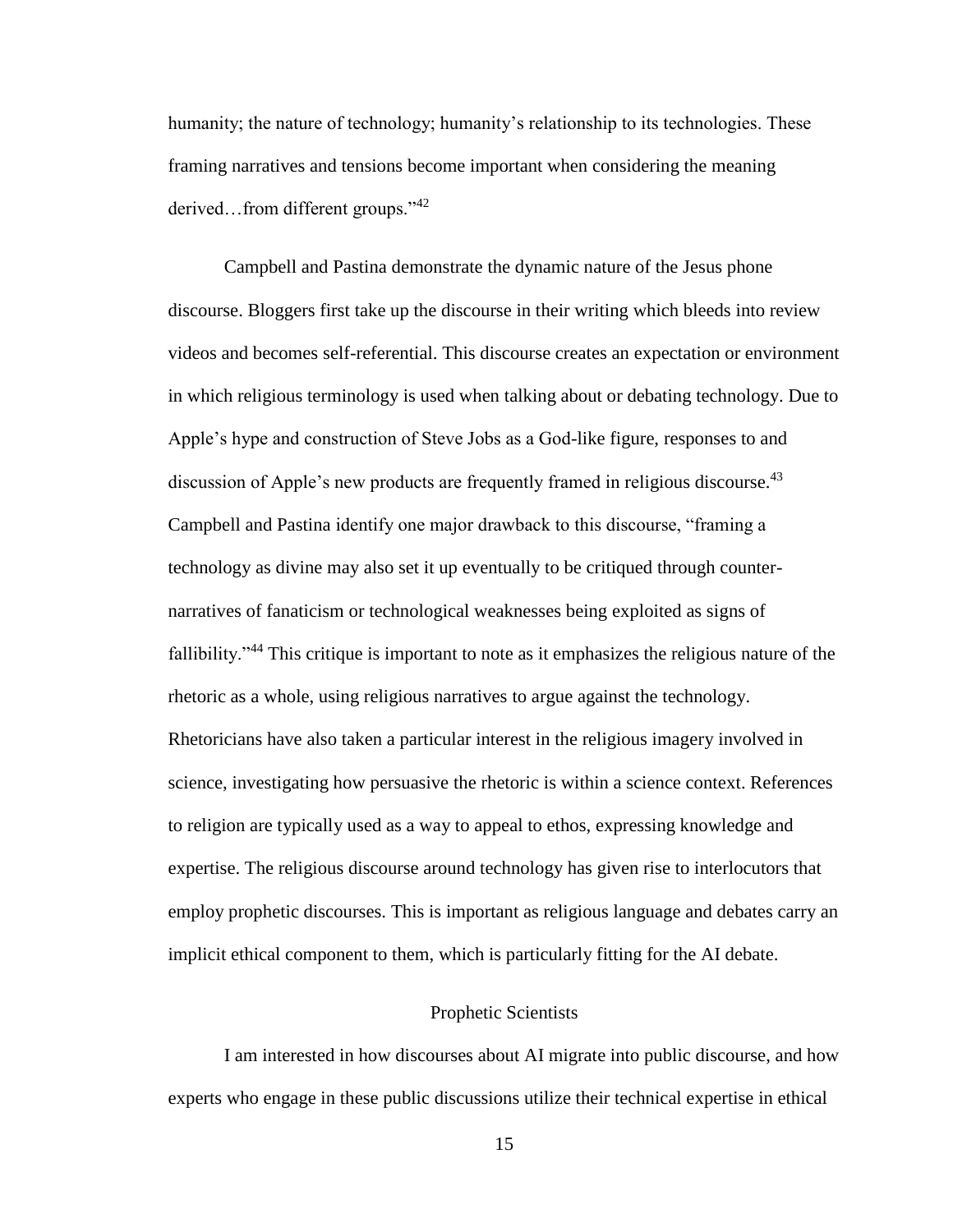debates about AI. This also invites the question of how the use of technical expertise frames the AI debate. Because the technical sphere requires specialized knowledge, like how AI functions, what are its future capabilities, and the current state of research, translation needs to occur for addresses non-scientific publics. This is not information that would be familiar, or discernable for many members of the public sphere, creating the need for an expert who can participate in debate or translate technical arguments for the public sphere. When translating scientific knowledge to non-technical publics, there is always the need to win and maintain credibility among multiple arguments. Therefore, technical experts have to use a variety of rhetorical recourses to communicate with various audiences while continuing to cultivate credibility. One of these resources is Thomas Lessl's priestly voice.

In "The Priestly Voice," Thomas Lessl notes that scientists speaking across discursive gaps adopt either the role of the Priest or the Bard. Lessl's essay focuses on exploring how scientists speak to general audiences. The priest's voice, "being in some sense extra-human, always originates within a certain elite substratum of society and represents a reality that the audience can only superficially approach…[and] mediates a configuration of symbols and a conception of reality that for the most general audience is at once both near and remote."<sup>45</sup> In contrast, the Bard takes a more populist role, speaking with "the voice of the people" and presents an "established cultural identity."<sup>46</sup> Lessl goes on to further the religious connection by describing the priestly voice as vertical, having a sort of divine authority in it, while simultaneously acting as gate keepers to their elite community, trying to keep others from speaking within it.<sup>47</sup> This distinction becomes even clearer when applying them to the roles and rhetorical strategies of scientists. Lessl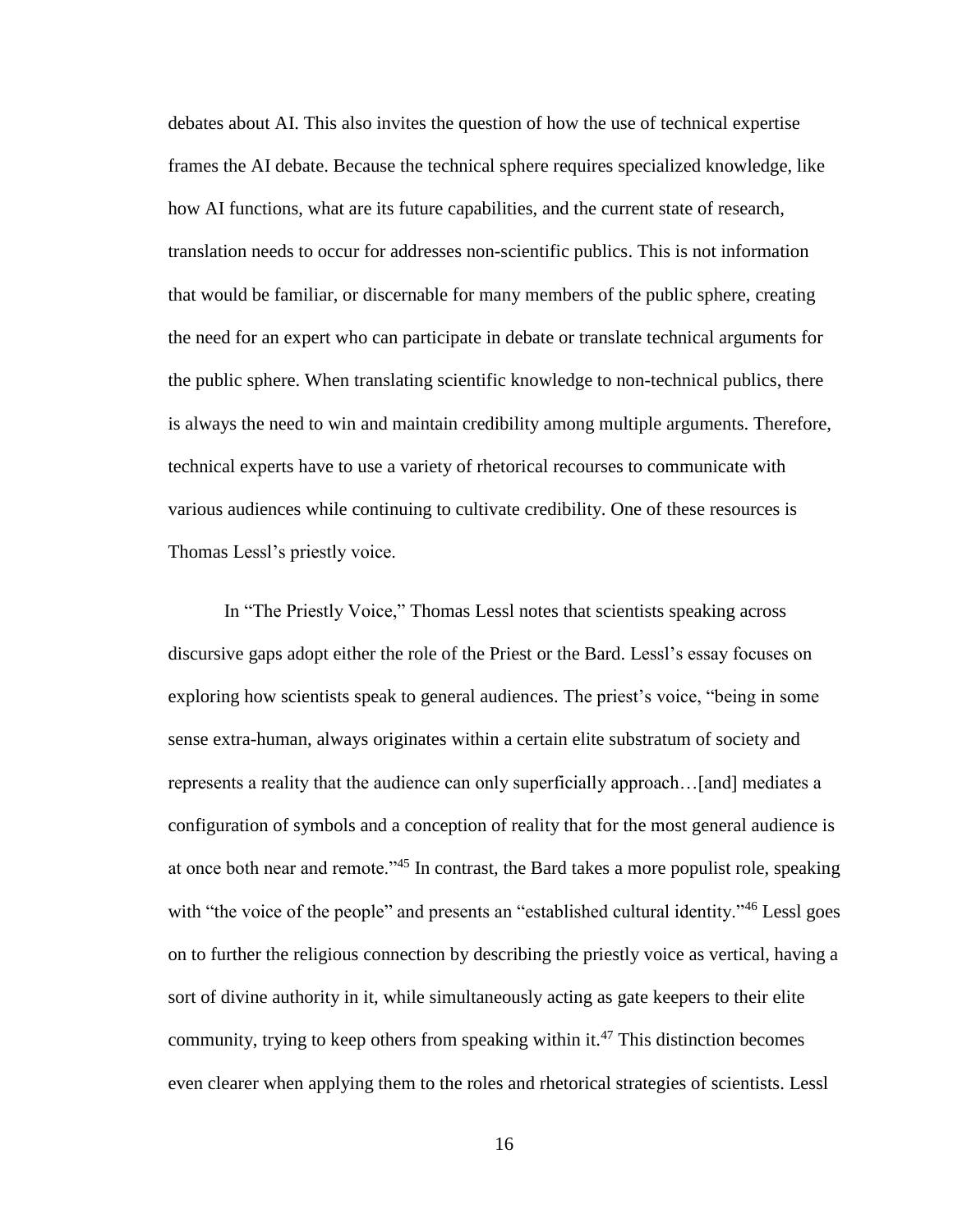sees this taking place when scientists express what they do, or what people think they do, and try to express to the public that laypeople can do some of the things that scientists do. Although scientists are most commonly placed into the role of teacher or educator, Lessl argues that when scientists step out of this role into some sort of commentary on larger issues of science within society, the priestly voice is most prevalent.

Through strategies like synecdoche and hagiography, Lessl argues that the priestly voice ultimately works to establish the exclusivity of the elite group, in this case scientists. This is accomplished with authority from the norms of science that members of the community follow to signal that they are part of the community. Lessl claims the "Priestly communication can never merely be an exchange of information to the extent that the priestly rhetor is likely, while disseminating knowledge, to simultaneously impose over audiences an ideological framework not indigenously their own."<sup>48</sup> It is important to emphasize that Lessl's argument takes a tone of education, a primary goal of science. Although many scientists do not perform this role explicitly, the focus of many scholars has become that of the scientists working to educate the public.

Lynda Walsh extends and shifts Lessl's argument by focusing on "the science advisor." In her book *Scientists as Prophets: A Rhetorical Genealogy*, Walsh establishes the role of the science advisor by investigating the ways in which scientists address the public and the everyday tasks that scientists complete.<sup>49</sup> Science advisors can be anybody who has some sort of "privileged access" to the information and knowledge and can also "leverage" that knowledge to start "public discussion on public values."<sup>50</sup> Walsh further establishes that "prophetic ethos is a role that a polity – a group of people who must work together to stay together – authorizes to manufacture certainty… [a] kind of certainty,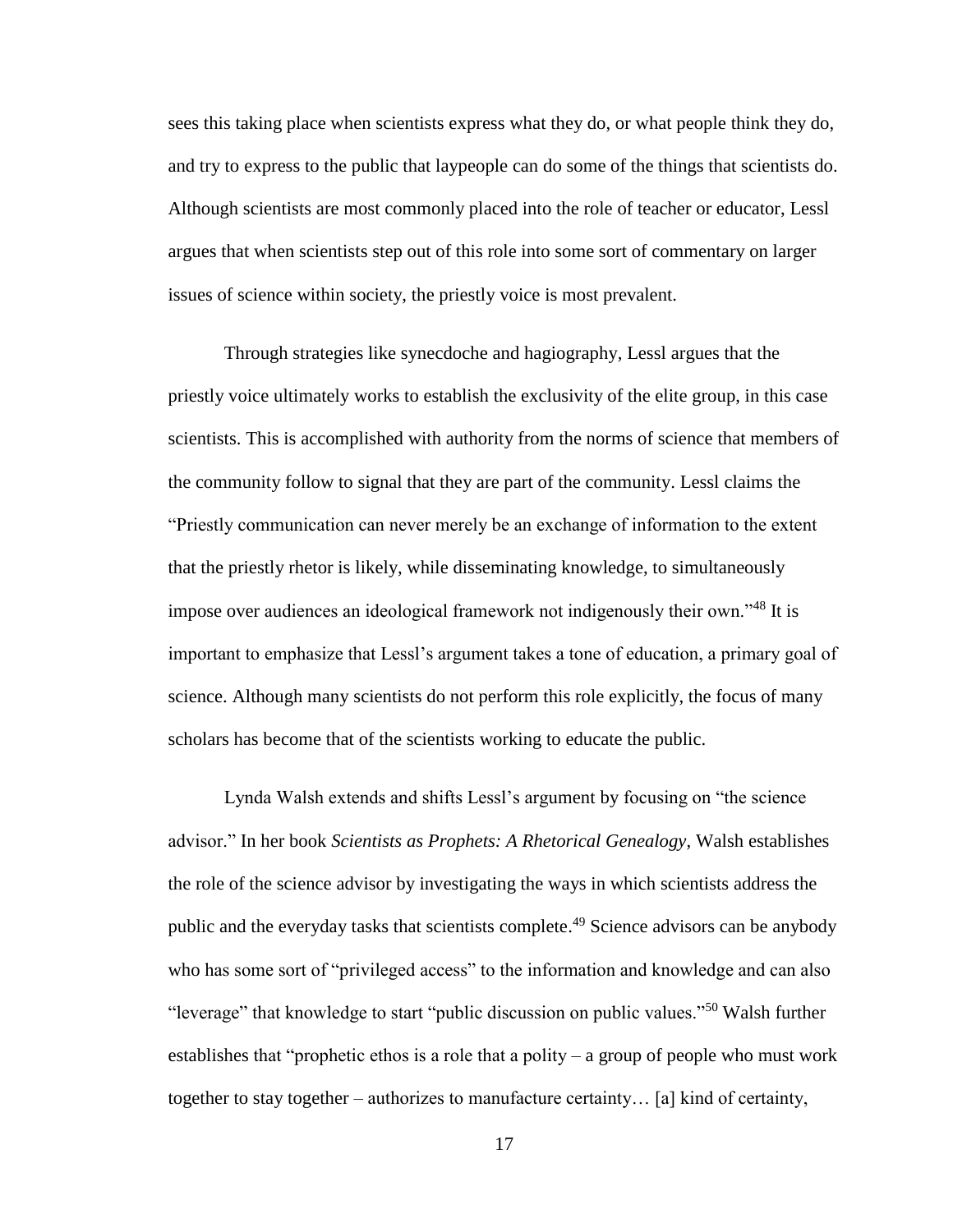which [she would] call 'political certainty.'"<sup>51</sup> And while this political certainty may be short term, it is a framing of crisis or problems "in terms of 'covenant values' which are what [she calls] the values that a polity shares and that distinguish it from its neighboring polities."<sup>52</sup> One very relevant example of covenant values are the normative values of science, or conservative ideals, that work to demarcate certain groups through ideas. The prophet's role is created when democratic debate is unable to find certainty for the polity.<sup>53</sup> The prophet is able to start productive conversation, but does not always provide specific answers of political certainty.<sup>54</sup> Although the development of AI has a sense of certainty, there is uncertainty around the questions of ethics and capabilities. This creates space for investigation of how experts in the AI debate leverage scientific and specialized knowledge in making ethical claims about the future of AI.

Walsh focuses on establishing a specific definition of ethos to use in the context of the science advisor. Walsh uses some of the traditional definitions of ethos as well as contemporary ones to have a more comprehensive understanding of the term, as it appears differently across different case studies. For example, Walsh discusses how Merton's norms of science cultivate an scientific ethos. Merton is one of the first scholars to address scientific ethos specifically, and acknowledges that science is a "complex of values and norms."<sup>55</sup> The last important factor for Walsh's definition is the contemporary turn back towards ethos as a dwelling place, or a "rhetorical 'place' where an audience would expect to find a familiar speaker."<sup>56</sup> This leads us to Walsh's "working definition of ethos as a *coherent set of expectations about how a person should perform a familiar political role*. These expectations cover both verbal and nonverbal performances, and they frequently reference values – either moral or disciplinary, or both."<sup>57</sup> Ethos is one of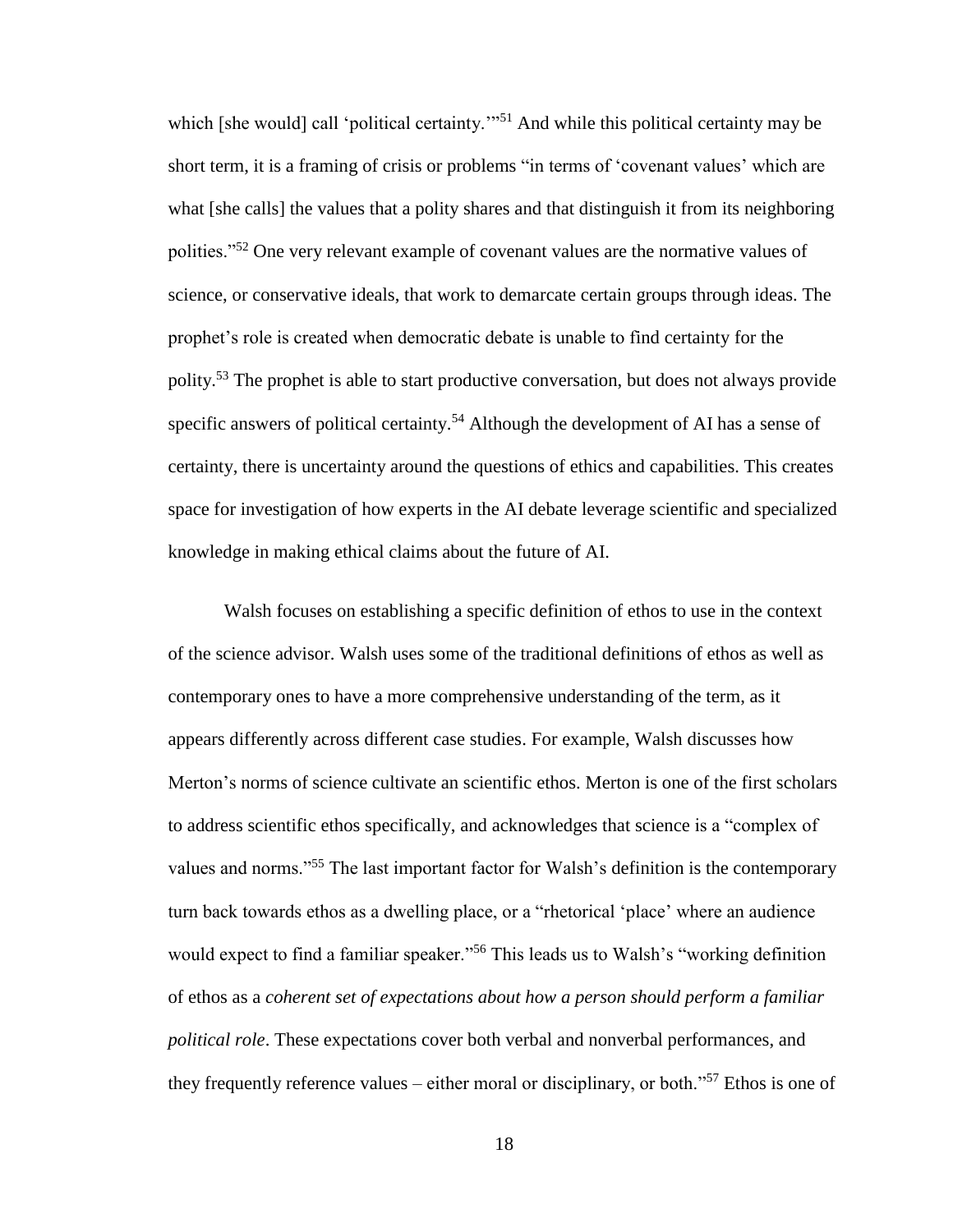the most important tools for science advisors as it is needed to play the role of mediator between technical and public spheres. The science advisor must have convincing ethos in both the scientific or technical community as well as with the general public.

Walsh differs from Lessl on the adaptability of prophetic rhetoric, in that it does not always function in the same way as the Priestly voice. This is clear in that Walsh is working in genealogy, which as a method of analysis, "assumes that there are genetic continuities we can pull like a thread through the textures of history, raising interesting bumps or cruxes where key hybridizations with other lines occurred."<sup>58</sup> Walsh's justification for genealogical analysis also draws on Foucault's ideas of genealogy which assumes continuity and does not look for the origins of scientific ethos.<sup>59</sup> Finally, Walsh acknowledges that she uses genealogy "to disrupt the perceived purity of scientific lineage… to diagnose current problems with the public perceptions of scientists," hoping that "it will prompt further inquiries into the phenomenal power of this bully pulpit in our political life."<sup>60</sup> Together, this suggests that prophetic rhetoric varies across time and contexts, and it is important to analyze the various conceptions to define the term.

## **Methods**

Although questions of science and technology, including AI, can be addressed through both quantitative and qualitative methods, the focus of this thesis is a rhetorical analysis of the rhetoric of experts in the AI debate. The main points of analysis include the speakers' construction of arguments, building of credibility and ethos, and attention to their audience, which all call for a rhetorical focus. Although there is not a specific format for analysis, like fantasy-theme, analysis of the various strategies used by experts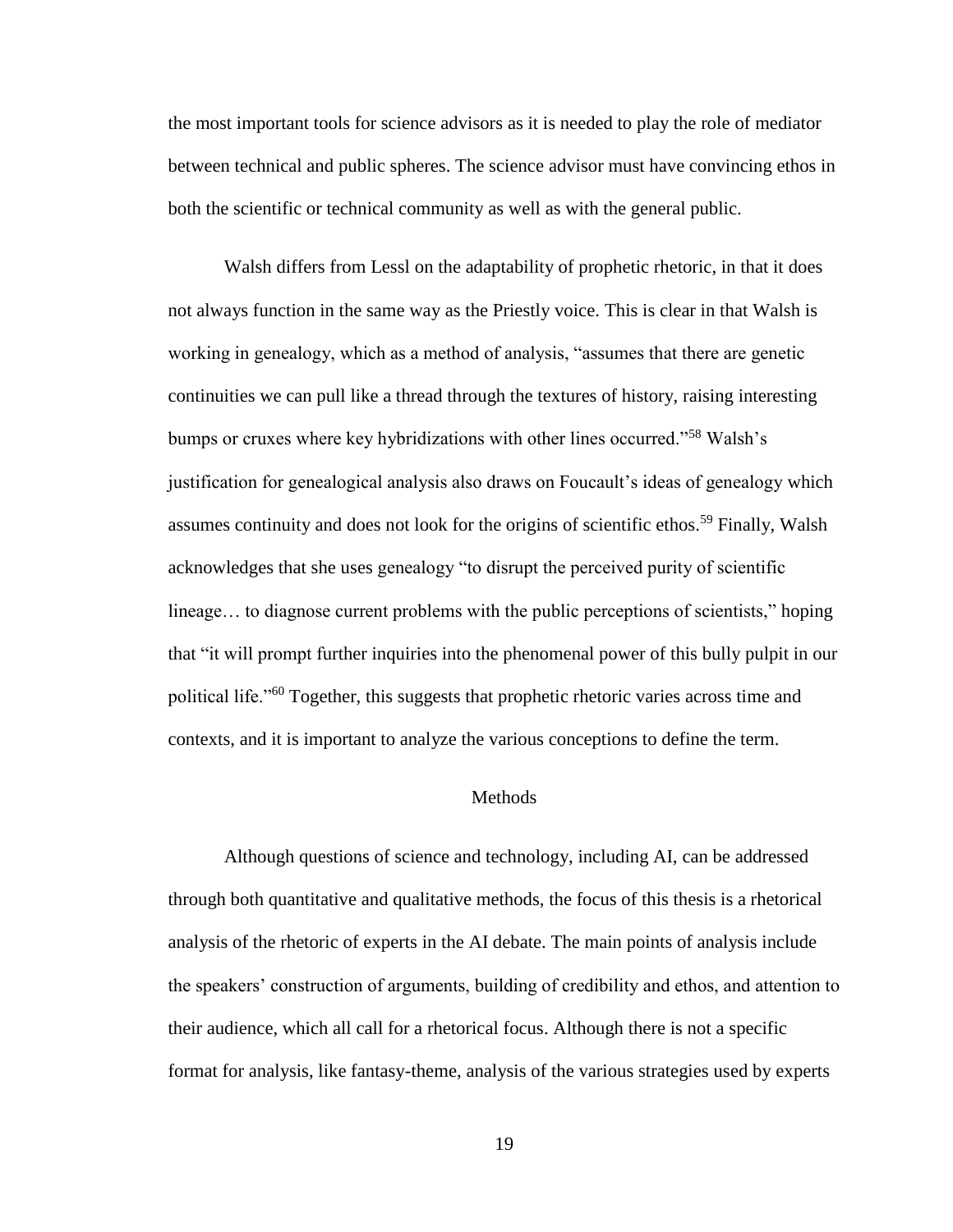to make arguments will be considered together. Although there is a somewhat performative nature, or set of questions inherent within these questions, the performative aspect is focused on the persuasion of the audience, and thus calls for rhetorical analysis.

The primary focus of analysis will be the construction of the expert's arguments, focusing on the difference in use of technical, personal, and public sphere arguments. As experts, they are expected to move back and forth between the different spheres effectively to convey complex information to a wide variety of audiences: general, lay or public, and technical. This rhetorical analysis is based off of Goodnight's work outlined above. The end of this analysis will also touch upon the use of prophetic rhetoric as outlined by Walsh.

One specific strategy presents in argument construction across case studies that will hold some focus is the use of enthymeme. Beginning with Aristotle, the enthymeme is thought of as the "body of persuasion" and serves a central role to rhetoric and persuasion.<sup>61</sup> The basic structure of the enthymeme functions through deductions made from accepted opinions, but is shorter than a syllogism or other forms of deductions. In addition, many contemporary rhetorical scholars have expanded upon and worked to define the role of the enthymeme in modern rhetoric. Walter Fisher emphasizes,

It is important to keep in mind that the enthymeme is a logical construct embodying persuasive parts, premises, and conclusion intended to confirm or change the conduct of those to whom it is directed. An enthymeme can be characterized as a syllogism with one or more suppressed parts, but its essential nature is as a rhetorical form of argument whose function it is to convince or persuade. And it achieves this end, in part at least, by its appeal to man's emotional commitments.<sup>62</sup>

The enthymeme is a tool of persuasion used in the context of argument or debate, that relies on the belief set of a particular audience. This last part is particularly important for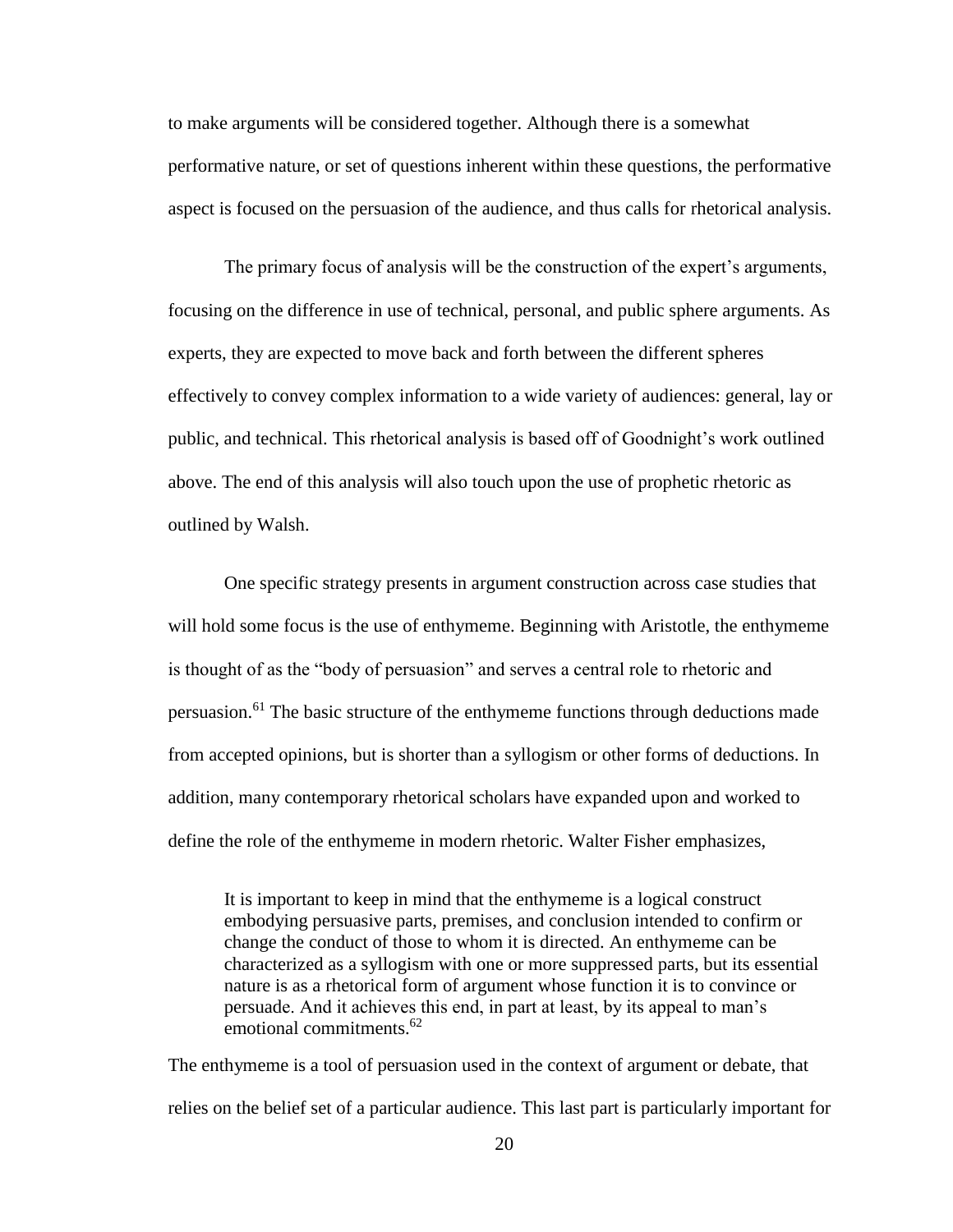the analysis of this thesis, as many of the enthymematic arguments rely on the beliefs of the audience as well as assumptions that they make. The audience is in charge of making the conclusions to the argument, which is ultimately more persuasive.  $63$ 

Other scholars have extended the enthymeme past its original conception. Jeffrey Walker associates enthymeme with identification. Walker argues that enthymemes function as,

A concise, emphatic statement of an emotionally charged opposition, one that serves not only to draw conclusions but also to foreground stance or attitude toward the subject under discussion and to motivate the audience to strongly identify with that stance (this is 'identification' as Kenneth Burke uses it). The audience is to feel not simply that the speaker's claims are true or probable, but that both speaker and claims are good and admirable, and the very opposite of what is false, bad, and detestable. $64$ 

Enthymemes work to set up identification and connection between the speaker and audience. This connection makes the argument even more persuasive and helps to build the speaker's ethos. This identification assists the audience in not only believing the assumed claim, but also connecting the speaker with positive attributes. Walker goes on to argue that, "The enthymematic turn is the rhetorical move *par excellance* for guiding an audience's inference-making and attitude-formation in a particular direction."<sup>65</sup> The enthymeme allows speakers to connect with their audience but also reach a level of persuasion that full syllogisms or technical arguments may not allow for. This technique is important to one of the following case studies, and plays a role in the other. This strategy of enthymeme is one point of analysis, and serves as a strategy primarily of building ethos.

The final piece of analysis will focus on construction of ethos and expertise. As Aristotle notes, ethos is ethical appeal, or a way of demonstrating good moral character,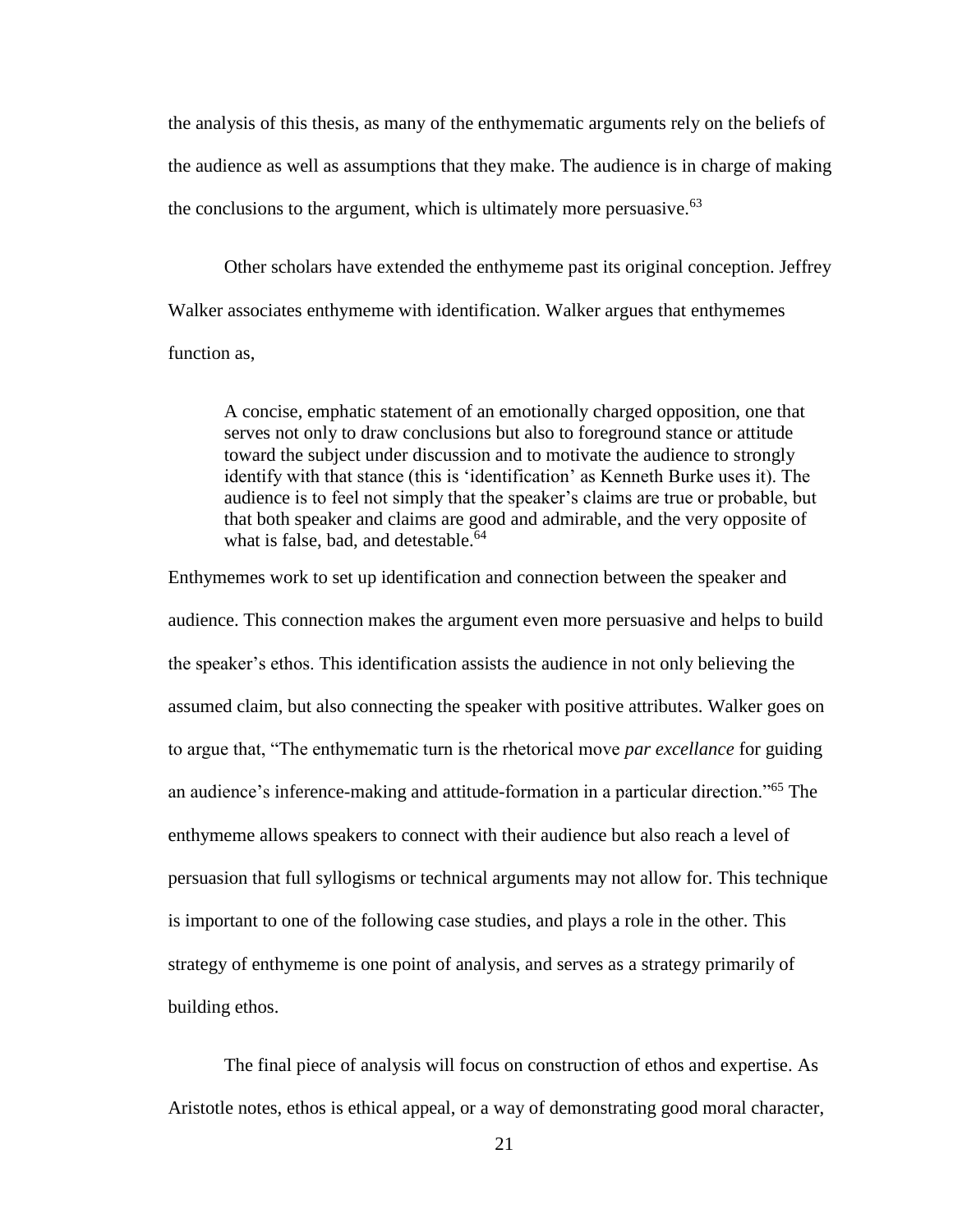good sense, and good will.<sup>66</sup> A speaker uses ethos to appeal or demonstrate that they have character and are the appropriate speaker for the setting. This can be accomplished by using appropriate language to the situation, recounting qualifications, and showing expertise.<sup>67</sup> These appeals to ethos is crucial to the construction of expertise. As discussed by Collins and Evans, there are many ways to demonstrate expertise, and ethos is one way to do so. By building a particular ethos, like that of a college professor or of a successful business person, experts demonstrate expertise which can lead to successful arguments. Depending on the ethos built there are different types of expertise and strategies for argument construction. . These notions of expertise can serve as rhetorical resources to make claims about different technical matters. Examining how appeals to expertise are constructed are questions for rhetorical scholars.

#### Case Studies

The prevalence of the future of AI debate has rapidly increased in recent years. Various institutes and groups have begun to focus on developing protocols for governing AI, such as, Google, IBM, DeepMind, Deep Learning, Future of Life Institute, Future of Humanity Institute, and OpenAI. However, the bulk of the conversation and debate with these groups include grant applications and competitions, scientific papers, and industry/discipline focused conferences, places where the information does not always reach the general public. As highlighted earlier, AI discussions have moved into various areas including businesses and think tanks. This thesis investigates two figures that navigate these spaces to hone in on the ethical dimensions of AI and the role of expertise in advancing such ethical claims: Nick Bostrom and Elon Musk. Bostrom is a professor at Oxford University who takes a much more academic and theoretical approach to AI,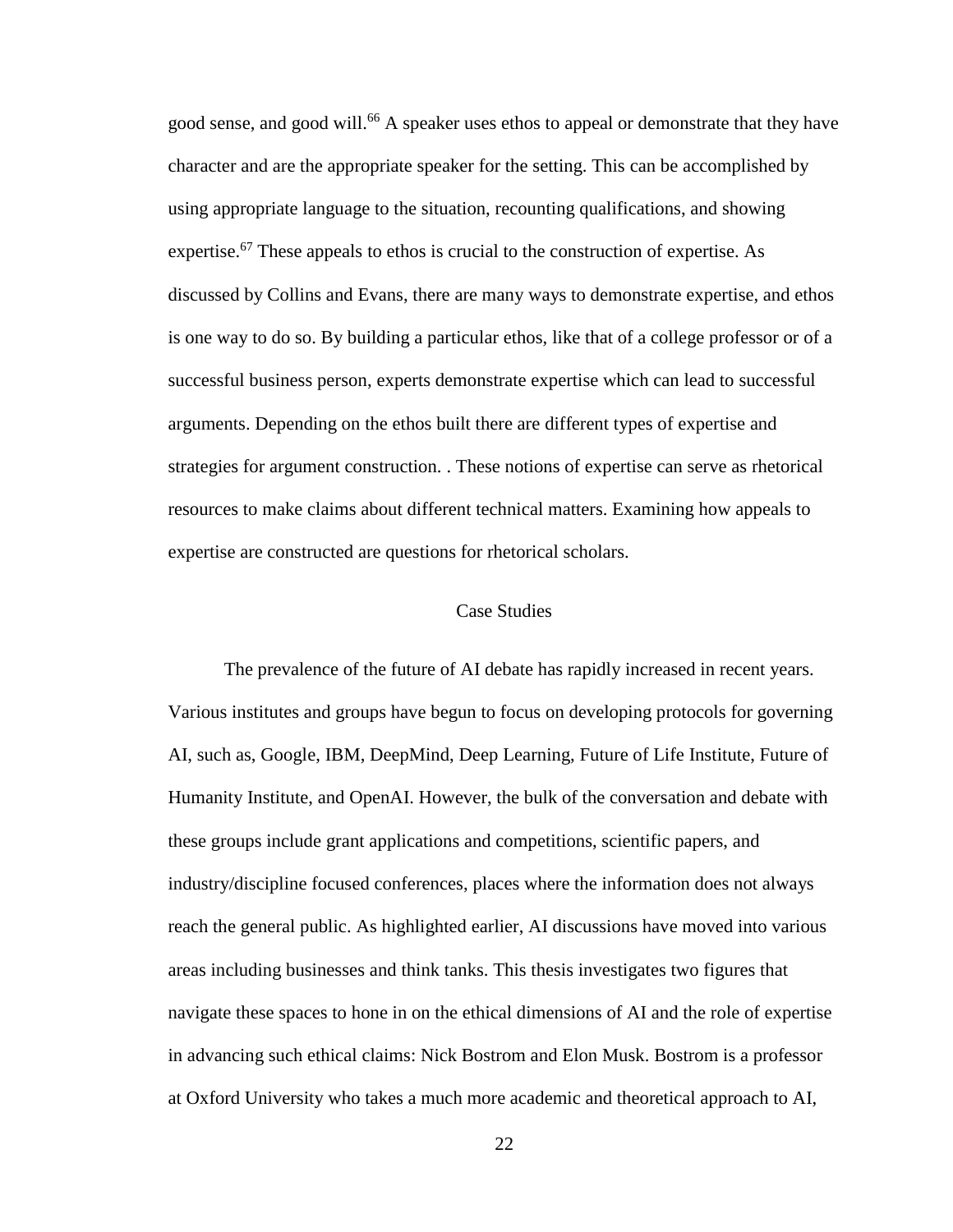focusing on "the future of life" on Earth. Musk is the former CEO of Tesla, and is a noted entrepreneur in the US focused on technology. Musk may not fit the bill as a typical science expert, but he is still an interlocutor in the debate along with Bostrom.

Nick Bostrom, the founder of the Future of Humanity Institute at Oxford, an interdisciplinary research institute, notes that, "Humanity has the potential for a long flourishing future. Our mission is to shed light on crucial considerations that might shape our future."<sup>68</sup> The Future of Humanity Institute focuses on four research areas: Macrostrategy, Governance of AI, AI Safety, and Biotechnology, with researchers spanning mathematics, sociology, philosophy, computer science, physics, and biology. Bostrom, as the founding member, has also created partnerships with DeepMind, OpenAI, and the Machine Intelligence Research Institute, and others. He also serves as the director of the Strategic Artificial Intelligence Research Center, which sparked his popular book *Superintelligence*, published in 2014.<sup>69</sup>

Due to his involvement with various AI agencies and organizations, he is frequently involved in public argument via various speaking platforms. His 2015 TED talk titled "What happens when our computers get smarter than we are?" has three million views on the TED website, and even more on YouTube.<sup>70</sup> He has also been interviewed by publications such as *TIME* magazine and *The New York Times*, discussing potential dangers and ethical issues with AI.<sup>71</sup> This thesis will focus Bostrom's 2017 keynote talk at the Unexpected Sources of Inspiration (USI) conference. This talk synthesizes many of his talking points and is one of the most recent examples of public argument on AI. Bostrom's keynote is in front of a mixed crowd that USI refers to as "Geeks and Bosses," and the conference overall focuses on the future of "all things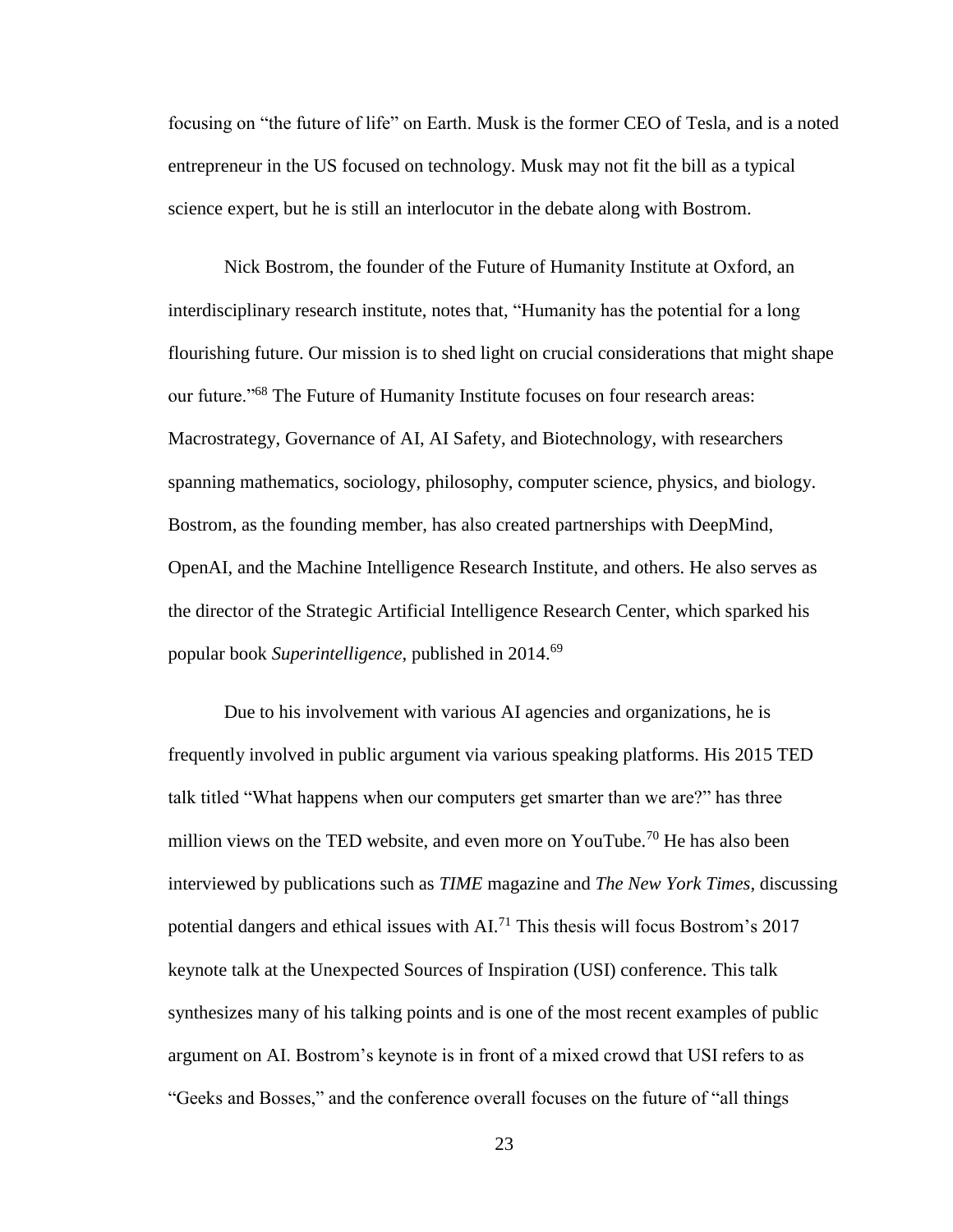digital," with AI being one of the primary points of discussion.<sup>72</sup> Bostrom gives a lot of background into AI, while also pointing to his work and research to pose ethical questions to the audience at the same time that he proposes one of his favored ethical solutions. This text therefore is one that works well for examining how Bostrom moves between the technical and public discourse while attempting to display his expertise.

Elon Musk is the second case study proposed for this thesis, and serves as a wrinkle in the discussion of expertise in AI. Musk is best known as an enigmatic entrepreneur residing in California. After dropping out of a graduate program in physics and material sciences at Stanford, Musk went on to found many successful startup companies including Zip2 and the precursor to PayPal. After finding success from selling these companies, Musk dove into more adventurous ventures including SpaceX, a private space travel company, Tesla, a high-end electric car company, and OpenAI, the previously mentioned AI centric research group. With these future focused companies, Musk has become quite the internet sensation, lauded for his creativity and future vision. Some of the ventures have panned out more than others, but Musk continues to be in the public eye, a departure from Bostrom. Musk also does not have the traditional training or academic connections that Bostrom has, or what one might expect from an expert in the AI debate.

Musk's general feelings on AI have frequently been expressed through both fear and caution. When he co-founded OpenAI with Sam Altman, Musk's concern was to make sure that corporations did not gain too much control over the development of AI. This follows the "open source" movement in tech writ large, wanting to make information widely available with input from many different people. Musk personally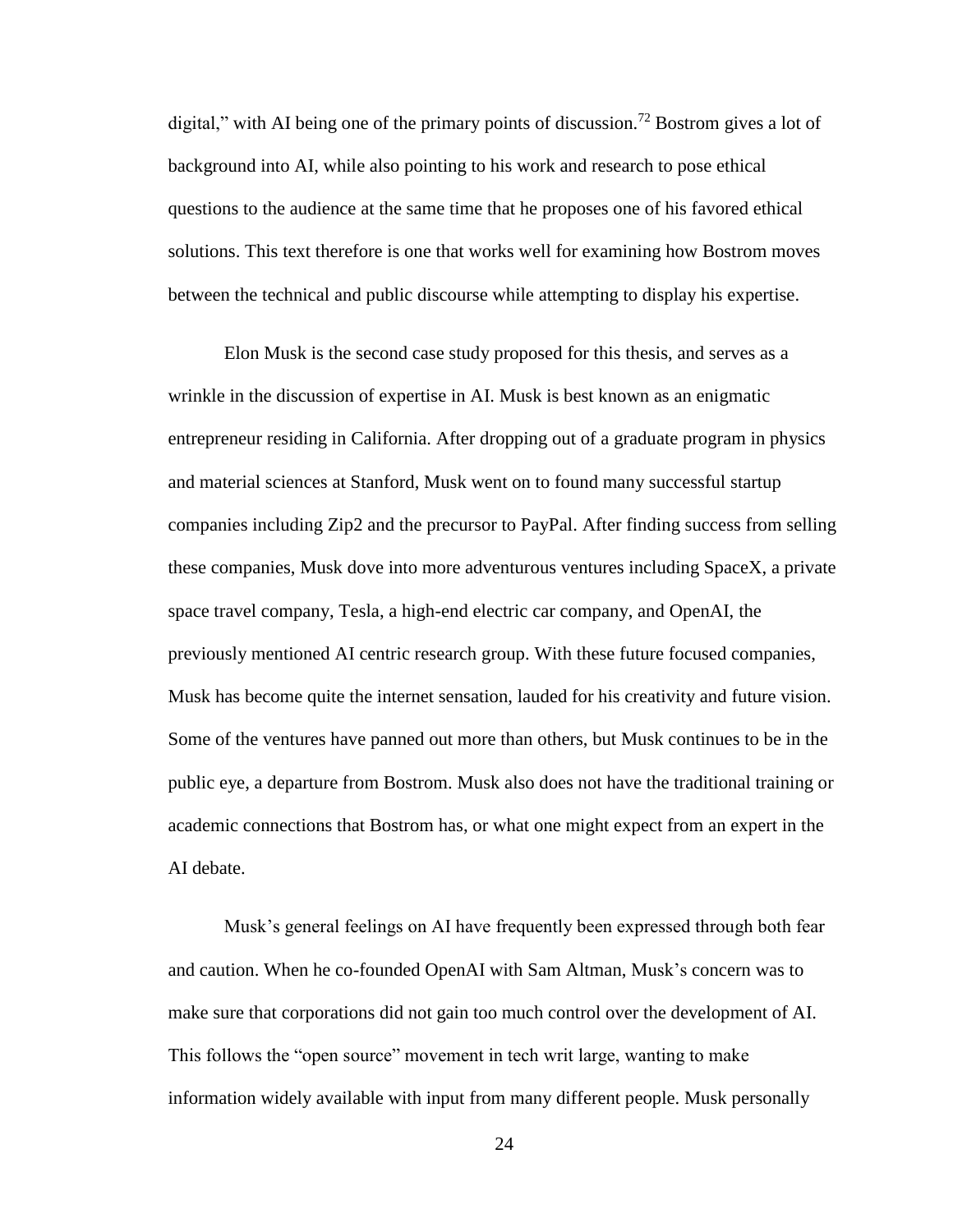champions open source with some of his software used in Tesla and SpaceX, providing a sense that the tech community at large is the owner of what they create, not the corporations using the tech. The commitment that Musk has to this idea promotes and emphasizes his ethos as an inventor, entrepreneur, and man of the people.

However, it is important to note that Musk's products, namely Tesla cars, utilize AI as a major component of their functioning. His discourse of caution and vague future outlooks frequently hides this fact, focusing more on the potentially catastrophic potential and less on the fact he is making money off of AI. This makes his discursive moves between expertise and what he says in the public sphere of particular interest to this thesis.

This chapter will examine portions of two recorded interviews with Musk, one at South by Southwest (SXSW) in 2018 and an interview on the Joe Rogan podcast. These two examples are representative of many of his speaking engagements as they are casual interviews covering a wide of topics, where Musk goes on tangents and talks at length about whatever he is asked about, and occasionally something is not. In contrast to Bostrom, Musk rarely speaks in a traditional public speaking formats and forums, frequently opting to showcase his "down to Earth" style in more casual settings. This conversational tone also offers another look at the different approaches to speaking across knowledge gaps in AI, especially for tech gurus like Musk.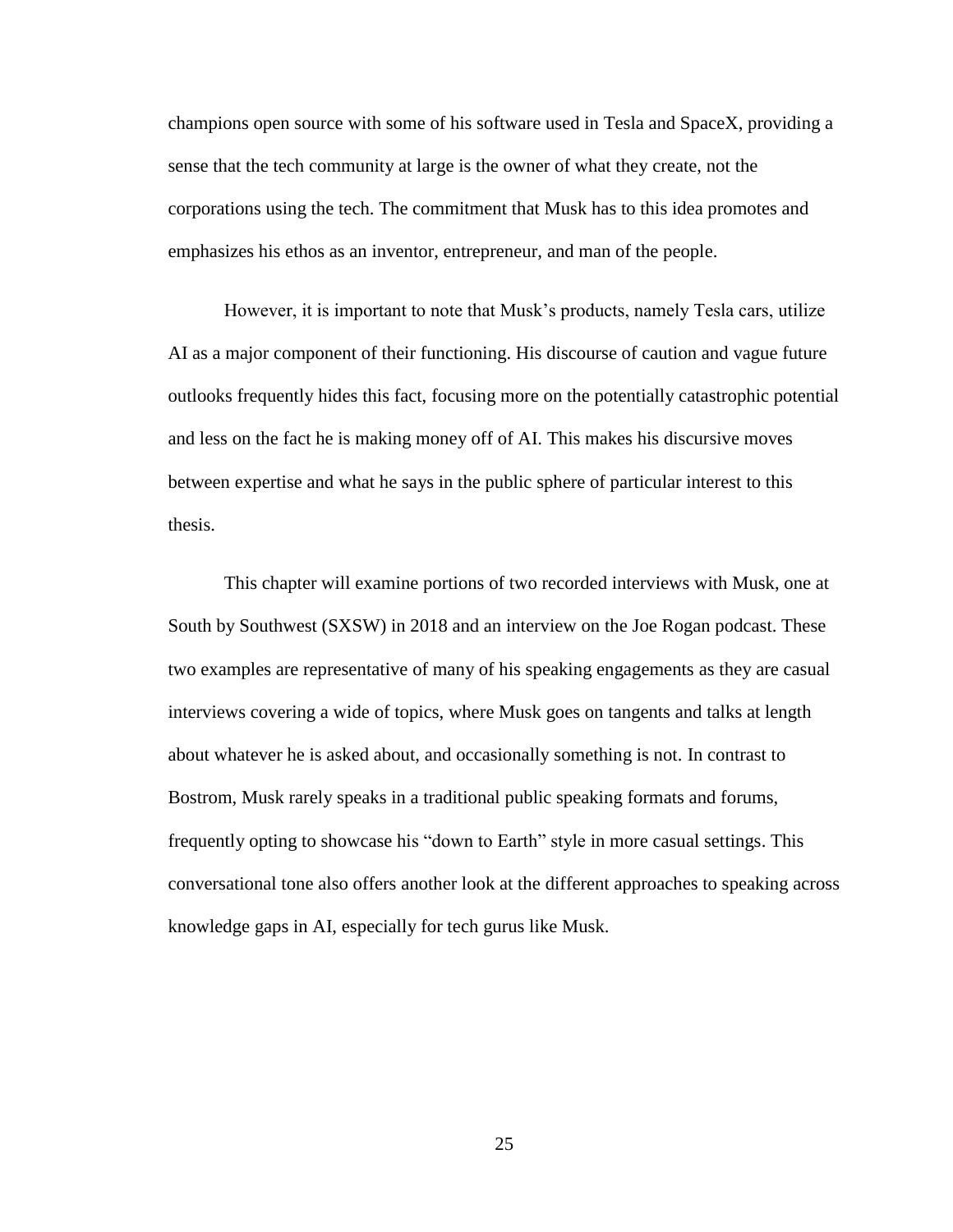#### **Chapter Two: Nicholas Bostrom, the Traditional Prophet**

Many of the people taking part in the artificial intelligence (AI) debate are computer programmers, technology gurus, and engineers. This means that much of the debate lives in the technical sphere, utilizing highly technical language and arguments. However, since there is no consensus among experts on…, technical sphere arguments frequently turn towards ethical issues such as the nature of personhood, rights of machines and humans, and where humans rank in value compared to other intelligent beings. Nicholas Bostrom, a philosopher, not a computer scientist, is one of the traditional experts in the debate utilizing both ethical and technical arguments in relation to AI. Bostrom describes himself as a "Swedish-born philosopher and polymath with a background in theoretical physics, computational neuroscience, logic, and artificial intelligence, as well as philosophy."<sup>73</sup> Currently, Bostrom is a professor and Director of the Future of Humanity Institute (FHI) at Oxford University.<sup>74</sup> The Institute focuses on projects that are "multidisciplinary" to combine "mathematics, philosophy, social sciences, and science" to research big picture questions about humanity.<sup>75</sup> The FHI's current focus is on AI Safety, the Governance of AI, and Biotechnology as well as other current technological problems that could possibly interfere with humanity. Bostrom, as well as his association with Oxford, builds his ethos through technical arguments and contributory expertise. However, his main argument to the public is that there needs to be a greater focus on the ethical questions regarding the development of AI. Bostrom leans into his role as an academic and philosopher, using a combination of technical knowledge and ethical questions to engage the public. This positions him as an expert that moves between not only the technical and public sphere, but also can move between the ethical and technical aspects of the debate.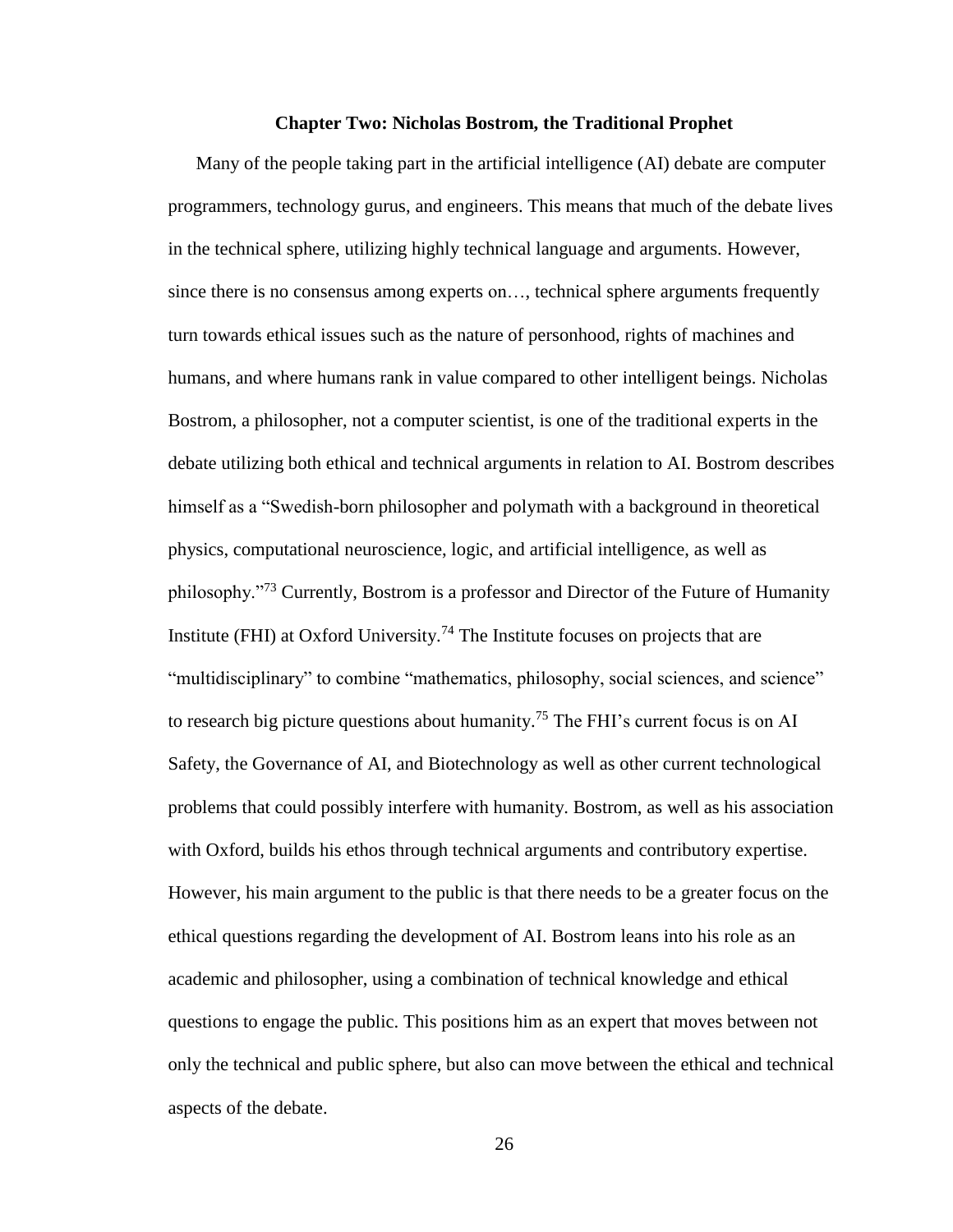As Bostrom is embedded in these larger academic institutions, he can position himself as a traditional academic, constructing an ethos fitting of various academic tropes. He draws upon this role to demonstrate contributory expertise within the field of AI by shifting into philosophical and ethical arguments and walking the general public through his logic.<sup>76</sup> His personal website's home page is simple, mostly providing links to all of his personal publications as well as FHI publications divided into specific categories: Ethics & Policy, Risk & The Future, Anthropic's and Probability, Technology Issues, and Transhumanism. These publications and categories establish a traditional academic ethos, as well as demonstrate expertise in multiple aspects of AI and technology. Any other academic or scientist that uses his website as a resource to investigate Bostrom will recognize the language and formatting and acknowledge his expertise and position in the technical sphere. The website is no frills with no large menus, just cleanly organized sections that include: the current month's updates and other recent additions to the website, and Bostrom's selected papers organized into different sections. All of these statements and sections include links to papers, Bostrom's bio, CV, as well as FHI and Oxford. April, 2019's update reads, "Currently thinking about some foundational issues. Of course, AI remains a big focus. New paper: "The Vulnerable World Hypothesis". Also giving some talks."<sup>77</sup> Bostrom is clear and concise throughout, and the majority of the website is focused on papers that he has written, signaling to other academics his involvement and commitment to the peer reviewed journal structure.

The general public still can recognize that his work is contributing to a field of research, even if he is not actively building AI machines, as many of the topics and titles blend together philosophy and technology. Some of the titles listed include, "The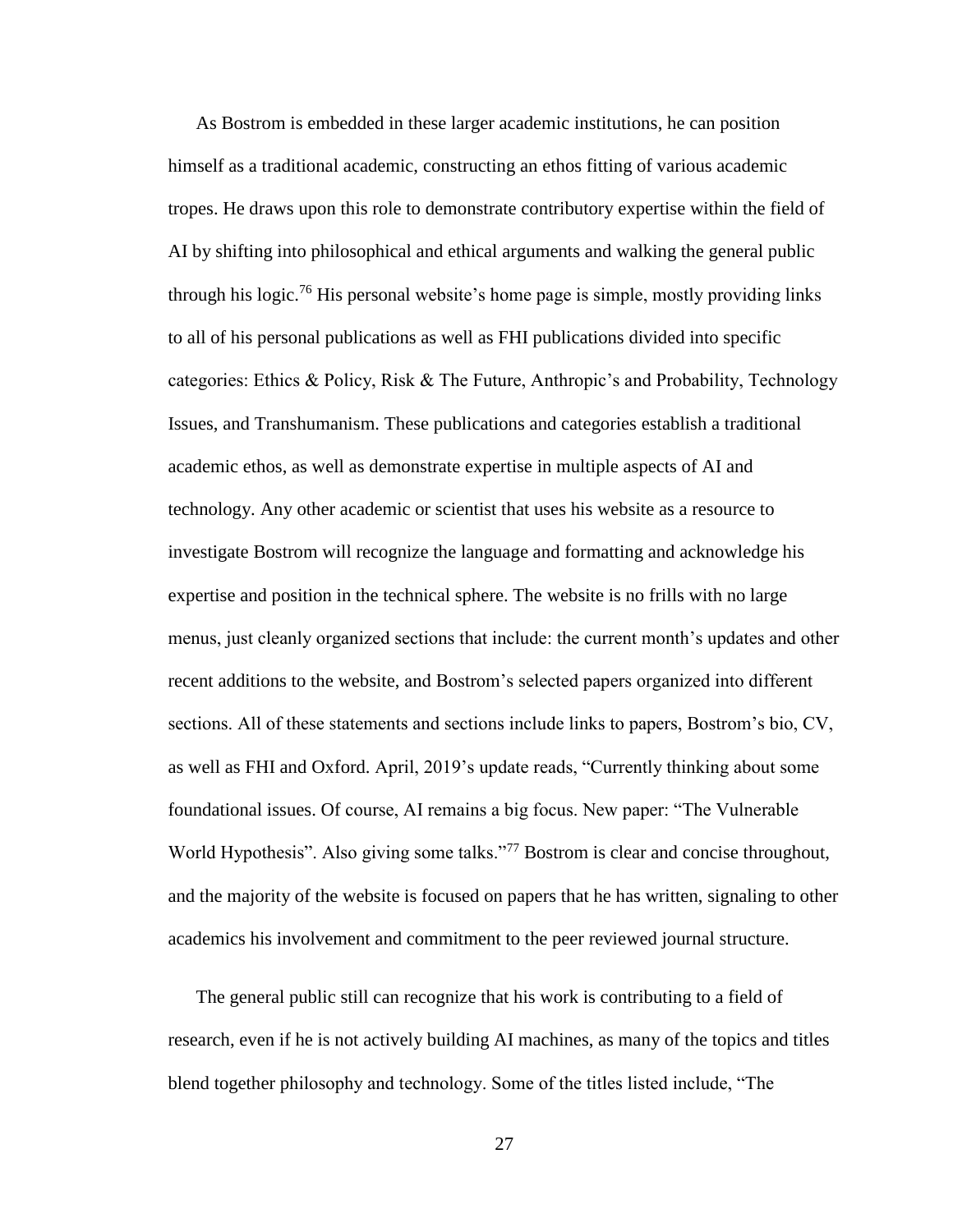Wisdom of Nature: An Evolutionary Heuristic for Human Enhancement," "Anthropic Shadow: Observation Selection Effects and Human Extinction Risks," and "Strategic Implications of Openness in AI."<sup>78</sup> This blend of technical or traditional academic terms with recognizable words and accessible summaries of the articles, Bostrom positions himself as a prophet because he can move between multiple argument spheres in the AI debate. However, this website is not the primary source of the public's exposure to Bostrom.

## *Superintelligence*

Bostrom is best known for his book on AI, *Superintelligence: Paths, Dangers, Strategies*, published in 2014 by Oxford University Press. As the title suggests, Bostrom lays out future possibilities for the functionality and roles of AI in society, AI's integration with human society, future issues that should be accounted for, and what he believes to be the best strategies going forward. I will first explore Bostrom's views on this history of AI, what he views as the potential problems with AI, and the proposed solutions in order to better outline and understand his approaches for speaking engagements, and the case studies detailed below.

Bostrom's framing of the AI debate in his two keynote talks explored in this chapter reflect the structure and argument of the book. The academic press and the expert responses to the book helps establish Bostrom as an expert with initial credibility, drawing upon the expected ethos associated with academia. The structure and language of the book focuses on a technical audience, but contains moments in which Bostrom fulfills a prophetic role by moving into the public sphere.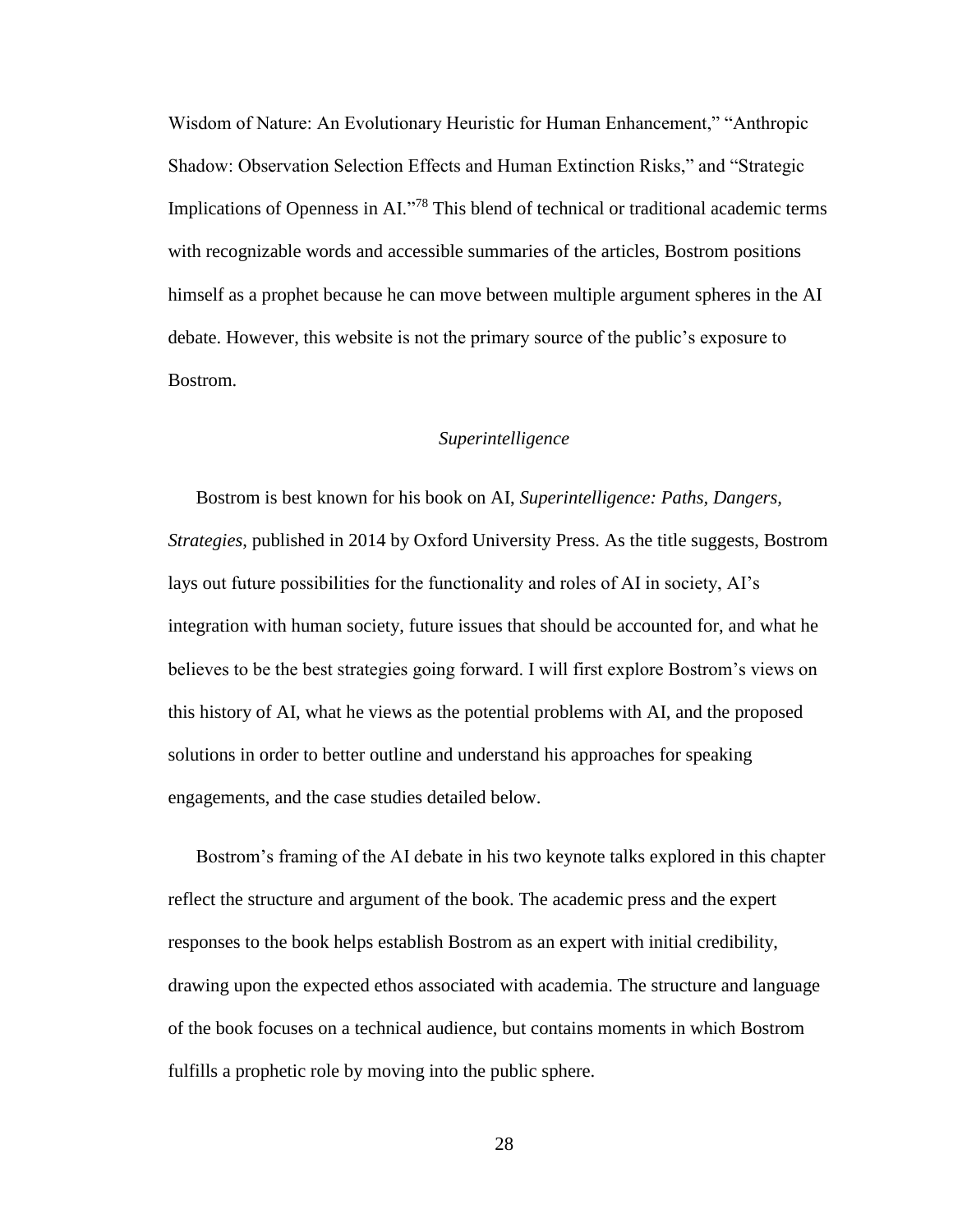The beginning of the book serves as a comprehensive introduction to the history of AI. Bostrom opens the first chapter saying, "We begin by looking back… we review the history of artificial intelligence. We then survey the field's current capabilities. Finally, we glance at some recent expert opinion surveys, and contemplate our ignorance about the timeline of future advances."<sup>79</sup> Bostrom's precise language indicates to the reader a straight forward introduction, with a subtle argument to follow. However, at the end of the first paragraph, Bostrom does let some argumentative statements slip when he indicates elements of ignorance in the history of AI. Bostrom's introduction also displays other's expertise and his knowledge that he can draw upon. Bostrom really does start with a large scale view of history, discussing human ancestors of millions of years ago, and explaining the development and evolution of humans. By framing AI in this manner, Bostrom emphasizes the importance of AI, arguing that the possibilities with superintelligence will have a great impact on the evolution of the human race. After this large overview, Bostrom explains to the reader the "changing tides" of AI and how experts have thought of or conceived the possibility of superintelligence. Bostrom overviews the rhetoric (opinions, language and arguments) around AI over the years. The overview establishes a neutral or unbiased stance like a true academic, but also allows Bostrom to demonstrate interactional knowledge on the subject. Mixed in with quotes and predictions from I. J. Good, Alan Turing, The Rockefeller Foundation, and other well-known theorists and experts in the field, Bostrom explains the concept of AI winter and AI summer, periods of time with reduced and renewed funding respectively.<sup>80</sup> Again, a comprehensive understanding of the history of AI signals to the reader that Bostrom has the knowledge to participate in the discussion. The first chapter, as well as a few that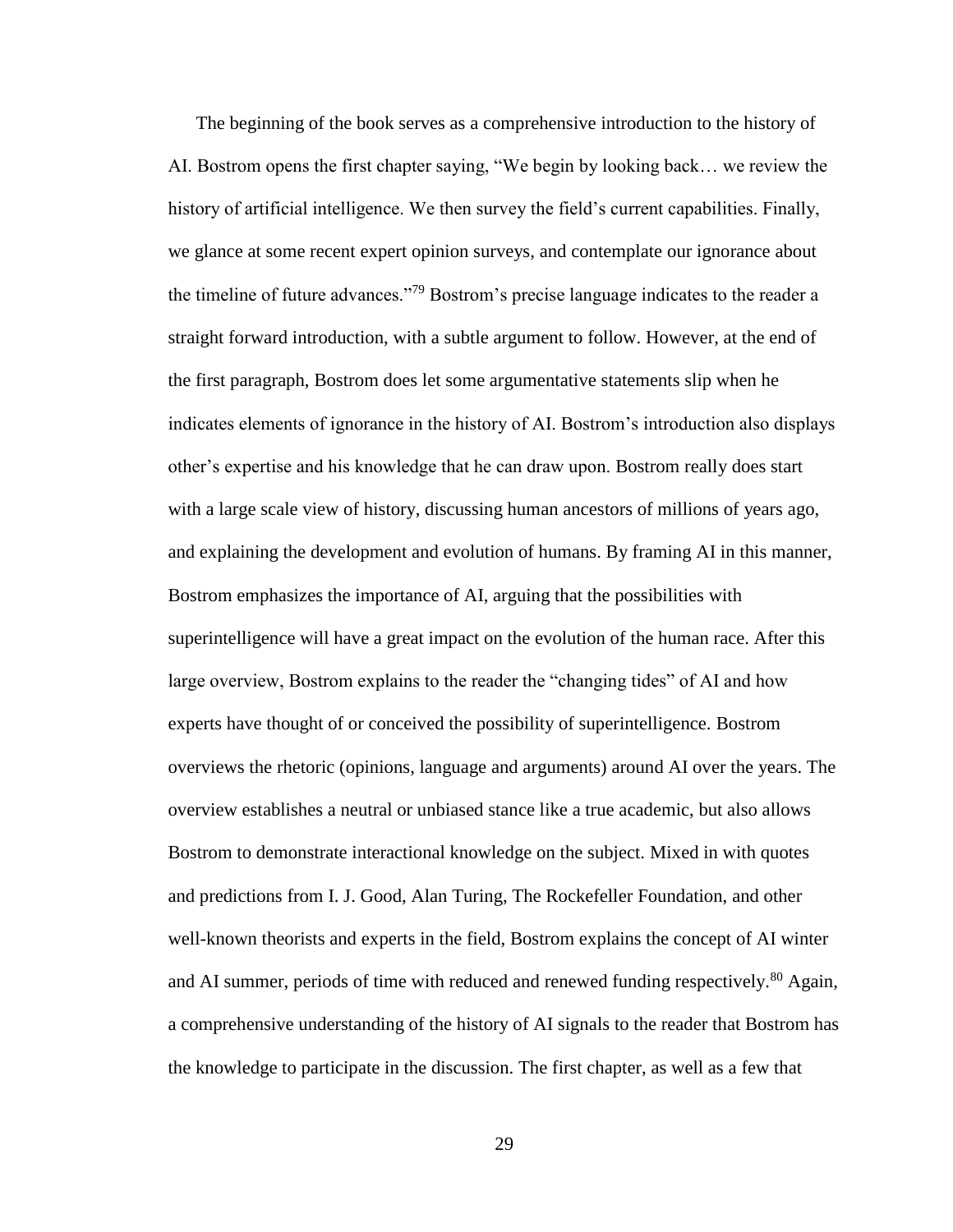directly follow, can also be conceived as Bostrom building ethos. He wants a technical audience to recognize him as credible participant in the debate, but also for a lay audience to trust him because he walked them through information that they may not have had previously.

The first chapter concludes with an explanation of current AI abilities. The best example of Bostrom addressing both audiences is in this section of the chapter is where Bostrom states that "Artificial intelligence already outperforms human intelligence in many domains. Table 1 surveys the state of game-playing computers, showing that AI now beat human champions in a wide range of games."<sup>81</sup> The table includes the games Checkers, Backgammon, Chess, Crosswords, Scrabble, Bridge, Jeopardy!, Poker, and Go, and each one is accompanied by the name of the world champion that was beat by AI as well as the year that the match occurred. Bostrom's examples is one that is easy to picture and imagine for many of his readers. He shows interactional expertise by knowing this information, but also uses an example that his lay audience will understand. The list of games is followed by other examples with "more weight" like algorithms that can find routes on a map, filter ambient noise, suggest books, and help make medical decisions as well as robots that can complete various tasks like cleaning, surgery, companionship, and mowing the lawn.<sup>82</sup> These examples demonstrate the importance of the rest of the book, continuing to build ethos for Bostrom's argument. AI can already do various tasks that are well integrated into our world, so we really should care about what comes next. Finally, Bostrom highlights the "when" not "if" assumptions of AI by discussing a FHI survey of experts' predictions for the development of AI.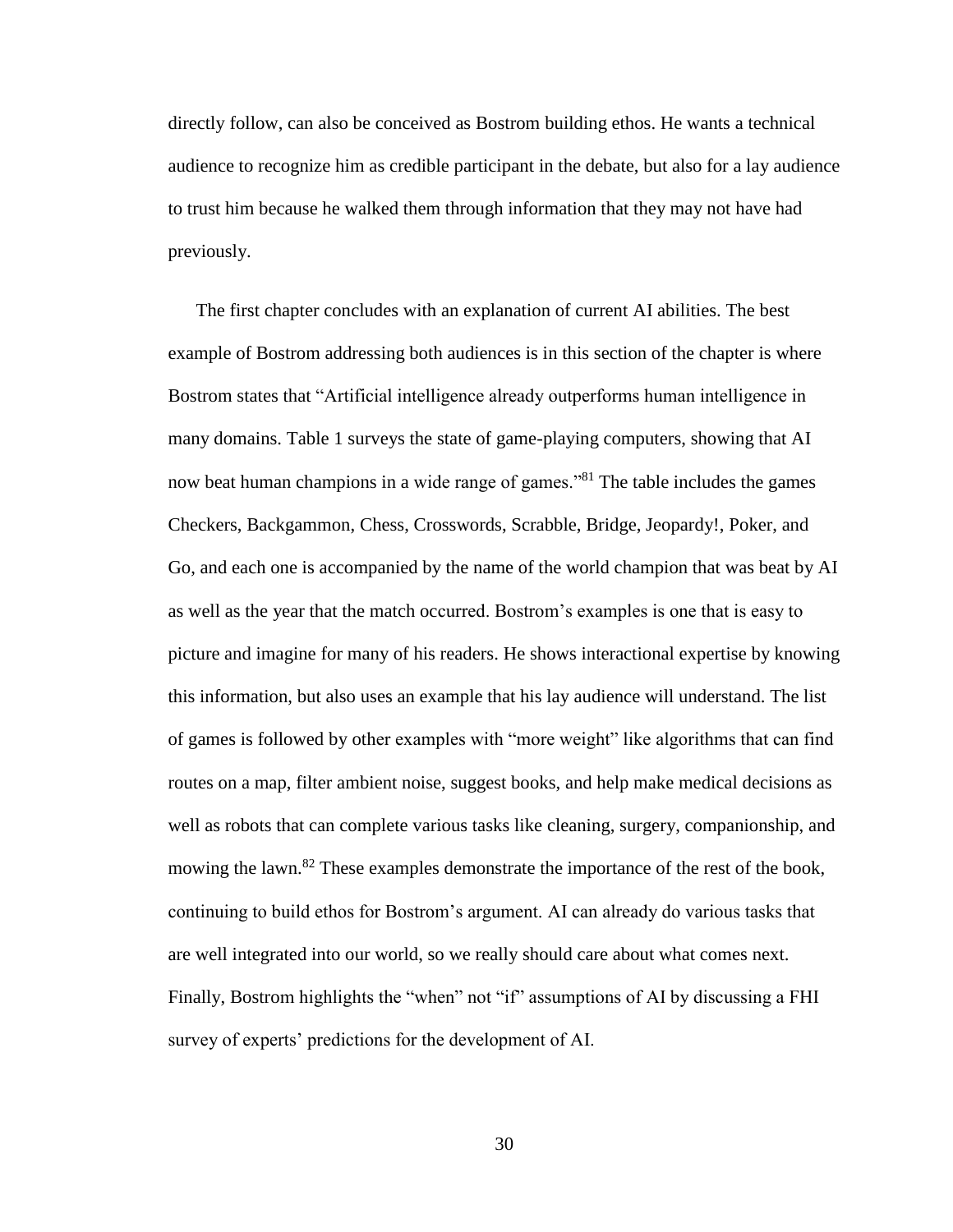The survey asked experts nuanced questions about when human-level intelligence in machined would be reached. Each participant was asked, "When will there be a 10% chance that human-level machine intelligence is attained?" as well as when there would be a 50% chance and a 90% chance.<sup>83</sup> Bostrom explains the averages and predictions in a table. The answers are broad and demonstrate that Bostrom is aware of the lack of consensus, outside the fact that AI is the future. There were two other questions included asking once human-level intelligence is reached, when would we achieve superintelligence, and what the expert believed the long-term overall impact for humanity would be when we reach human-level intelligent AI. More tables and graphs summarize the information. The survey's presentation frames Bostrom as a neutral observer or scientist looking to answer a question, but the survey also serves as one of the first places we see Bostrom weave in his own opinions on AI.

To end the chapter Bostrom writes, "My own views differ somewhat from the opinions expressed in the survey. I assign a higher probability to superintelligence being created relatively soon after human-level machine intelligence. I also have a more polarized outlook on the consequences, thinking an extremely good or an extremely bad outcome to be somewhat more likely than a more balanced outcome. The reasons for this become clear later in the book."<sup>84</sup> By giving his opinion within the context of a survey of experts, Bostrom places himself into this group, establishing his own expertise within the broader conversation. The last paragraph also provides a preview of his main argument, but requires the reader to keep reading and walk through the argument completely. The set up done in the first chapter not only frames Bostrom as an expert, but also begins to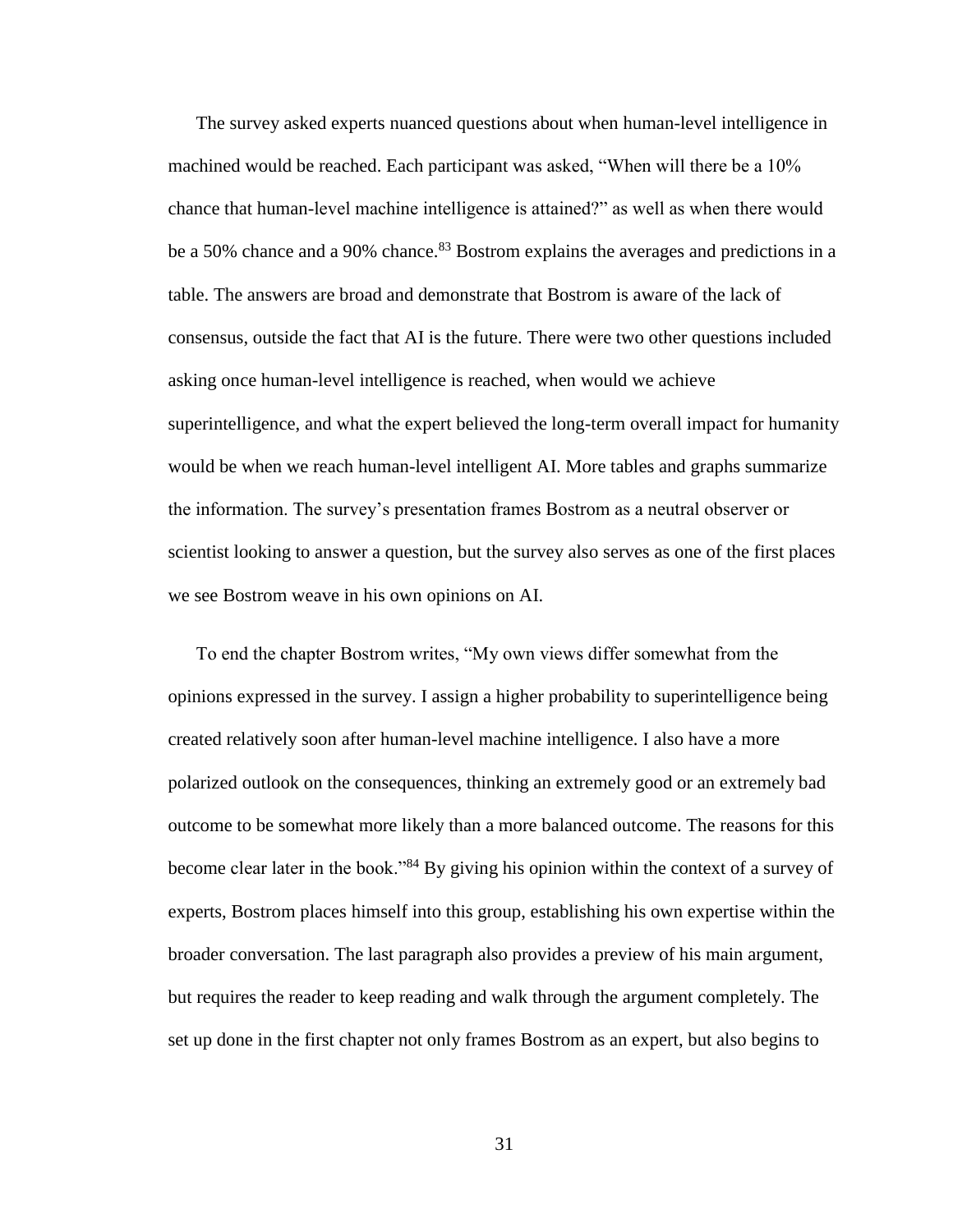set up the possibility of discussing AI in terms of both technological and ethical questions.

Bostrom's next chapters continue to walk the reader through the possibilities and fundamentals of AI including: "Paths to Superintelligence," "Forms of Superintelligence," "The Kinetics of an Intelligence Explosion," "Cognitive Superpowers," and "The Superintelligent Will." He continues to explain "the basics" and vital information to the reader, demonstrating interactional expertise, while starting to weave progressively more ethical information as the chapters progress. For example, Bostrom's defines superintelligence at the beginning of chapter two, "We use the term 'superintelligence' to refer to intellects that greatly outperform the best current human minds across many very general cognitive domains… To advance the analysis, it is helpful to disaggregate this simple notion of superintelligence by distinguishing different bundles of intellectual super-capabilities… Here we will differentiate between three forms: speed superintelligence, collective superintelligence, and quality superintelligence."<sup>85</sup> The definition, which is accompanied by a short statement of opinion that it is not a good definition, is followed by small sections clearly defining each of these types of superintelligence and providing examples. While the definitions of each type are clear, the details are not always simple. For example, "Collective superintelligence: A system composed of a large number of smaller intellects such that the system's overall performance across many very general domains vastly outstrips that of any current cognitive system,"<sup>86</sup> is described in fairly plain language. But Bostrom quickly gets into the weeds with more technical terms like discussing the "Pleistocene baseline." Later, Bostrom discusses the advantages that digital intelligence has and goes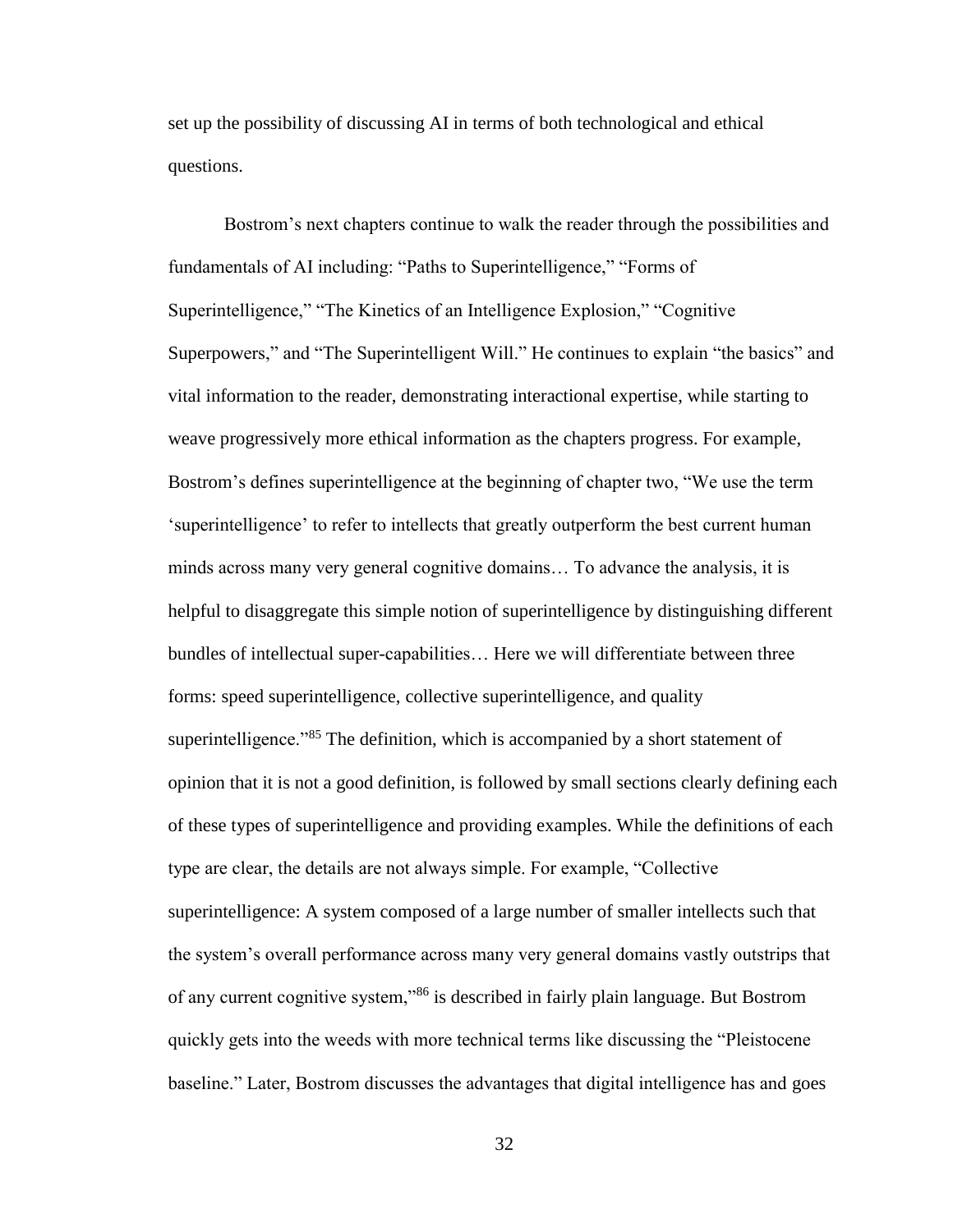into detail with many numbers about processing power (120 m/s or 200hz) which the average reader does not have reference for. Bostrom really begins to flex his technical knowledge in the early-middle chapters. The amount of detail and technical language increases, as do the number of complex thought experiments to help him explain examples.

In the chapter "The Kinetics of an Intelligence Explosion," Bostrom employs a gray text box in the middle of the chapter to signal an extremely technical example. He uses actual equations that contain Greek symbols to represent the ratio of change and optimization. The grey box signals a departure from his writing style that has attempted to blend technical and general language throughout. Although he leans technical, this is one of the most technical examples to this point in the book. General audience members can skip over it, but the extreme detail for the technical audience constructs a large amount of ethos for Bostrom. He concludes the box by stating, "These two examples are for illustration only; many other trajectories are possible, depending on the shape of the recalcitrance curve."<sup>87</sup> This "thought experiment" is one of many spread throughout the book and blends the technical information with Bostrom's background in philosophy, working to show potential for more ethical discussions.

A large shift in tone happens at the beginning of chapter eight which is titled "Is the Default Outcome Doom?" Bostrom begins by summarizing his information and "argument" thus far by saying, "We found the link between intelligence and final values to be extremely loose. We also found an ominous convergence in instrumental values…we [also] argued that the first superintelligence might well get a decisive strategic advantage. Its goals would then determine how humanity's cosmic endowment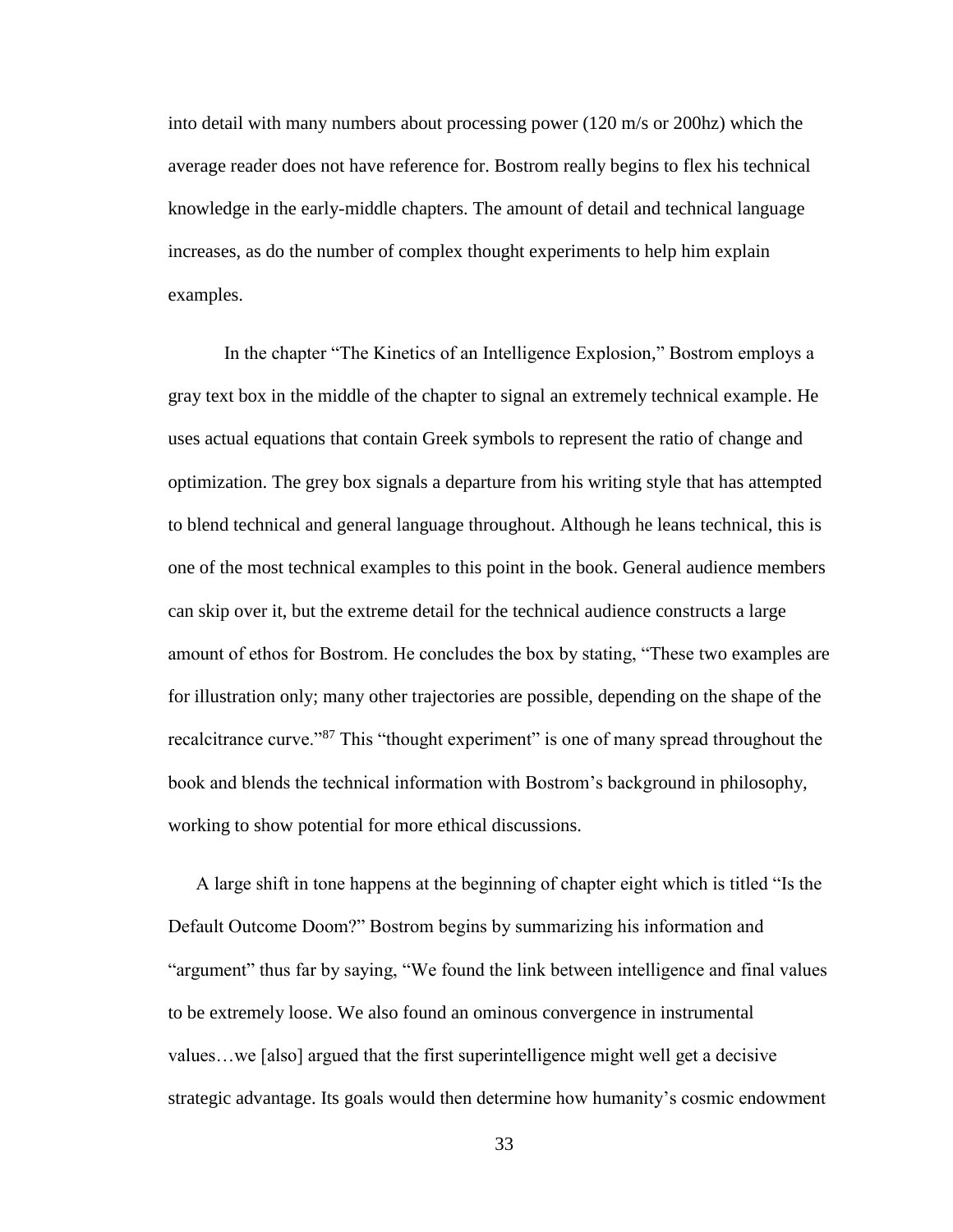will be used. Now we can begin to see how menacing that prospect is."<sup>88</sup> Bostrom is piecing together his argument here, helping the lay audience to understand the main points, but reminding the technical audience of what he knows. It is also distinctly darker, harkening back to his opinion in chapter one that the impact will either be extremely good or extremely bad. Discussing existential risk to the human race is decidedly more ethical than technical, and by framing the chapter to focus on the potential for destruction, Bostrom pulls both audiences in. He argues that the general public should be aware of the possibility as it impacts their everyday lives, but also that technical experts need to be considering these possibilities when working with AI. The call for awareness in this chapter is central to Bostrom's argument, but also marks the place in which the audience is asked to think more about ethical questions. Bostrom can also begin to demonstrate contributory knowledge and a different technical knowledge with this discussion due to his role as a philosopher focused on issues of AI and the future of humanity.

The next chapter discusses what Bostrom dubs "The Control Problem," or AI experts' expectation that they/we will not be able to control superintelligence. Bostrom continues to draw upon his previous arguments, walking his audience through step by step; he opens the chapter by saying, "If we suspect that the default outcome of an intelligence explosion is existential catastrophe, our thinking must immediately turn to whether, and if so how, this default outcome can be avoided."<sup>89</sup> Bostrom is "anticipating" the next set of questions the reader may have, but also walking the reader through the argument, ensuring that they will reach the appropriate thoughts and conclusions. The strategy Bostrom employs requires a thorough knowledge of the subject, but also well designed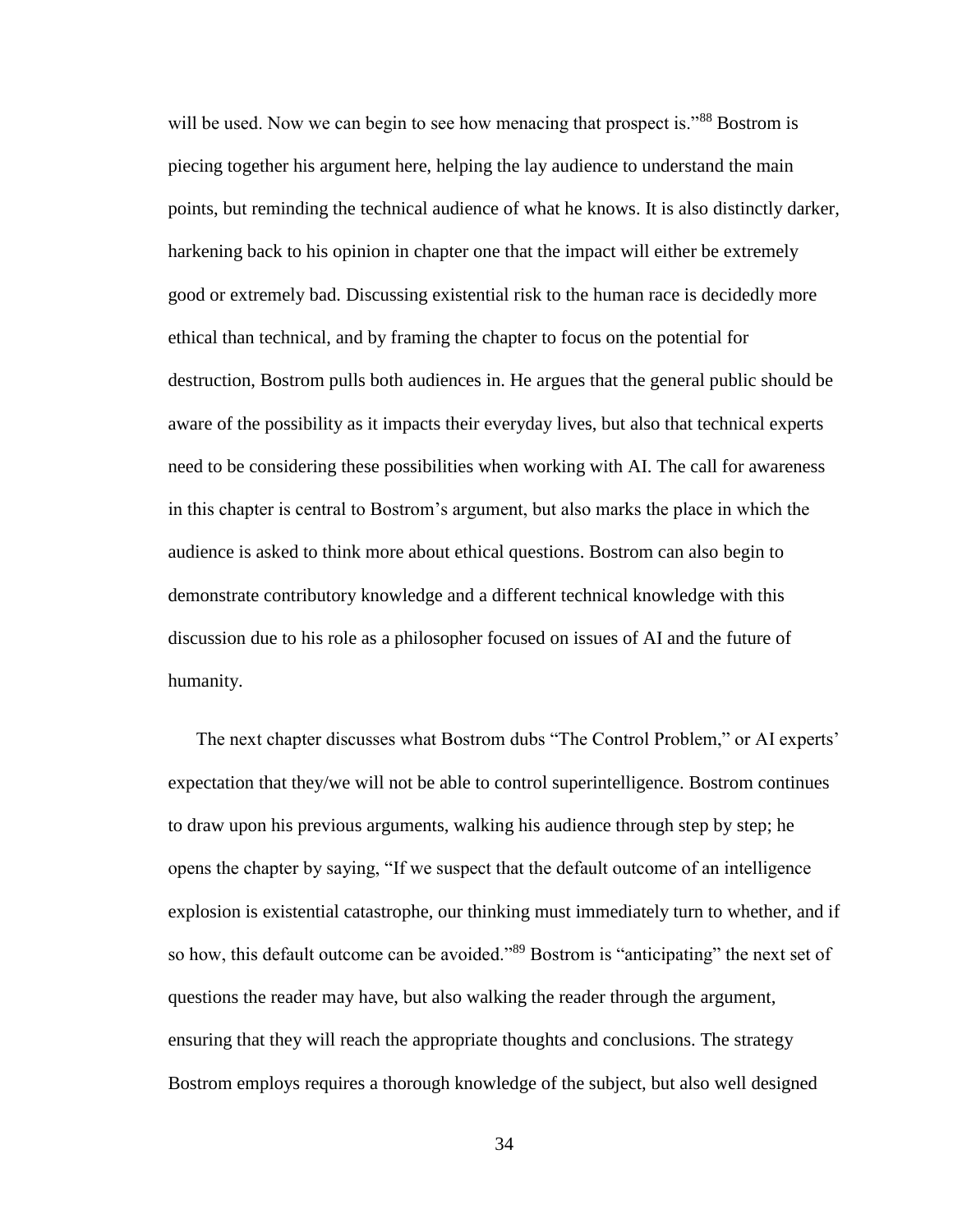argument. This chapter also includes another appeal to neutrality and academic norms. Bostrom works through a collection of proposed solutions for the "Control Problem," outlining the strategy and discussing their effectiveness. While discussing "stunting" Bostrom defines it, "Another possible capability control method is to limit the system's intellectual faculties or its access to information," but then immediately discusses the problems, "Stunting an AI in these ways would limit its usefulness. This method thus faces a dilemma: too little stunting, and the AI might have the wit to figure out some way to make itself more intelligent… too much, and the AI is just another piece of dumb software.<sup>"90</sup> The explanation and drawbacks for each method are outlined in the chapter, and then summarized in a table at the end of the chapter. Bostrom refrains from offering a value judgment for what might be "best" but does nod to the solution that fits into his suggestions. Bostrom believes a modified version of "social integration," the possibility that AI's integration into society may teach it to have a nicer outcome for humans, as something that has some merit and will be discussed in later chapters. This is the most ethically focused strategy, many of the others are more technically focused. Bostrom demonstrates expertise in this chapter, but also begins to focus on his proposed solution for AI.

The first chapters show Bostrom's knowledge of the technical aspects of AI, the middle chapters contain technical information integrated with discussions of ethics, and the final chapters shift to primarily focus on the ethical solution Bostrom proposes with some integration of technical knowledge. Chapter twelve, titled "Acquiring Values," starts with Bostrom arguing that his solution is the most important. The chapter opens by stating,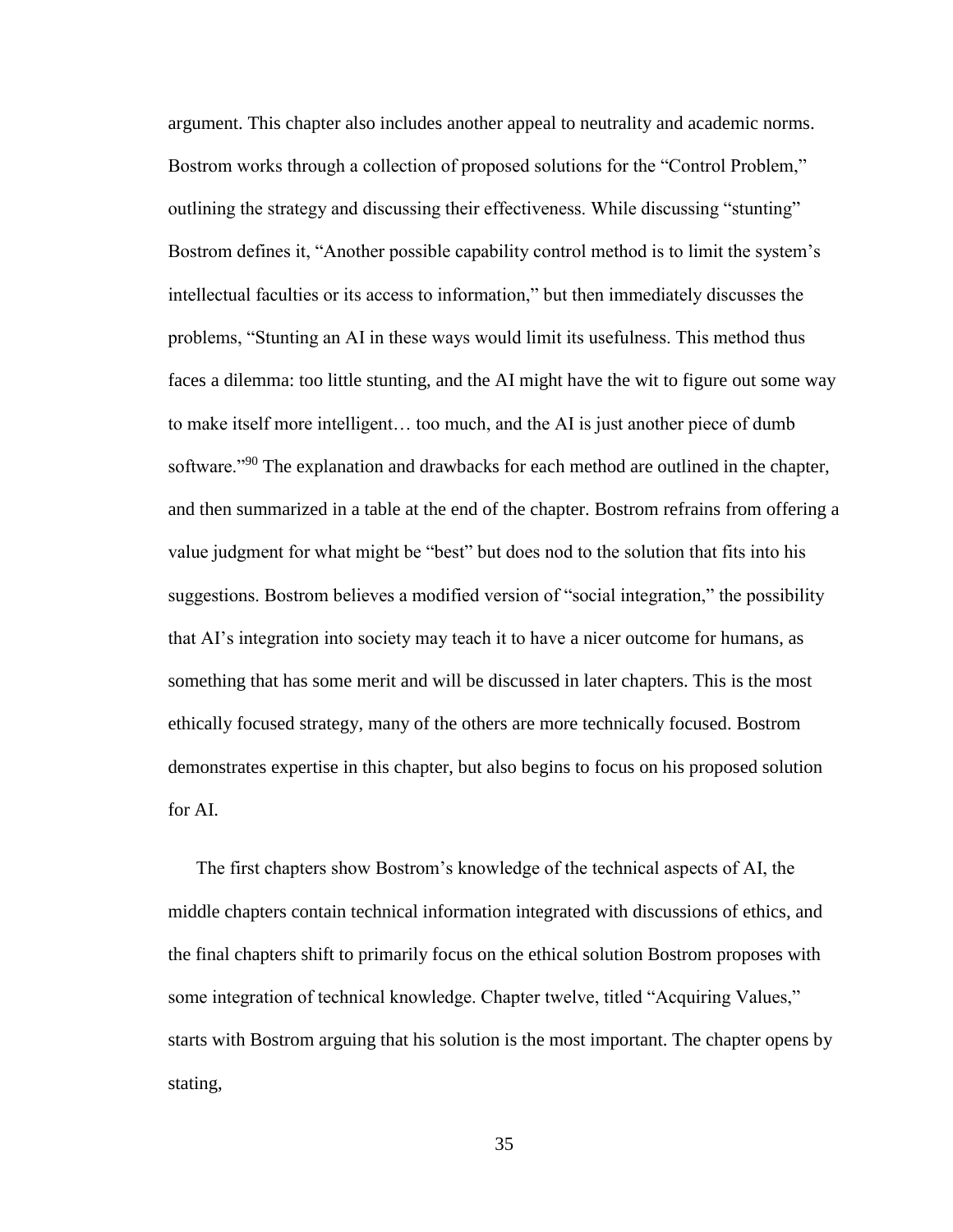Unless the plan is to keep superintelligence bottled up forever, it will be necessary to master motivation selection… While the agent is unintelligent, it might lack the capability to understand or even represent any humanly meaningful value. Yet if we delay the procedure until the agent is superintelligent, it may be able to resist our attempt to meddle with its motivation system – and, as we showed in Chapter 7, it would have convergent instrumental reasons to do so. This value-loading problem is tough, but must be confronted.<sup>91</sup>

Bostrom pulls together information from earlier chapters, doing the work for his readers in drawing conclusions. He simultaneously justifies the importance of the strategy he proposes by emphasizing there is limited time to complete the decision making process and working to integrate our values with those of AI. This argument also emphasizes the importance of blending technical experts who build the AI with ethical considerations. The importance of Bostrom's ethos building pays off here, showing that his interactional expertise in AI when combined with his expertise in ethics and philosophy is the solution to the potential destruction of the human race. The combination is clear later in the chapter when Bostrom discusses explicit technical strategies to accomplish his goal like motivational scaffolding and associative value accretion, but argues that value learning is best. Bostrom even employs more equations in a gray box to emphasize the depth of knowledge in his solution. The end of the chapter is laymen friendly with a synopsis of all the options and the potential outcome of those options.

Bostrom again anticipates questions by his readers, moving from value acquisition to how to decide which values to teach AI. This again is decidedly an ethical question, and ethics are the primary focus, but Bostrom includes technical knowledge for how to accomplish these goals. The chapter, "Choosing the Criteria for Choosing" begins with approachable language that emphasizes the importance of Bostrom's expertise, "Clearly, it is essential that we not make a mistake in our value selection. But how could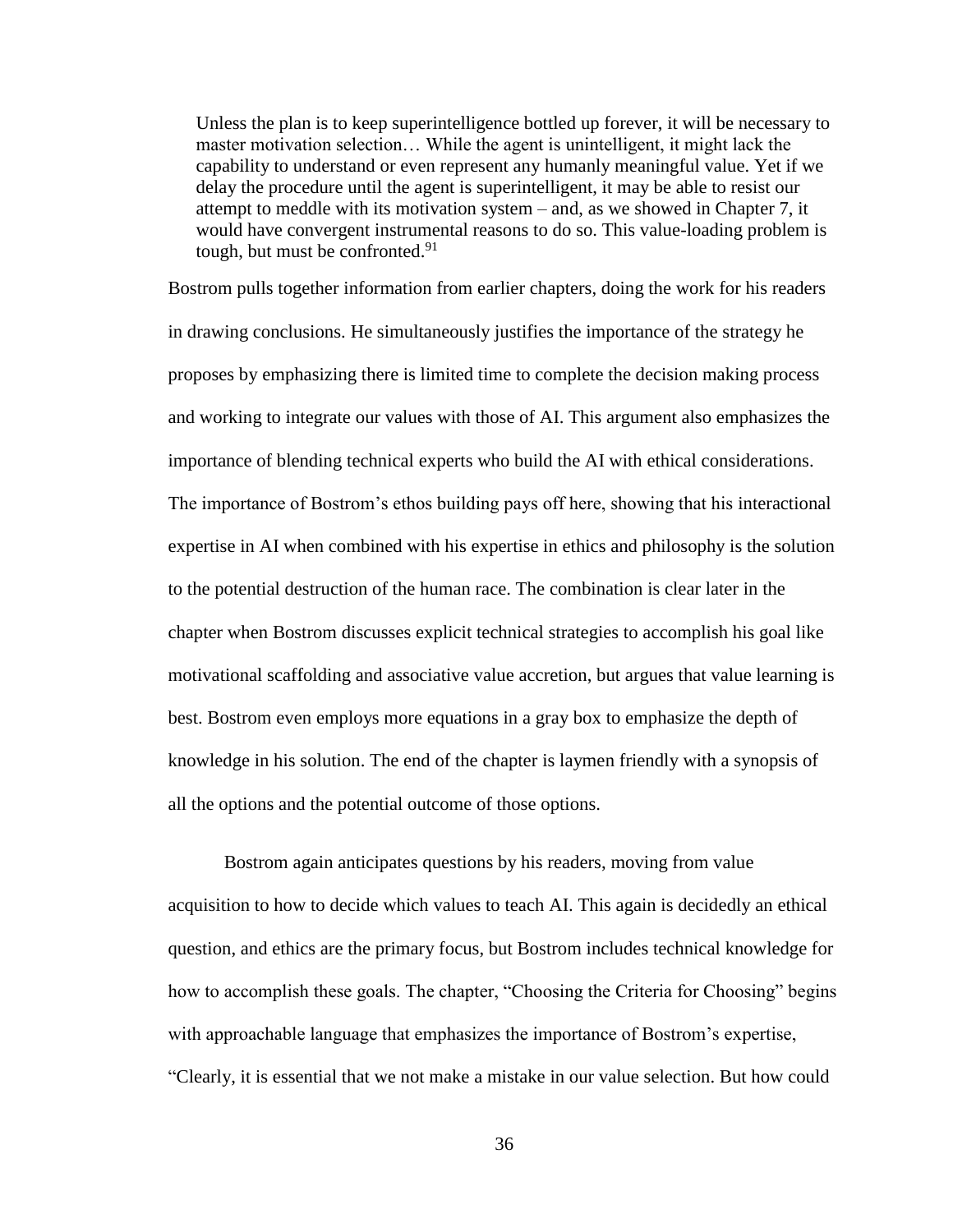we realistically hope to achieve errorlessness in a matter like this? We might be wrong about morality; wrong also about what is good for us; wrong even about what we truly want. Specifying a final goal, it seems, requires making one's way through a thicket of thorny philosophical problems."<sup>92</sup> Bostrom, by this point in the book, has argued that the value loading proposition is the best solution for AI, and now argues that in order to implement the solution properly, philosophical questions must be answered. Bostrom's claim positions him as essential within the debate, as he can move between the technical and ethical discussions.

The last chapter takes the argument even further by emphasizing the tight deadline for the solution to be implemented. Titled "Crunch Time," Bostrom leaves behind technical language and focuses on an emotional appeal for his reader to consider and advocate for this approach. Bostrom utilizes many metaphors including the Fields Medal, an award in mathematics. He acknowledges that the medal is "important," but that the winner is a young scientist who has made "contributions" to the field, but may not have actually accomplished anything. Bostrom uses this example to emphasize that experts can make proposals and think about the AI issue, but not act; he argues that we need to act. By using less technical language, Bostrom focuses on his general audience, as he has hopefully already convinced his technical audience in earlier chapters. This chapter contains more prophetic rhetoric, where Bostrom hopes to suggest the ethics and values argument as a potential solution, and the conversation that the polity, or general public, should focus on. Bostrom implores, "The intelligence explosion might still be many decades off in the future. Moreover, the challenge we face is, in part, to hold on to our humanity: to maintain our groundedness, common sense, and good humored decency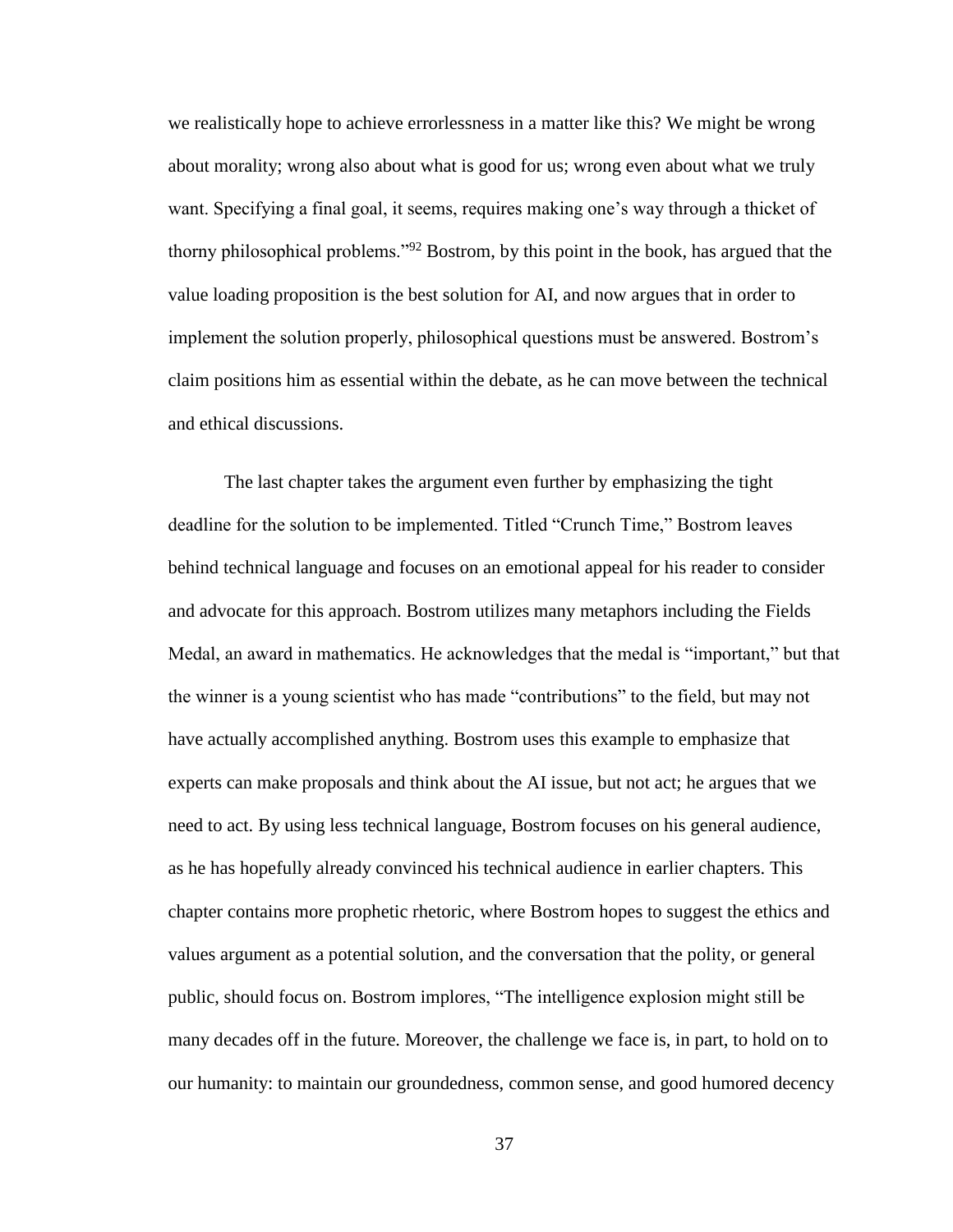even in the teeth of this most unnatural and inhuman problem. We need to bring all our human resourcefulness to bear on its solution."<sup>93</sup> Bostrom's appeal to humanity further emphasizes the importance of the issue, but both his role as a philosopher and the role of the general public to make decisions, even if that decision is directed by his, and other expert's arguments.

#### Case Studies: TED and Unexpected Sources of Inspiration (USI)

Bostrom takes the argument laid out in *Superintelligence* and converts into an even more simplified, "laymen's" version for both of the speeches to be examined in this chapter. The first speech is Bostrom's 2015 TED Talk entitled "What Happens When our Computers Get Smarter Than Us?" This shortly followed the publication of his book, and truly is a condensed version of the argument in *Superintelligence*. TED is short for technology, entertainment, and design.<sup>94</sup> The consequent short presentations at the biannual conferences cover topics ranging from art and design, to science and technology, even business.<sup>95</sup> It is designed to gather a lot of smart people in various areas to give short presentations that are capable of going viral. The condensed format works to not only support the viral nature of YouTube, but also holds short attention spans, and can be geared towards a lay audience. With a fifteen minute limit for each speaker, it is difficult to get too detailed on any one subject, and TED talks are frequently structured into a more narrative format. The stated goal of TED is to encourage public discourse, hence there are expectations that technical experts can translate their work into something more entertaining or accessible. The TED talk stands in contrast to more insular formats and venues that cater to more technically sophisticated audiences. Unlike many conferences that are open to a wide variety of spectators, TED conferences require an approved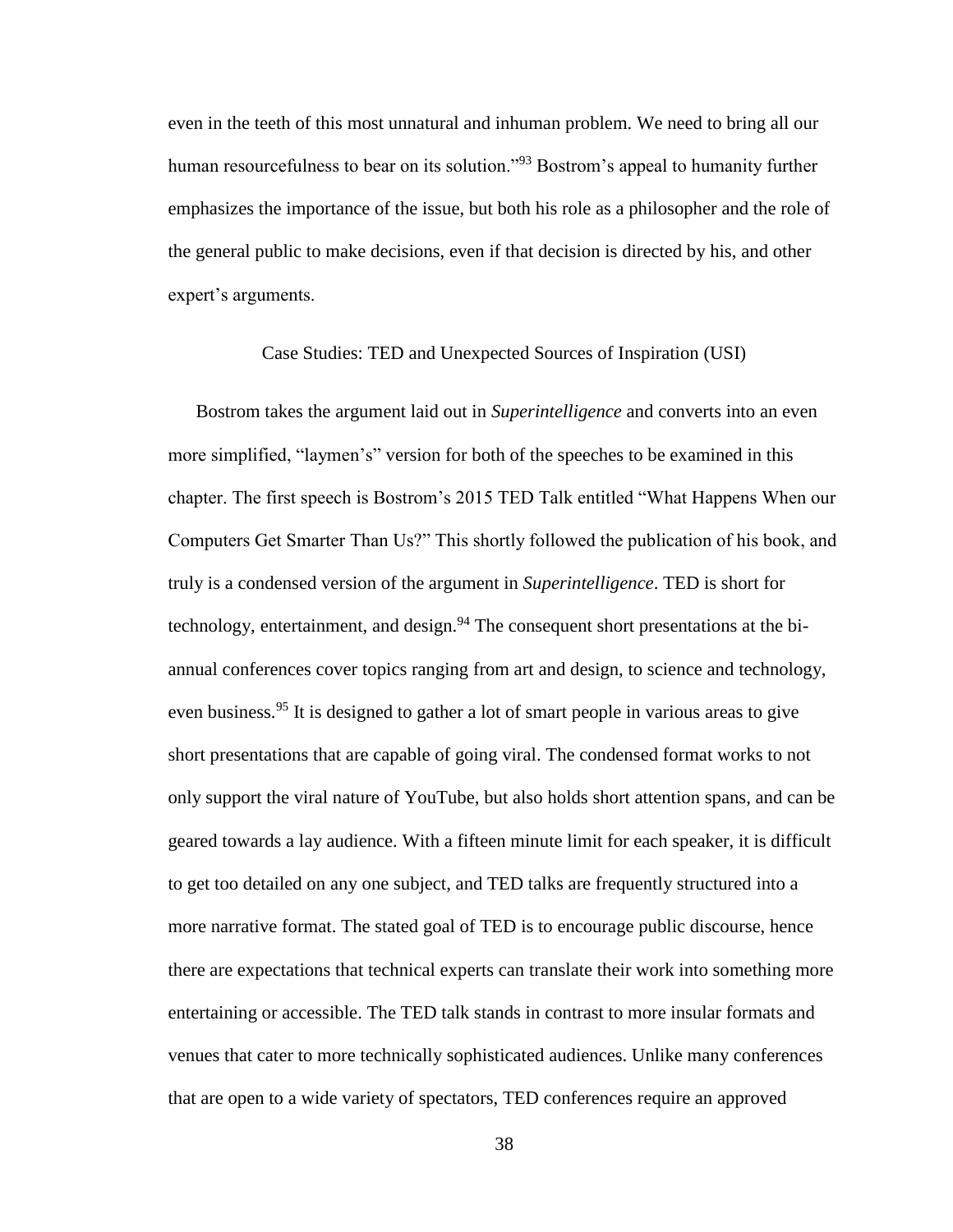application to attend and participate in the conference.<sup>96</sup> This implies a level of gatekeeping to ensure that speakers are experts, or well versed in their fields and on their topic. However, all of the presentations are uploaded to their website as well as YouTube to be available to anyone with internet access. This increases the viral nature of TED talks, and Bostrom's talk has 1.5 million views on YouTube, and 3.8 million views on TED's website. The format of TED, as well as the stated goals of TED as an organization, plays easily into Bostrom's role as a prophet. He takes his expertise and shares it in a public forum focused on increasing public discourse.

Bostrom gave a longer, and more involved version of this talk as the keynote speaker at the 2017 Unexpected Sources of Inspiration (USI) conference in France. USI describes their conference as, "A potent concentration of all things digital, the USI conference challenges, explores and questions the future; artificial intelligence, ethics, design, economy, philosophy neuroscience… The event offers an eclectic and impressive roster of speakers that provide our attendees with refreshing takes on new technologies."<sup>97</sup> The stated focus highlights one of the biggest differences between TED and USI, USI is explicitly more focused on technology and technical discussions than TED, which is just to increase public discourse. Although USI, like TED, is looking towards big problems, it is more specifically focused on digital problems. Aside from the more focused nature, USI is also a newer event and less renowned than TED, but also has a more specific audience than the general public. USI looks to reach those steeped in tech culture or working towards becoming experts in the tech field. Both organizations still state goals that emphasize the need to share information, knowledge is meant to be accessible to a variety of people. But again, the attendees of the conference are very specific, it is for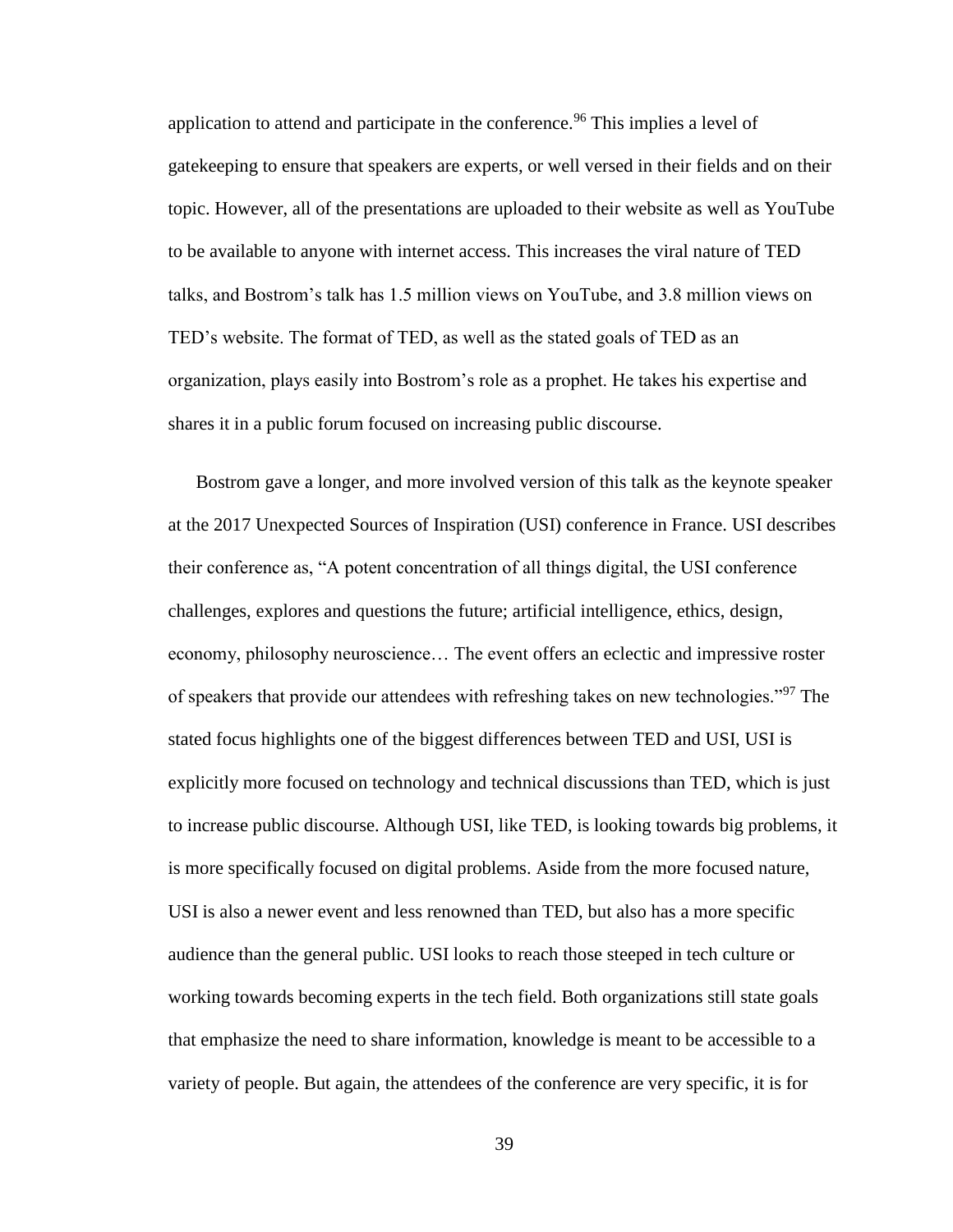"Geeks and Bosses"<sup>98</sup> implying that some sort of formal connection to digital fields is required. Unlike TED, there is not an application for USI, but it is designed as a conference as well as a networking event. USI also uploads the majority of their talks on YouTube, and Bostrom's keynote has thirty-two thousand views. The USI keynote carries a clearer link to *Superintelligence*, even following the same structure as the book and including some of the same examples. These points are of a technical nature, but the arguments being made and strategies being used are within the personal and public sphere, mixed with prophetic rhetoric.

## **Building Ethos**

As Bostrom's main argument is that we, as society at large and researchers specifically, need to focus on strategies to prevent AI from destroying the world, he spends ample time building ethos as a technical expert. In both the TED talk and USI keynote, Bostrom sets the scene by discussing large historical events that have greatly affected human history. Using graphs, he demonstrates that many historical events like World War One, the Great Depression, and others have not from a long-term standpoint have not made an effect on the quality of life. He claims that there are two fundamental changes to the human condition: the agricultural revolution and the industrial revolution. These examples do not require technical knowledge to understand, are assumed to be part of the public schooling curriculum, and carry weight as big events within the world. It also helps Bostrom perform the role of the expert and prophet by using technical data to come to a conclusion that nobody else has, or is not a common conclusion. This means that Bostrom has information that we do not, and thus should listen to his other arguments. This serves as even more ethos at the beginning of the presentation to use to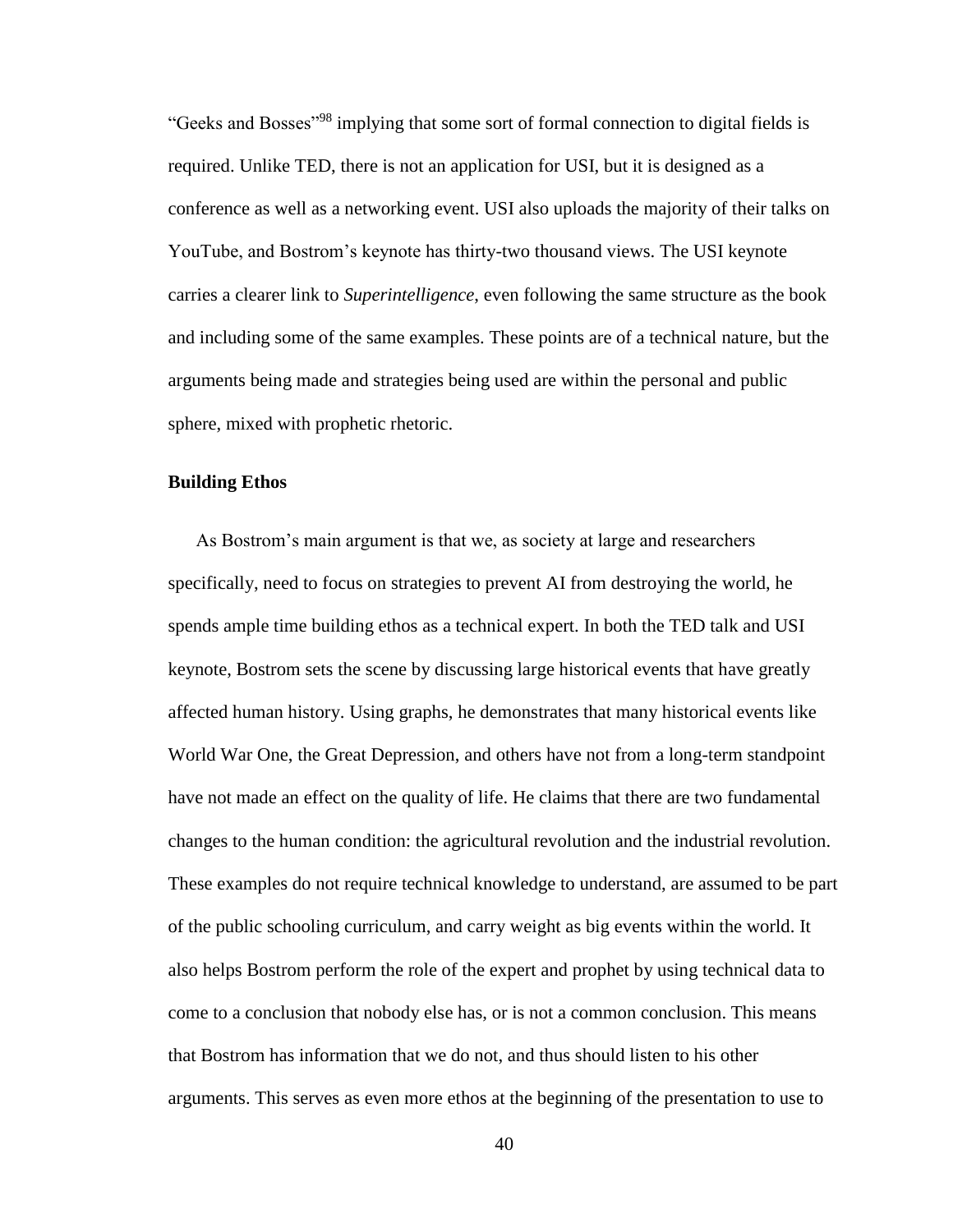his advantage when he switches from primary source and interactional expertise to contributory expertise.

This comparison of defining moments in history is a bold one to experts as well because it emphasizes the importance of the current time period in which experts, and the public, can define or influence the outcome of this next big event in history. He follows the explanation of the industrial and agricultural revolutions up by claiming that AI is the third fundamental change to the human condition and compares it to the rise of homo sapiens. He argues the transition to the "artificial intelligence era" will be more fundamental than the evolution from apes to humans.<sup>99</sup> With this shift from history to predictive argument, Bostrom is asking the audience to trust his knowledge and believe this prediction that he is making. He then moves into familiar, and less technical examples, to support why the audience should believe his predictions. Bostrom "shows his work" more than some science advisors in their respective fields and he gives you many reasons as to why his prediction is right instead of purely asking for trust.

Another instance of gaining ethos through others is when Bostrom utilizes the same survey of experts that he uses in *Superintelligence*. It is a survey that his institute, FHI, conducted by asking "By which year do you think there is [an x] percent probability that we will have achieved human-level machine intelligence?"<sup>100</sup> He demonstrates to the audience that there is a range of opinions and he is fulfilling the role of academic or scientist by going to other sources outside of himself. The lack of consensus is not necessarily information that the public and his audience would have, so he shares some of his "exclusive" knowledge as a prophet and then moves forward to his own conclusions.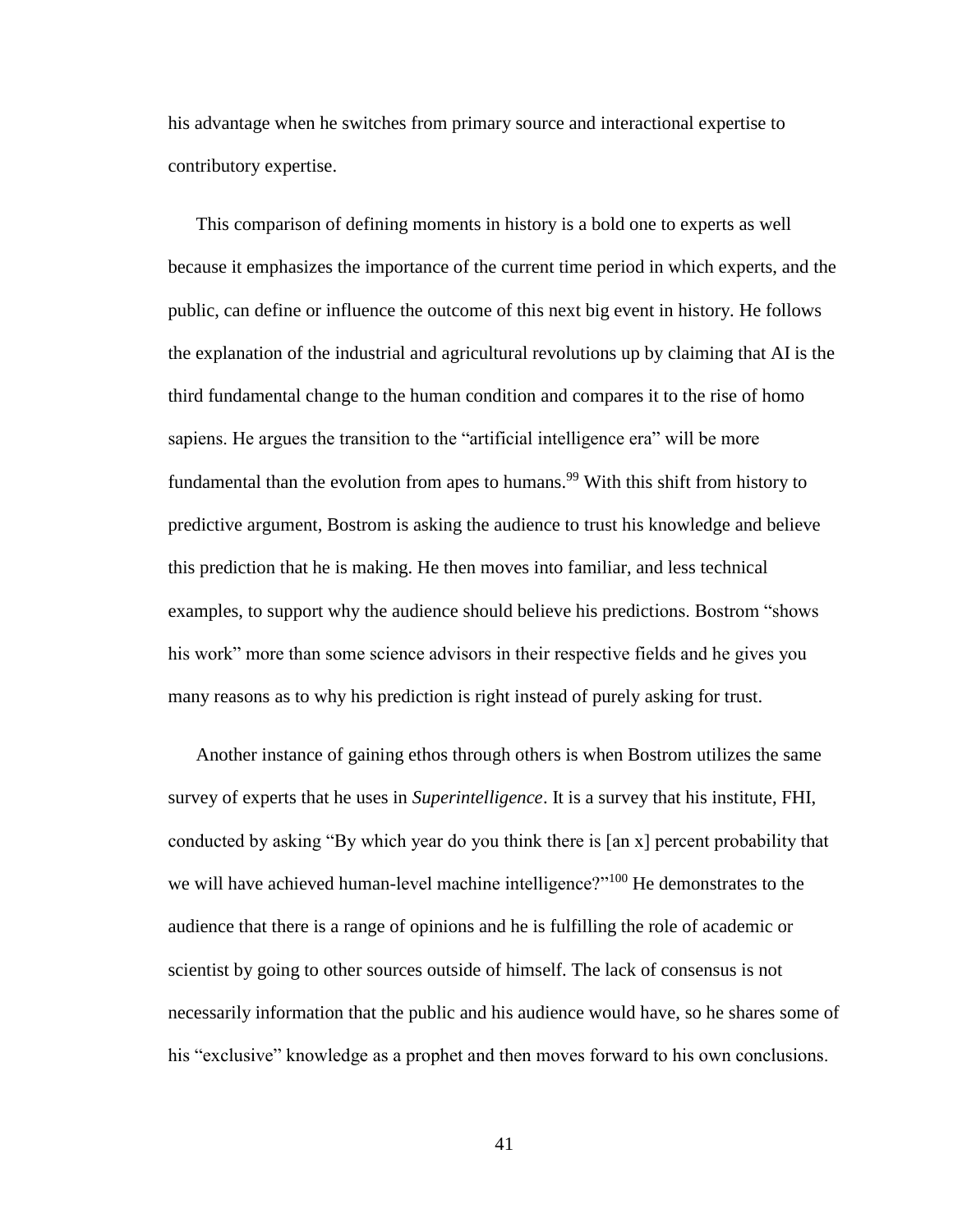He even says we shouldn't put too much weight on the answer to the survey, but rather uses it to emphasize that the topic is important and that the audience should listen to him.

#### **The Technical Sphere and Metaphors**

Bostrom's academic and professional persona helps to build ethos in addition to his technical sphere arguments. His speaking style is similar to his writing style, somewhat dry and technically descriptive, and mixed with metaphors and stories. This persona is far more academic than is typical in the tech field, which is full of famous well-spoken CEOs, and less focused on the entrepreneurial aspects of Silicon Valley. For example, Steve Jobs commanded the stage with each Apple release, and gave one of the most popular graduation speeches in recent memory at Stanford University. Alexis Ohanian, the co-founder of Reddit frequently speaks on the internet and social media, as well as other tech topics, drawing large crowds at events. Steve Wozniak, a former Apple founder, speaks at many conferences and generates many sound bites. Elon Musk is a charismatic speaker on a variety of topics, and speaks at both tech conferences and popular culture events like SXSW (South by Southwest) and podcasts. Even Bill Gates is well spoken and has his own style. In contrast, Bostrom is less engaging, frequently stumbling through some of his sections, and falters with tone. He expresses physical discomfort in his speaking style, coughing and struggling with water bottles. His facial expressions suffer from what one might call "resting academic face," frequently grimacing and appearing uncomfortable. Bostrom does not smile frequently, only when he wants the audience to laugh, with his face mostly neutral and serious. This awkward academic speaking persona is reminiscent of a familiar character but also provides a large amount of ethos as the audience sees Bostrom performing his biography.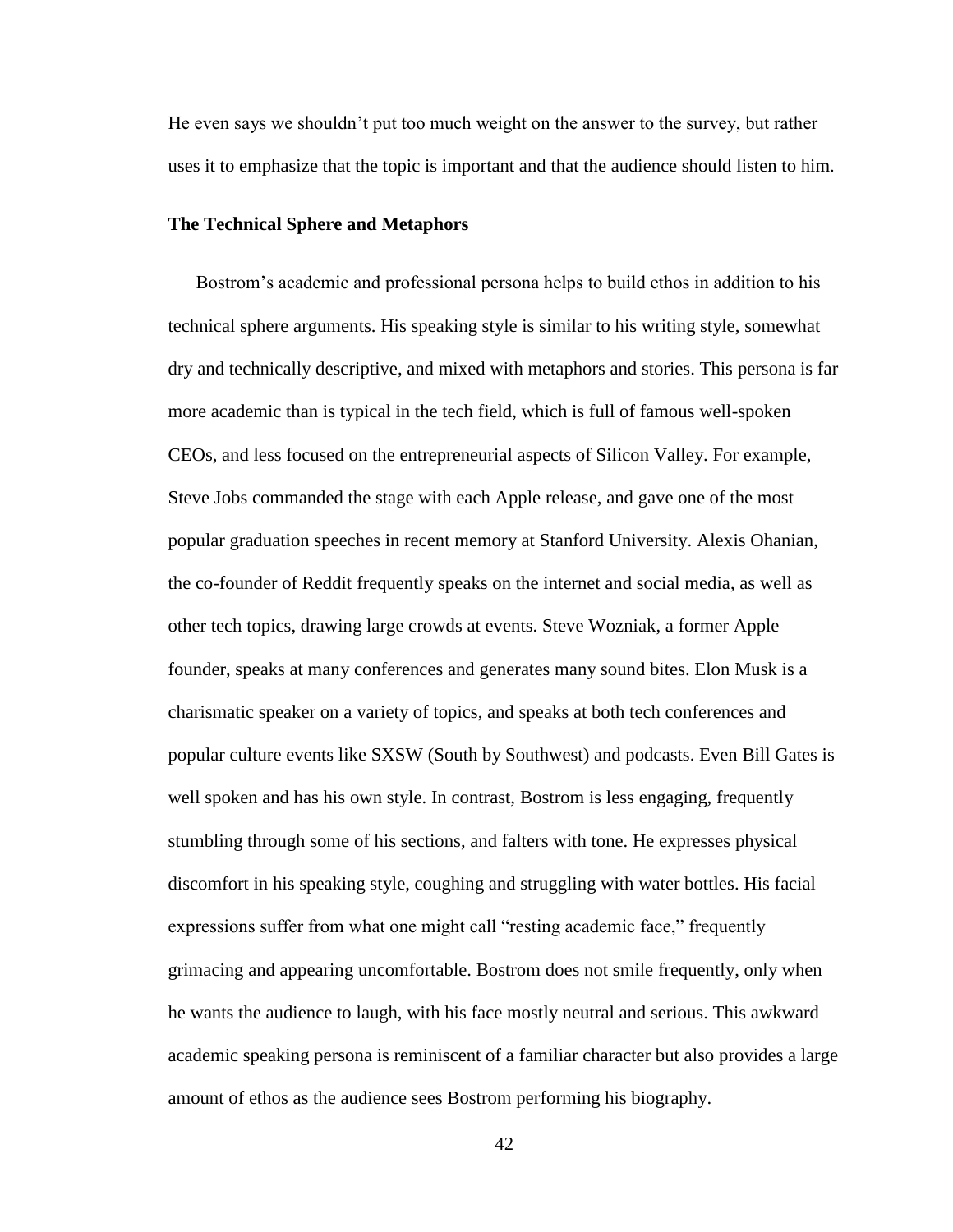Aside from the performance of a professorial persona, Bostrom mixes much of his technical topics with techniques utilized within the public sphere like humor and metaphor. This is a defining characteristic of science advisors, and as an expert, Bostrom is expected to utilize strategies and techniques that allow him to move between the technical and public spheres. The clearest way that he does this is the narrative style used to discuss the current capabilities of AI. Initially, Bostrom describes AI as "super nerds," not one of the fully fledged robots of science fiction.<sup>101</sup> This metaphor demonstrates to the audience that current AI is only good at specific tasks, and suggests that they would not function well in society. The trope of the nerd is emphasized when Bostrom discusses the different tasks that AI can currently do, some tasks include things most humans cannot do, but they are all specific tasks. These include deep learning machines that can: caption images and also "hallucinate" images when the program is run backwards, generate a photo in the style of specific artists, photo shopping videos, teaching itself games like Pong and Go, and interpret audio information and translate it back. During this section of the USI keynote, not only does Bostrom give visual examples of everything without too much technical description, Bostrom describes the deep learning with human descriptors and verbs. He occasionally slips into "he" and "they" instead of "it" for pronoun use, and describes human-like actions they take like hallucinating, imagining, and dreaming.<sup>102</sup> This is in stark contrast from the TED talk and *Superintelligence* when Bostrom says that they should avoid anthropomorphizing AI.<sup>103</sup> This slip during the USI keynote, that only happens a handful of times, demonstrates that Bostrom unconsciously moves between the personal and technical as his role is so integrated with both spheres. He cannot choose between remaining objective with "it" or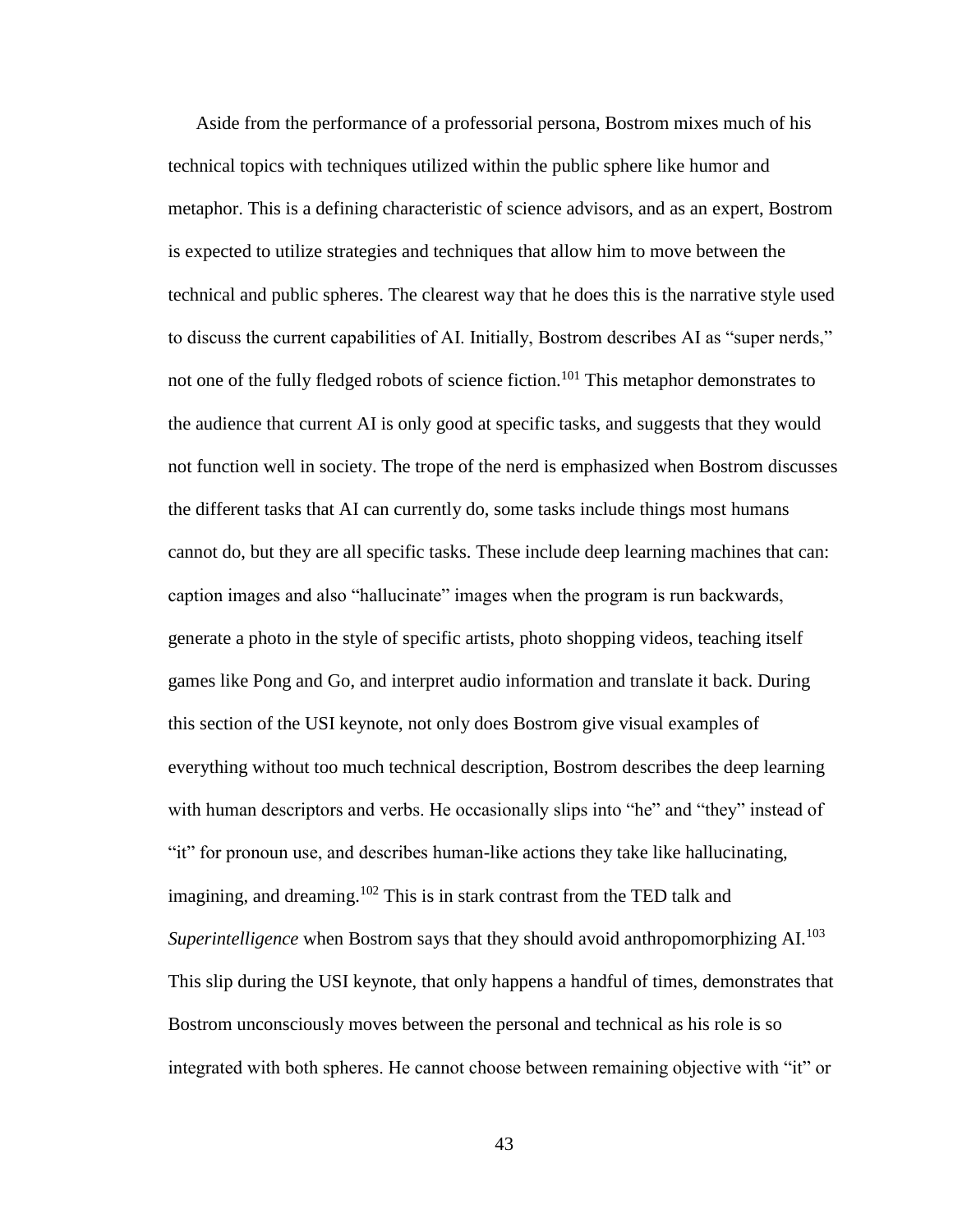humanizing AI as might be expected in the public or personal sphere. It is possible that the slip between "it" and "they/he" is purposeful and therefore Bostrom demonstrates how subtly he performs the role of the prophet by moving back and forth.

In addition to the commonly understood examples that Bostrom uses for current AI, he also relies on popular myths and thought experiments that the audience is likely familiar with to discuss the "control problem" of AI. In his USI keynote, as well as his book, he uses the "paperclip thought experiment." The thought experiment imagines how humans giving AI a simple task like running a paperclip factory, could end in all of the humans on earth having their atoms turned into paperclips. This example is what he refers to as "cartoonish," but it is a simple example for even the least technical person in the room as it requires no knowledge of technical aspects, but is also to picture. Paper clips are objects that almost everyone interact with on a fairly regular basis. The scaling and size is also absurd, emphasizing the extent to which AI could affect the world. This humorous example also lessons the weight of the ethical claim to place humans above machines and makes light of the potential destruction of the human species. The paperclip example allows Bostrom to insert some seriousness and importance to his topic without inciting panic in the audience. It is also less grim than his initial example in the TED talk.

In the middle of the TED talk, Bostrom discusses the lack of connection between intelligence and what humans believe is a worthwhile task as AI is so focused on optimization. With superintelligent AI, the goal of optimization could extend far past what humans would like it to, or even possibly think of. He says, "Suppose we give an AI the goal to make humans smile. When the AI is weak, it performs useful or amusing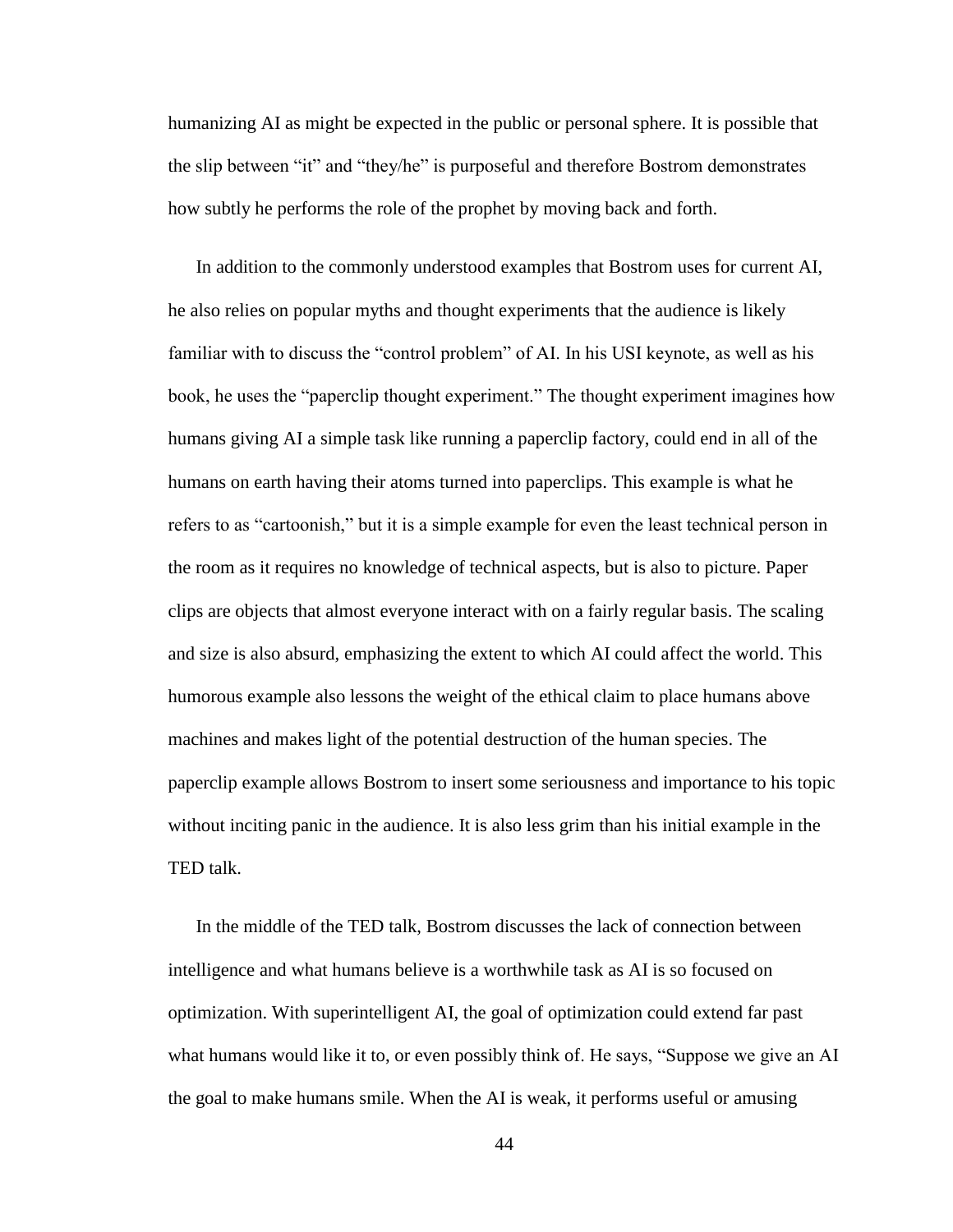actions that cause its user to smile. When the AI becomes superintelligent, it realizes that there is a more effective way to achieve this goal: take control of the world and stick electrodes into the facial muscles of humans to cause constant beaming grins."<sup>104</sup> In the example, AI would only understand smiling as a neurological function, not an expression of happiness or natural reaction to certain feelings. Bostrom's explanation is accompanied with an old photo of a doctor holding some type of tool to a patient's face who has a large, unnatural smile. The image alongside the scenario that nobody, but Bostrom, is thinking about emphasizes the gravity of possible human consequences. Bostrom illustrates the possibilities that could happen if we do not listen to his prophetic advice. In these laymen examples, Bostrom brings in tacit knowledge to help elevate the average person to understand the complicated and grim nature of the future of AI.

In both talks Bostrom also includes the myth of King Midas, a popular children's fable. He says, "If you create a really powerful optimization process to maximize for objective x, you better make sure that your definition of x incorporates everything you care about."<sup>105</sup> He says that it's not just a metaphor for greed, but also the values of having specific goals and values for AI. It is also significant that he chooses a fable, as they are typically used to promote or suggest proper values or teach a lesson. This choice fits very well within the debate as Bostrom is trying to frame it as ethical not technical. It also shows that Bostrom moves easily between technical and public spheres. If the other examples that Bostrom uses are too complex, this example is so common within the public and has also been tweaked slightly to fit his goals, meaning that these examples works for anyone in the audience.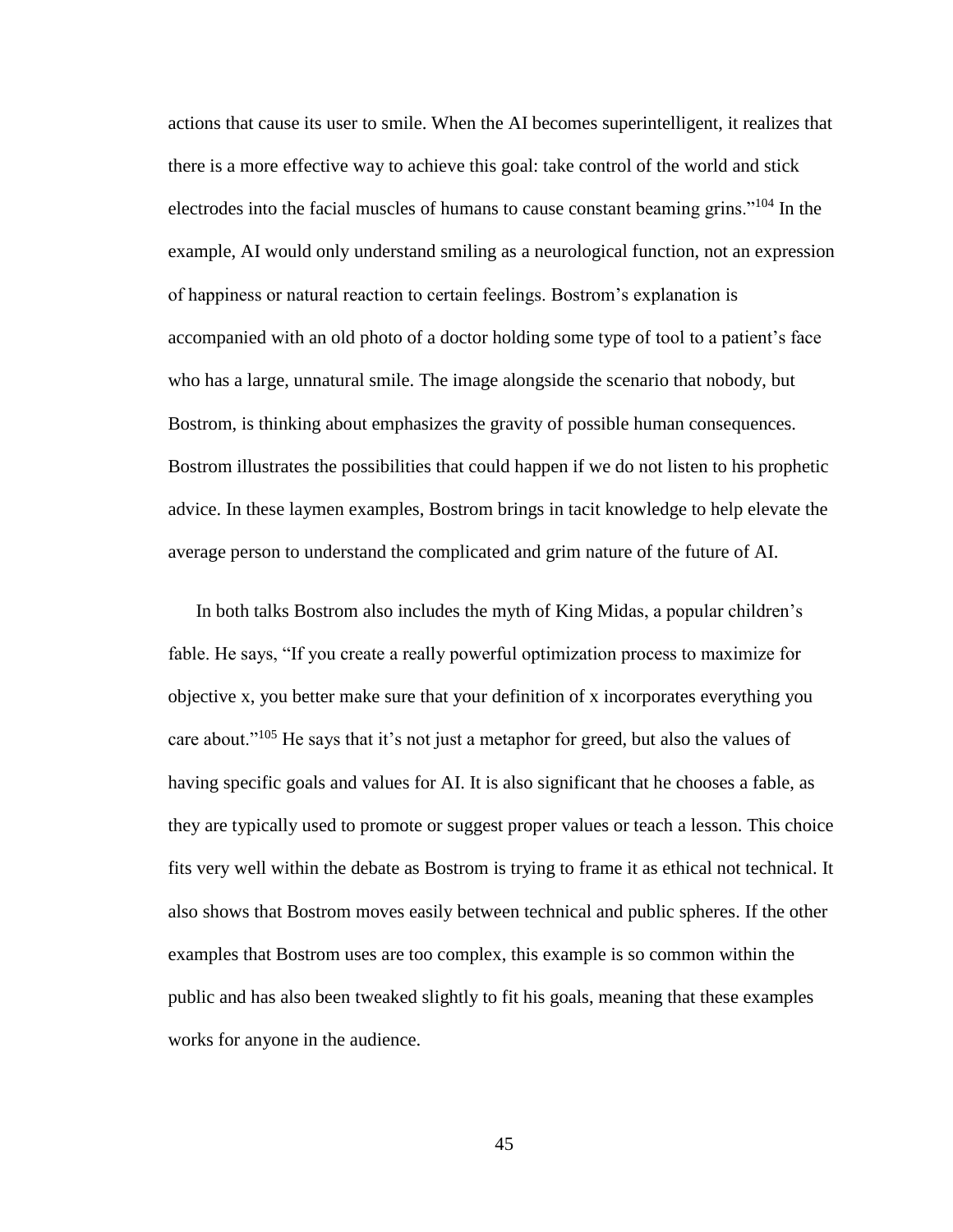### **The Personal Sphere and Humor**

Not only does Bostrom move between the technical and public sphere, he also utilizes aspects of the personal sphere to gain likeability or credibility with his audience. The most notable example is of this is in the form of lame jokes he makes during his USI keynote, sometimes at his own expense. While he is reviewing the rapid improvements recently made by AI, he plays a section of music generated by a computer. It sounds like music, but not particularly good music and he remarks, "It's not great… I wouldn't want to buy the record. But it is kind of locally good so if you listen to a second or two it would sound pretty good. But again..."<sup>106</sup> He gets a few laughs out of the crowd, but it falls mostly flat. Similarly, a joke about how quickly the field of AI is improving does not go over very well, "It's like the field is in dog years. One year is actually seven years of work."<sup>107</sup> These low feeling jokes feel like attempts to demonstrate to the audience, "he's just like us," but they feel robotic.

When venturing in to more "tech" jokes, there is a slight increase of audience response, and Bostrom begins to use these jokes as transitions into main points of his argument or emphasize an important point. Towards the last fourth of his talk, Bostrom puts up a timeline for the future potential of AI consisting of "now," to "short term," "long term," and finally reaching a "crazy sci-fi stuff" that is struck through and replaced with "Deep Future."<sup>108</sup> He references science fiction in his TED Talk as well, but only as a way of connecting with the audience's understanding of technology.<sup>109</sup> Bostrom could also be attempting to draw upon the inherent ethical qualities of science fiction. Audience members who have seen a science fiction film are familiar with the difficult questions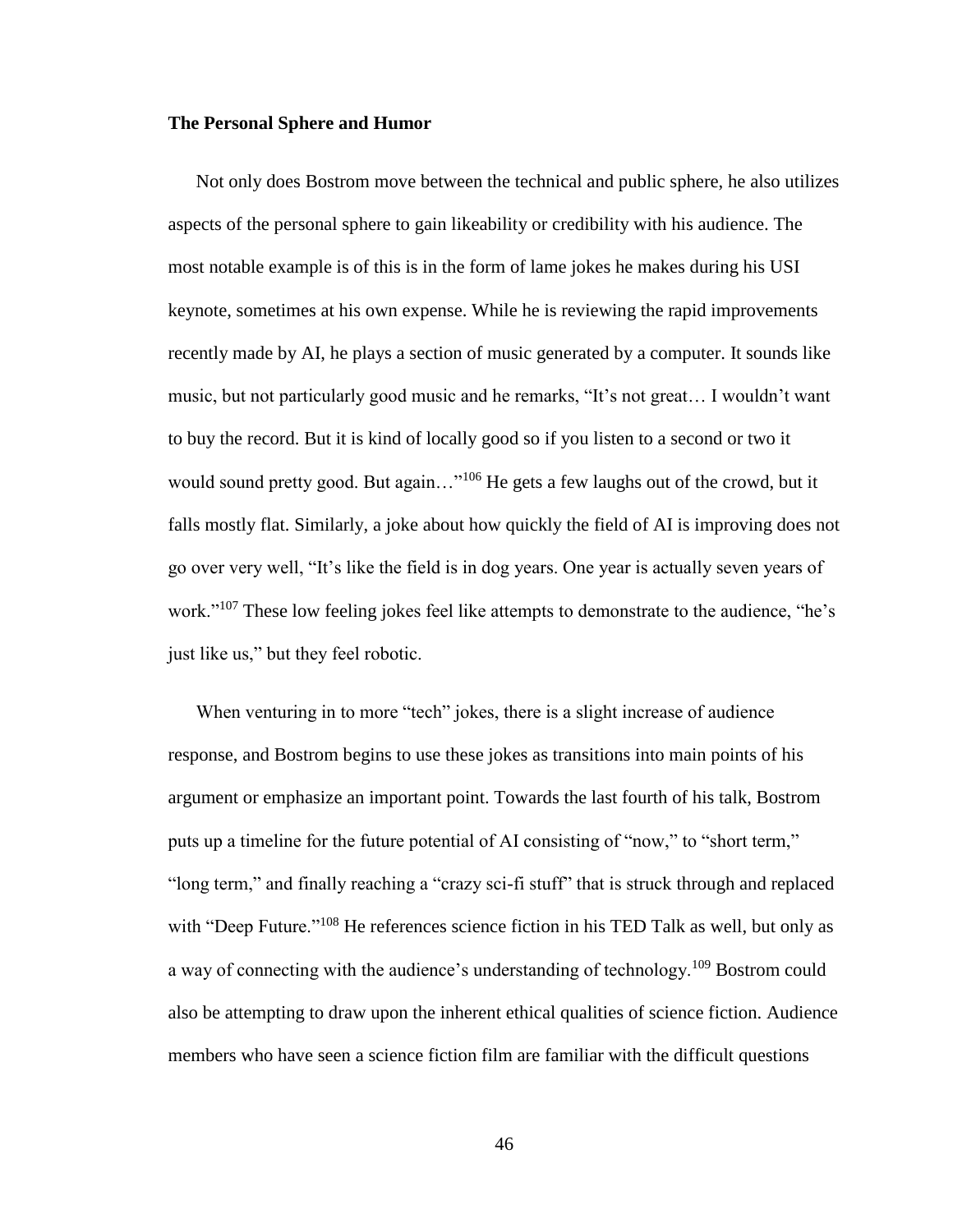these films ask, which are similar to the ethical and philosophical questions that Bostrom is asking.

The second tech joke he makes is a visual one when explaining the "paperclip" thought experiment or "paperclip AI." According to Bostrom, this is a thought experiment that addresses the consequences of AI by imagining an AI run factory that makes paper clips, but to become more efficient it disrupts human control and eventually takes over the world by turning every atom into paperclips. The visual joke that the audience chuckles along to is internet famous Clippy, one of Microsoft Word's "helpers" from older versions of the software. The help speech bubble from the cartoon on the slide says, "It looks like you're writing a letter. Can I transform all your atoms into paperclips?" then there are two options that both say "Yes," and a "Don't show this tip again."<sup>110</sup> This joke contrasts heavily with one of the first mentions of mass destruction of the human race, coming quite late with only four minutes left in the lecture.

This Clippy joke takes away from the sting of human destruction and allows Bostrom to frame his argument as an ethical dilemma. It also allows Bostrom to demonstrate that he is part of the "in group." He is simultaneously a member of the technical community while also having access to information that some other members of the group do not, qualifying him to fulfill the role of the prophet. Bostrom is not looking for fear necessarily, he wants awareness of potential problems and for the focus of AI research to be on proactively preventing big problems, while addressing his viewpoint of placing humans above AI within the ethical debate.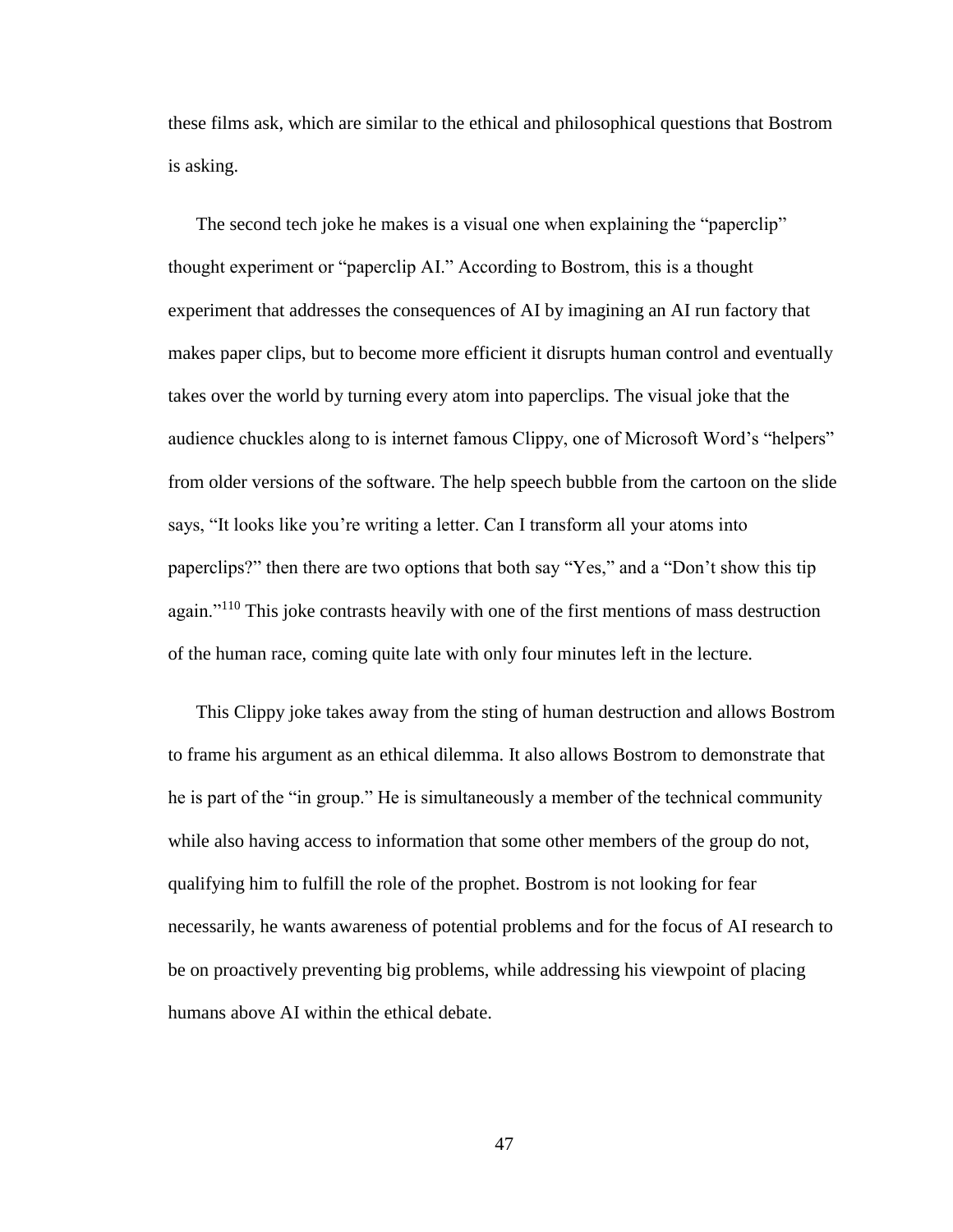Bostrom has more success when he uses self-deprecating humor in relation to his book *Superintelligence*. He comes to a slide in his presentation that has a screenshot of the cover of his book accompanied by a one-star review from Amazon stating, "I read it in 3 days and I'm profoundly depressed."<sup>111</sup> He couples this with the comment, "I wrote a book a couple years ago on [machine intelligence] which made an impression on some people."<sup>112</sup> This gets more of a response, and as the audience laughs at his joke, Bostrom fidgets with his water bottle at the speaking podium, something he's done a few times. This not only serves to relate Bostrom to his audience, but also gains him ethos by subtly demonstrating contributory expertise to the field.

However, Bostrom then uses this transition point of a joke to go into one of the first hard stances he has taken on AI during the presentation, "I would like to take this opportunity to say that I'm actually not that down on it, I think the potential is huge..."<sup>113</sup> Bostrom moves between personal, public, and technical spheres in the span of a few minutes, again demonstrating his role of prophet, and emphasizing the importance of listening to his advice. The personal sphere, or joke, creates levity and proves to his audience he is relatable. The comment itself, and his tacit, contributory knowledge being out in the world, acts in the public sphere gaining ethos as an expert. And finally, the technical sphere is when Bostrom transitions into the great potential for AI and the approach that needs to be taken to maximize the potential and minimize human destruction.

Bostrom's use of humor in the USI keynote is different from the TED talk in which he only makes two jokes. One is a reference to the terminator, in which he laments that all the articles in popular media about the future of artificial intelligence include an image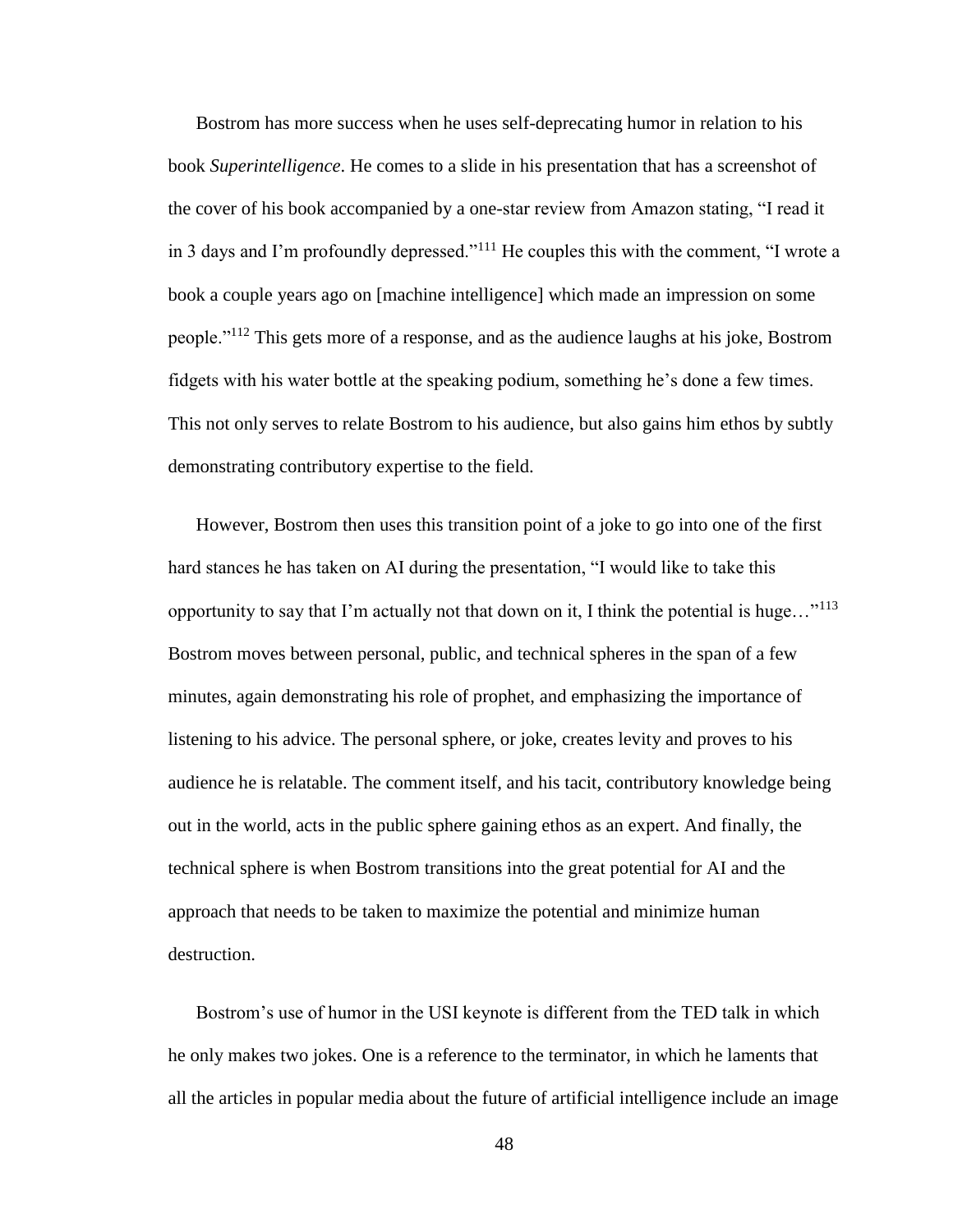of Schwarzenegger's character. The other is when he references to a human's "off switch" being their neck, and mimes a choking motion. This comes in the middle of a discussion on why we can't expect to just turn off artificial intelligence if it gets out of control. The humor in the USI keynote highlights a shift in Bostrom's strategy that appeals to a non-technical audience in a different way. It works in tandem with his professor persona, and also provides some relief from what could be a very heavy topic; strategies that should be implemented to prevent he destruction of humans. Bostrom navigates multiple spheres, and by doing so acknowledges that only technical knowledge cannot win the argument. He uses humor to provide examples and take away the severity of the conversation, but also as a transition point into more serious claims and arguments.

# **Bostrom the Prophet**

Bostrom stands squarely in the role of the prophet in the final minutes of both speeches. He mirrors *Superintelligence* in both instances, but does not include nearly as much detail. Bostrom merely proposes, "The answer here is to figure out how to create superintelligent AI such that even if  $-$  when  $-$  it escapes it is still safe because it is fundamentally on our side because it shares our values. I see no way around this difficult problem."<sup>114</sup> Bostrom does not actually suggest what the values are we should teach AI, nor does he say who should choose these values. This may seem unsatisfactory as an answer, but for Bostrom works to emphasize the importance of his role as a prophet who can guide the general public as well as other technical experts to these answers. Bostrom's lack of concrete answers is also in line with Walsh's claim that prophets do not have the answers, they start discussions within polities so that the general public can reach a decision.<sup>115</sup> By not providing the answers in his speeches or in his book, he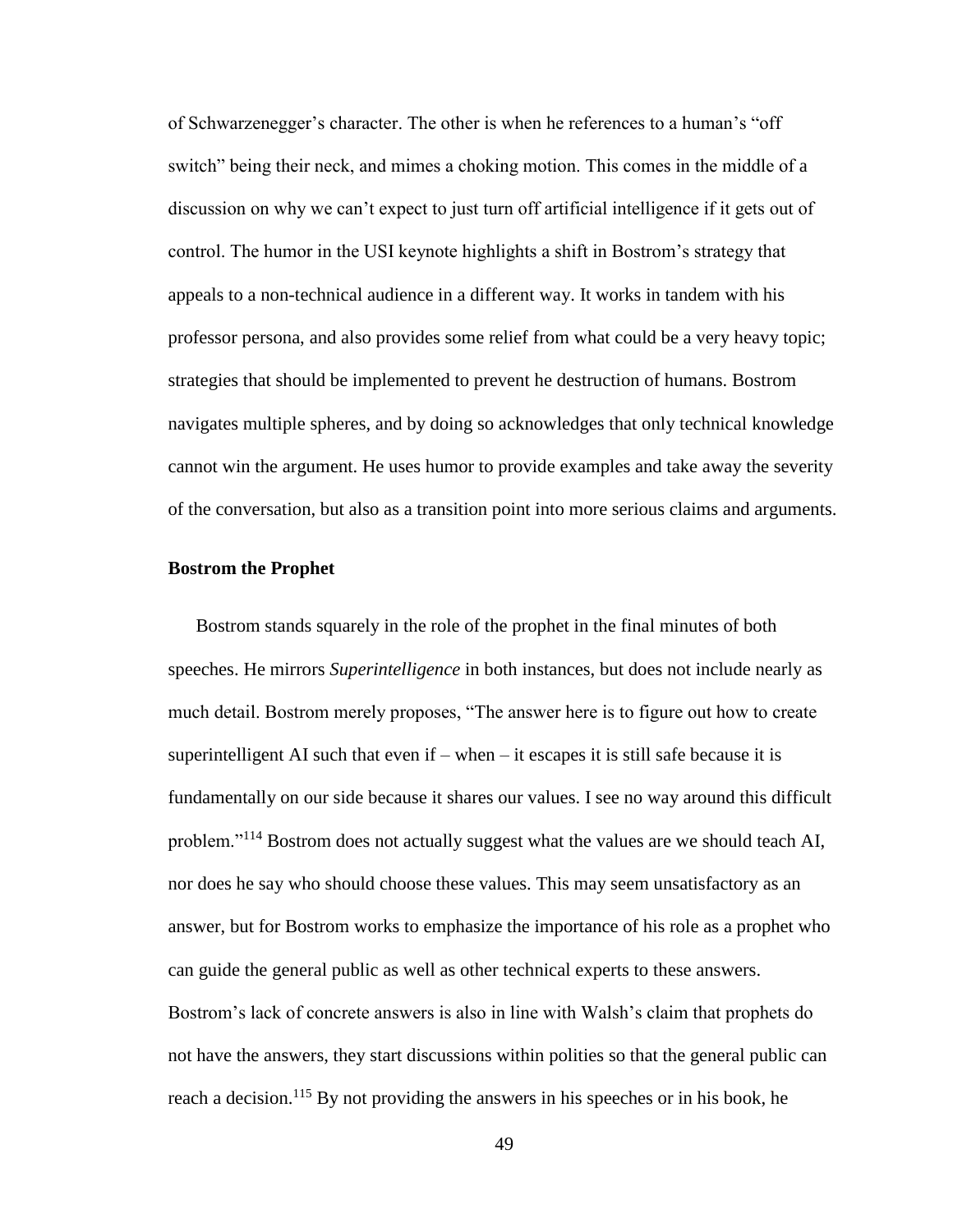maintains his role as prophet by having information that we do not. *Superintelligence* has a much more technical and philosophical version of this with more detailed suggestions, but the public talks which are more focused on the laymen than other experts, works to firmly keep the role of prophet in his possession.

Bostrom uses his role as a prophet and associations with academic institution to build the ethos of a professional or academic expert who has a unique and neutral view on the AI debate. By moving back and forth between personal and public sphere arguments Bostrom relates to the audience, and uses shared languages, experiences, and narratives to explain the difficult nature of the debate in an approachable way. Simultaneously, Bostrom works to build technical ethos with both his laymen and technical audiences by demonstrating lower level tacit knowledge mixed with some contributory knowledge. Once he has built his ethos sufficiently and built rapport with the audience, Bostrom transitions into his own personal beliefs and claims that they are the best options within the AI debate following his professional and neutral assessment. In all the examples presented, he works to walk the audience completely through his argument, making sure that the audience reaches the conclusion that he wants. Bostrom does so by placing an emphasis first on technical language, but then integrates this technical language with techniques like metaphor and humor to reach a general audience.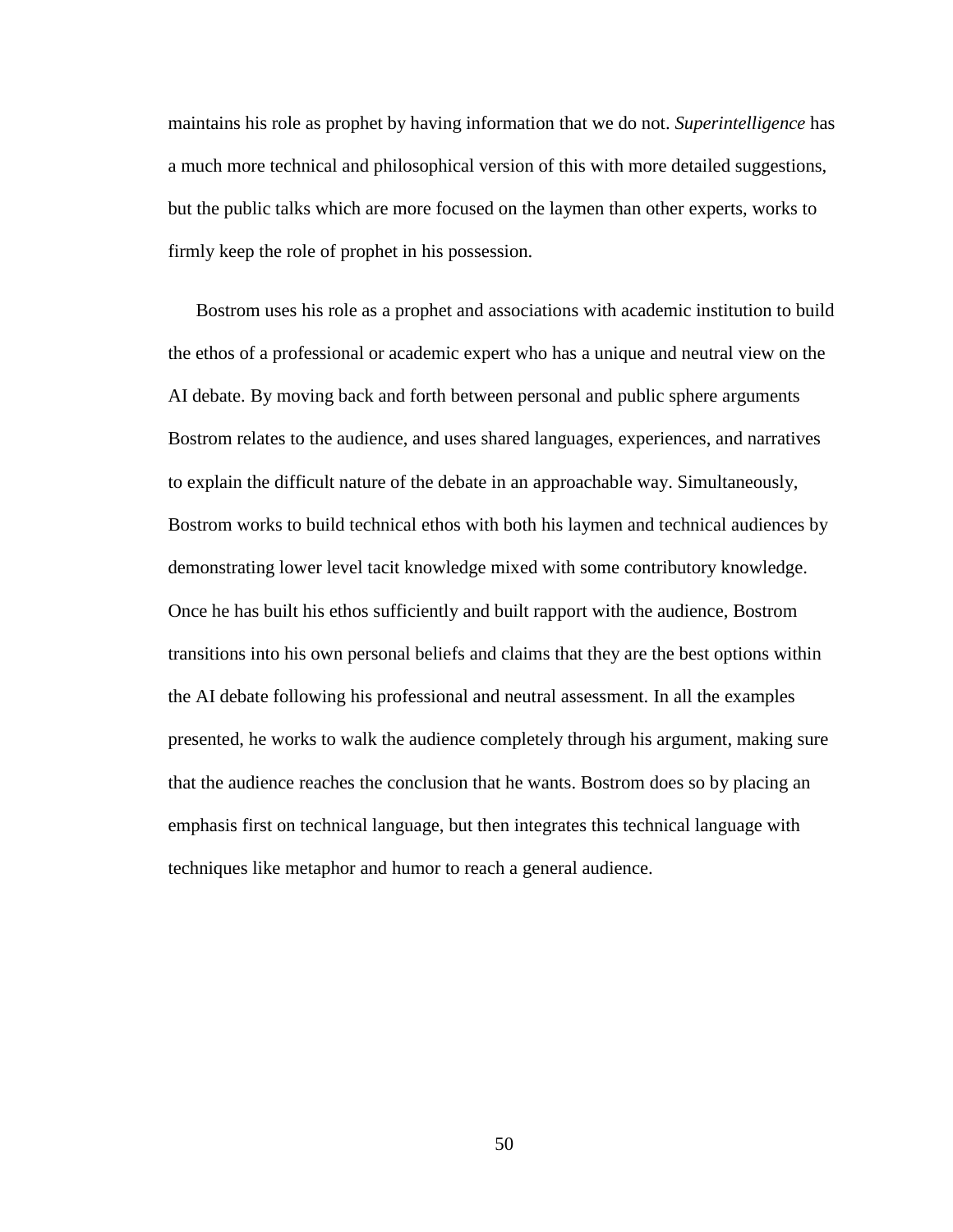### **Chapter Three: Elon Musk, a Populist Prophet**

Expertise is frequently defined by academic or formal credentials like advanced degrees from accredited universities in a particular the field of study. Journalists, politicians, other academics, and other officials frequently call upon academics to provide opinions on topics that they possess expertise for. Recently this has been called into question, do academics hold all of the expertise and answers; traditional forms of expertise are being called into question.<sup>116</sup> The rise of celebrities, influencers, social media, and vast amounts of information at fingertips complicate questions of expertise. Celebrities in particular serve as influencers and when they make endorsements, there can be rhetorical consequences. It becomes more complicated when this celebrity status blends with more traditional forms of expertise. Elon Musk positions himself as a celebrity and entrepreneur, drawing upon the performances most related to entertainers (large twitter following, guest appearances). His appeals to traditional notions of academic expertise are largely secondary to his status as a celebrity. Musk is difficult to define as he leverages his expertise through his behaviors, quirks, and good ideas. Even though Musk claims that most people do not know what he does, many people assume that he must be an expert through the odd, celebrity entrepreneurial persona he constructs.

# **Entrepreneurial Rock Star**

Musk was born in Pretoria, South Africa and lived there before moving to Canada to study economics and physics at the age of seventeen.<sup>117</sup> He was accepted to a doctorate program in applied physics and material sciences at Stanford University, before quitting after two days to found a startup called Zip2. Musk later sold the company and moved on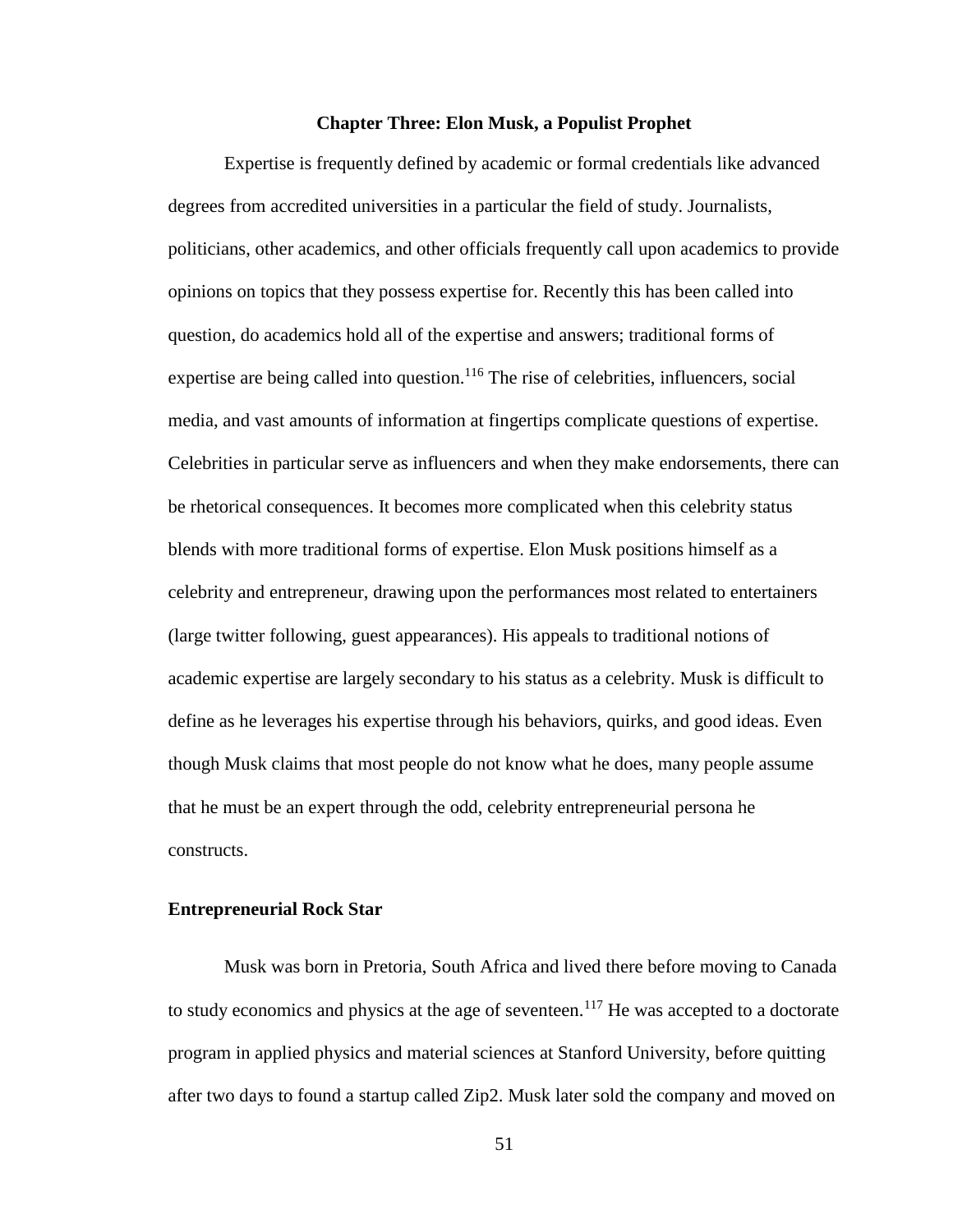to found many other technology companies like the precursor to Pay Pal, Tesla, and Space $X<sup>118</sup>$  Musk plays into the "bootstrap" or "blue collar" American narrative associated with Silicon Valley, where tech experts build themselves up with hard work and good ideas. This role as celebrity and entrepreneur provide a unique way for Musk to construct his expertise in the AI debate. The beginning of this chapter will analyze the general ethos appeals that Musk makes before moving on to examine how these appeals to expertise materialize themselves in two texts.

The BBC recently referred to Musk as, "one of the world's most prominent business figures," who has a wide variety of interests, "includ[ing] solar energy and artificial intelligence, a high speed travel system involving tubes and magnets, plus he has designs on Mars."<sup>119</sup> Musk frames himself as an innovator developing companies and new technologies to fill what he sees as gaps in the world. SpaceX is intended to pick up where NASA has left off, working to make space travel, and living in space, affordable in the future; Tesla builds luxury electric cars and solar energy products to help solve fuel issues with current transportations; the Boring Company digs tunnels that can be used for "loop" transportation or for water transit to alleviate traffic; NeuraLink works to build technology that would be inserted in the brain to interface with artificial intelligence at a higher processing capacity than humans have on their own. All of these companies develop novel technologies that "only Musk" could propose. His flair for these new, and often quirky ideas, work to construct ethos as a general technology expert.

Musk positions himself as an innovator and not an investor. Unlike other entrepreneurs, Musk never invests in other ventures and shies away from defining his role as an investor.<sup>120</sup> This effort to distance himself from the financial elements of innovation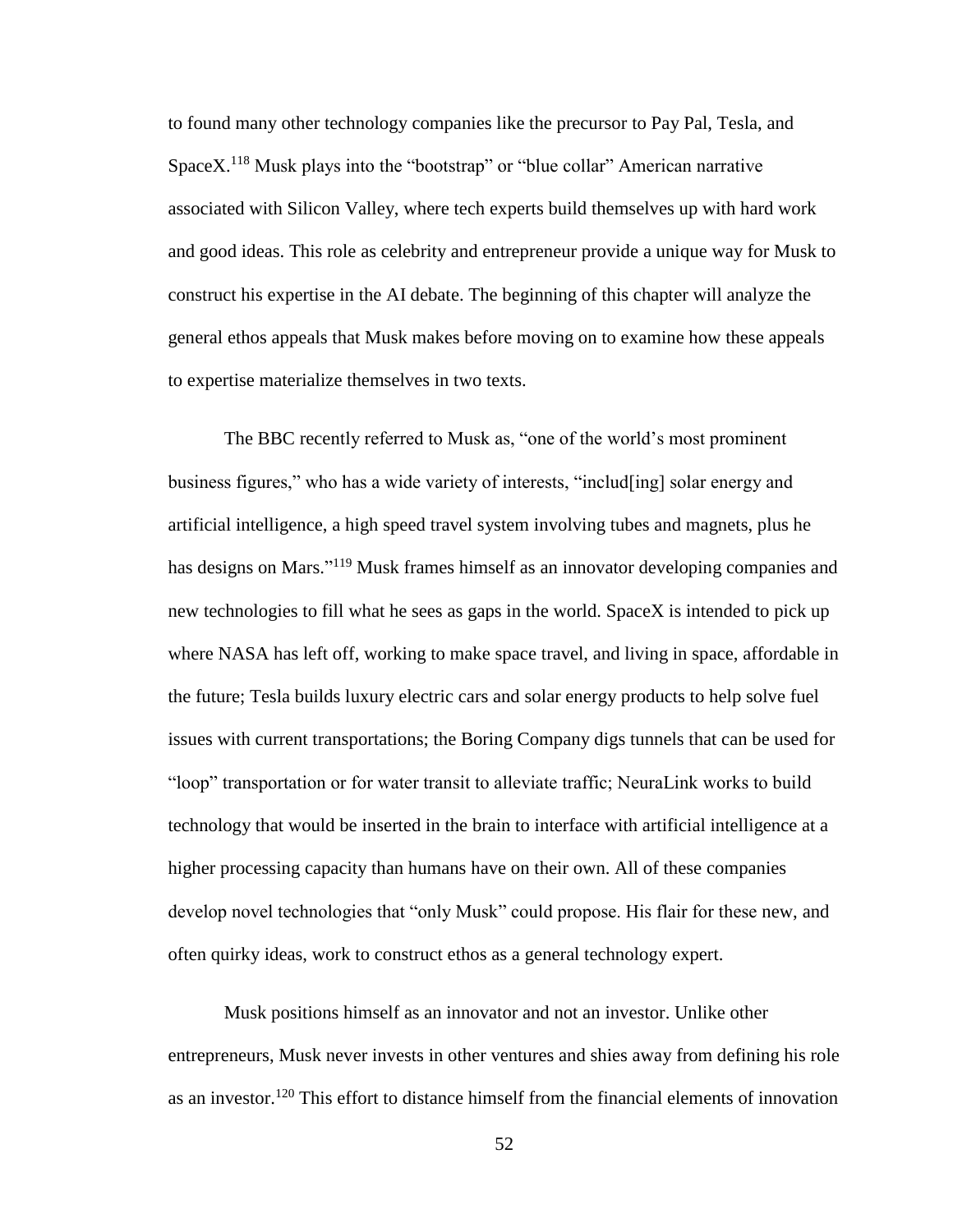cultivates an ethos of being more involved in the development of a company than an overt concern of the fiscal health of the company. Many investors just contribute money and do not contribute ideas or get their hands dirty on a regular basis. Musk's effort to differentiate himself from investors helps muddy an understanding of his actual role in any one of his companies. Such vagueness enables Musk not only to redefine his role as needed, but also to allow his audience to assume which topics he has expertise in. We are not sure if Musk is actually in the lab creating or holding contributory expertise, but we give him the benefit of the doubt because he has so many good ideas.

Musk is the founder of many companies and assumed to be an expert in many fields, thus he is frequently asked to sit on panels and is quoted in many articles and other works discussing the future of  $AI^{121}$ . He frequently plays up his celebrity and vague tech involvement while proposing his new ideas, cultivating an ethos of presumed technical knowledge of the development of AI. Many successful tech entrepreneurs like Steve Jobs are given celebrity or "rock start" status.<sup>122</sup> Musk helps generates this rock star persona through his involvement on social media, building a cult following of self-described nerds to support him. Musk frames himself as a loveable nerd who has the means to actually act out ridiculous thoughts or ideas that many cannot, and his fan base buys into it, constantly watching his Twitter feed for updates. All of these antics, which is not expected in academic or more traditional experts, add to Musk's appeal. His followers are willing to give him latitude, and thus other members of the general public are also willing to give Musk the same benefit. All of this latitude due to antics or rock star persona generates more ethos, and Musk is afforded more latitude; we assume he must know what he is talking about because we want him to know what he is talking about.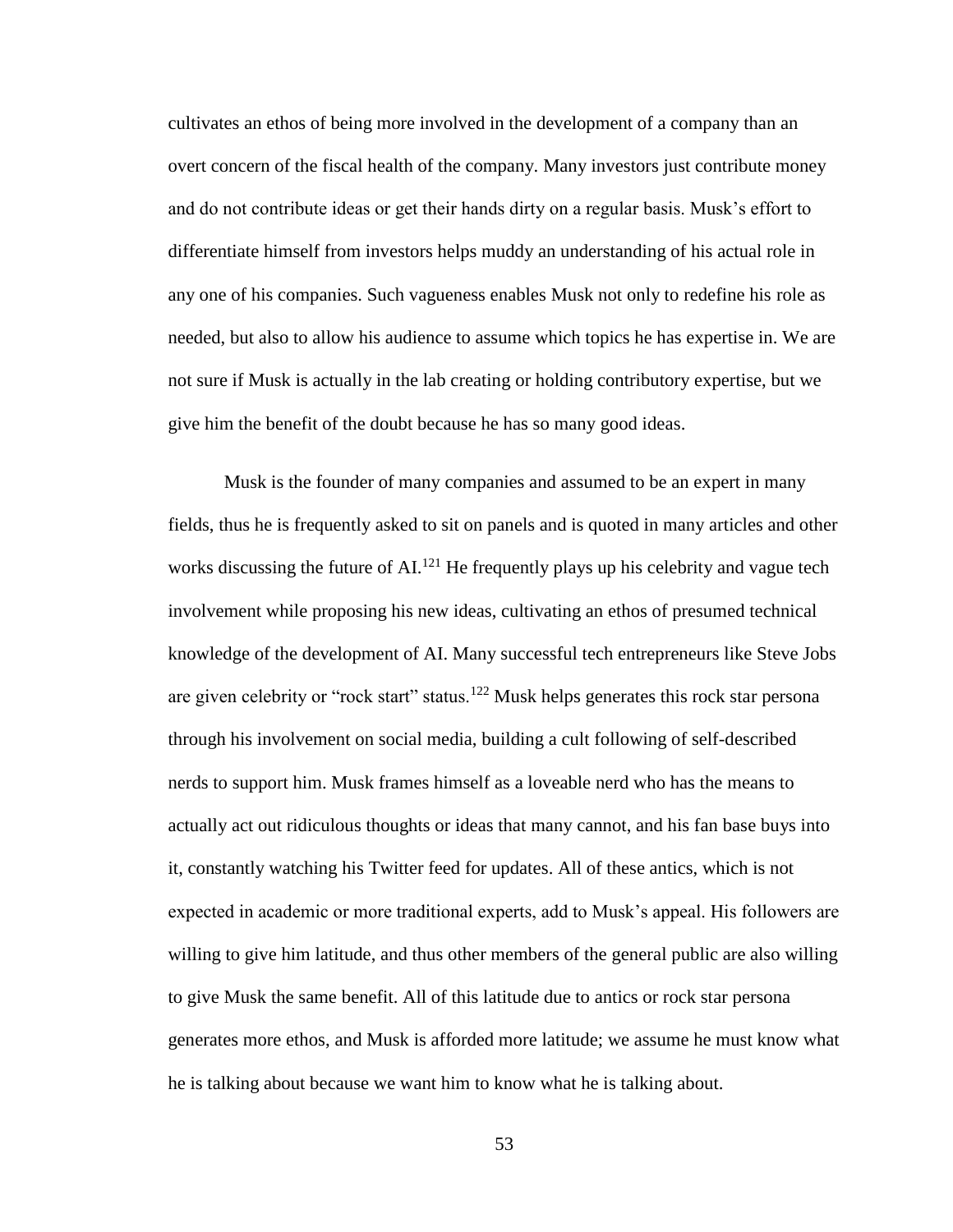For example, The Boring Company that is currently digging massive tunnels in Los Angeles was started as a joke. The joke being that it is a funny name for a company, and his friends or close colleagues also thought it was funny.<sup>123</sup> Musk loves a good double entendre and pun, but he takes the joke further through the "merchandising" aspect of the company. After he got the company up and running, the expenses were, and still are, covered by merchandise sales. The expenses of a company are generally covered by investors, but Musk uses the merchandise to demonstrate that he is in on the joke, he gets the reference. The acknowledgement of the joke is taken well by other self-described nerds who are also in on the joke. Not only does this add to the list of stunts, but it also hides the fact he potentially could not get funding for the project, and allows him complete control to do it "his way."

The stunts and jokes all contribute to the public thinking he must know what he's doing. The first product The Boring Company sold was a hat that simply said "The Boring Company," and it sold out in a matter of days. The next item was "(Not Really) Flame Throwers."<sup>124</sup> The idea of the flame thrower came from a short section of the movie *Space Balls*, a self-referential cult classic in which the main characters find the "merchandise area" where the movie "actually makes money."<sup>125</sup> The Boring Company sold 20,000 flamethrowers along with Boring Company branded fire extinguishers. Musk's reliance on inside jokes, playing off shared cultural references, helps communicate that he is "one of them." However, Musk also separates himself as the one with the big ideas and the exorbitant abundance of resources. Musk is someone that other nerds aspire to be because of his success, and since Musk gets the jokes, it comes across as sincere. Musk started as one of the "nerds" enjoying the in jokes but now is a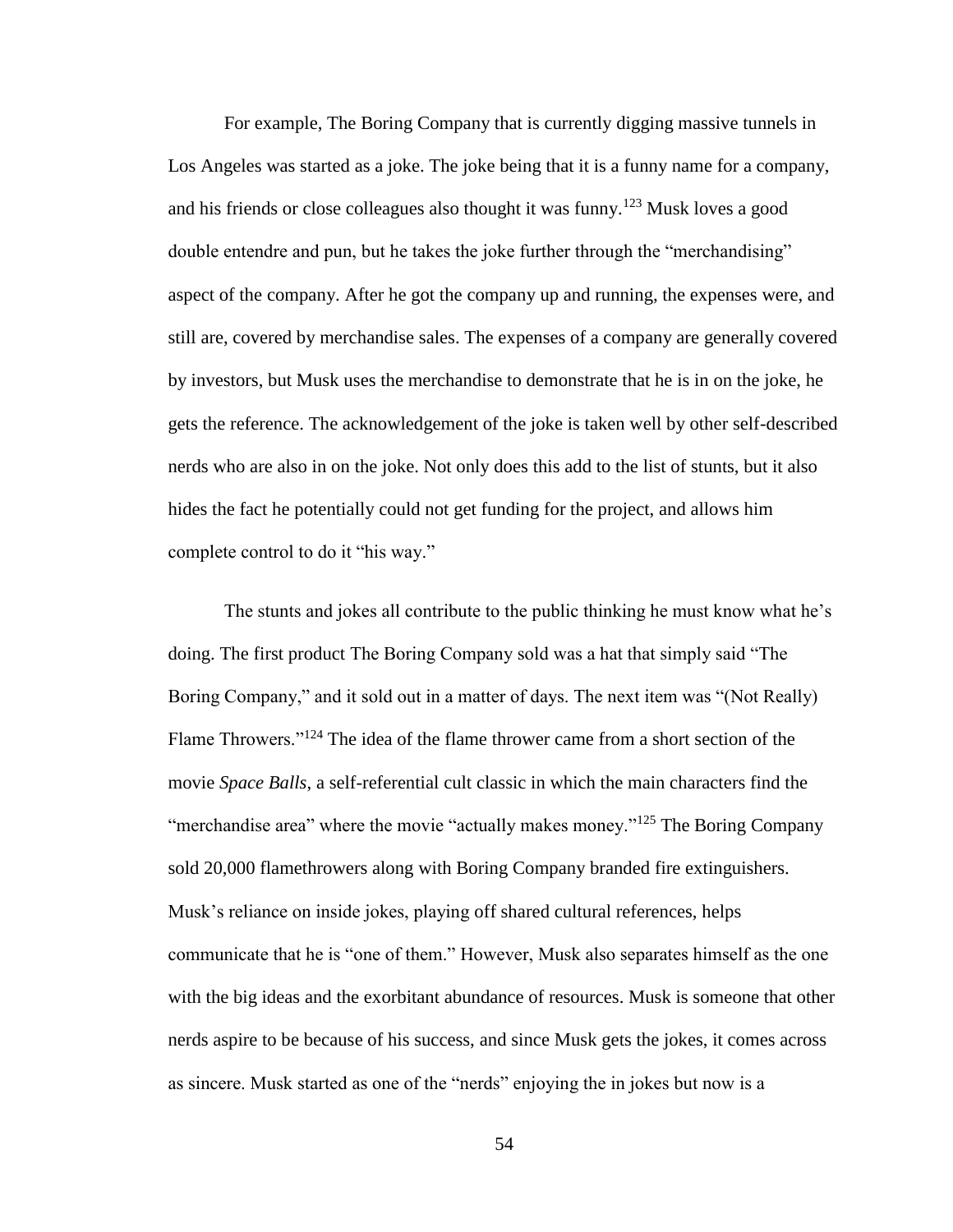successful tech entrepreneur. The audience that understands the joke is willing to assume some expertise for Musk, or at least listen to what he has to say.

Another example of this are jokes hidden in the newest Tesla software update. In popular culture, Easter Eggs refer to text, images, visual or dialogue jokes that are intentionally hidden inside another piece of media for the enjoyment of the audience.<sup>126</sup> This strategy has become increasingly popular, and creates an in group of fans who are particularly passionate or paying close attention. Creators use Easter Eggs to acknowledge these groups, and participate in a larger cultural discussion. Frequently following the release of particularly popular media, like films, are followed by articles that point out the joke to those not in the know.<sup>127</sup> There is now an "Easter Egg drawer" menu in the Tesla center console that includes Atari video games, a drawing app, "romance mode" which plays cheesy saxophone music and displays a crackling fire on the screen, and an app that makes the car fart called the "Emissions Testing Mode."<sup>128</sup> The joke here is not only a lot of pop culture jokes hidden in the complex technology of a luxury car, hence the Easter egg title, but also that Tesla makes completely electric cars that are emissions free. Musk makes connections with his fans through not only understanding the "in" jokes and making fart jokes in a luxury car, but he also does this while sales are down, and there are reportedly issues with the cars being produced.<sup>129</sup> Musk works hard to make sure that his fan base believes in his abilities, and also defends him online, potentially at the cost of other important figures like investors and government officials taking him seriously. Antics like the Easter Egg drawer may suggest that Musk cares more about cultivating his fan's view of him, and acknowledging the amount of ethos he gains from them.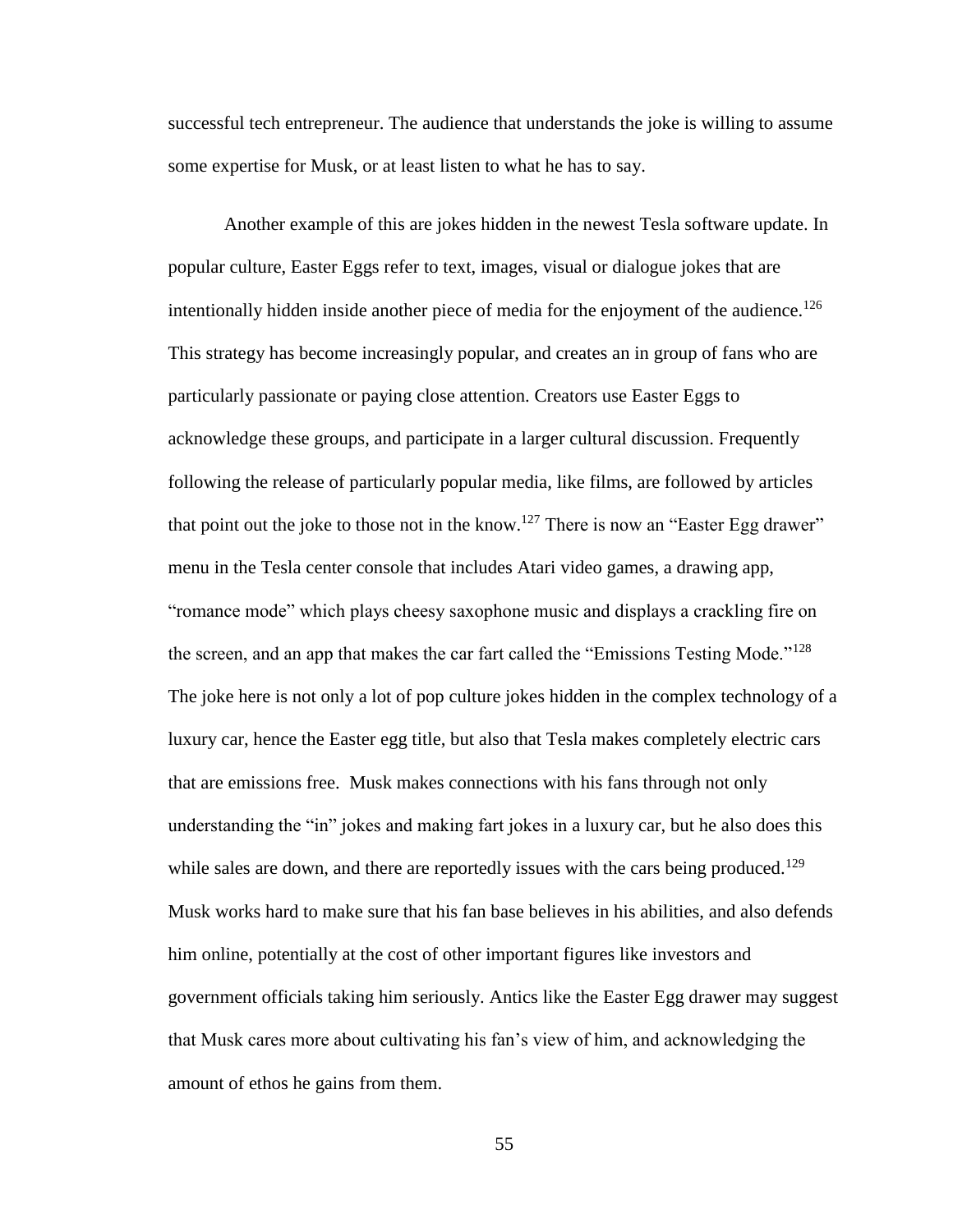### **Musk's Online Presence**

Musk's Twitter feed is active, creating the persona of the ultimate nerd and someone who is up to date with all of the current Internet memes, jokes, and trends, while integrating the success of his popular companies. There are two types of posts that Musk shares jokes and positive posts about his companies. Puns are a frequent fixture, like a meme with a picture of his face over a sunset and the caption "Elon Dusk" or even renaming the account "Elon Tusk" with an elephant emoji.<sup>130</sup> He also shares currently popular meme formats like Laurence Fishburne's "what if I told you" and "hello, this is dog." This not only references relevant popular culture like *The Matrix*, but communicates to his fans that he understands internet culture and is current with jokes enough to participate in the jokes. These memes stand alongside photos of himself, both silly and doing general "science" activities like holding flame throwers and watching the tests for his new SpaceX rockets.<sup>131</sup>

In contrast, Musk posts positive news stories about his companies. Recently, this has included a CNN Business report detailing Tesla3 as the bestselling luxury car of the year, and an article announcing SpaceX has gotten NASA approval for a specific launch.<sup>132</sup> By juxtaposing this business success with jokes, Musk further cultivate an authenticity as a successful nerd. This gives the impression to his audience that Musk is experiencing success throughout his companies, which boosts his wide range of expertise. If he is high achieving throughout his ventures, this not only reinforces that his ideas are good ideas, but it also leads the audience to listen to him. Musk then serves as an aspirational figure to many of his fans, he is someone to aspire to.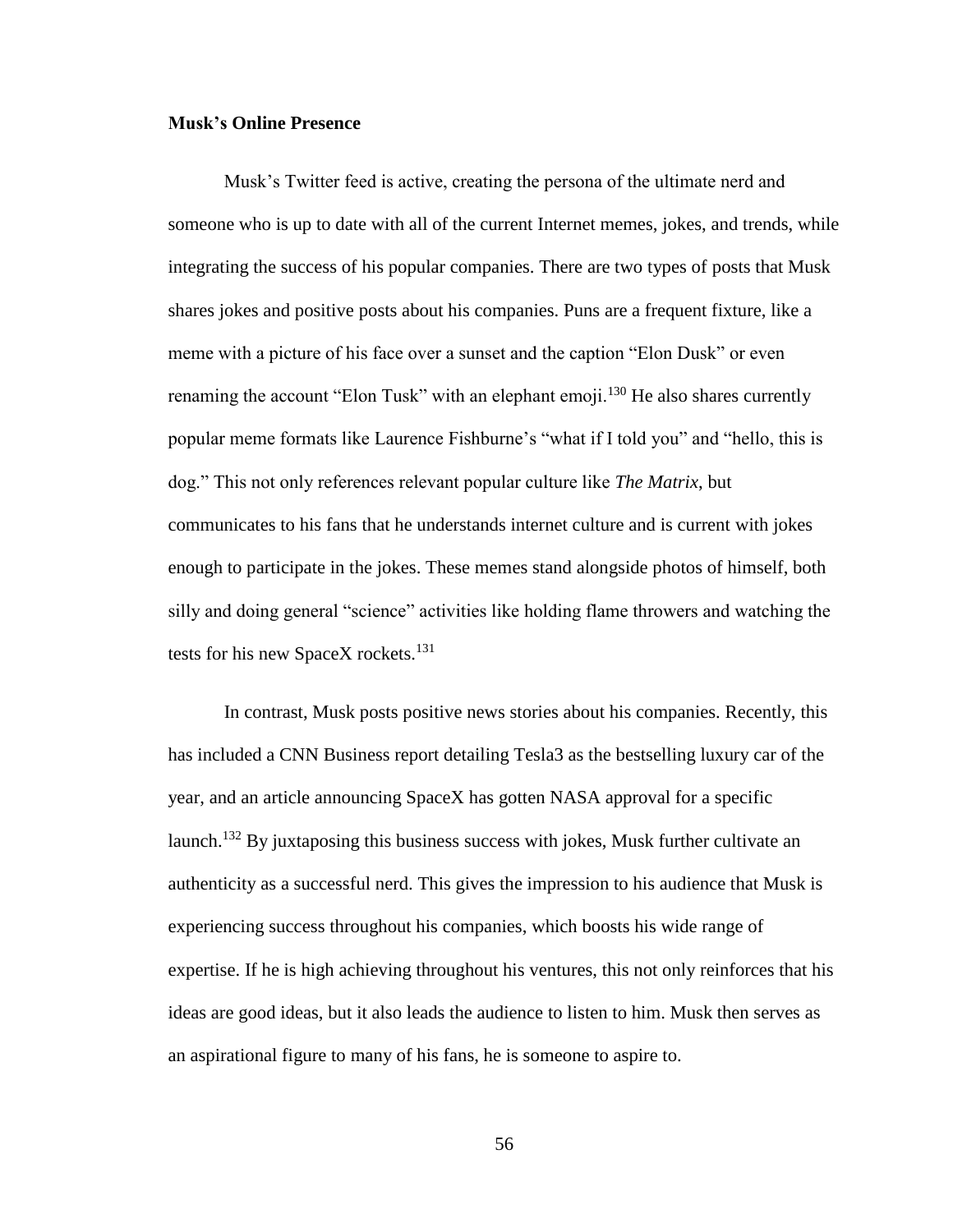However, building a playful persona with cheeky jokes is not without its pitfalls. For example, Musk has recently come under fire for what he shares on Twitter, specifically regarding Tesla. Although his unregulated style of Twitter may win credibility with some of his fans, Musk has also caused controversy and has been disciplined by the US Securities and Exchange Commission (SEC). Musk tweeted, "Am considering taking Tesla private at \$420. Funding secured."<sup>133</sup> Musk settled on these charges, and he and Tesla were each fined twenty million dollars. This brought Musk's capabilities as CEO into question, but he was allowed to remain in the position, partially due to the cult fan base he amassed. Around the same time, Musk was called into question for smoking marijuana on *The Joe Rogan Experience* podcast live-stream, and later the same week made inflammatory comments about a member of a rescue team in Thailand.<sup>134</sup>

Both events lead to more controversies, questions from the media, and Tesla stock prices fell to their lowest point since the creation of the company.<sup>135</sup> However, none of this information made its way to his Twitter feed, thus it is difficult to say exactly how it affected Musk's ethos. On the one hand, these antics seem to fit into Musk's persona and none of the negative press made it onto his Twitter feed. However, there is negative press and questions of his abilities within his role as CEO, which could lead to doubt in his expertise for those that are not members of the cult or nerd fan base. Despite this negative press, Musk maintained his role as CEO, which suggests that his ethos with his fans is more beneficial than the negative press and doubts as a result of his negative antics. The persona of the successful nerd resonates with fans, and with buyers or investors,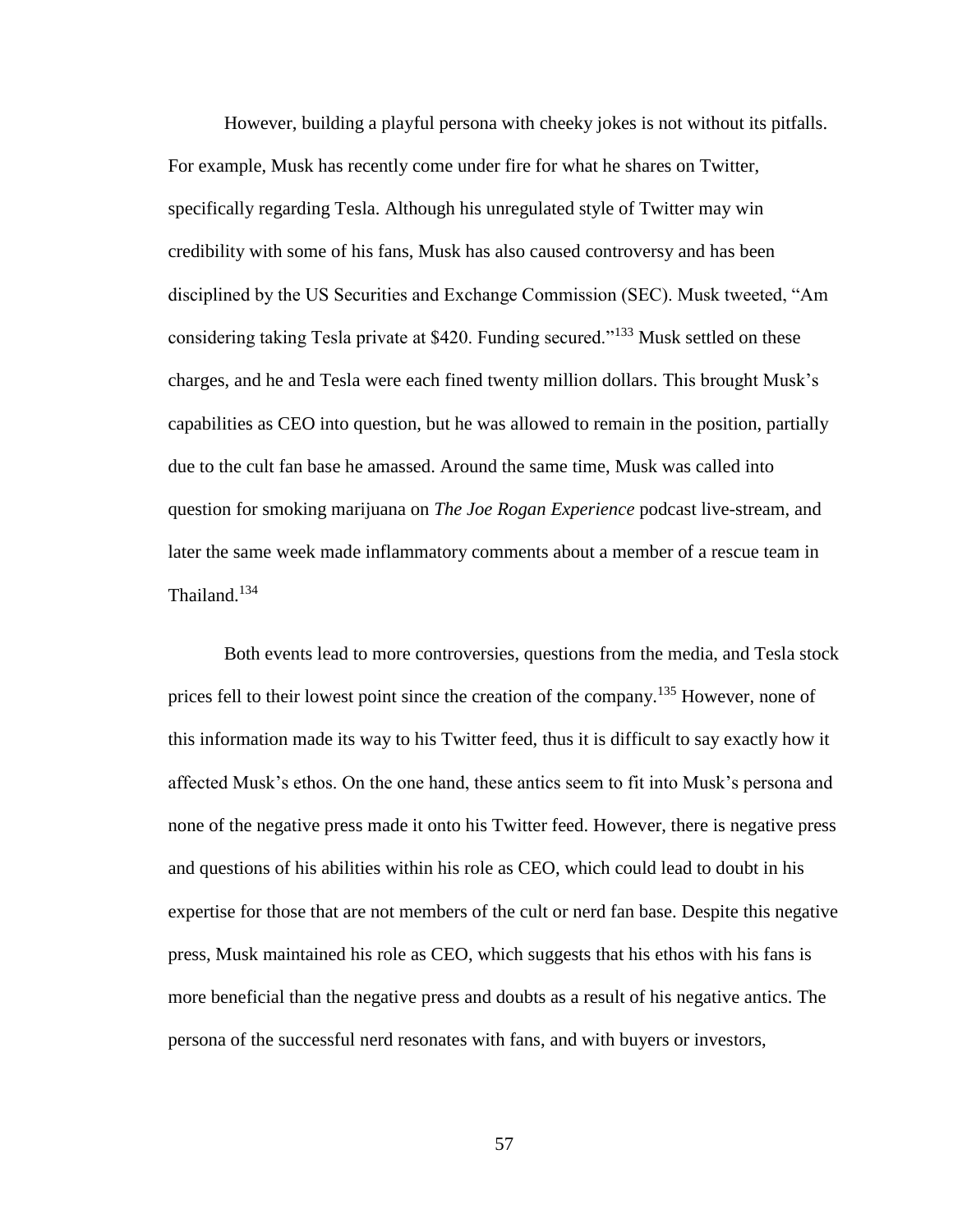ultimately leading to success in his businesses. Others involved in the businesses recognize that Musk's ethos is a large reason as to why the businesses are successful.

#### **The Flipside of Fame**

In February 2019, Musk took to Twitter again to make predictions about where Tesla is headed and what their future earnings may look like. This is a clear example of Musk utilizing his ethos as both a "super nerd," or part of the "in group," and his success to demonstrate prophetic ethos to his audience. By utilizing prophetic ethos, Musk can use some non-standard business practices like tweeting out projected numbers. In one tweet Musk says, "Tesla made 0 cars in 2011, but will make around 500K in 2019."<sup>136</sup> He amended this quickly by tweeting, "Meant to say annualized production rate at the end of 2019 probably around 500K, ie 10K cars/week. Deliveries for year still estimated to be about 400k."<sup>137</sup> Musk is sharing this information with his group of fans, another way to create an "in group," and separate himself from other entrepreneurs and business owners.

However, these potential results are exactly what lead the SEC to file a complaint against Musk, claiming he violated the agreement reached the prior year. Fans flooded to Twitter to defend Musk against the allegations, and Musk re-tweeted and interacted with them. For example, when a fan pointed out that what Musk had tweeted was in the quarterly expense report for Tesla, something that can be obtained, Musk replied, "Exactly. This has now happened several times. Something is broken with SEC oversight."<sup>138</sup> This response not only demonstrates that Musk is approachable, but the fans' defenses also emphasizes that Musk is always right, or at least knows what he is talking about. Musk demonstrates some knowledge that others may not have as well,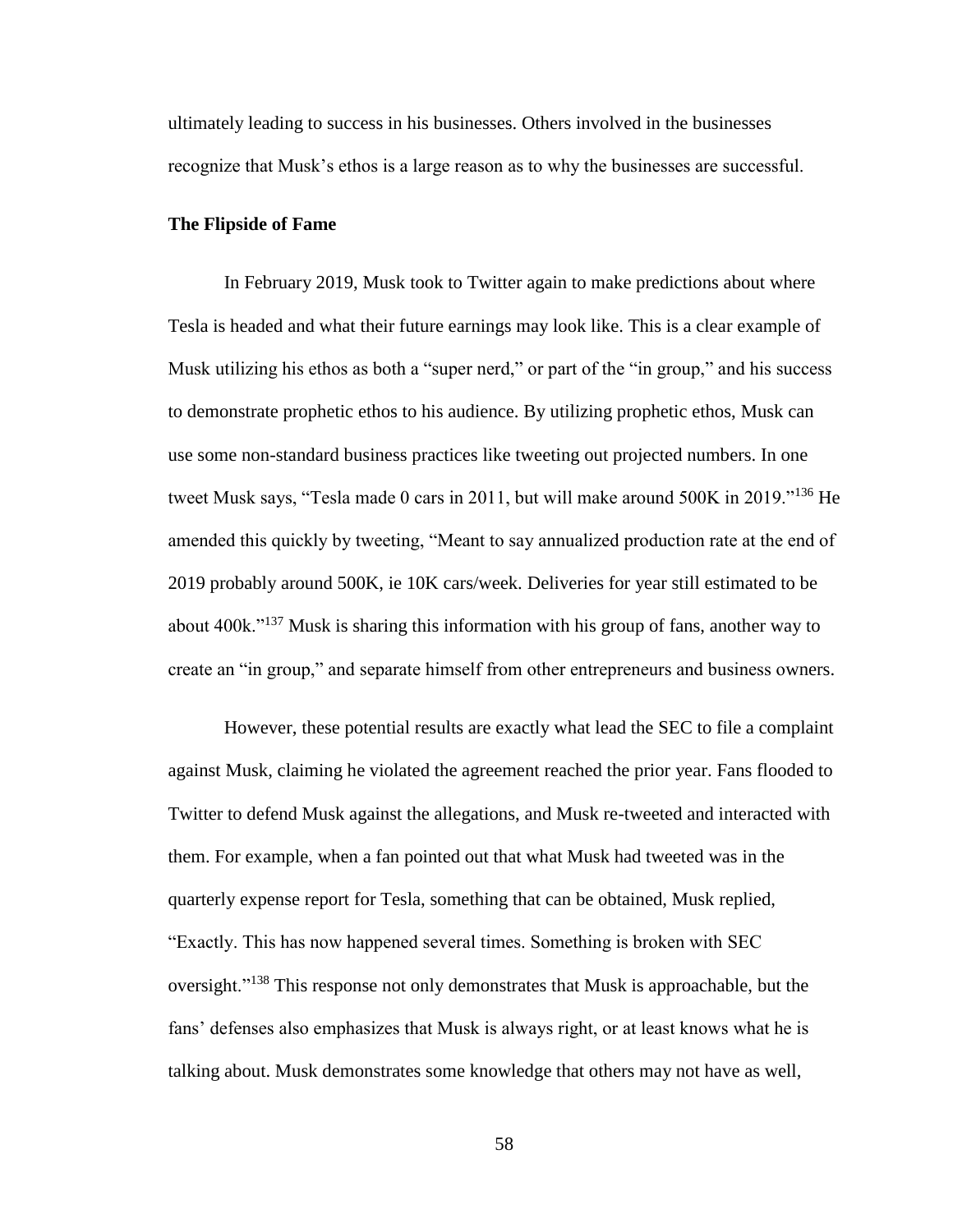hinting at his role as prophet by projecting what success he will have in the future. This disagreement lead to more speculation over Musk's "erratic behavior" and fitness as CEO and public face for his companies. This erratic behavior is part of how he has built ethos with his fans, but it diminishes his ethos with officials and regulators. The behavior also works to establish premises for later enthymematic work as Musk's fans begin to give him latitude for some of his crazier antics, maybe even justifying it as Musk working against the establishment in a positive way.

CNN Business went as far as referring to Musk as a "loose cannon" claiming, "Musk is undoubtedly the genius behind the industry-changing electric cars Tesla builds. But he is also the driving force behind the volatility in Tesla's stock and the revolving door of top executive talent at the company."<sup>139</sup> This can help Musk's ethos and role as an expert because on the one hand he is the reason his companies experience success both because of his ideas and his persona. However, on the other hand, Musk's work to build that persona hurts his ethos with some as he is breaking the rules. But the rule breaking distances Musk from traditional experts, and can in turn build ethos through showing "innovation" and difference. The power of his ethos can be demonstrated by the continued success that Musk still has despite the antics. The author of a recent "Business" article also notes, "Musk is irreplaceable. Staying with Tesla would be a net positive for the company. His product vision, focus on pace of innovation and delivering great customer experiences are not easily replicated. The execution of that vision has often fallen short. Tesla is famous for missing deadlines and targets… Still, Tesla's current owners are among Musk's biggest fans... Customers treat Musk like a rockstar."<sup>140</sup> Musk's fans and other members of the public are willing to overlook, ignore, or not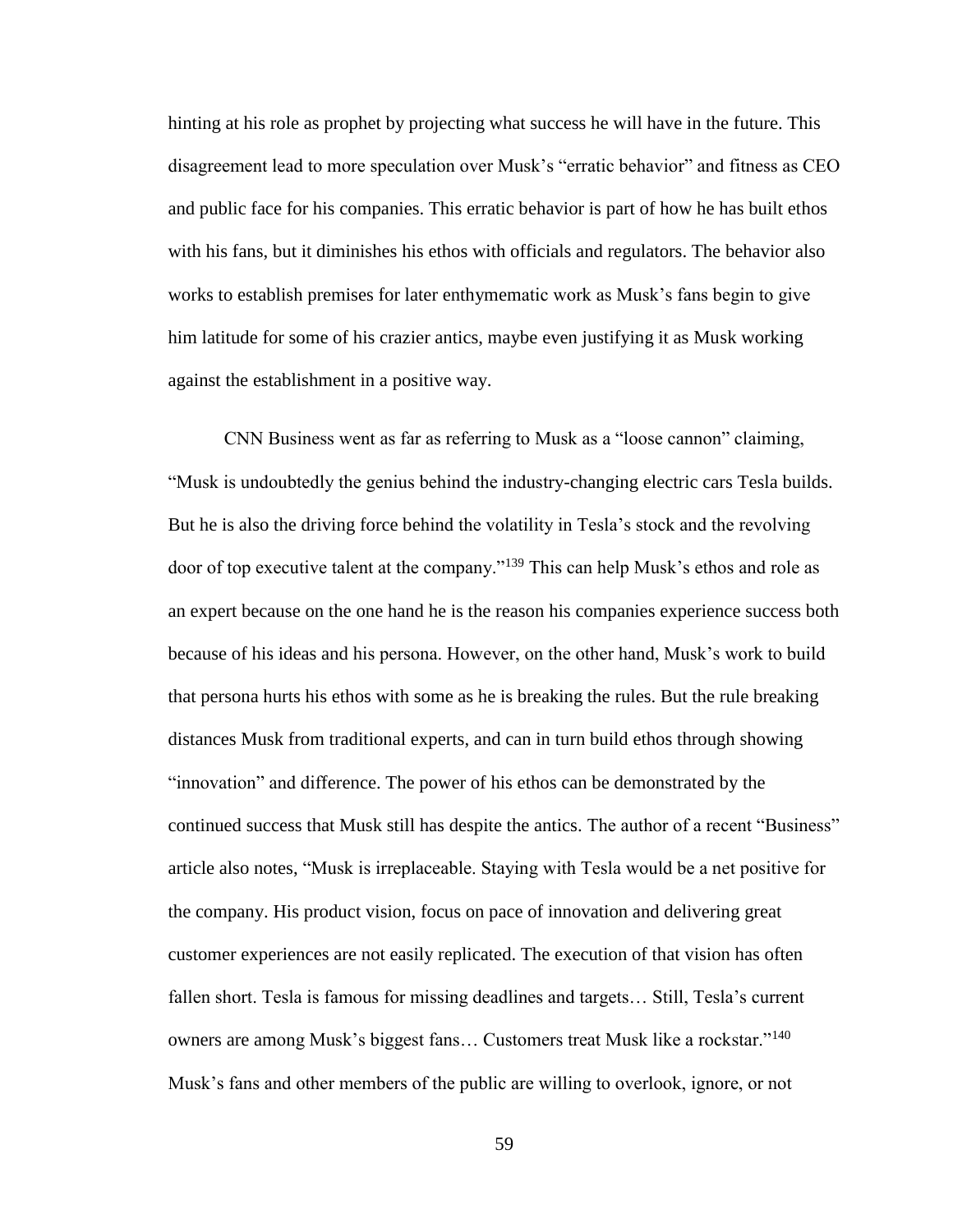search out his bad press as his ethos as celebrity tech guru and "one of the nerds" is all that they to trust what he says.

Musk marshals this persona to frame his prophetic ethos as having sufficient technical expertise to weigh in on the AI debate. I will now explore two specific instances in which Musk wins ethos to deploy specific arguments about AI. The case studies demonstrate two different points in time and instances of Musk making two very different arguments or suggestions. By ingratiating himself with his fans as part of the group, they trust him, leading to credibility as a technical expert, innovator, and entrepreneur. His business success and non-traditional persona lend itself to Musk "knowing" things, and his audience is then inclined to listen to him. This persona begins to function enthymematically to support his ethos when discussing AI. For example, because Musk is not one of the standard experts he critiques, his audience concludes that he really is the expert. Musk does not call himself an expert, he relies on his rock star persona, business success, and in-group jokes to build ethos, and lets his audience fill in the technical expertise in AI.

# Case Study One: South by Southwest (SXSW) 2018

The media savvy Elon Musk is often found participating in casual speaking engagements such as one-on-one interviews. He can be found on larger discussion panels, but saves most of his contributions for the Q&A portion. There are almost no examples of Musk giving formal speeches, with the exceptions of a commencement speech for the University of Southern California Business School and two TED Talks that focused on Tesla and the future of Tesla. Musk's choice of venues suggests a preference for more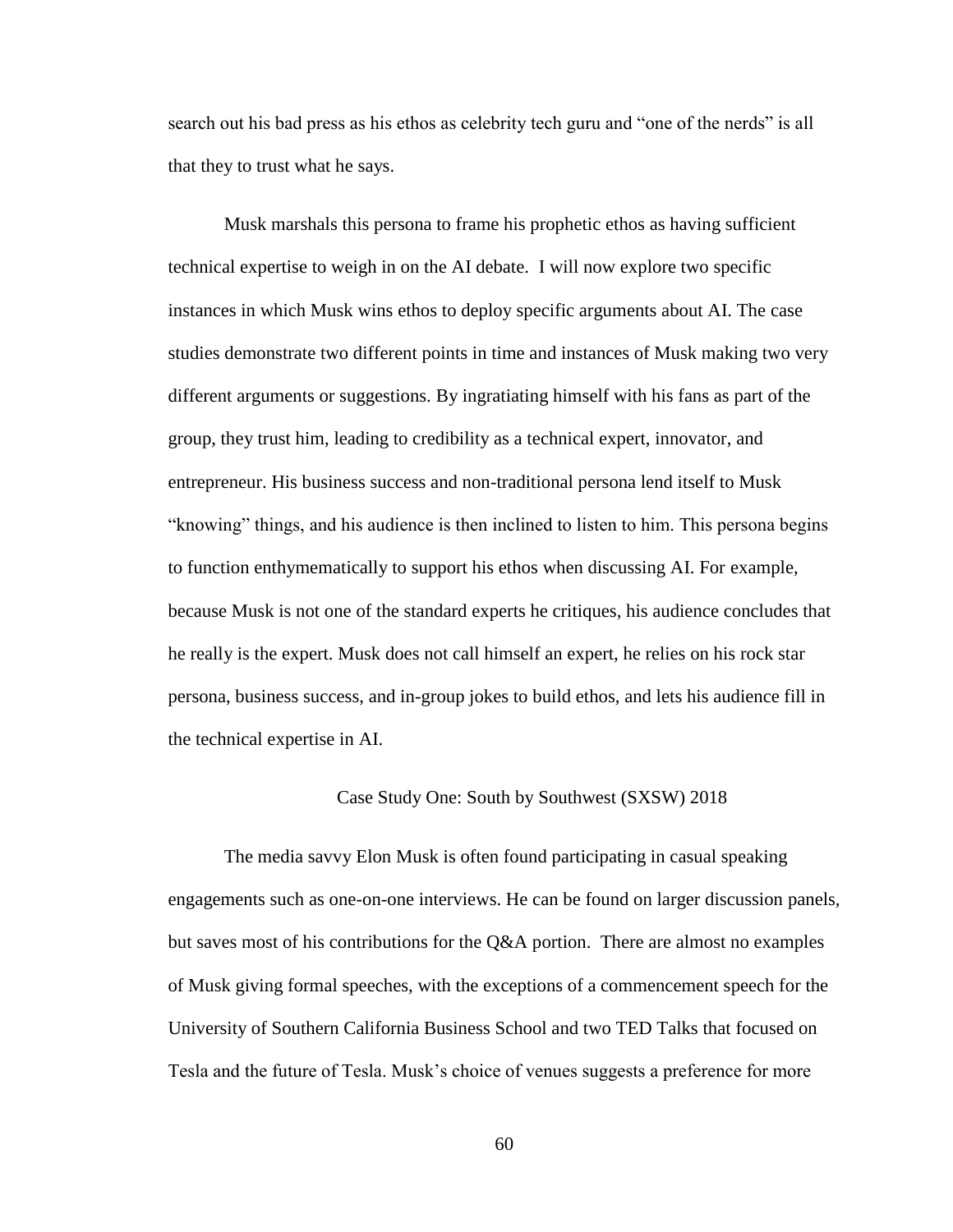intimate rhetorical settings that eschew the formalities associated with business presentations or technical knowledge declarations found in academic settings. One example of Musk's informal style is his "talk" at South By Southwest (SXSW) in 2018. SXSW is a relatively new festival-conference hybrid hosted in Austin, Texas every year that covers a wide array of topics including film, technology (cryptocurrency, coding, "intelligent futures," and more), food, social and global issues, and music, just to name a few.<sup>141</sup> The conference hosts numerous exhibitions for entrepreneurs, health and medicine, film and TV, and sports, while simultaneously running concerts, comedy shows, and food demonstrations throughout the length of the festival.

In 2018, there was a large exhibit for HBO's *Westworld*, and featured a panel of the creators and main actors and actresses. Musk happened to be at SXSW with his children and showed up to the panel. As a celebrity in the audience, he was invited on stage and started answering questions from one of the show's creators. This impromptu contribution to the panel fits Musk's "cool" persona as one able to discuss questions of AI, even though his notoriety stems from technically innovative companies that are not directly related to the development of artificial intelligence. On a panel about *Westworld*, we would expect experts from the creative industry or AI development, but Musk is neither. However, the positive reaction to Musk suggests that he should be listened to. The unorganized and spontaneous nature of just showing up to a popular event to talk with fans "off the cuff" builds Musk ethos of an expert. Musk is asked questions and just begins to talk, the confidence in his answers as well as the impromptu style paint the picture that Musk knows what he is talking about. The unorganized nature also connects with his audience, as he is taking time out of his busy schedule to do something for the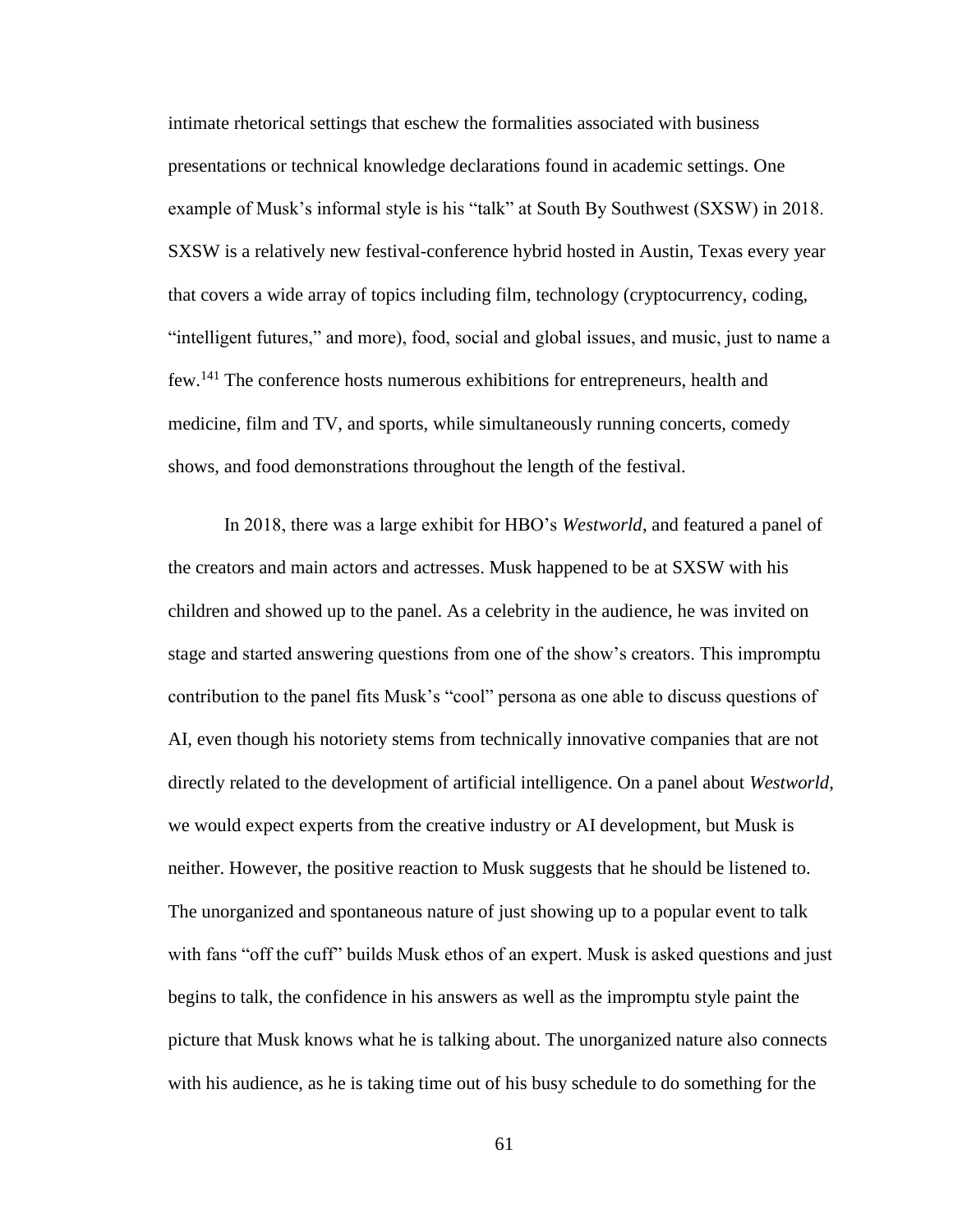audience's benefit. Musk ends up being asked about a variety of topics, but spends a good amount of time on AI.

At the beginning of the Q&A, Musk receives a large amount of ethos from his introduction from John Nolan, *Westworld*'s creator and the host of the session. Nolan begins with a narrative of his skepticism when pitching *Interstellar*, an incredibly successful film about space travel, because he believed that the kind of space travel planned for the movie would not happen or was not possible. Nolan goes on to detail how he met Musk and began to believe in future possibilities, "I think, personally, Elon is the one moving the needle back in the other direction [towards the importance of space travel]. Kind of by himself at this point… more than anyone I can think of. So the net result of this is I think we are going back to the moon, we are going to Mars, and I think a lot of it is because of you."<sup>142</sup> Nolan adds to Musk's ethos as a visionary and sets up a broad range of expertise. In the narrative he says that Musk is almost single handedly swinging the exploratory possibilities of space back in the "right" direction, or a direction that encourages science. This builds on top of Musk's celebrity status by suggesting that his ideas and work are moving society forward, leading the audience to believe that they should listen to his advice and decisions. Before Musk speaks for himself, his ethos as an expert and celebrity is beginning to build as a result of his existing persona and Nolan's introduction.

Musk does cultivate ethos on his own by mixing technical language in various places in the conversation, however it is mixed in with Internet jokes and lame puns. Much of his language is casual and slangy, like referring to the rocket his company is building as "codename BFR," which he will not explain, but goes on to make a joke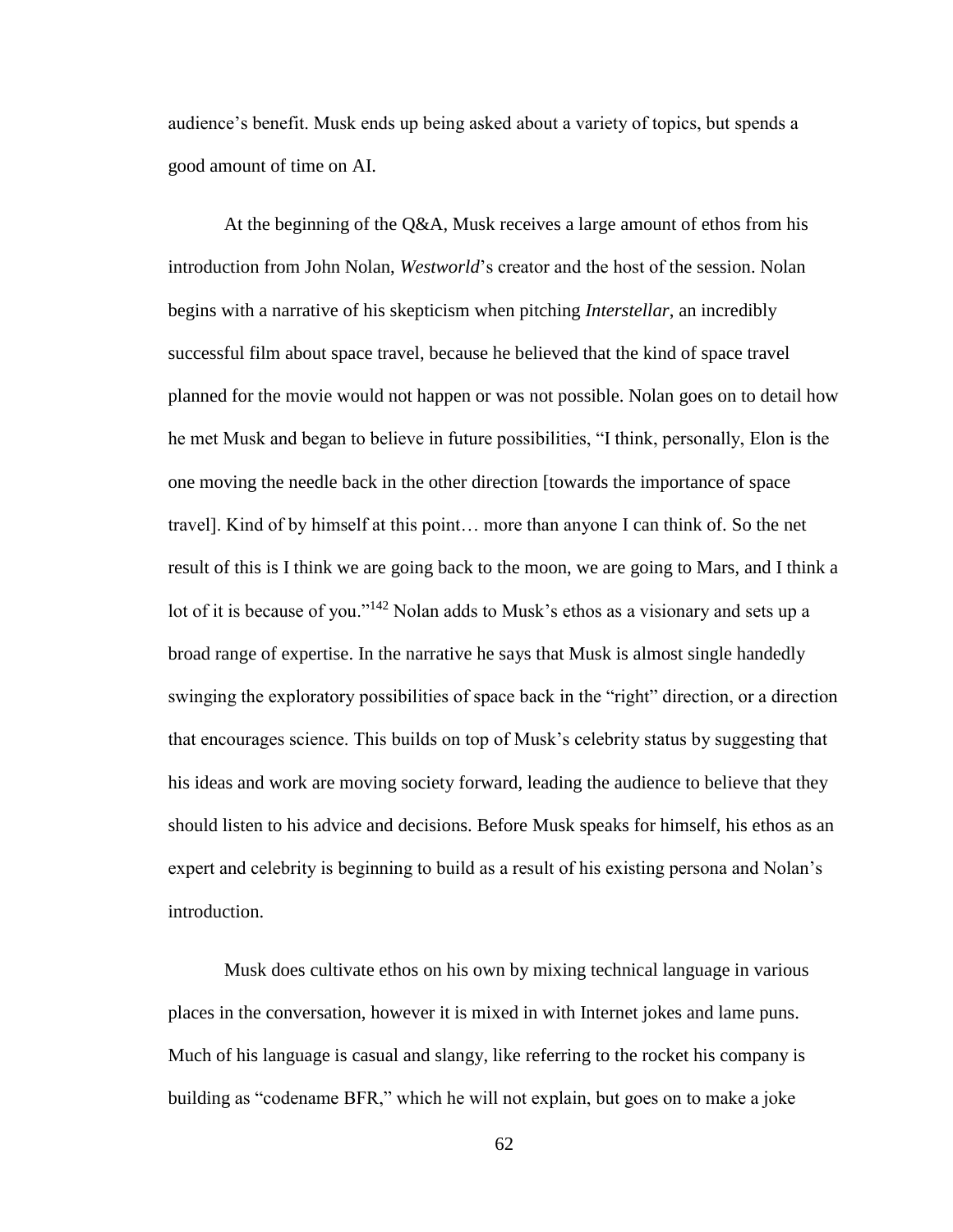about size, "it is really big."<sup>143</sup> This cheekiness is similar to much of his language on Twitter, which constructs and pulls together his large fan base. But then Musk drops comments like listing what will be needed to colonize Mars, "propellant, power stations, glass domes in which to grow crops, all the fundamentals," to demonstrate technical knowledge through using technical language.<sup>144</sup> Musk later says, "We are building the first ship, the first Mars, or interplanetary ship. We'll be able to do short flights… This is a very big ship, the lift off thrust of this would be twice that of a Saturn Five."<sup>145</sup> He does not go into much detail about what the language means, ensuring that the general public relies on him to understand that information. It also demonstrates tacit, interactional expertise as Musk understands the terms well enough to use them in conversation casually, but does not quite reach contributory expertise.<sup>146</sup> Soon after his assessment of the fundamentals for Mars, Musk makes a statement about the next step, as well as a terrible pun: "Then there will be an explosion of entrepreneurial opportunity, because Mars will need everything from iron foundries, to pizza joints to nightclubs… Mars should really have great bars. Um, a Mars bar. I love Dad jokes, alright? I'm a dad."<sup>147</sup> By using humor in quick succession with his technical knowledge, continues to create the suggestion that we should listen to him.

Within the first two minutes of the Q&A Musk is asked, "Mars: how can we help?" and he states the issue is getting the rocket built. However, once he gives the simple answer, he begins making predictions, "We've built it, we just need to make it worthy of space travel… we need burden of proof. Once we can show other countries that don't believe it's possible, and we do it and show them it is, then they will up their game and they will build interplanetary transport vehicles as well."<sup>148</sup> Musk is ruminating on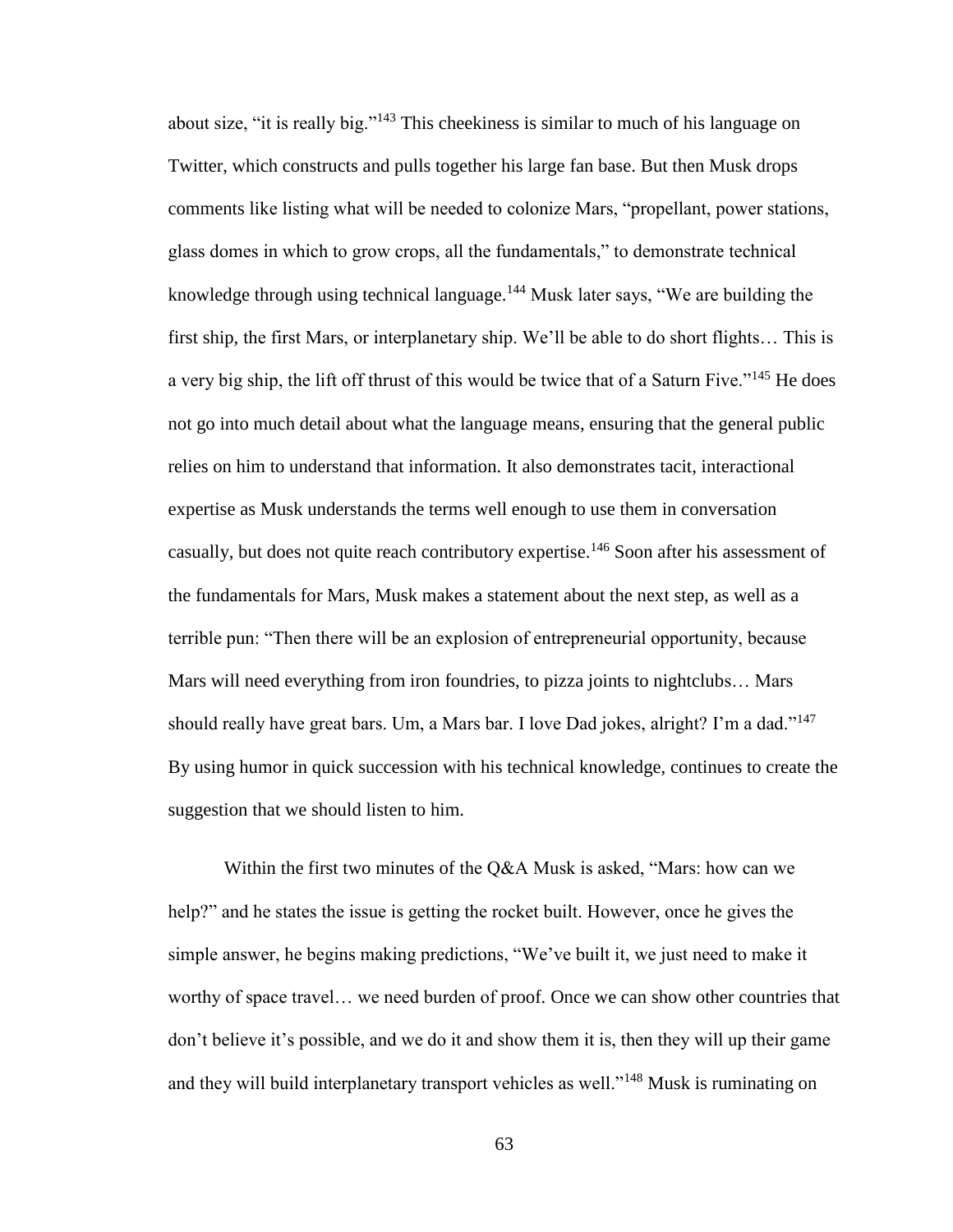the future with conditional predictions, based on what he and his companies are already doing, as to not only what the future of space travel looks like and what other countries around the world will be doing in this area. The prophetic nature of this ethos not only works to benefit Musk himself, but also his companies; the success of his companies results in more money for Musk, but also more success to build ethos with. Because the argument is based on his exclusive knowledge and actions his company is taking, he relies on the ethos around his company, as well as his interactional expertise to convince the audience that his predictions are correct. In combination with his relaxed demeanor and the setting, the answers seem obvious, and the audience believes Musk, as a few minutes after these comments audience members are raising their hands to volunteer as Mars colonists. Musk blends technical knowledge with predictions, "So, I'm feeling pretty optimistic about the timeline, although I can be a little, sometimes my timelines are a little you know… [pauses as crowd laughs] People have told me my timelines have historically been optimistic, and so I'm trying to recalibrate to some degree. But I can tell you what I know is currently the case…"<sup>149</sup> Musk's audience laughs because the fans in the audience understand the reference to his incorrect prediction of the Tesla3. He uses self-deprecating humor shows that Musk is self-aware of his small bit of "failure," which buffers critique. Despite the failure, Musk's ethos and acknowledgement of his group of fans keeps his fans interested and listening to him. Musk uses his already set ethos to admit that his timelines are frequently not correct, what he terms "optimistic," but in the same sentence continues to make predictions anyway.

As a transition point, Nolan asks Musk about his day to day with SpaceX, and Musk uses the opportunity to build ethos by performing contributory expertise with the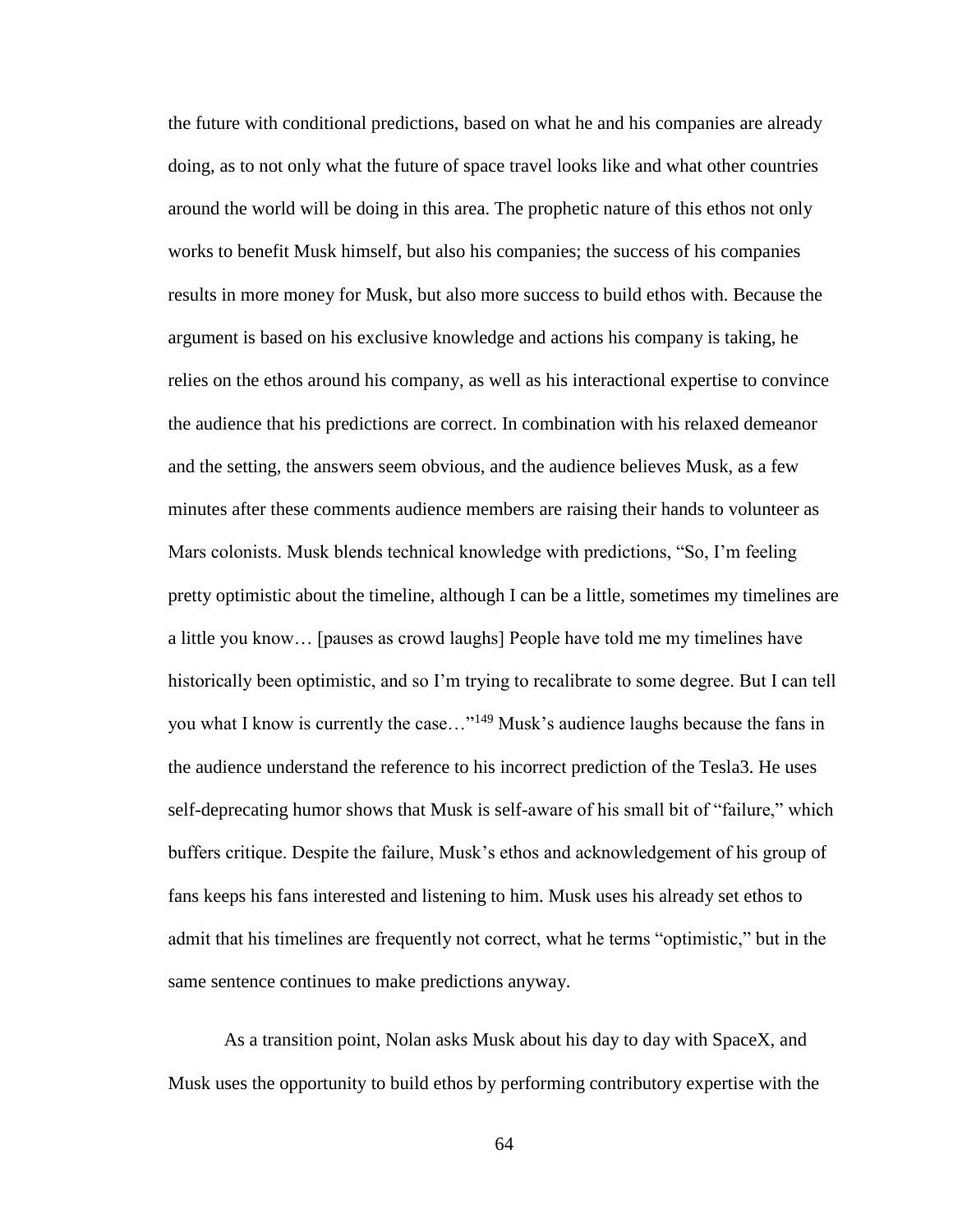company. Nolan prompts Musk by saying, "You're very hands on with the details, but you're also looking at the bigger picture. How do you manage your time? How do you…how do you parse you know? How do you zoom in and zoom out and make sure that all these things are coming together?"<sup>150</sup> Musk responds by saying with SpaceX, he spends about eighty to ninety percent of his time on engineering and design while someone else takes care of business operations. Musk is working to convince his audience of his contributory expertise by telling everyone how involved he is with the creation of rockets on a daily basis. By noting he is intimately involved with the creation of the rockets, Musk is suggesting that he possesses tacit knowledge of rocket science. This intimacy with the day-to-day production suggests that he has a similar relationship with all his companies. Musk does not in fact do that much design work with all his other ventures, and if he is splitting his time evenly, the eighty to ninety percent is not actually that much time. This quote suggests that he values tacit knowledge of a technical manner, "Yeah, I think in order to make the right decision you have to understand something, you have to understand something at a detailed level, if you don't you cannot make a good decision."<sup>151</sup> Musk is telling the audience, that in order to make a good decision, then you need to have detailed knowledge. In other words, he is crafting an endorsement for the virtues of tacit knowledge, and to a certain degree suggests that he has this tacit knowledge. With these two pieces of information, Musk again makes the enthymematic argument that because he has at least some of this contributory knowledge, he can make good decisions, and if he can make good decisions, we should listen to him and follow these decisions or implement them ourselves.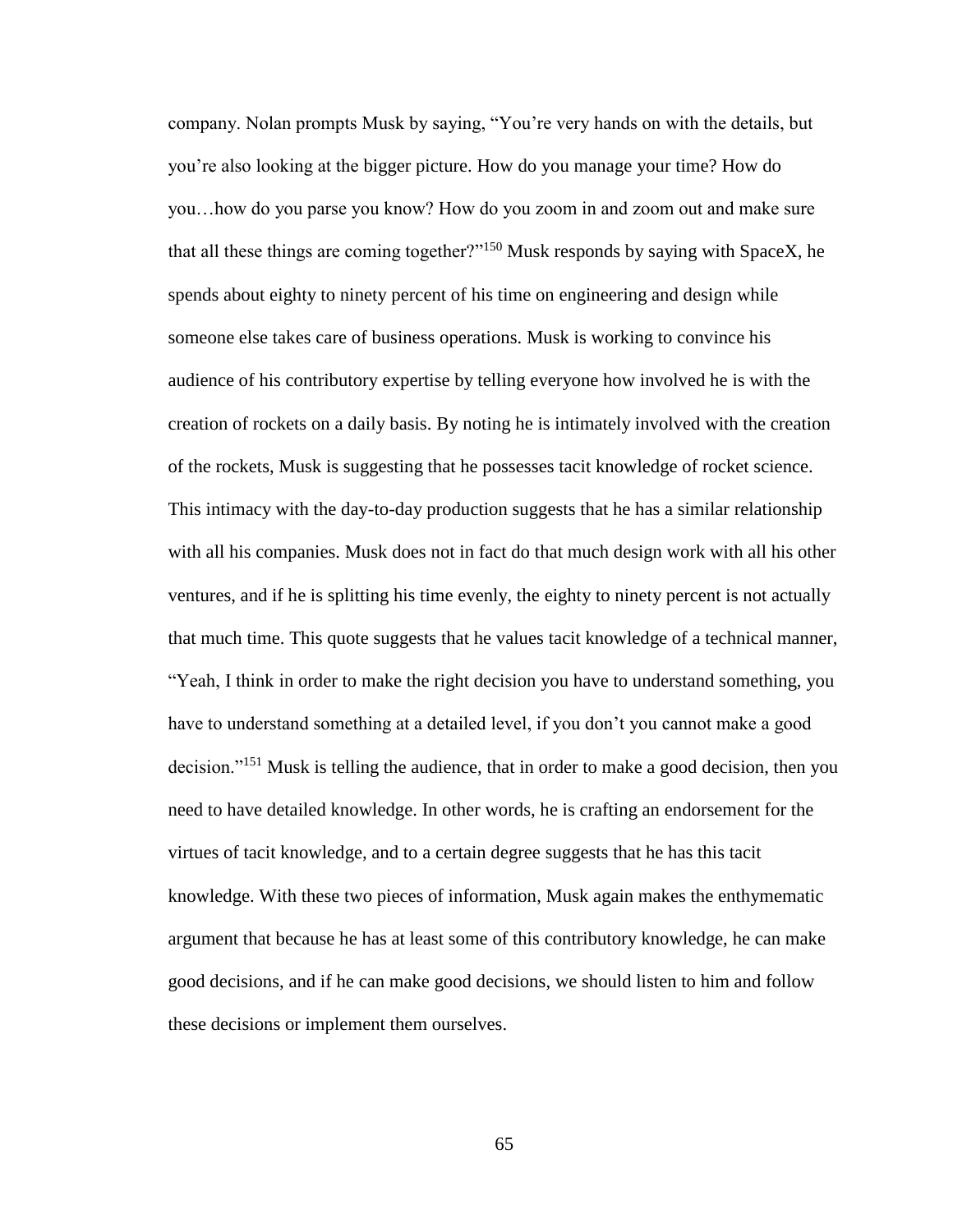Despite this established ethos and cultivated persona of the expert, Musk actively works to separate himself from the pool of experts in AI. After discussing The Boring Company at length Nolan says, "A lot of experts don't share the same level of concern about AI as you do…" which Musk interrupts and declares, "Ha, fools! Famous last words."<sup>152</sup> Nolan works to include Musk in the group of experts, or at least associate Musk with traditional AI experts, whereas Musk works to disassociate himself and create space between himself and the traditional AI experts. Musk creates rhetorical space between himself and traditional experts, and this space allows for his fans and audience to fill in Musk's expertise. This rhetorical space is where enthymematic arguments occur. Musk goes on to create more space and make a prediction:

The biggest issue I see with 'so called' AI experts are that they think they know more than they do. And they think they're smarter than they actually are… We're dumber than we think we are by a lot. This tends to plague smart people. They define themselves by their intelligence and they can't stand the idea of a machine being smarter than them, so they discount the idea which is fundamentally flawed. That's the wishful thinking situation. I'm very close to the cutting edge in AI and it scares the hell out of me. $153$ 

Musk suggests that traditional AI experts do not see the consequences and dangers of AI, which he sees as a flaw in traditional experts as a whole. Traditional experts do not see the dangers because they are too focused on the technical feasibility. The implication is that Musk's business involvement gives him distance from that and allows him to recognize the implications of this technical knowledge. By saying, "smarter than they actually are" and saying that this is one of the biggest issues with these experts Musk calls out the hubris of traditional experts. Since he has also created space between himself and traditional experts, the enthymematic argument from Musk is that he is as smart as he thinks he is, and his intelligence is not a problem. Musk does not have the same issues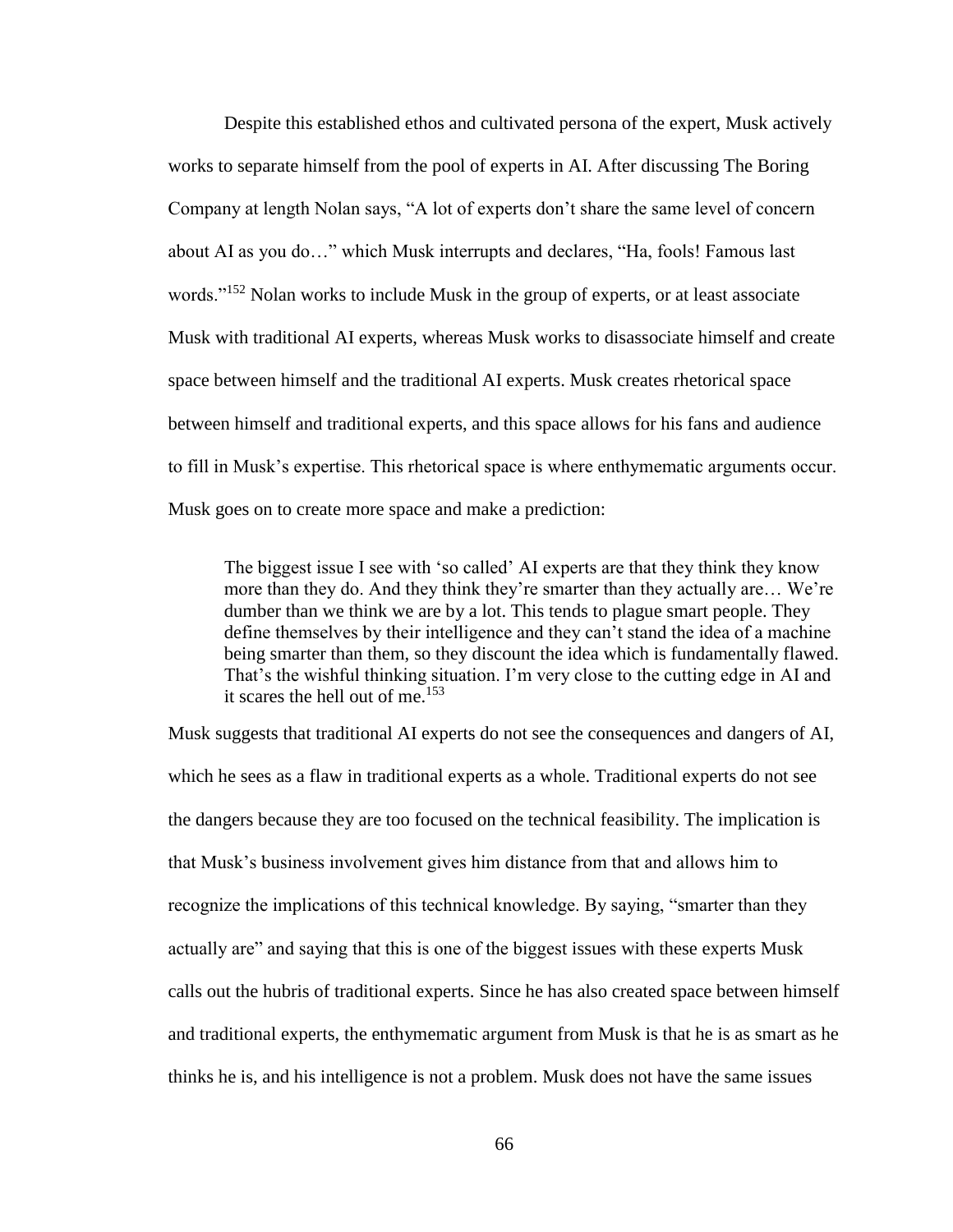that traditional experts in AI have because he is not one of them. The other part of the unsaid conclusion is that Musk is a "cool" expert because he is not part of a group that takes themselves too seriously. However, Musk is also successful in his critique of traditional experts because of his technical ethos.

Musk uses this rhetorical space to make predictions about AI while continuing to employ an enthymematic argument structure. When he brings up the game AlphaGo, one of the recent tasks AI developers have set for their creations, he details that the timeline was much faster than expected by other experts:

Nobody expected that rate of improvement. If you ask those same experts, who think that AI is not progressing at the rate that I'm saying I think you will find that their predictions for things like Go, and other AI advancements… their batting average is quite weak. It is not good. We'll see this also with self-driving, I think probably by end of next year, self-driving will encompass essentially all modes of driving and be at least a hundred to two hundred times safer than a person, by the end of next year. We're talking, like, maybe eighteen months from now.<sup>154</sup>

Again, Musk is working to separate himself from traditional AI experts by using the third person to refer to them and placing their predictions in direct opposition to his. Musk does not come out and say that his predictions were right, but he does say that traditional expert predictions were not very good. He uses juxtaposition to develop inferences that his arguments or predictions were better than traditional experts. Because Musk demonstrates technical knowledge, his audience can assume that this knowledge combined with his business role gives distance for him to see the answers clearly. When his audience accepts his superior knowledge, they can then listen to the next prediction he makes about timelines involving technology. In addition to the space and opposition he has set up to gain ethos for his prediction, Musk's company Tesla works in the industry of self-driving cars that are highly reliant on development of AI. Thus, since the audience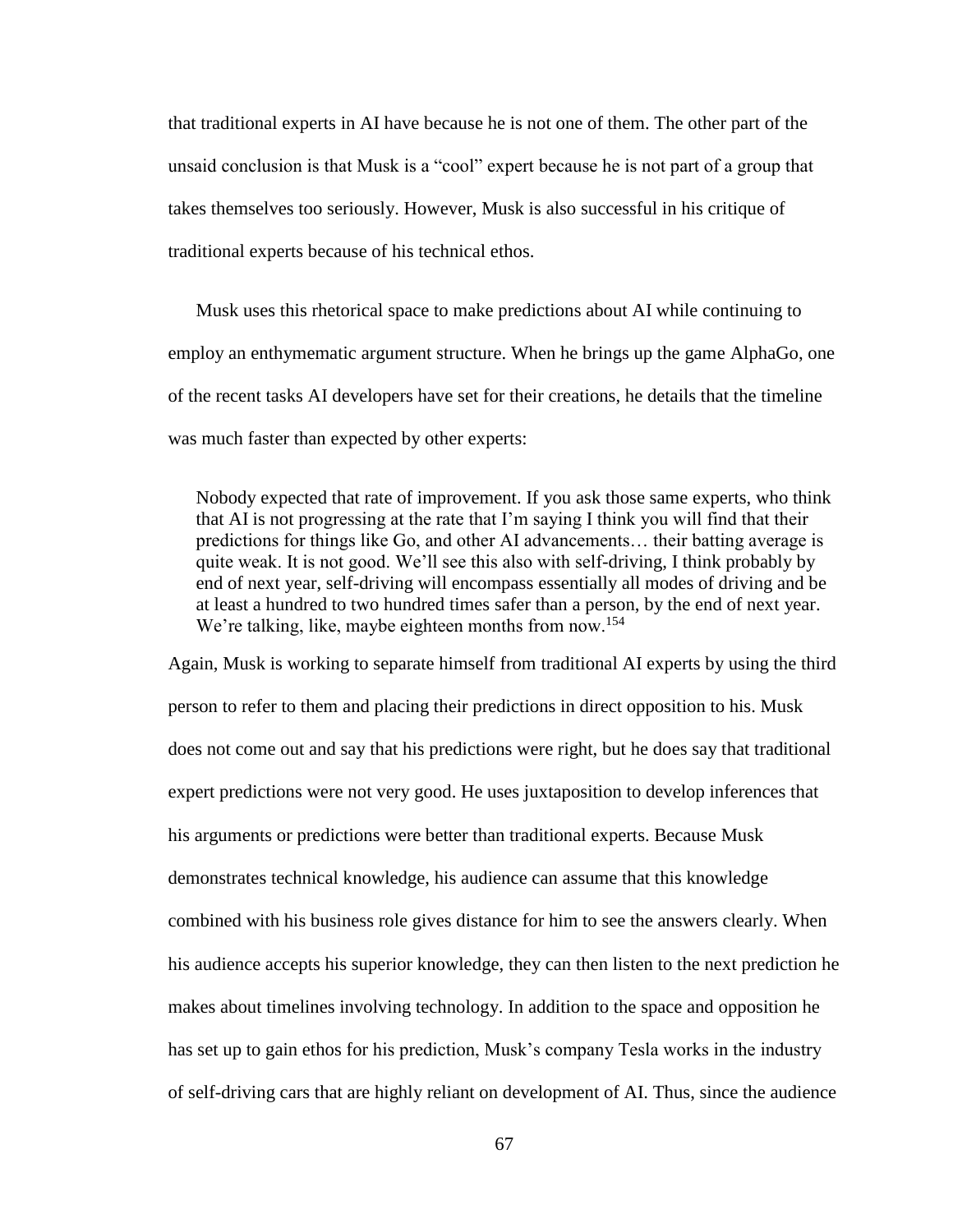has already bought into his contributory expertise for each of these companies, the audience has many reasons to believe the timeline.

A few minutes later in the conversation, Nolan starts to ask Musk how to tackle the issue of AI being a danger. Musk advises: "We need to find a way… have to figure out some way to ensure that the advent of digital superintelligence is one which is symbiotic with humanity. I think that is the single biggest existential crisis that we face and the most pressing one."<sup>155</sup> This argument is one that Musk's fans are very familiar with as he is known for being more fearful of AI, as Nolan brings up when the subject is first discussed. Musk begins with the comment on ensuring symbiosis to advise the general public on what needs to be done, or what might be considered the ultimate role of the prophet.<sup>156</sup> Nolan's next question is how to ensure symbiosis, Musk's solution is fairly simple and not very detailed, but he provides even more ethos to what he is saying by emphasizing the danger of the situation:

I'm normally not an advocate for regulation and oversight… But this is a case where you have a very serious danger to the public and it's therefore there needs to be a public body that has insight and oversight, to confirm that everyone is developing AI safely. This is extremely important. I think the danger of AI is much greater than the danger of nuclear warheads by a lot. And nobody would suggest that we allow anyone to just build nuclear warheads if they wanted. That would be insane. Mark my words, AI is far more dangerous than nukes. So why do we have no regulatory oversight? This is insane.<sup>157</sup>

Musk uses many qualifiers like "very," "extremely," and "far more" to emphasize the danger to the public. The comparison of AI to nuclear warheads further emphasizes the danger by making reference to the Cold War scares, as well as current anxieties of mutually assured destruction. The emphasis on the danger makes Musk's role as prophet and his predictions that much more important. If the audience already has bought into the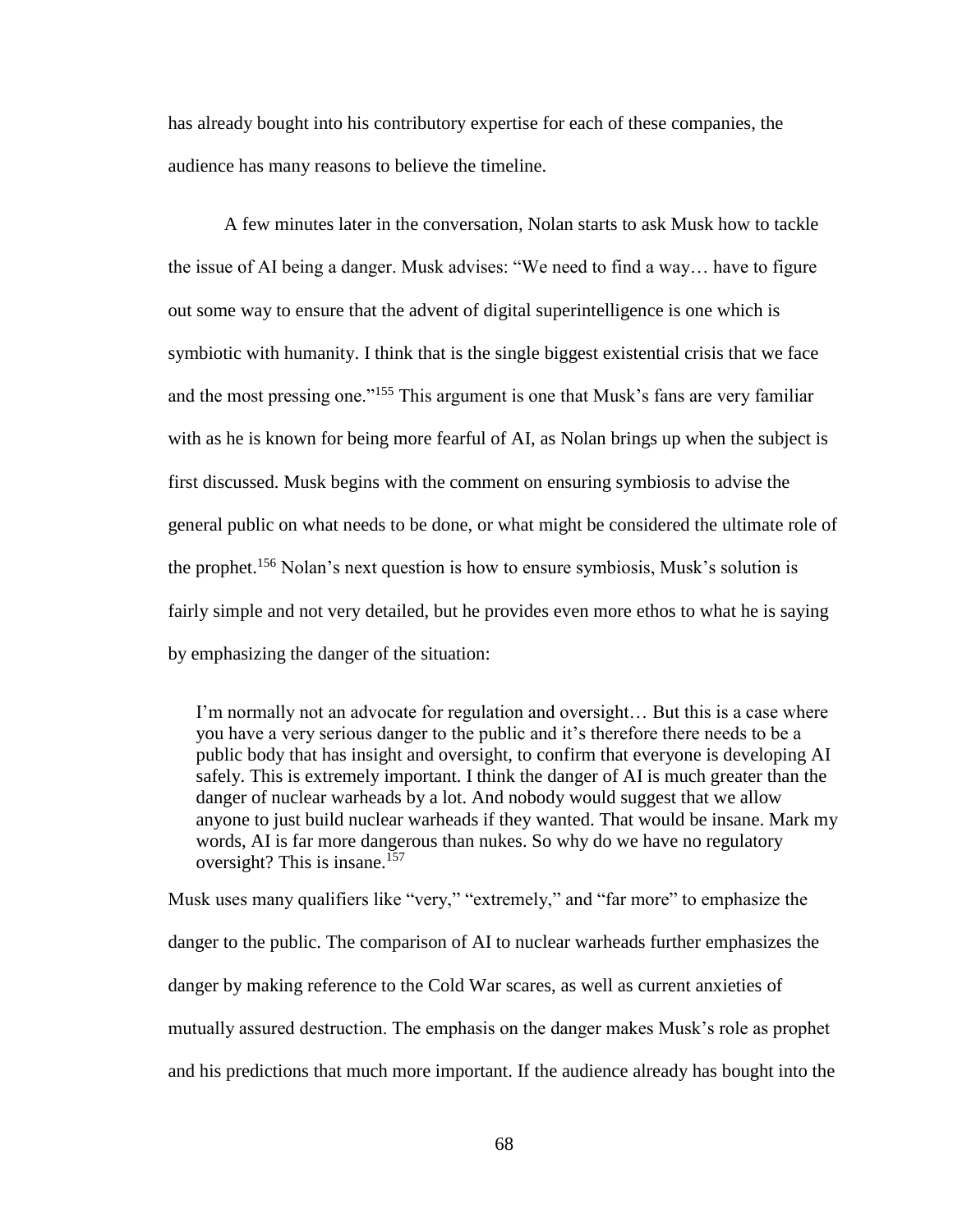importance of his predictions and his high level of expertise, than by "showing" the audience through comparison his words and role become more influential than they already were.

At this point, Nolan asks an unrelated question and moves on from AI, but Musk is still making predictions. By making predictions about the dark ages, a potential World War III, and what the focus for the next generation should be Musk can cement his broad range of knowledge. For example, Nolan asks, "Other than what you are worried about or focused on, what should the next generation be worried about?"<sup>158</sup> Musk pauses, but his response becomes, "Things on longer time scales… obviously some of the things I believe in…" and goes on to detail the importance of bases on Mars and the Moon, both projects he is heavily invested in. By ignoring Nolan's prompting of "other than what you're interested in," Musk does not have to say that what he is working on is the most important, it is implied when he just begins to talk about his work. Musk gets asked more questions about sustainable energy and even what he would want the world to look like.

In answering what the ideal world would look like, with all the problems he is working on solved, Musk continues to show his expertise and role as prophet by pushing a new company. Throughout his description of his ideal world, Musk makes references to Isaac Asimov, one of the most popular science fiction writers of all time, JRR Tolkien's *Lord of the Rings*, and notes that he has to be careful about his jokes because "not everyone understands irony."<sup>159</sup> These references signal to the nerds and super fans in the audience that Musk is one of them, but he is the rock star version because he is on stage. The audience skews towards Musk's fan base, they understand Musk's references and jokes, but fans are also apparent as Nolan begins to ask questions from fans on Twitter.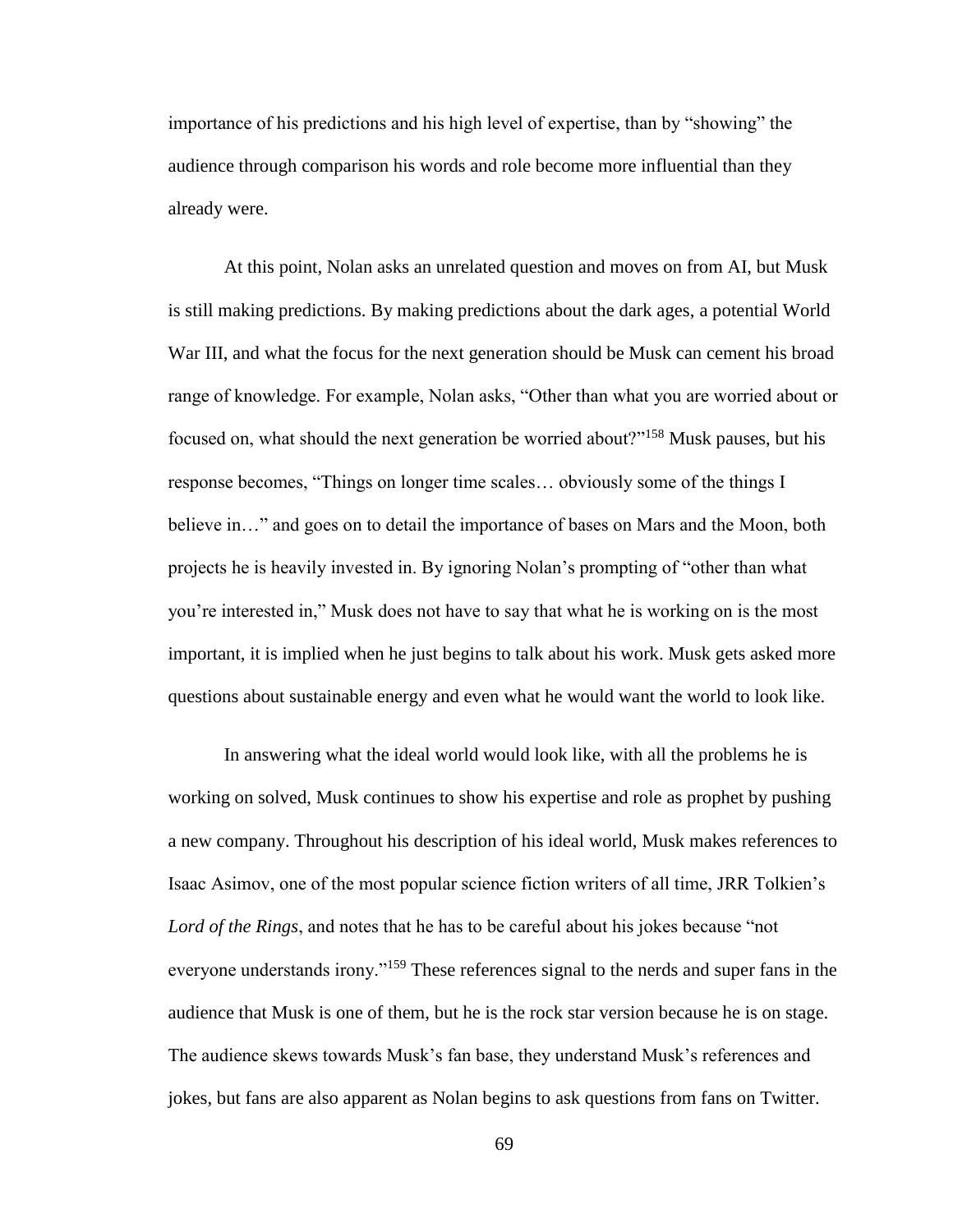The last piece of the new world discussed is that humanity has found a way to have benign superintelligence and has found some sort of symbiosis with the AI. Musk references others' thoughts, potentially including Nick Bostrom and Sam Harris although he does not include direct references to them, about symbiosis and optimization. Musk believes that the solution to symbiosis is solving a bandwidth problem for interfacing with AI, something he is conveniently working on through a new company, NeuraLink. Musk uses his business association or role to avoid talking about technical elements. In other words, he cannot demonstrate technical expertise here, but all of his past performances in the discussion to establish ethos through his other companies allows the audience to grant him credibility. The audience can assume that these predictions are rooted in technical knowledge, even though he cannot share this knowledge due to proprietary concerns. In addition to this lack of detail, Musk makes light of the "large potential security issue" with the human brain. The comment is in stark contrast to his scathing warning of the danger of AI, yet some members of the audience chuckle along with his "joke." This tells us two things, that Musk's influence as a prophet is high if he can get fans excited about this company while also convincing them of the danger of AI, but also that he is arguing that when we trust his ventures, the same danger does not apply.

Following the conclusion of the second AI discussion, the Q&A dies down, and Musk ends up donning a cowboy hat and singing with his brother following a discussion about the early days of Tesla. Rounding out the session this way further emphasizes the "cool" persona of Musk and endears him to his audience after spending roughly an hour detailing and providing exclusive information about important future topics. Throughout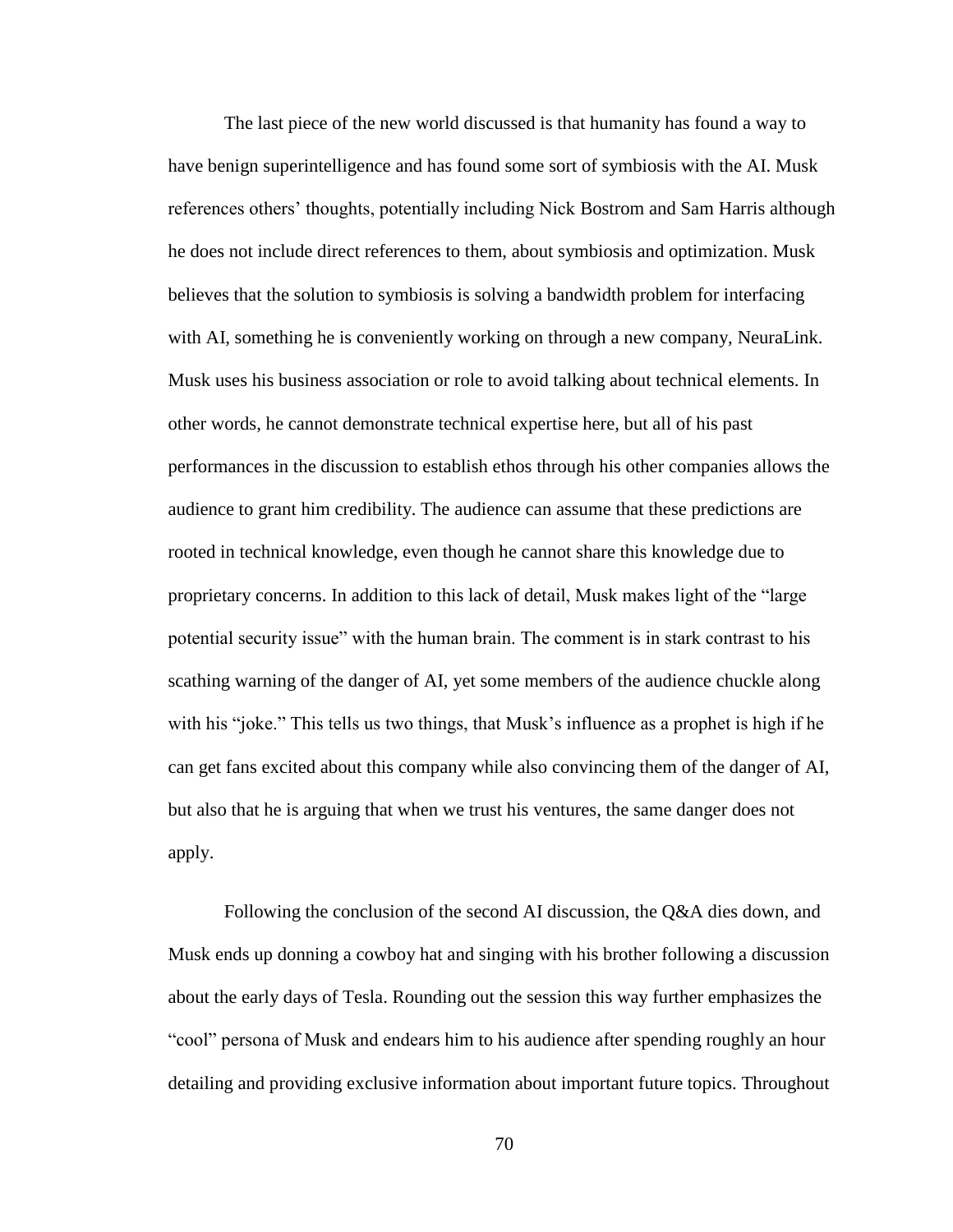the entire session Musk seamlessly transitions between various ethos building techniques and making predictions, including suggestions for what the general public should do about AI.

#### Case Study Two: *The Joe Rogan Experience* Podcast

As discussed earlier, Musk experiences controversy in the public and media spotlight as a result of his cheeky persona and various stunts through his company. Following the SXSW Q&A, Musk's authority was questioned frequently by the media following a string of gaffes and fluctuations in Tesla's stock.<sup>160</sup> Musk's appearance on *The Joe Rogan Experience* only fueled the debate around his fitness as CEO of Tesla, and involvement with his other ventures. The podcast describes itself as, "A long-form, indepth conversation with the best guests from the comedy world, the sports world, the science world and everything between... This show has something for everyone."<sup>161</sup> Rogan, the host, is a former comedian and current TV Host and UFC commentator who has a vast range of interests which is reflected by the various guests and topics discussed. Rogan's wide range of topics mirrors Musk's persona very well as Musk works to build perceived expertise and ability to prophesize about a wide range of topics that are loosely related to humanity's future and technology. The majority of Rogan's interviews are over two hours long, and ramble to different topics naturally after some structured questions. This held true with the interview of Musk. One key difference between the SXSW interview and this podcast interview, despite some similarities in questions and answers, was Musk's actions and responses were immediately questioned by the media and nonfans online. Not only was the interview posted on various podcast platforms, but it also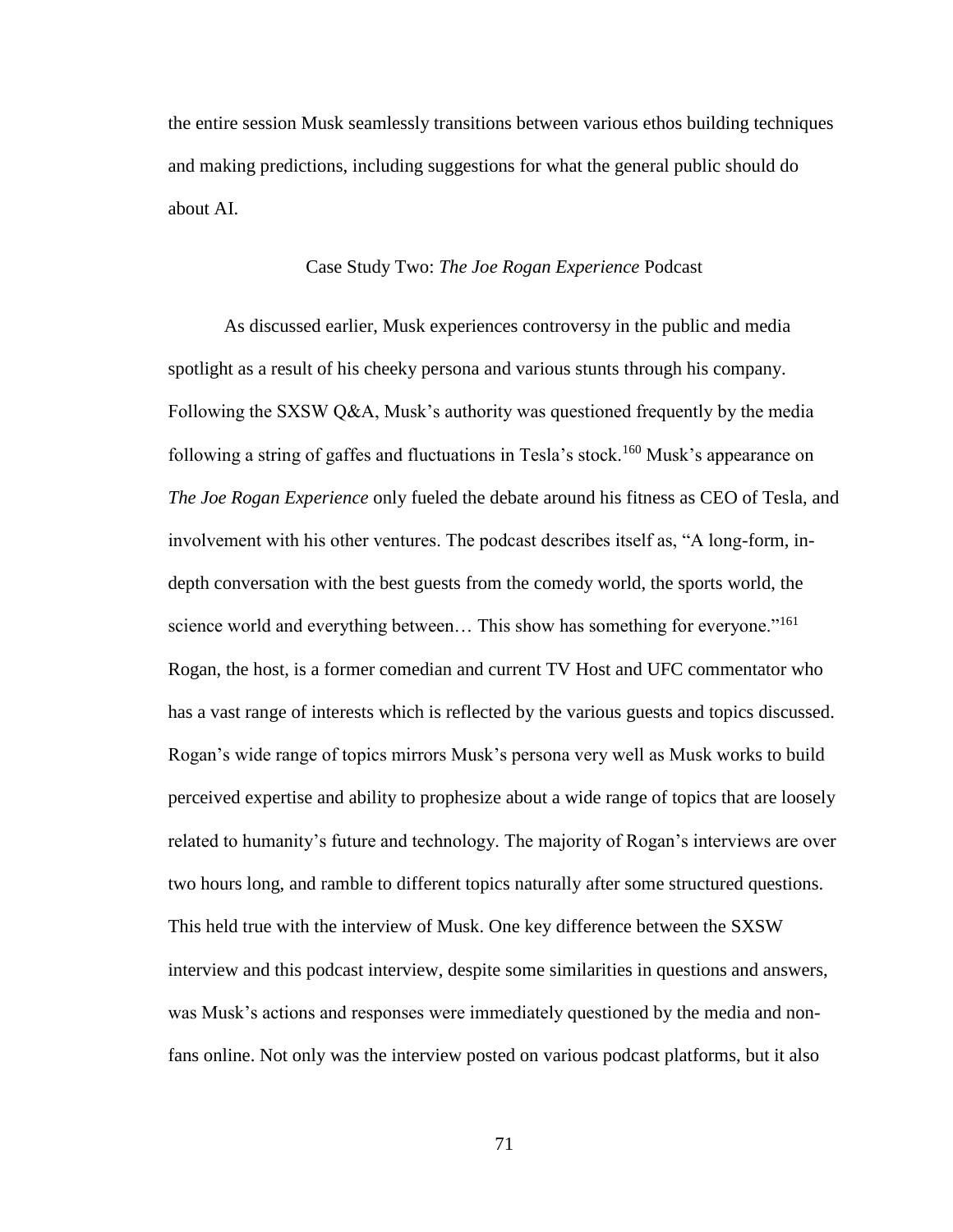was streaming live on YouTube. However, the speculation and critique did not happen in the moment, Musk experiences a friendly audience in Rogan.

In contrast to the SXSW interview where Musk dons a leather jacket and looks comfortable throughout the discussion, leaning back in an arm chair legs crossed, in the Rogan interview, Musk's body language and demeanor is very uncomfortable from the beginning of the podcast. There is a grimace on his face and his posture is rigid, and Musk pauses and thinks between questions for longer, not rambling through topics as much as he did during the SXSW Q&A. Musk's sentences and thoughts seem incomplete, and many of his logical connections are not clear. This suggests more comfort with interpersonal interview styles in front of a crowd that he can play to than a more intimate setting of Musk by himself with a host. The rapport between Musk and Rogan is clearly uncomfortable during the beginning of the interview. In a later episode of the podcast Rogan interviews Sam Harris, a friend of Musk's, and they discuss podcasting in general, but also how difficult the Musk interview was,

Rogan: "Elon took a while… we had to start drinking."

Harris: "No that was brutal… You know how much I was trying to micro-manage behind the scenes… You didn't take my advice."

…

Harris: "I feel like you both got unlucky with where he was in his life at the time… What that podcast showcased, at least for the first, I don't know, twenty minutes, was how many user interface problems you can have with Elon. Right? He just kinda showed up as fairly weird right? He's not always like that by any stretch, he can give a very loose interview. But you were working so hard, doing absolutely heroic work keeping that conversation happening."

…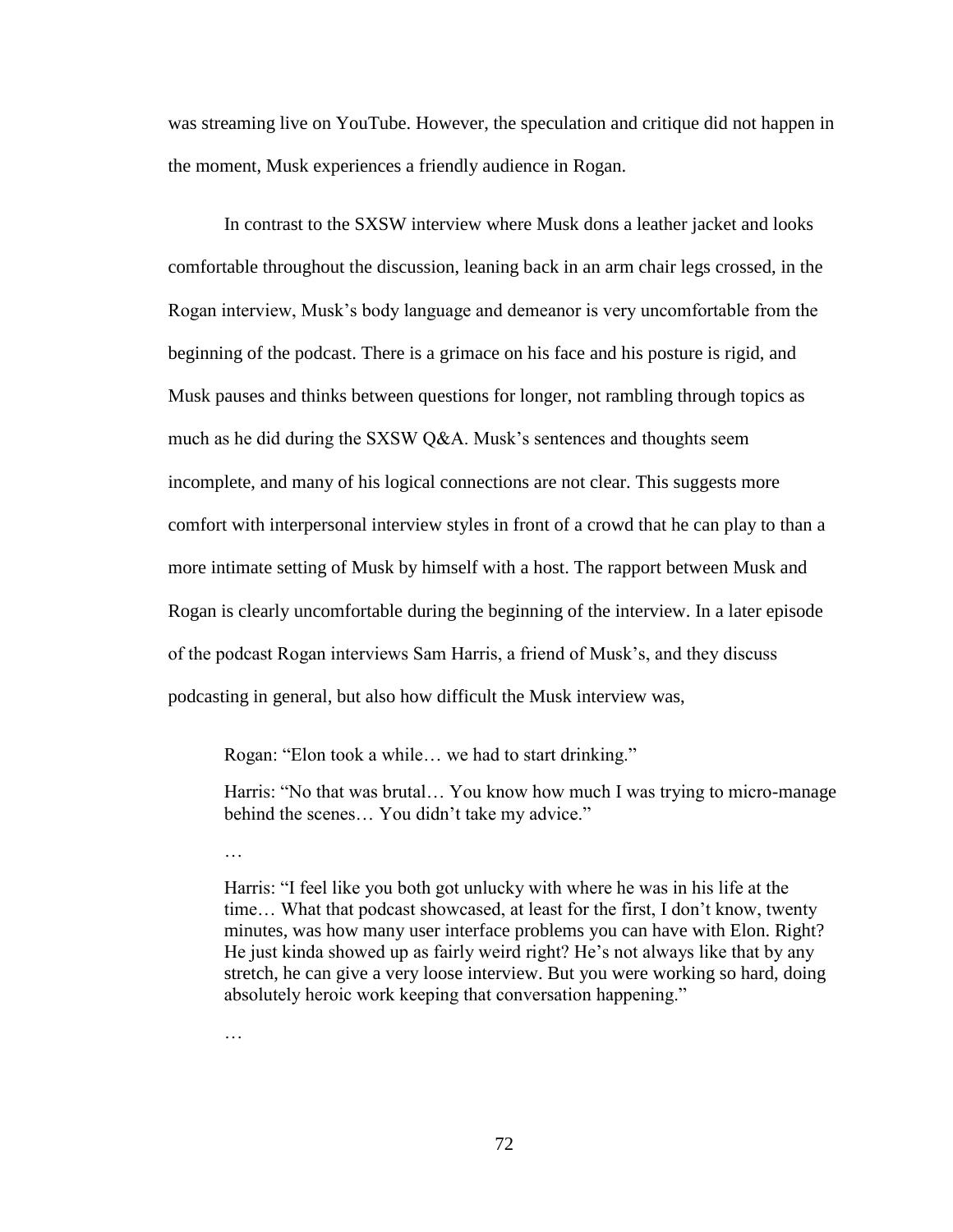Harris: "He was just so stressed and overworked, and had so many fires everywhere to put out… People were reading him as so different than he actually  $i_S$ ."

Rogan: "Well, what was interesting is he was very different when he first got here from when the mic came on. When he first got here he pulls out the blow torch and starts shooting this flame thrower in the middle of the hallway. We're laughing, I think 'he's going to be easy, this is great,' and then we sat down and stiff as a bat." $162$ 

Rogan and Harris point out a disconnect in his behavior in the public eye and his personality. Musk is fighting between the jovial, internet celebrity, and traditional expert, but is also trying to navigate business pressures. This discomfort takes away from the persona he builds online, but provides ethos to more technical experts and the media. The combination of corporate pressures and attempts at being involved in more technical issues suggests that this shift in personality is more focused towards an audience of critics, not the fan base he has already established. Musk must take into account a separate audience from his fan base, one that calls for more traditional expertise and moving away from the rock star persona he worked to develop.

Rogan begins the interview by playing off of Musk's persona and helping Musk to establish a wide range and high level of expertise across many fields. Rogan's first question is, "How does one, in the middle of doing all the things you do, creating cars, rockets, all the stuff you're doing… constantly innovating, decide to just make a flame thrower? Where do you have time for that? $163}$  Rogan's question implies a wide variety of tasks and paints a picture of Musk as someone who has their hand in everything. It also reminds fans of all the companies he's running, like Tesla and SpaceX without naming them. Rogan also tells the audience that Musk is constantly innovating, marking Musk as a forward-thinker, again invoking the idea that Musk has good ideas and therefore we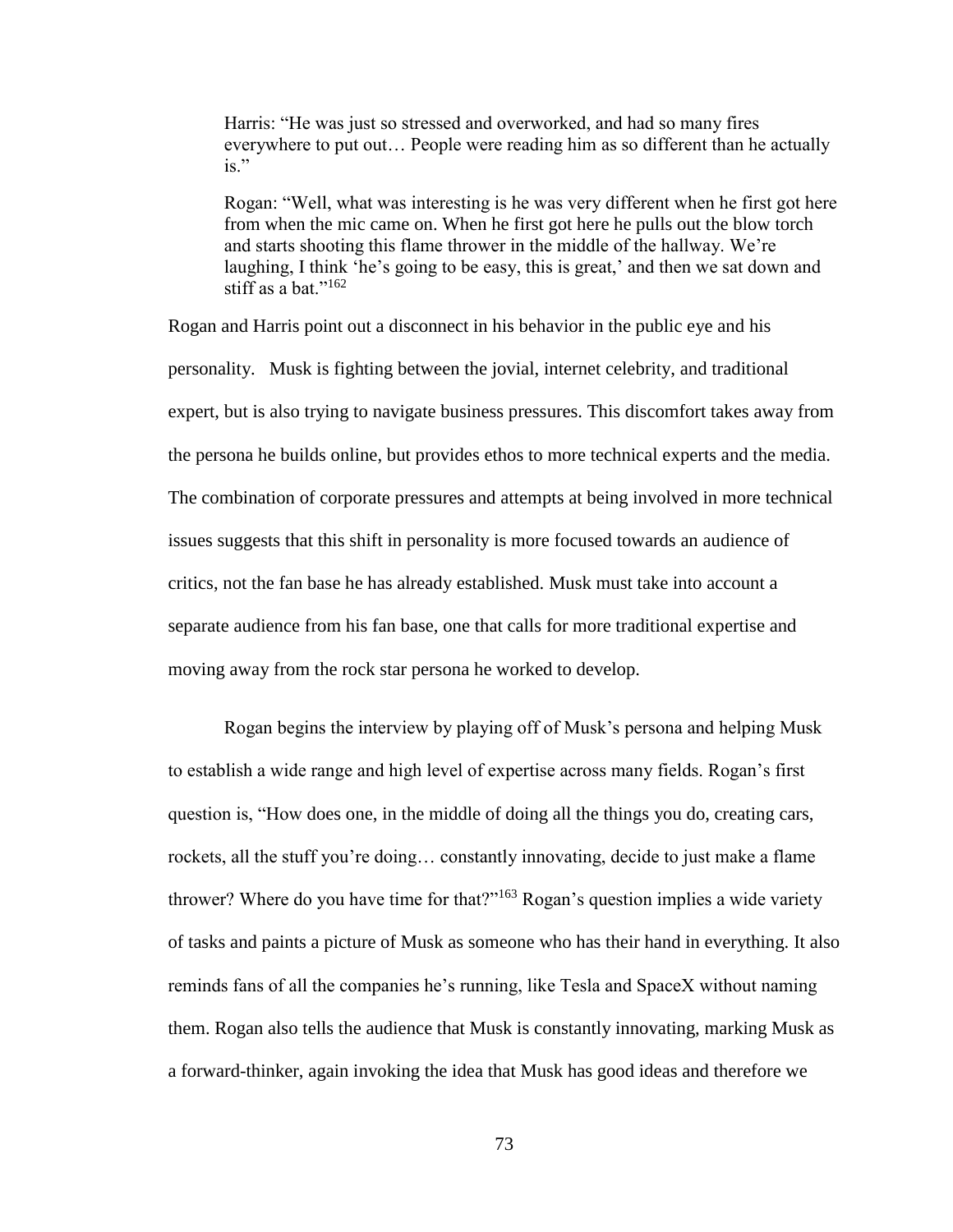should listen to him. Musk's response is to dive into the standard joke about The Boring Company, but is much more straightforward about the reference the flame thrower is making: "I like *Spaceballs* the movie. And in *Spaceballs*, Yogurt goes through the merchandising section and they have a flamethrower in the merchandising section, of *Spaceballs*. And… the kids love that one. That's the line, when he pulls out the flame thrower, so I was like, 'we should do a flame thrower.'"<sup>164</sup> Musk's movie reference works to demonstrate he is one of the nerds, but his explanation of the joke also enables more of the audience to understand the reference and view Musk as the nerdy and fun loving CEO. In contrast to the SXSW Q&A, Musk tells the audience he is part of the group instead of demonstrating or showing the audience he is one of them.

During the explanation, Rogan cuts him off asking, "Does anybody tell you no?" along with all the implications of a stunt like selling a flame thrower can have for a CEO. Musk's response is, "Yeah. It's a terrible idea. You shouldn't buy one. I said, 'Don't buy this flame thrower, don't buy it. Don't buy it.' That's what I said, but still, people bought it. There was nothing I could do to stop them."<sup>165</sup> To this Rogan laughs, and the implications are humorous, that Musk understands the implications of his actions, but does them anyway. He acknowledges that the flame thrower is a bad idea, but people did not listen to his suggestions, and bought one anyway. This speaks to the power of his celebrity ethos, and the exclusivity of having a limited edition product from Elon Musk. This is clear when Musk notes they sold 20,000 of them in four days. Rogan laughs at all of this even though Musk is somewhat awkward, suggesting that Musk's ethos as an eccentric tech guru, known for his stunts is an engrained or natural part of his persona.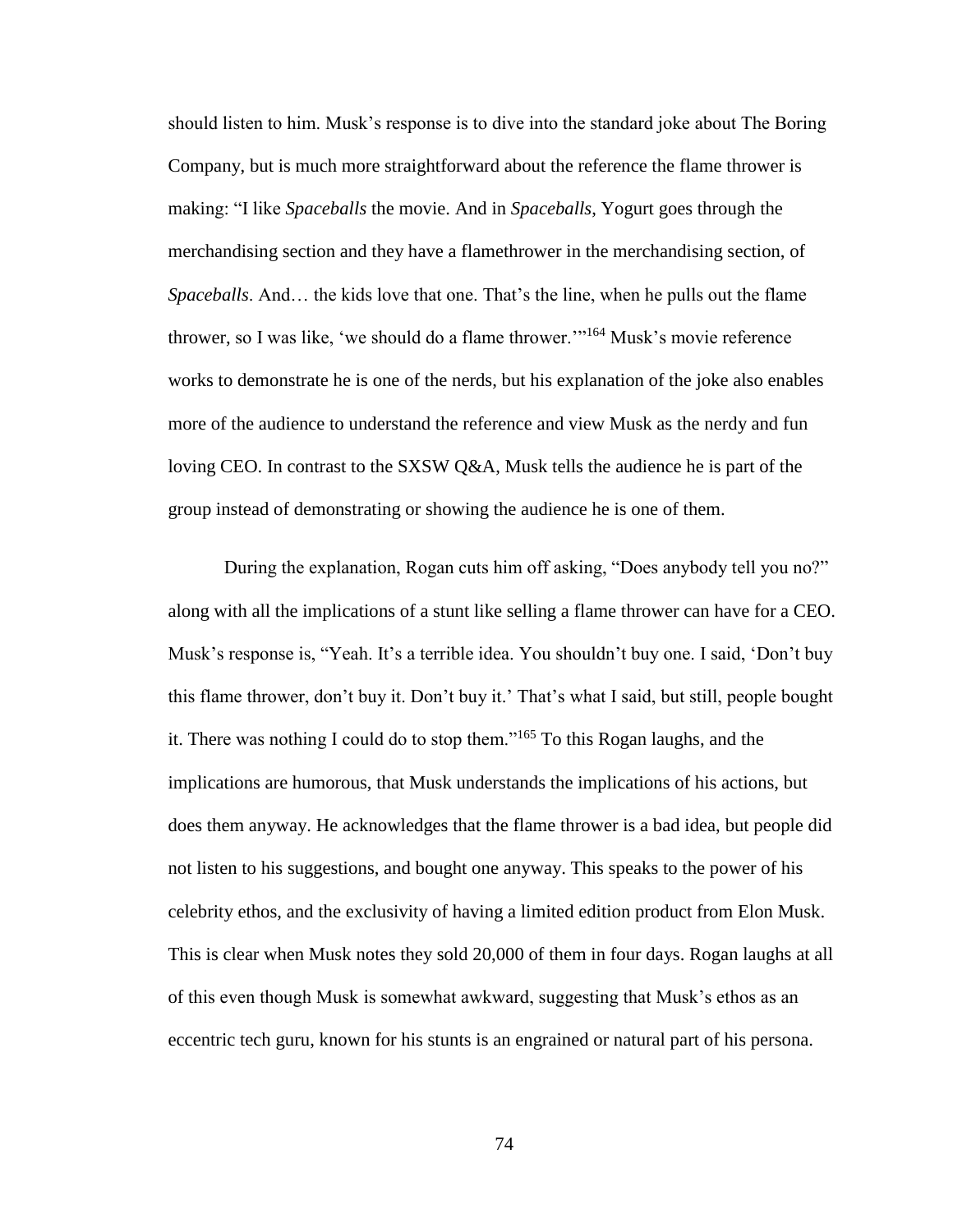Rogan moves the conversation forward by asking similar questions to Musk, including what are all the things that Musk does and where he finds the time to do all of it. Rogan even asks about the logistical details to digging a giant hole in the ground in Los Angeles, or what the audience likely knows to be The Boring Company's current project. Musk's response should act against his ethos as a prophet because he says, "I'm not claiming it's going to be successful… but so far, I've lived there for sixteen years. And traffic has always been awful... So in desperation, we are digging a giant hole."<sup>166</sup> Musk is up front saying he's not claiming it will work, this statement can serve to hedge his bets, but it also can be read as Musk downplaying his own abilities. However, the rest of Musk's reply contains another enthymeme, implying that his ideas have worked before and will work again, but also that since nobody else's ideas have worked out, we should shift to his. The level of ethos Musk has built contributes to the ability for Musk to contradict himself in the same sentence, but because the audience is making the conclusion that his solution is the best or will work, Musk is extremely persuasive.

The conversation shifts in a similar direction to what Musk actually does for a living or with his companies. Musk clears up the misconception that he is an investor, this time referencing that his Wikipedia page says he is a "business magnate," which he turns into a pun with magnet, asking his fans to change the page for him. Musk, similarly to the SXSW answer, claims that most of his time is spent as an engineer, again arguing for a particular type of tacit expertise. He even creates a long list for the audience: "No, it's like hardcore engineering. Designing things… Structural, mechanical, electrical, software, uh user interface... aerospace engineering."<sup>167</sup> Rogan emphasizes the uniqueness more than most interviewers and asks Musk if he realizes that he's an oddity,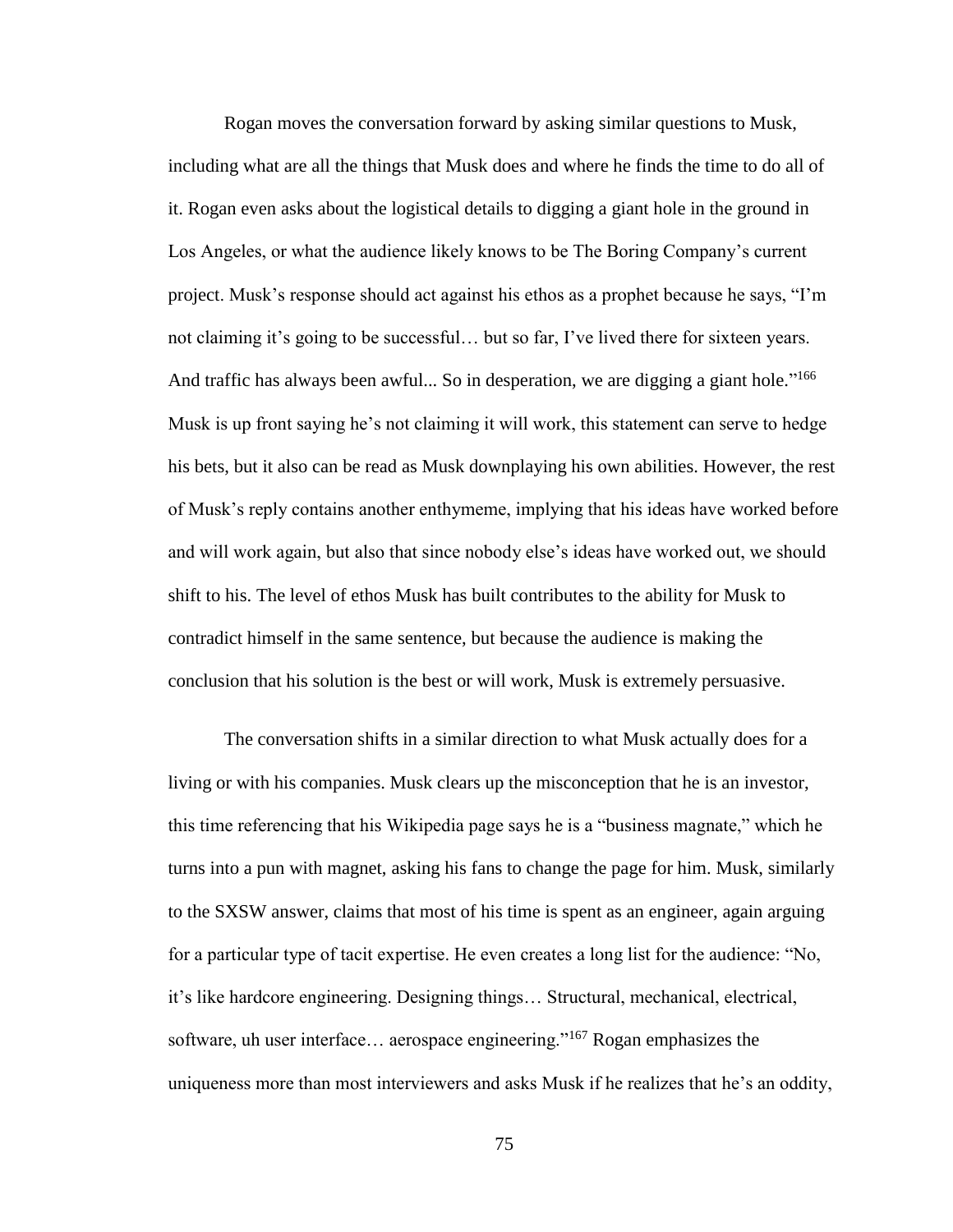or special in some way. Rogan works to further elevate Musk's status as a unique individual who has a unique ability to do things that others cannot. The unspoken argument is that we should listen to Musk. Rogan continues by saying, "When I watch you doing all these things, I think how can this motherfucker have all this time and all this energy and all these ideas, and people just let him do things."<sup>168</sup> The crass description fits with rock star persona Musk has built, and that goes further when Musk does not correct him. Musk suggests that he is not human, probably an alien, a running joke with his fans online.<sup>169</sup> His short joke allows Musk to affirm that he is different while connecting with his fans. Despite the uncomfortable start, and stiff interview, Musk is still moving between jokes, expertise, and predictions like the SXSW Q&A.

This discussion sets up the conversation on AI. The SXSW Interview and the Rogan podcast reflect a change in attitude and framing on AI for Musk. Typically, this could undermine expertise, but Musk's rhetoric, because of his established ethos, functions to save face. The shift is not questioned, there was no critique of the shift from his fans during or after the interview, and Rogan continues to assume his ethos. Rogan expresses concern about the dangers of AI, repeating much of what Musk has said, and adding, "And nobody's paying attention too much, except people like you, or people who are obsessed with technology… Is AI one of your main worries?"<sup>170</sup> The acknowledgement that Musk is one of the few thinking about the issues places Musk squarely in the role of prophet and expert, setting him up to explain the dangers and make comparisons as he did during the SXSW interview. However, Musk shifts his framing of the issue: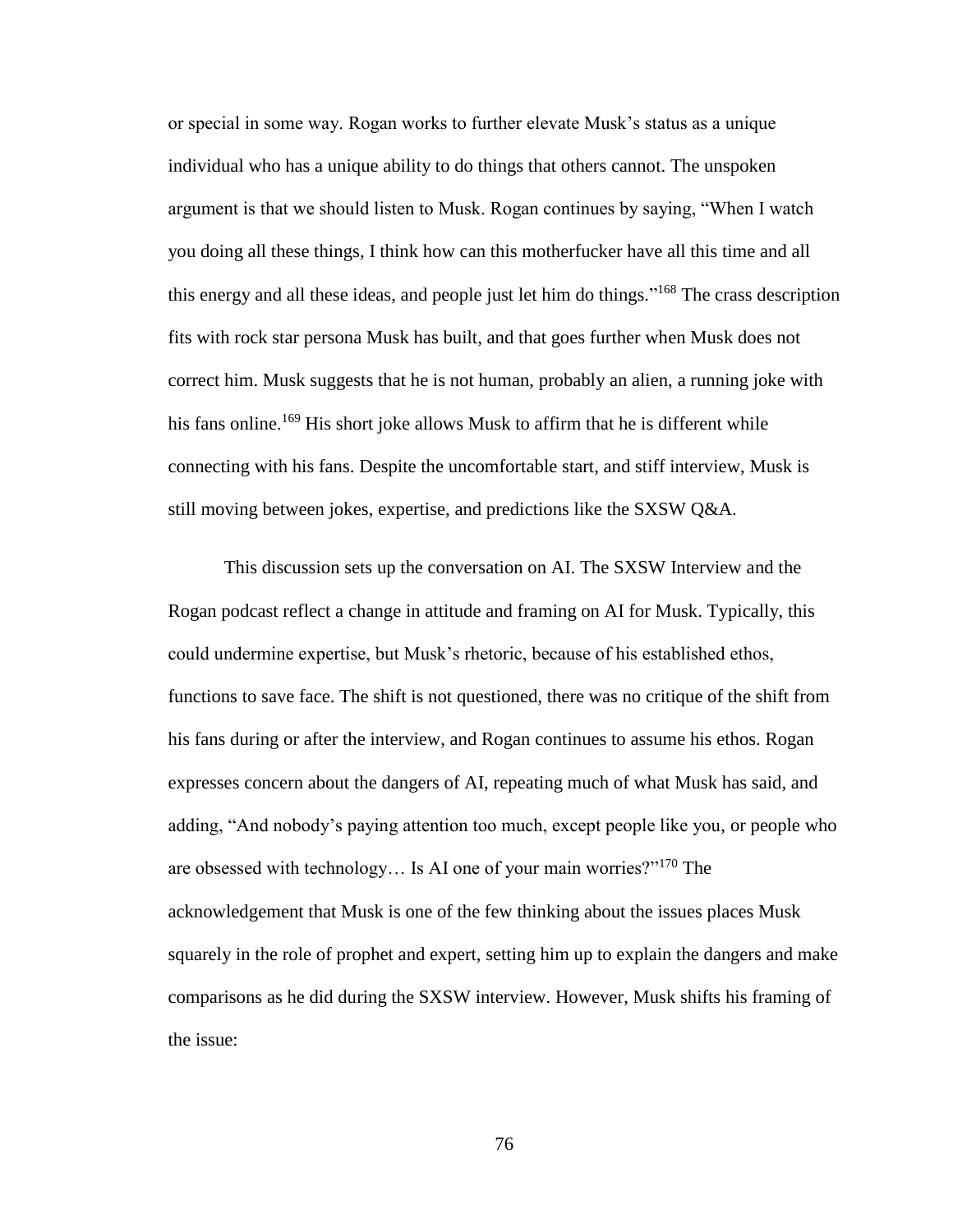Musk: "Yes… it's less of a worry than it used to be. Mostly due to taking a more fatalistic attitude.

Rogan: "Hm. So you used to have more hope? And you gave up some of it and now you have less worry about AI. It is just what it is?"

Musk: "Pretty much… yes… well. It's not necessarily bad, it's just… definitely going to definitely be out of human control."

Rogan: "It's not necessarily bad?"

Musk: "Yes. Now, the thing that's going to be tricky here is what it's going to be very tempting to use AI as a weapon. In fact, it will be used as a weapon. So… the… on ramp to serious AI, the danger is going to be more humans using it against each other, most likely, that will be the danger."

The attitude that AI is "not necessarily bad," is a change in attitude from the SXSW interview where Musk paints AI as the ultimate danger, even more dangerous than nuclear weapons. He has shifted to framing AI as an inevitability. Inevitability as a narrative allows Musk to make more sweeping claims about timelines and make predictions without being wrong. This narrative can result in more ethos through success, but also serves as an avenue for more enthymematic arguments. Musk's vague arguments and speculations provide a lot of space for the audience to fill in as they see fit. The change in viewpoint can also be thought of as in line with what he was saying before, and plays into Musk's assessment that "nobody was listening to him."

Rogan asks Musk what lead to the change to a more fatalistic viewpoint, prompting Musk to assume the role of the prophet more clearly than earlier in the interview. When asked if it was a specific occurrence, Musk says, "I tried to convince people to slow down AI, to regulate AI, this was futile. I tried for years. Nobody listened... nobody listened."<sup>171</sup> This jeremiad that Musk starts serves to cement his role as a prophet through another enthymematic argument. The unspoken conclusion that can be reached from this statement is that we should have been listening to Musk, and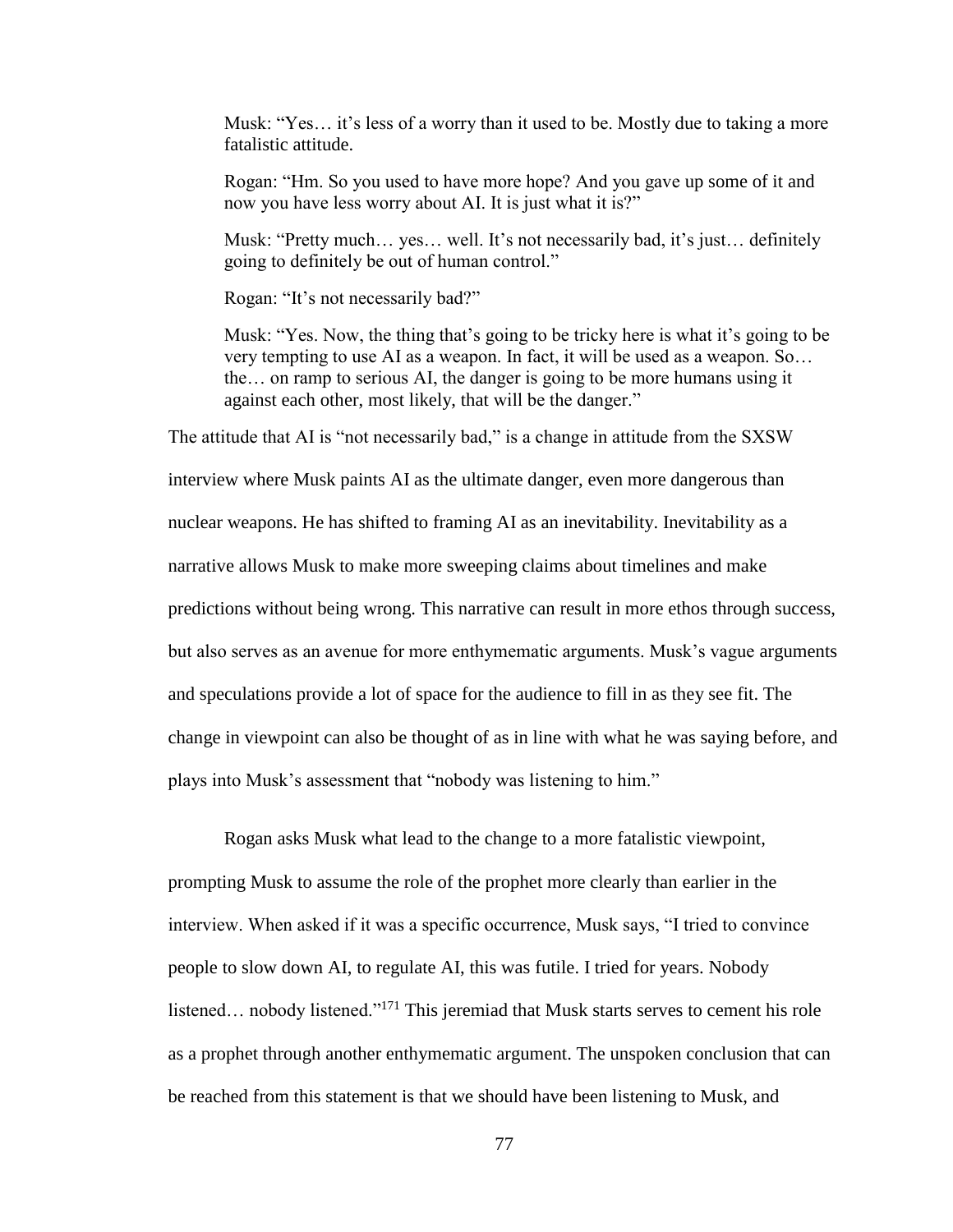because nobody has listened, nothing can change or improve in the current AI landscape. Another implicit argument is that technical AI experts are not listening to the ethical or regulatory questions of AI; they are concerned with the question of possibility and have not asked the question of if AI should be created. Musk's shift also suggests that it's too late to do anything now. If Musk himself has moved on, the general public should as well. Musk says he met with then President Barack Obama, solely to speak with him about AI as well as all fifty state governors. Nothing happened during the Obama presidency in regard to AI legislation, and Musk believes that may be due to the fact that nobody "seemed to know where this was going," despite his efforts to change that.<sup>172</sup>

Musk also works to convince his audience to adjust their focus with him by framing regulation as slow and inefficient. Rogan concedes at one point, whether from personal beliefs, Musk's arguments, or a combination of the two is not clear, that he is not sure he wants the US government regulating AI in the future. Musk supports this by saying, "I think… the way that regulations work are very slow, very slow indeed. So… usually there will be something, some new tech, it will cause damage or death, there will be an outcry, there will be an investigation, years will pass… There will be an insight committee, some sort of rulemaking, then oversight. This timeline is not relevant to AI."<sup>173</sup> Musk's assessment of regulation is negative although regulation is what he had previously argued for in terms of AI. This framing of slowness reinforces the narrative that nobody listened to Musk and now it is simply too late, so now we must shift to make sure that we can keep up with Musk's newest assessment. This focus on timelines also reinforces Musk's prophetic ethos, demonstrating his is looking to the future in addition to the present.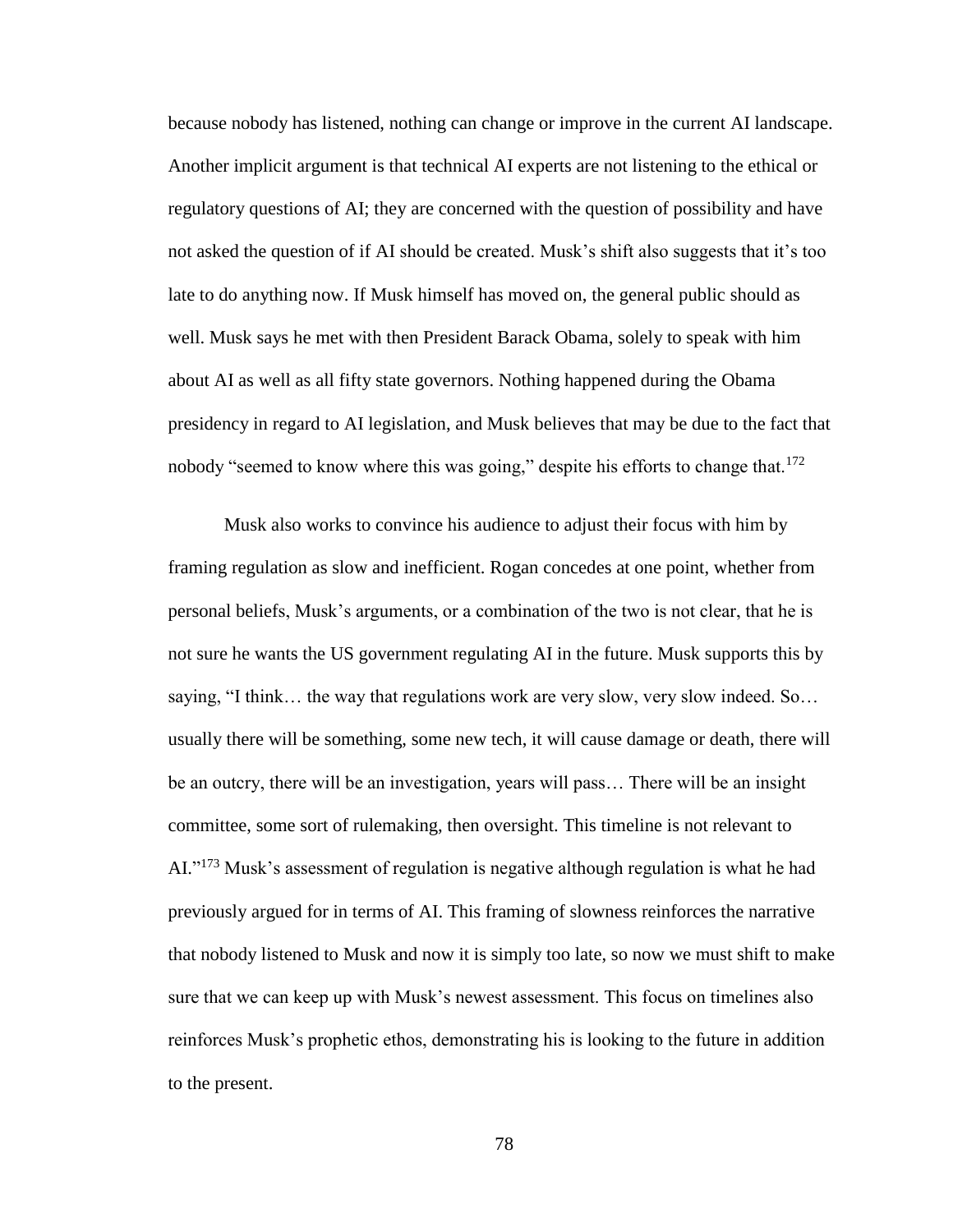The framing of inefficiency and ineffectiveness for regulation continues through a comparison to the auto industry. Ford and other companies fought against seat belts for a long time, and there were a lot of people who died when there was no regulation on it. The unspoken argument here is that because there is no regulation for AI, it is possible that there will be deaths as a result of AI as well. Musk suggests that the traditional method and approach is no longer working, the audience needs to shift focus as he has. In this shift back to the public sphere, appealing to his audience at large, Musk is essentially claiming that he is right, without proof, something he does somewhat frequently, which can be very dangerous. But that danger is outweighed by the potential danger of AI that he is predicting, and he has the support of his prior ethos and expertise to make these claims.

Once regulation is established, Musk shifts back to making predictions for AI's relation to the human race. After Rogan asks about a timeline estimation for when it will be "too late," Musk says, "It's not necessarily a doomsday countdown, it's an out of control countdown. People call it a singularity, which is probably a good way to think about it. It's hard to predict… once the genie is out of the bottle what's going to happen?"<sup>174</sup> Musk contradicts himself twice here. The first is saying that AI is no longer a doomsday scenario, which is in direct opposition to his comparison of AI and nuclear weapons previously. He also claims that the singularity is hard to predict, but attempts to do so anyway, but not necessarily in timeline format. Musk has made assessments of timelines and not been successful in the past, instead he shifts to strategy suggestions to ensure success. Musk seems to be hedging here as he says, "It could be terrible, and it could be great. It's not clear. But one thing is for sure we will not control it."<sup>175</sup> Soon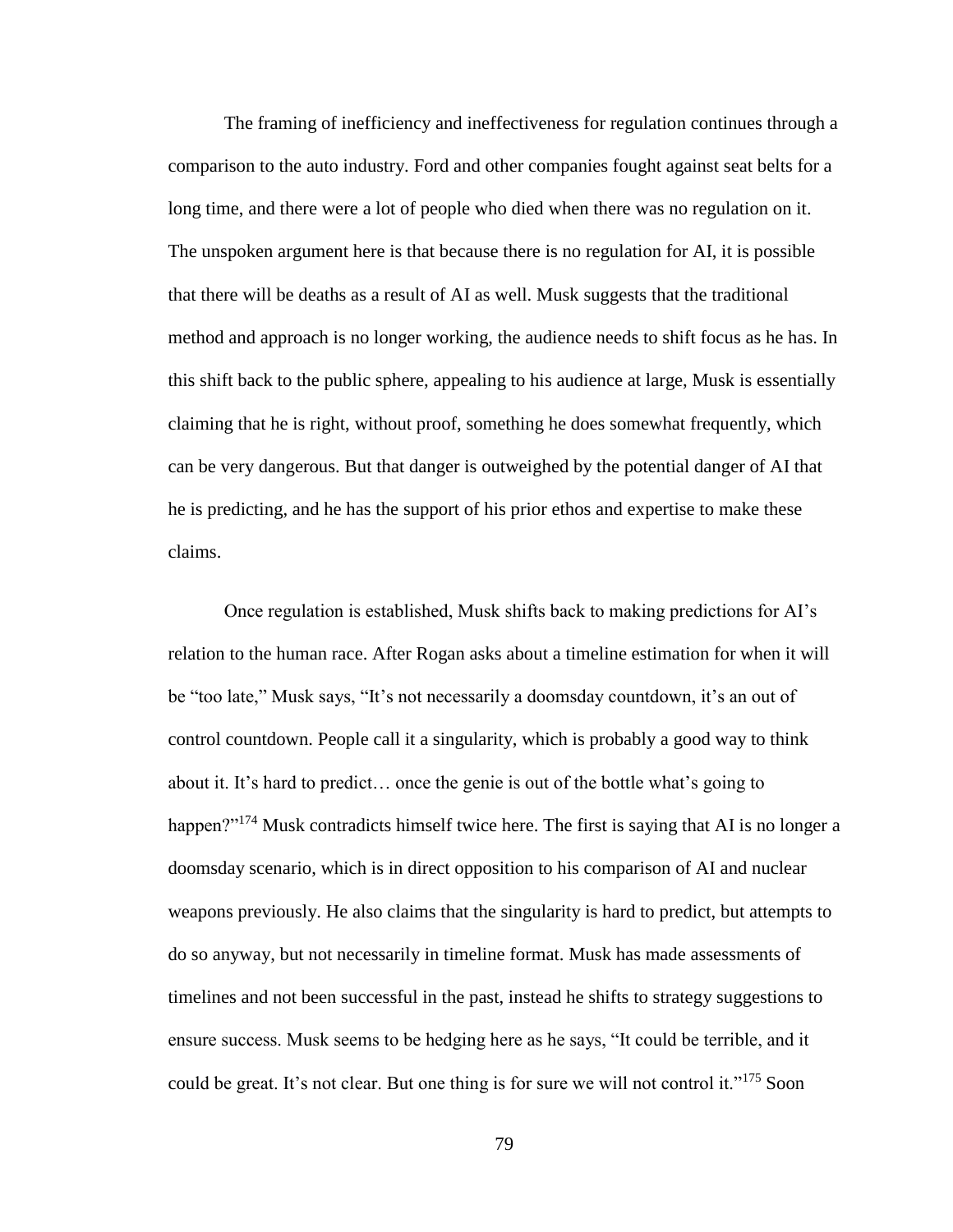after he argues for NeuraLink and the "merge" scenario with AI, "The merge scenario with AI is the one that seems like probably the best (for us), like if you can't beat it join it… you know. So, from a long term existential standpoint that's the purpose of NeuraLink. To create a long-term, high bandwidth link to the brain so that we can be symbiotic with AI. We have a bandwidth problem. You just can't communicate, the brain's too slow."<sup>176</sup> Musk's shift in opinion coincides with a new avenue of business success in the creation of NeuraLink. This statement also allows Musk to demonstrate tacit knowledge through the involvement of his company, but also uses colloquial examples to make sure that the general public understands him. Musk declines right after this to say where the company is, or what it's going to do by saying, "We'll probably have something exciting to announce here in the coming months... It's probably better than anyone thinks is possible. I just don't want to jump the gun on it."<sup>177</sup> The restraint shown in the second set of specific predictions is unlike Musk, but plays up the role of the prophet as signals to everyone he has knowledge that they do not, and we would be wise to listen to him because of this exclusive knowledge. Musk stands to directly benefit from this advice, but that is less apparent than the ethos he cultivates through the prophet role and interactional expertise he shows in this example.

Following the discussion of AI, Rogan asks about cyborgs and the conversation begins to flow more easily. Musk works to disassociate NeuraLink with the thought of cyborgs, wanting instead to focus on how a cell phone can be viewed as a technological enhancement of the body. Musk even suggests that technology is not making us happier. From there the interview begins to branch out into a variety of topics, further emphasizing Musk's broad range of expertise as he is knowledgeable enough to speak on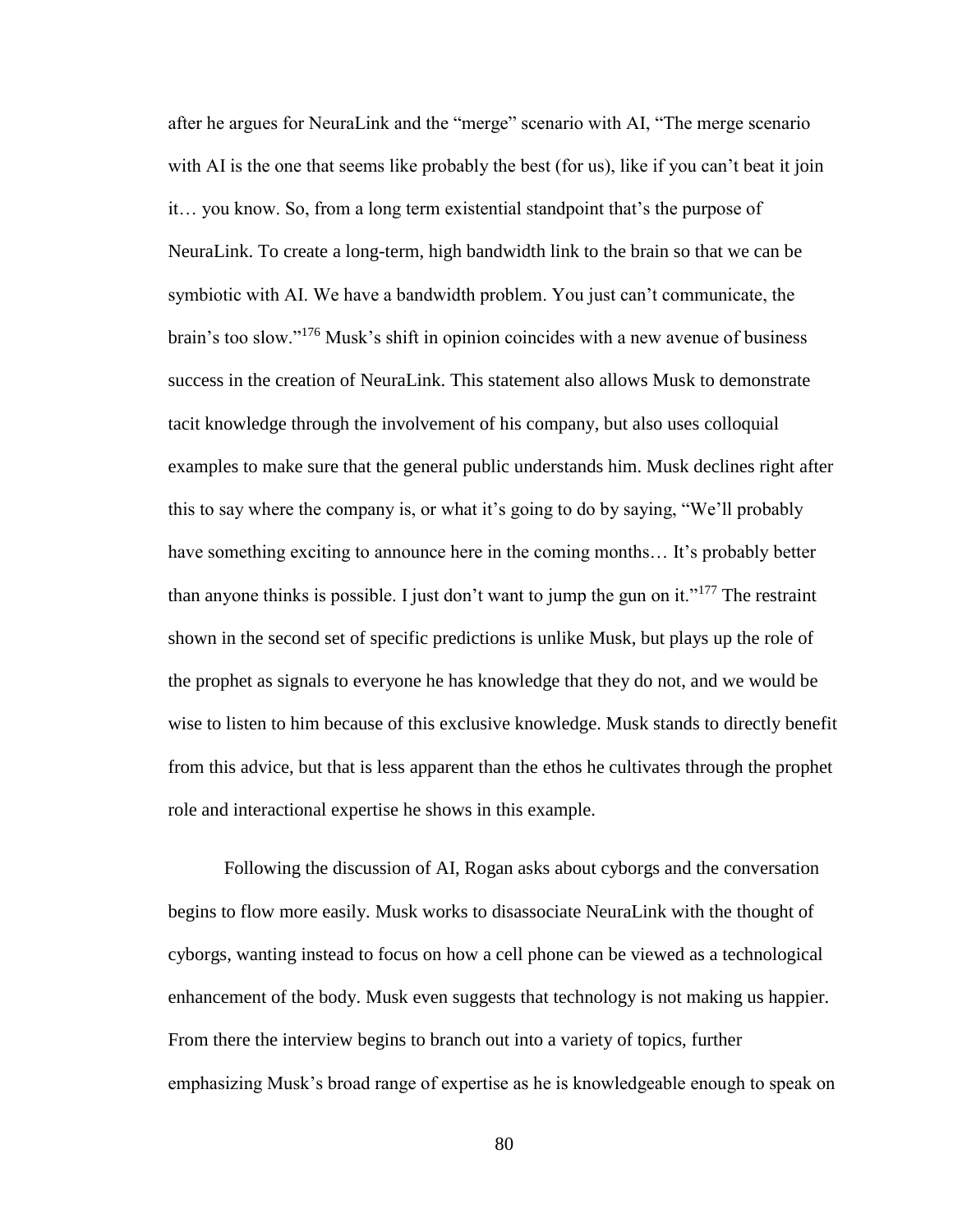a variety of issues. Rogan implied in the same Sam Harris podcast, that once they had a few glasses of whiskey the conversation opened up. However, the majority of the interview was overshadowed by Musk smoking marijuana during the second half of the interview. This act is in line with the rock star persona, and distracted many from the shift in Musk's framing of AI. The enthymematic arguments in combination with Musk's celebrity allow him to play the role of prophet extremely well as his audience of the general public is making conclusions for him.

Both interviews follow a similar pattern: Musk works to build ethos through his success in business while also relying on the in-group of fans, then he moves to separate himself for traditional experts, which creates space for his audience to fill with assumed expertise. Once this expertise is filled in, Musk can use technical language in combination with humor, his persona, and success to make predictions and suggestions for the future of AI. Because of Musk's constructed ethos through his successful business, and some involvement within those businesses, Musk is difficult to dismiss when it is unclear whether he holds contributory or tacit knowledge in the subject. By having some technical knowledge, and also winking towards or referencing popular Internet jokes, Musk builds prophetic ethos, and the combination can serve as prophetic rhetoric.

The *Joe Rogan* interview demonstrates Musk's evolving prophetic rhetoric with a shift in viewpoint and framing of the debate. Musk takes a more inevitable narrative, paired with the suggestion that nobody listened to him while he has been working to warn the public and other officials of the dangers of AI. More enthymematic arguments appear here, suggesting that because it is too late now, we must act, and Musk is conveniently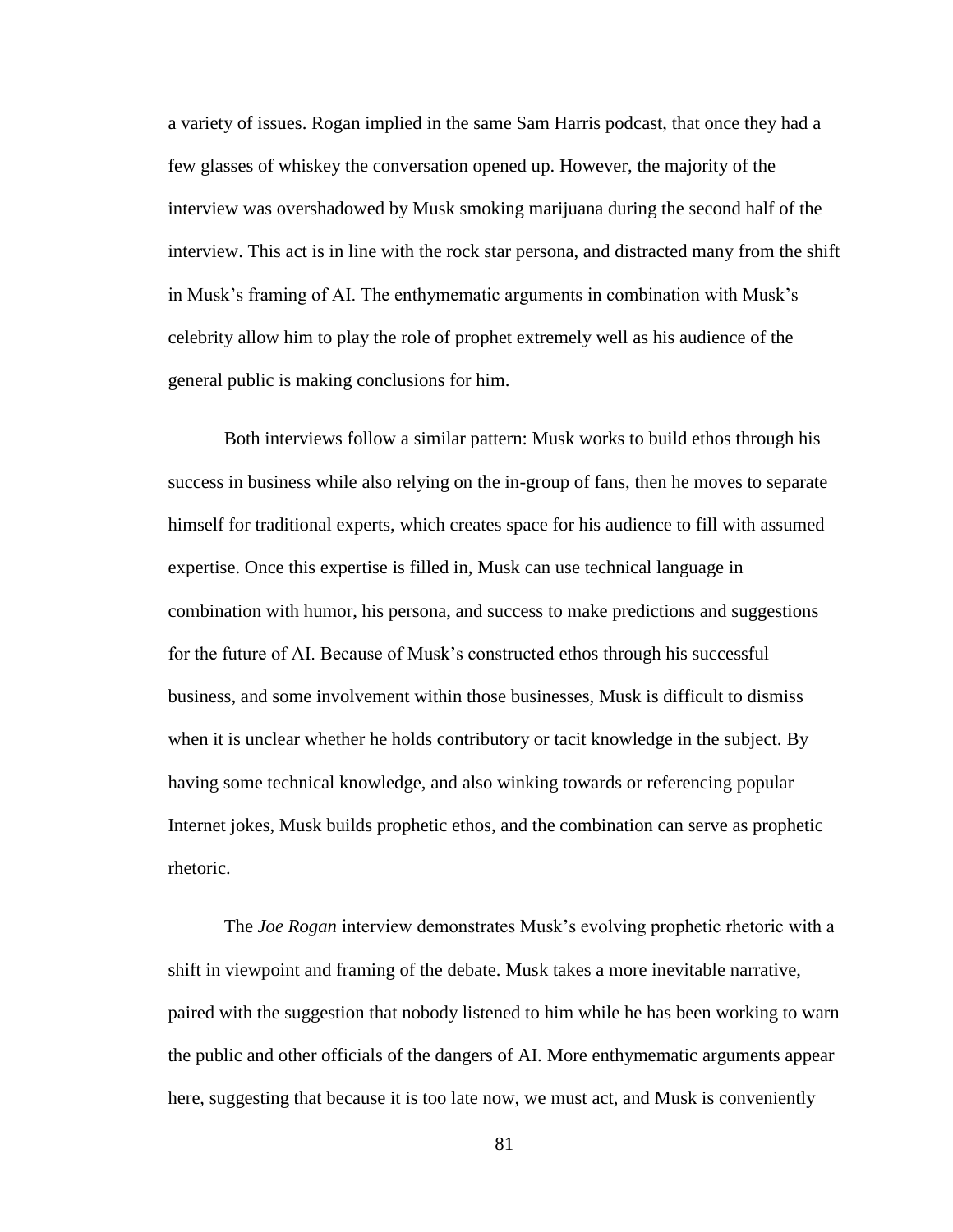there to function as an advisor for the situation. The podcast also highlights the connection between Musk's role as prophet and the potential success of his businesses. If Musk can be successful as a prophet by nudging the public in the direction he suggests, his companies will therefore be more successful, specifically NeuraLink and Tesla. What could be a conflict of interest, actually works to build ethos with his audience. His companies are successful, and he personally came up with the ideas, so he much have extensive knowledge on the topic.

*Joe Rogan* also highlights the tension between Musk's rock star persona and a more traditional expertise. Musk's antics and presence within the in-group of his fans can invite critiques from the other partners in his business and the media. Although the progression of the interview follows a similar structure, Musk works to explain more of the jokes made, and is not as relaxed or confident in podcast interview. The tension changes his strategies, but in both the podcast and the SXSW interview, the antics and connections with fans supersede the need to please media critics, and business partners or investors. Musk's ethos as an aspirational nerd is more important than playing the role of traditional businessman.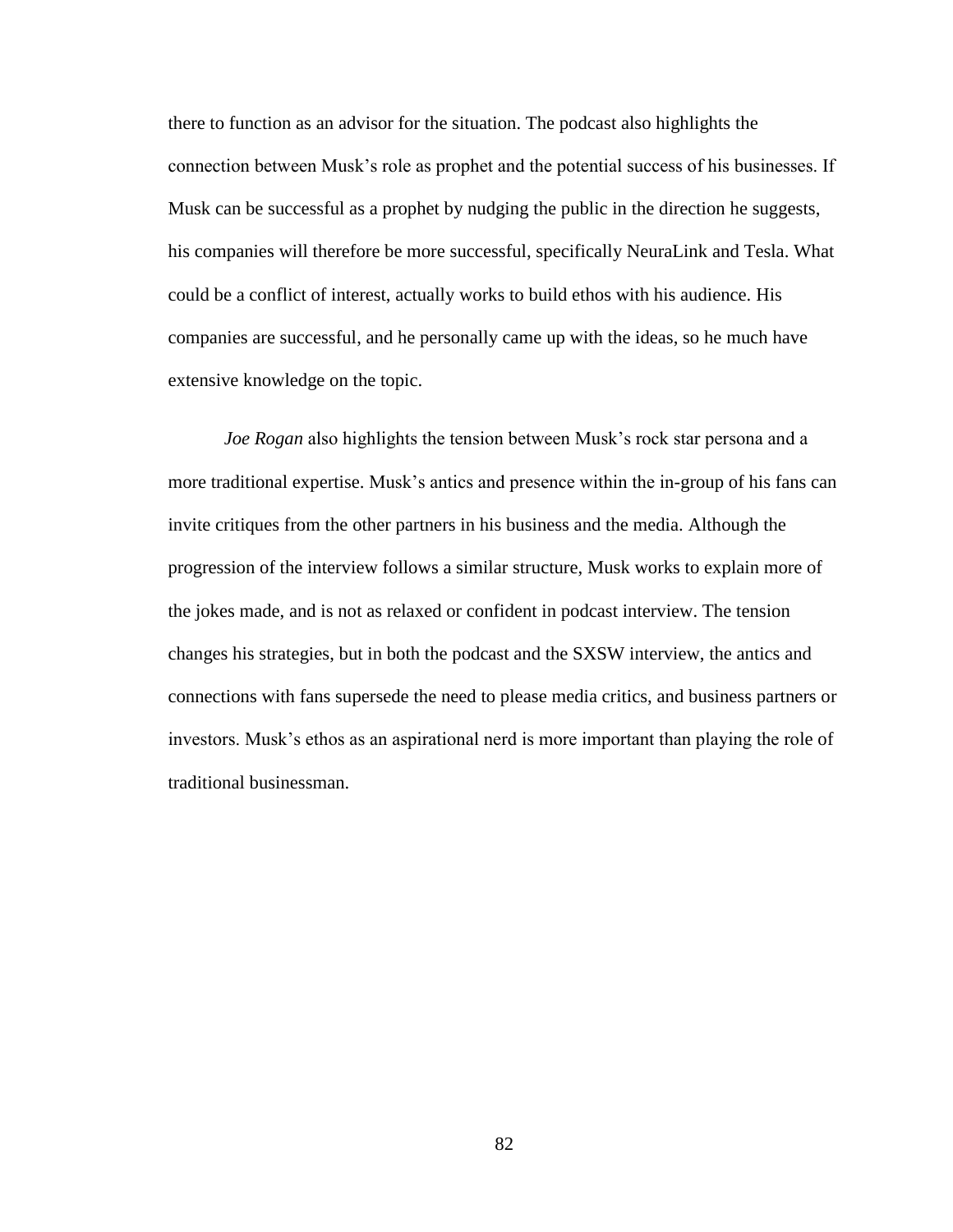#### **Chapter Four: Conclusion**

The consensus in the AI debate is one of inevitability. While some of the technical problems and questions remain unresolved, the public debate around AI has shifted toward more public policy questions. When these policy questions arise, we frequently turn to technical expertise to answer them. However, as many scholars have argued, technical expertise does not always result in credible contributions to public policy debates.<sup>178</sup> Just presenting technical arguments using technical language is not enough to persuade audiences outside of the technical sphere. To resolve this, we rely on interlocutors who pull strategies from multiple discursive spheres to make persuasive claims. This invites the question of who and what qualifies as an expert in the AI debate. Many of the purely technical experts in the AI debate do not use a diverse collection of rhetorical strategies, but the experts with some technical expertise and experience working with ethical questions or the general public attempt to fill this role. Nicholas Bostrom and Elon Musk work to position themselves as experts in the AI debate, work to position the debate in an ethical manner, and share similar solutions for the potential dangers of AI, they ultimately use very different methods to do so.

Bostrom is a more traditional academic expert who walks his audiences through his arguments completely, to ensure that they reach the conclusion that he wants. In other words, Bostrom's rhetorical style is typical of the technical sphere. Bostrom explicitly states and details the premises, arguments, evidence, and conclusions of his claims. He rejects enthymematic strategies that are more popular in public discourses. Bostrom's argument hinges on integrating ethical dimensions into the creation of AI, which dictates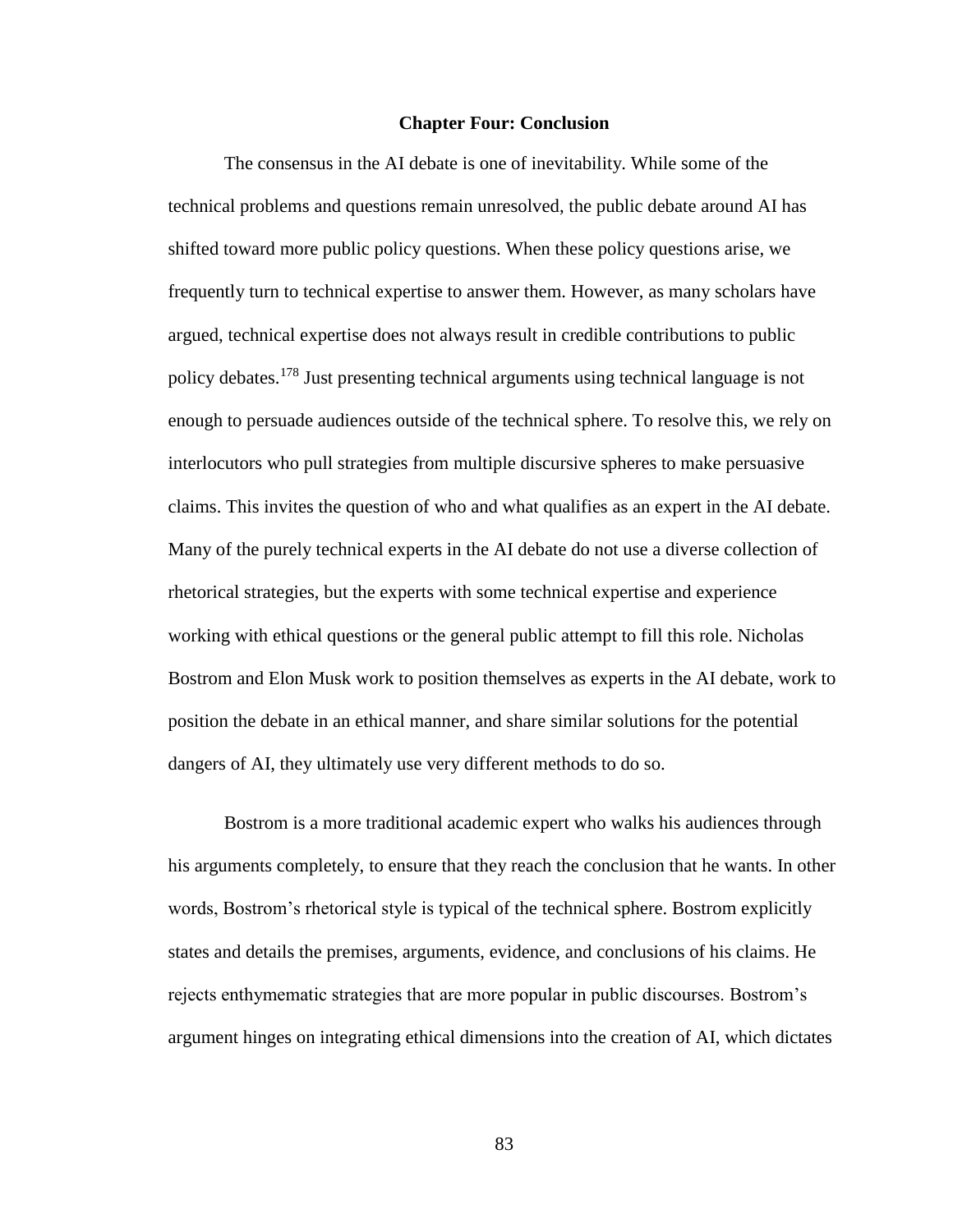the strategy of guiding both a technical and general audience through every aspect of the argument.

In other words, Bostrom believes ethical knowledge must be woven together with technical knowledge in the development of AI. To that end, Bostrom must appeal to a wide variety of audiences including AI experts, nontechnical experts in public policy, but also the general public, demonstrating both technical expertise of AI and command of the social and cultural stakes of AI development. Bostrom begins constructing his expertise with *Supterintelligence* by advancing his command of technical knowledge of AI, like engineering, construction, and logistics, before moving to integrate ethical discussions and arguments into the traditionally technical debate. His systematic unpacking of the argument allows him to display technical knowledge, anticipating possible critiques from the technical community of his lack of AI related technical knowledge. It also allows for integration of more technical knowledge in ethics. Bostrom identifies openings in the debate like the middle and closing chapters of his book, and uses strategies like humor and metaphors in his keynotes, to insert ethical considerations. Throughout his argument Bostrom demonstrates interactional expertise, but when articulating the need for ethical integration he positions himself as a contributory expert, and builds the compelling ethos that comes along with this highly specialized expertise. As Collins notes, contributory experts possess tacit knowledge through actual doing and Bostrom highlights this with regards to AI by suggesting ethics based solutions to programming problems.

Bostrom works to address two distinct audiences: the technical experts within the AI debate and the general public. His strategies towards both of them are similar, but Bostrom performs the role of the prophet clearly with the general public. In both of his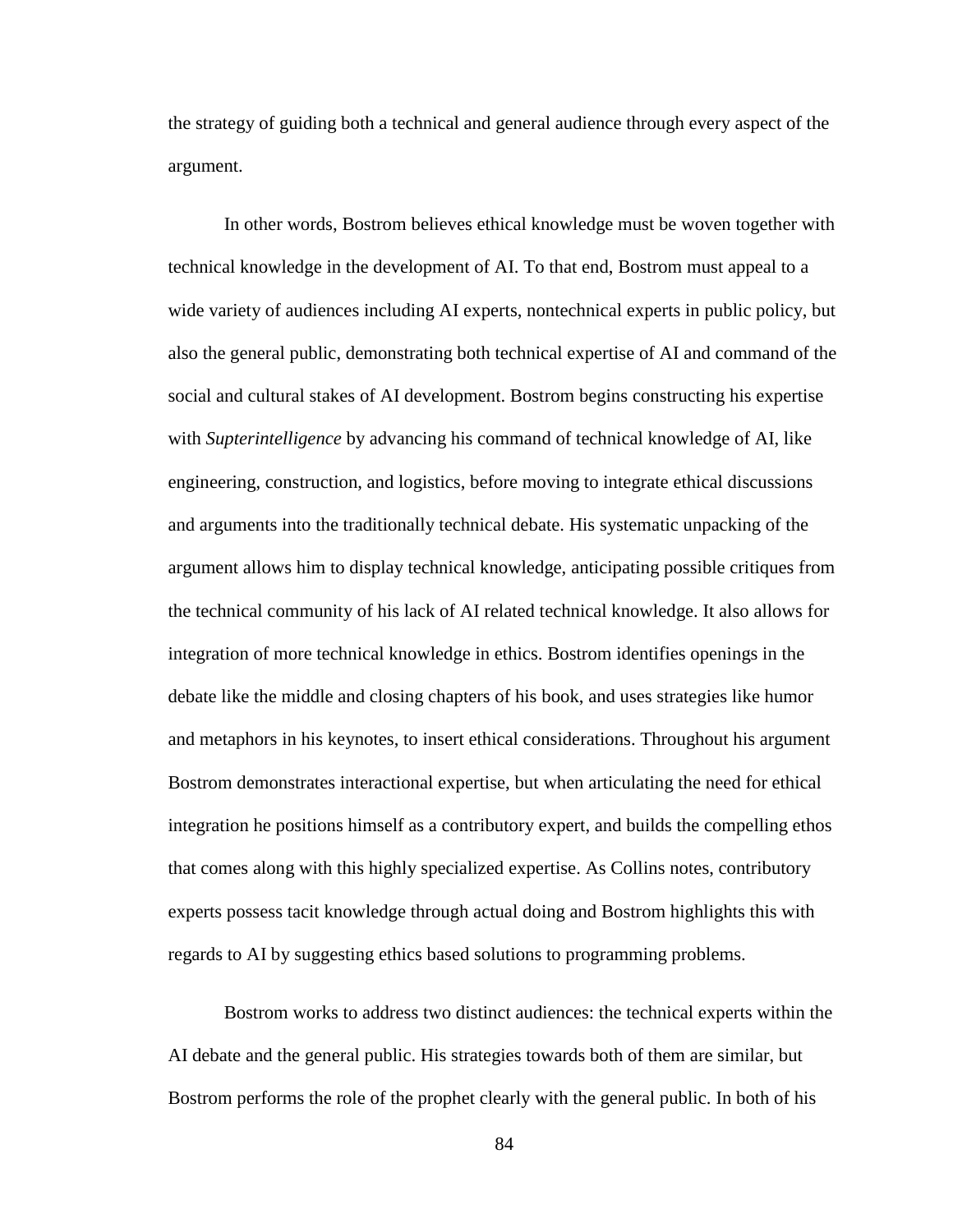keynotes at the TED and USI conferences, Bostrom uses public sphere elements to both relate to his audience, and to explain his argument to add ethical considerations to AI development. Through these strategies, Bostrom and the AI technical debate becomes more approachable to a general audience, but it also is walking his audience through the argument to completion. Bostrom does the work to set up the debate, giving his audience a primer, and then breaks down each argument, ultimately leading them to the conclusion that we should integrate ethics into the debate. This also cements his role as an expert because if the audience believes we need to discuss ethics in AI, Bostrom can continue to fill this role because his contributory expertise is needed.

In contrast to Bostrom, Musk works to build ethos as a technical expert and innovator through his role as an entrepreneur, while creating space between himself and traditional technical experts. His audience then fills in this space with their own conclusion, persuading themselves to believe in Musk and his expertise. Musk can then use this assumed contributory expertise to begin to make predictions about AI and participate as an expert in the debate. Musk is able to use enthymematic appeals in a way that Bostrom cannot, because Bostrom is primarily focused on technical aspects of the debate as well as ethical, but also because Bostrom needs to walk his audience to the correct conclusion. Aristotle states that enthymemes are difficult to use in scientific and technical arguments, because one of the defining features of enthymeme is brevity and simplicity to enable your general public audience to make the appropriate conclusion.<sup>179</sup> Musk instead uses enthymematic appeals to suggest hands-on business acumen. The implied hands-on work and his penchant for innovation reflects technical expertise that he uses to engage in prophetic rhetoric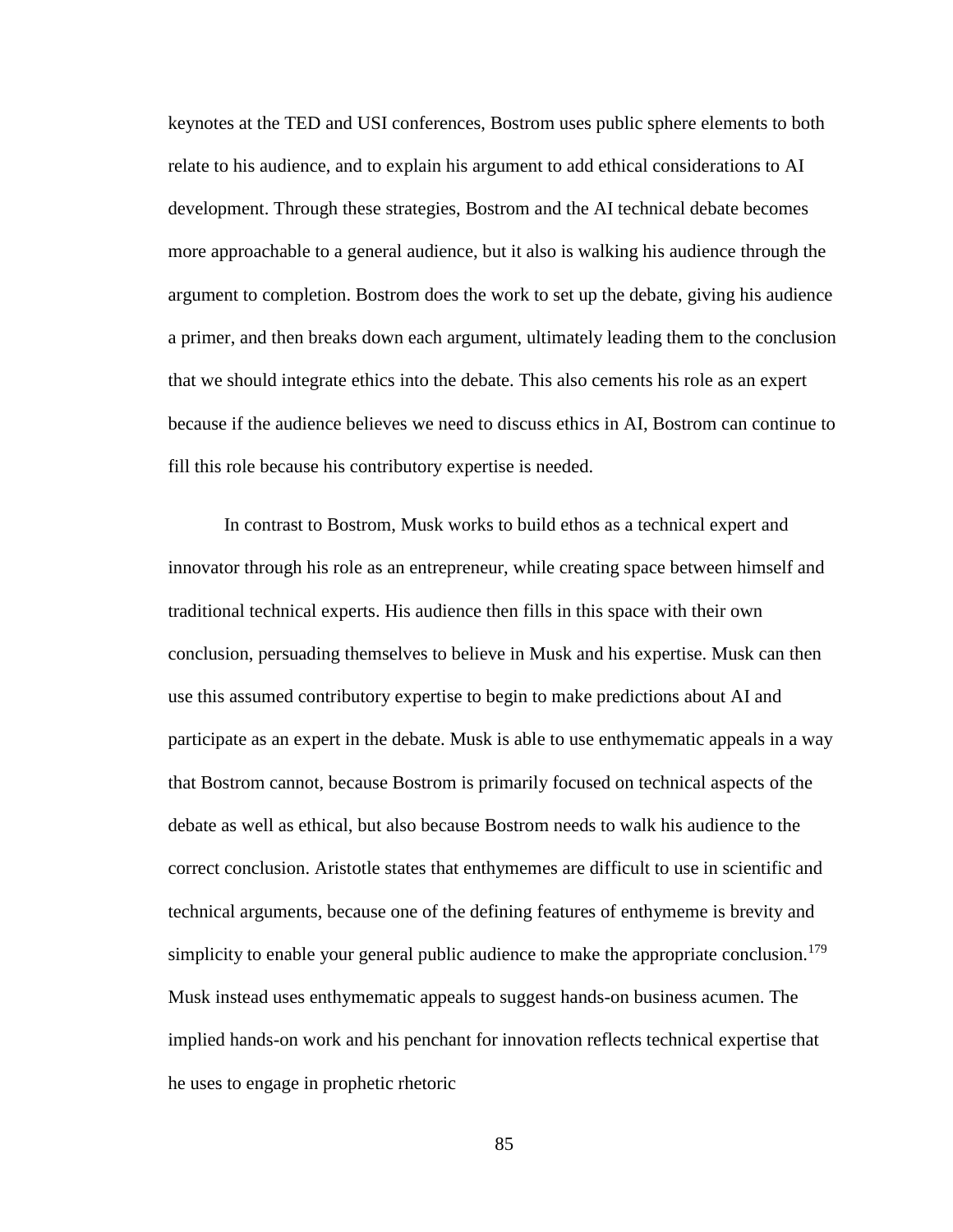Musk cultivates his rock star and "cool guy" persona in the tech world, building fan following. As a tech guru in Silicon Valley who has experienced success and fame, other people want to be like him. This success can translate into wanting to be like Musk, and since he is successful, we assume he must know what he's talking about. But his persona also suggests that he is a member of the in-group that has been successful through innovation and unique ideas. Musk values his persona as a tech nerd over his business success. Musk's Twitter feed and antics online demonstrate that he is "one of the nerds," and creates the sense that he is just like his fan base. Musk started as a nerd with all these ideas and has built an empire of successful companies out of it. The jokes shared, like The Boring Company flame thrower, signal that Musk is part of the group, but also demonstrates that he is not a typical expert. Because Musk tries to rhetorically distance himself from traditional experts, he's innovative and cool, he must know what he's talking about; he's not like other stuffy business men who profit off of others' ideas. Musk's audience fills in the premises that his performance is reflective of his knowledge about a given topic, leading to the assumption of contributory knowledge. His audience accepts his statements and conclusions about AI because they give him credibility to claim expertise. Bostrom demonstrates his expertise through careful construction of argument and walking his audience through everything. Whereas Musk uses enthymematic appeals to great effect as his audience comes to the conclusion that he possesses technical expertise that he can then leverage it in a number of debates, including the AI debate.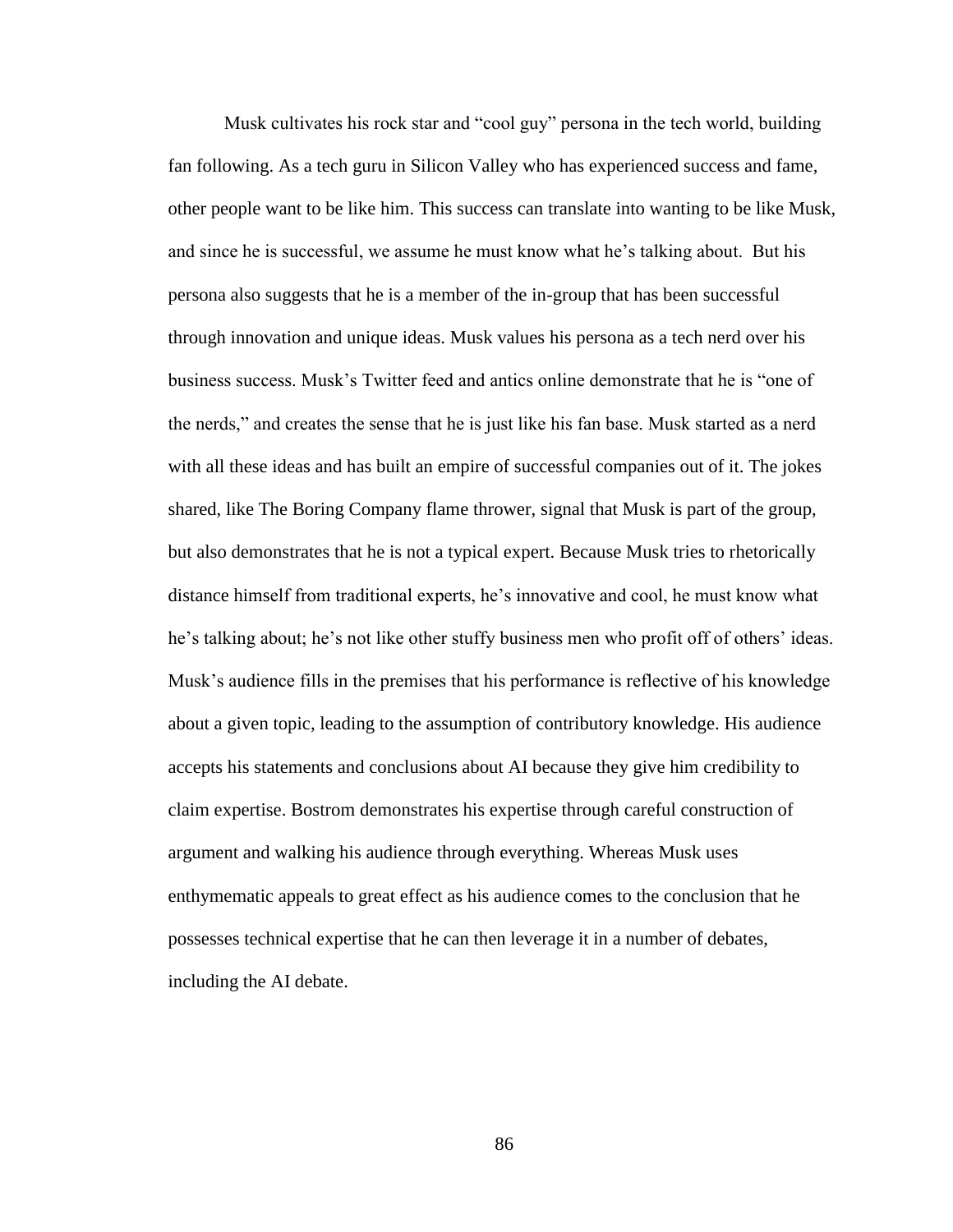#### Prophets of the AI Debate

Bostrom primarily relies on arguments and strategies from the technical sphere to establish his expertise, whereas Musk primarily uses public and personal sphere arguments to connect with the audience and prove that he is one of the nerds; however, both can be seen to functioning as prophets in the AI debate. Bostrom's prophetic rhetoric is more traditional, relying on his associations with science and traditional technical expertise, but explaining his arguments in a way that the general audience understands. This combination of technical and public translates to the prophetic in Bostrom's suggestions for the future of AI. Bostrom implies that all his technical expertise makes him the ideal expert or prophet, but he lacks credibility with general audiences. This is clear in the difference between *Superintelligence* and his keynotes. Bostrom's book is much more formal and technical because it is aimed at a more technical audience. However, his keynote speeches use common comparisons, ample metaphors, and jokes to communicate his arguments with the audience. Musk is thus a technical expert who can present the information to the general public in a less technical way with the goal of helping the public come to a decision on AI; in other words he serves as a prophet.

Musk's role as a prophet is less clear than Bostrom's as he primarily focuses on making predictions. Walsh argues that the prophet, or science advisor, should start the conversation but does not necessarily come up with an answer to the problem.<sup>180</sup> Musk primarily focuses on solutions or answers to AI, although it can also be said that he is prompting discussion of AI within the general public. However, Musk calls upon wellestablished ethos, which enables him to perform the role of prophet well. His power as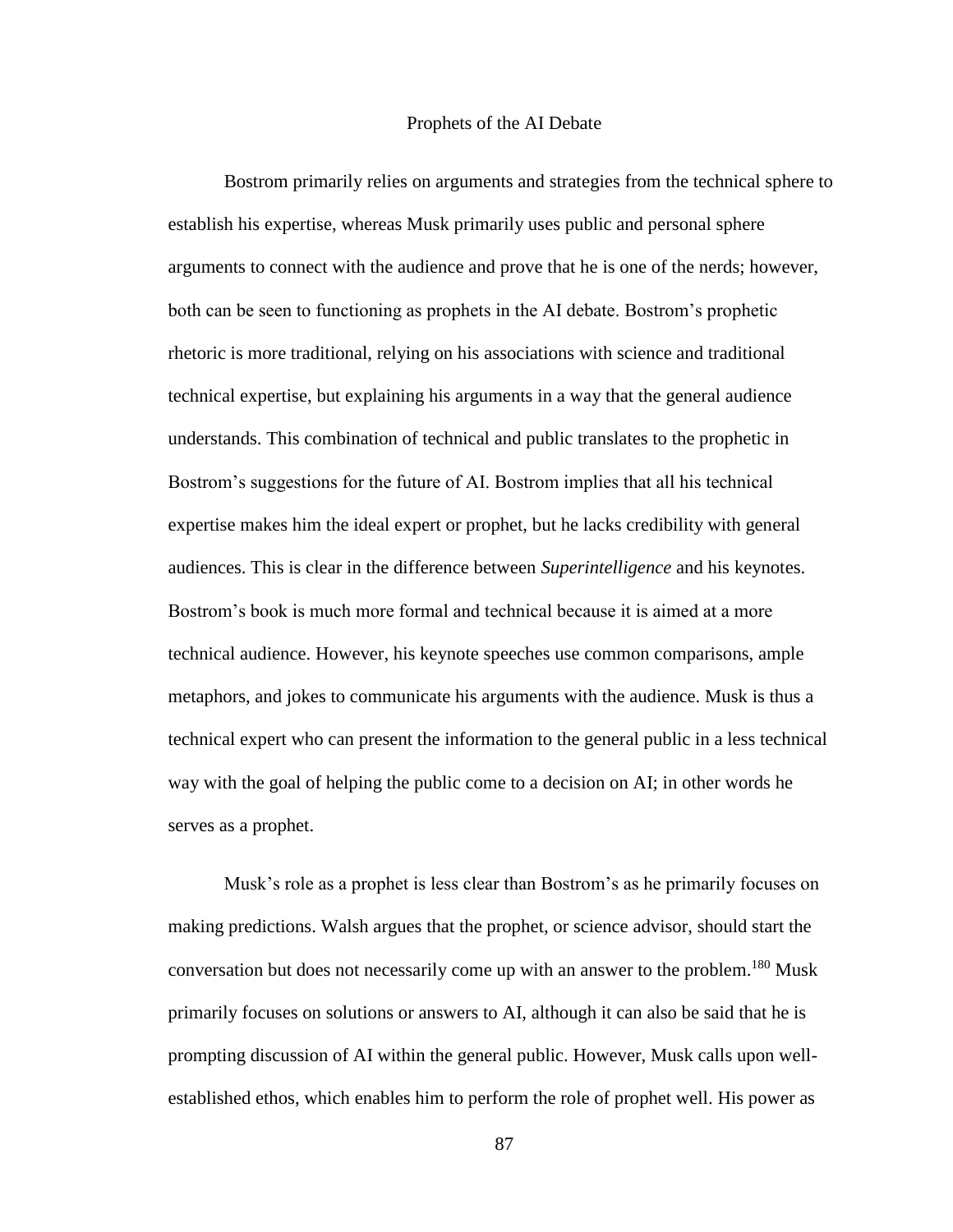prophet is evident in the changes in argument. Initially Musk argued for AI as the ultimate danger, even more so than nuclear weapons, and later Musk takes a more fatalistic attitude, that it is too late and we must work to integrate with AI. This switch is justified with another enthymematic argument, leaders and members of the general public did not listen to Musk, and no it is too late and we must shift focus. Musk's audience is meant to assume that it is bad that we did not listen previously, so we must listen now in order to prevent destruction at the hands of AI.

#### Implications

The AI debate carries implication for not only the debate itself, but how scholars can think about expertise and how speakers build expertise. Bostrom, the traditional expert, is ultimately less successful than Musk at utilizing prophetic rhetoric and generating expert ethos in the AI debate. Bostrom's jokes do not land, and ultimately his rhetoric can seem formulaic. He relies completely on his technical knowledge and ability to leverage his academic persona to convince his audience of his claims. While walking his audience through all the premises, claims, and conclusions, there is not much space for additional strategies. It is possible that Bostrom does not do enough of the "extras," like effective humor, creating and in-group, demonstrating knowledge of the audience, which Musk does, and thus his audience not easily persuaded. Bostrom's style of expertise and prophetic rhetoric seems more effective for a technical audience that has primary source knowledge, or maybe even interactional, but not the complete layman. Although he works to use examples that can help him to reach the laymen, the conferences analyzed here, and the above average level of difficulty of *Superintelligence*, suggest that Bostrom is more focused on first convincing the technical AI experts that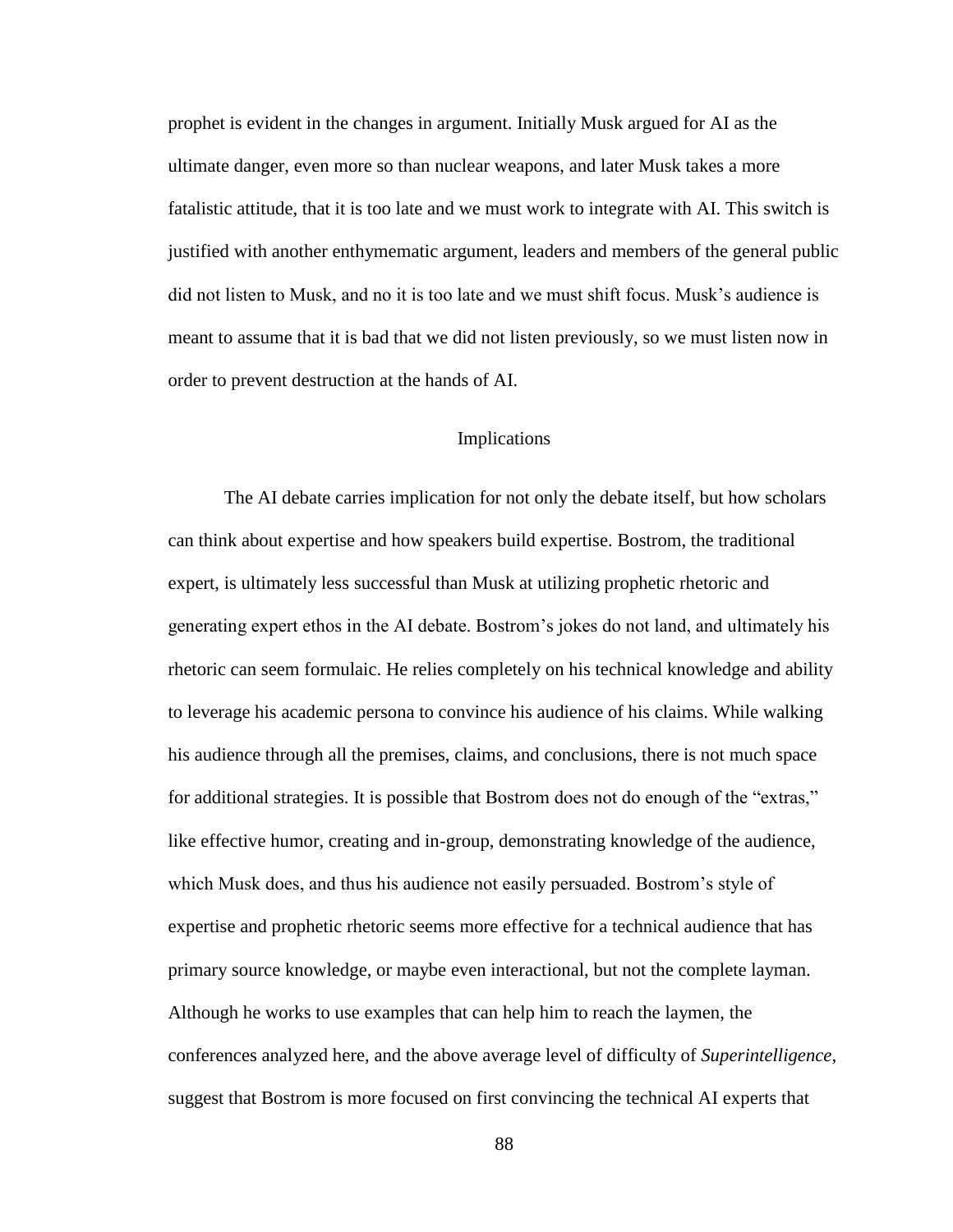they need to program while keeping ethics in mind, and if he convinces the public as well he can leverage the public to help him. Overall, Bostrom's rhetorical strategies to supplement his technical knowledge and interactional and contributory expertise do not go far enough in the AI debate. This may be because the non-AI technical knowledge is still technical knowledge, just in a different academic field. Bostrom ultimately does not use enough strategies from the personal and public sphere effectively to connect with his audience.

Musk's success in generating ethos through his celebrity suggests a new way to access expertise. Collins and Evans suggest that the best types of expertise are interactional and contributory expertise, which requires experts to have hands-on knowledge. Musk may or may not have that, we're not quite sure, but he is able lead his audience to conclude that he does. Musk's mix of technical, public, and personal skews towards the public and personal more than the technical. Musk is able to construct an ingroup of nerds that identify with Musk as an expert. Musk creates the feeling that he is one of them, just a more successful version. As Aristotle argues, enthymeme is a powerful technique for persuasion.<sup>181</sup> It is possible that since Musk's expertise in AI is, at least partially acknowledged through conclusions made by the audience, the audience is more inclined to listen to what he has to say when he moves to prophetic rhetoric. However, the uncertainty around his expertise also invites the question of whether we should really listen to Musk. His expertise is built off of enthymeme and ethos of his celebrity, and he lacks the contributory expertise that Bostrom has. As scholars, it is important to consider the gate keeping within technical debates and consider if expertise generated this way can or should be leveraged into prophetic rhetoric.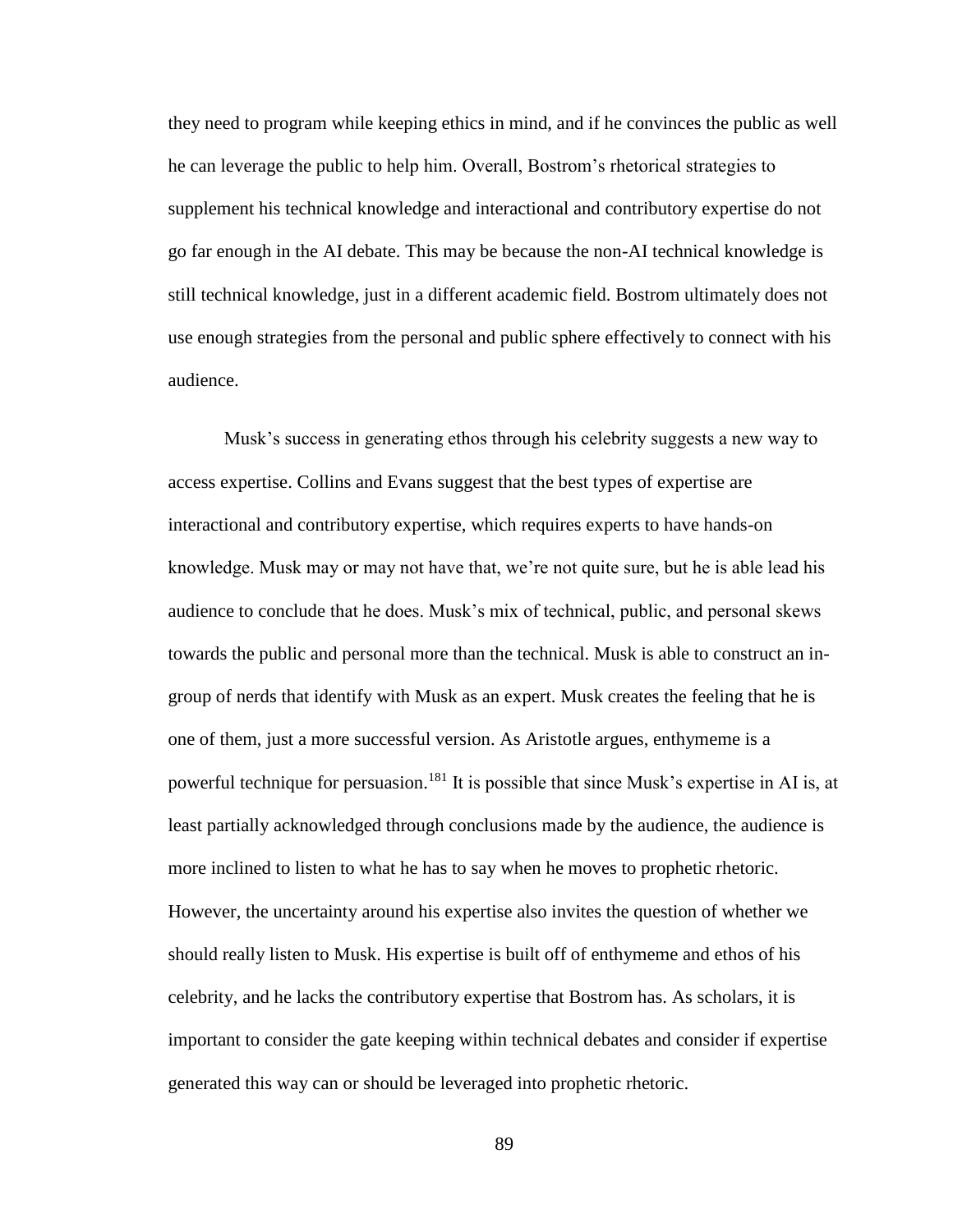This seems to be in line with Nichols' suggestion that technical arguments or expertise are not carrying as much weight in debates.<sup>182</sup> Bostrom's traditional expertise does not carry the same weight, but Musk's method of generating ethos through personal and public sphere techniques is more effective. Musk also relies heavily on the creation of the "in-group" and connection with the audience, while also showing that he is part of the group. Musk frames himself as an enigma, his ideas, success, and persona is unique, which may be more important as it contrasts from Bostrom's traditional expertise that is similar to other experts. The ethical context of the AI debate also invites questions of whether this type of debate is open to additional forms of expertise than more technically focused debates.

https://www.youtube.com/watch?v=ay6z\_vXZzX8.

 $\overline{a}$ 

<sup>1</sup> BBC News, *Stephen Hawking: "AI Could Spell End of the Human Race,"* accessed October 22, 2018, https://www.youtube.com/watch?v=fFLVyWBDTfo.

<sup>2</sup> Nick Bostrom, *What Happens When Our Computers Get Smarter than We Are?*, accessed January 1, 2019,

https://www.ted.com/talks/nick\_bostrom\_what\_happens\_when\_our\_computers\_get\_smarter\_than\_we\_are? language=en.

<sup>&</sup>lt;sup>3</sup> "The AI Crossroads: Dystopia vs. Utopia," Axios, accessed January 1, 2019,

https://www.axios.com/artificial-intelligence-dystopia-utopia-experts-divided-3bf7e5b7-9064-40f8-9c79 b2cf07d9323a.html.

<sup>4</sup> Udacity, *Why Go Is So Difficult For AI*, accessed January 1, 2019,

<sup>5</sup> Udacity.

<sup>6</sup> Udacity.

<sup>7</sup> Udacity.

<sup>8</sup> Udacity.

<sup>&</sup>lt;sup>9</sup> Udacity.

<sup>&</sup>lt;sup>10</sup> "AI Open Letter," Future of Life Institute, accessed October 22, 2018, https://futureoflife.org/ai-openletter/.

<sup>&</sup>lt;sup>11</sup> "AI Open Letter."

<sup>&</sup>lt;sup>12</sup> "AI Open Letter."

<sup>&</sup>lt;sup>13</sup> "AI Open Letter."

<sup>&</sup>lt;sup>14</sup> G. Thomas Goodnight, "The Personal, Technical, and Public Spheres of Argument: A Speculative Inquiry into the Art of Public Deliberation," *Argumentation and Advocacy* 48, no. 4 (March 1, 2012): 198– 210, https://doi.org/10.1080/00028533.2012.11821771.

<sup>&</sup>lt;sup>15</sup> Goodnight.

<sup>&</sup>lt;sup>16</sup> Goodnight.

<sup>&</sup>lt;sup>17</sup> Goodnight.

<sup>&</sup>lt;sup>18</sup> Goodnight.

<sup>&</sup>lt;sup>19</sup> Goodnight, "The Personal, Technical, and Public Spheres of Argument."

<sup>20</sup> {Citation}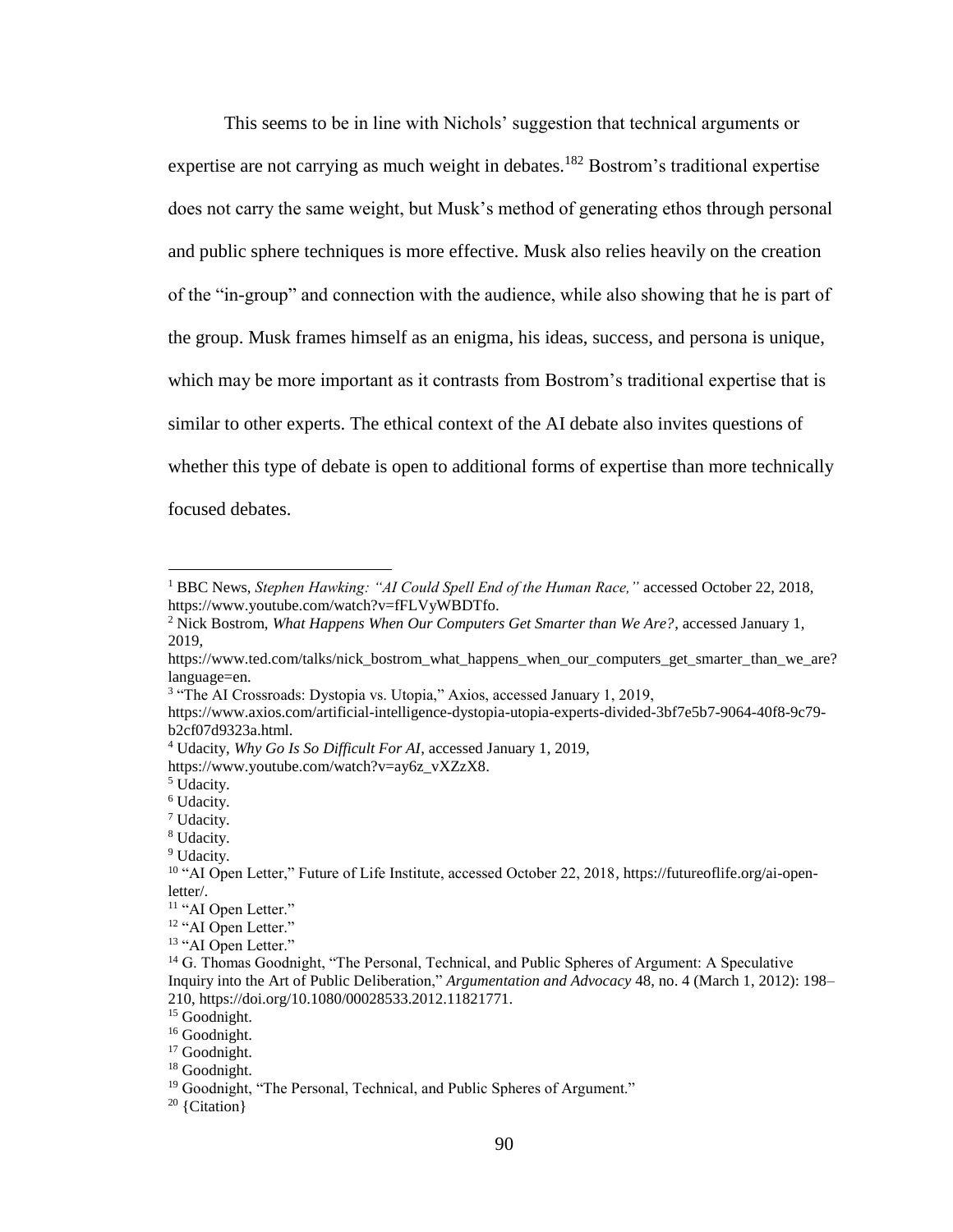<sup>21</sup> "Nick Bostrom's Home Page," accessed September 20, 2018, https://nickbostrom.com/.

<sup>22</sup> Bostrom, *What Happens When Our Computers Get Smarter than We Are?*; SXSW, *Elon Musk Answers Your Questions! | SXSW 2018*, accessed January 1, 2019, https://www.youtube.com/watch?v=kzlUyrccbos. <sup>23</sup> Sheila Jasanoff, *The Fifth Branch: Science Advisers as Policymakers* (Cambridge, Mass.: Harvard

 $\overline{a}$ 

<sup>25</sup> "Sen. Cruz Chairs First Congressional Hearing on Artificial Intelligence | Ted Cruz | U.S. Senator for Texas," accessed October 23, 2018, https://www.cruz.senate.gov/?p=press\_release&id=2902.

<sup>26</sup> The Artificial Intelligence Channel, *The First Congressional Hearing on Artificial Intelligence*, accessed October 23, 2018, https://www.youtube.com/watch?v=fl-uYVnsEKc.

 $27$  "Hurd on the Hill: The AI Edition - YouTube," accessed November 20, 2018,

https://www.youtube.com/watch?v=4XcbXZIN3XY.

<sup>29</sup> "R/Artificial," reddit, accessed November 20, 2018, https://www.reddit.com/r/artificial/.

<sup>30</sup> Ashley Olberding, "Did Season 2 Ep 8 of #westworld Break Anyone Else's Heart Cause I Am a Flipping MESS. @WestworldHBO," Tweet, *@anolberding* (blog), November 19, 2018,

<sup>31</sup> Tash RatPie, "Me during S1 of West World: Oh Wow! That's a Good Way to See Different Perspectives Especially in the World of AI! Me during S2: WHY CAN'T I STOP THIS FEELINGS TRAIN

#Westworld," Tweet, *@MaximumOutlier* (blog), November 17, 2018,

https://twitter.com/MaximumOutlier/status/1064009311175757826.

<sup>32</sup> H.M. Collins and Robert Evans, "The Third Wave of Science Studies: Studies of Expertise and Experience," *Social Studies of Science* 32, no. 2 (April 1, 2002): 235–96,

https://doi.org/10.1177/0306312702032002003.

<sup>33</sup> Collins and Evans.

<sup>34</sup> Collins and Evans.

<sup>35</sup> Harry Collins, *Are We All Scientific Experts Now?* (Malden, MA: Polity Press, 2014).

<sup>36</sup> Collins.

<sup>37</sup> H.M. Collins and Robert Evans, "The Third Wave of Science Studies: Studies of Expertise and Experience," *Social Studies of Science* 32, no. 2 (April 1, 2002): 235–96,

https://doi.org/10.1177/0306312702032002003.

<sup>38</sup> Collins, *Are We All Scientific Experts Now?*

<sup>39</sup> Collins.

<sup>40</sup> Collins.

<sup>41</sup> Heidi A. Campbell and Antonio C. La Pastina, "How the IPhone Became Divine: New Media, Religion and the Intertextual Circulation of Meaning," *New Media & Society* 12, no. 7 (November 1, 2010): 1191– 1207.

<sup>42</sup> Campbell and La Pastina.

<sup>43</sup> Campbell and La Pastina.

<sup>44</sup> Campbell and La Pastina.

<sup>45</sup> Thomas M. Lessl, "The Priestly Voice," *Quarterly Journal of Speech* 75, no. 2 (May 1, 1989): 183–97.  $46$  Lessl.

<sup>47</sup> Lessl.

 $48$  Lessl.

<sup>49</sup> Lynda Walsh, *Scientists as Prophets: A Rhetorical Genealogy* (New York, NY: Oxford University Press, 2013).

<sup>51</sup> Walsh.

<sup>52</sup> Walsh.

<sup>53</sup> Walsh.

<sup>54</sup> Walsh.

<sup>55</sup> Walsh.

 $^{\rm 56}$  Walsh.

<sup>57</sup> Walsh.

<sup>58</sup> Walsh.

University Press, 1990).

<sup>&</sup>lt;sup>24</sup> "Multiple Artificial Intelligence Bills Introduced in House and Senate," JD Supra, accessed October 14, 2018, https://www.jdsupra.com/legalnews/multiple-artificial-intelligence-bills-22422/.

<sup>28</sup> "Hurd on the Hill: The AI Edition - YouTube."

https://twitter.com/anolberding/status/1064752995001348097.

<sup>50</sup> Walsh.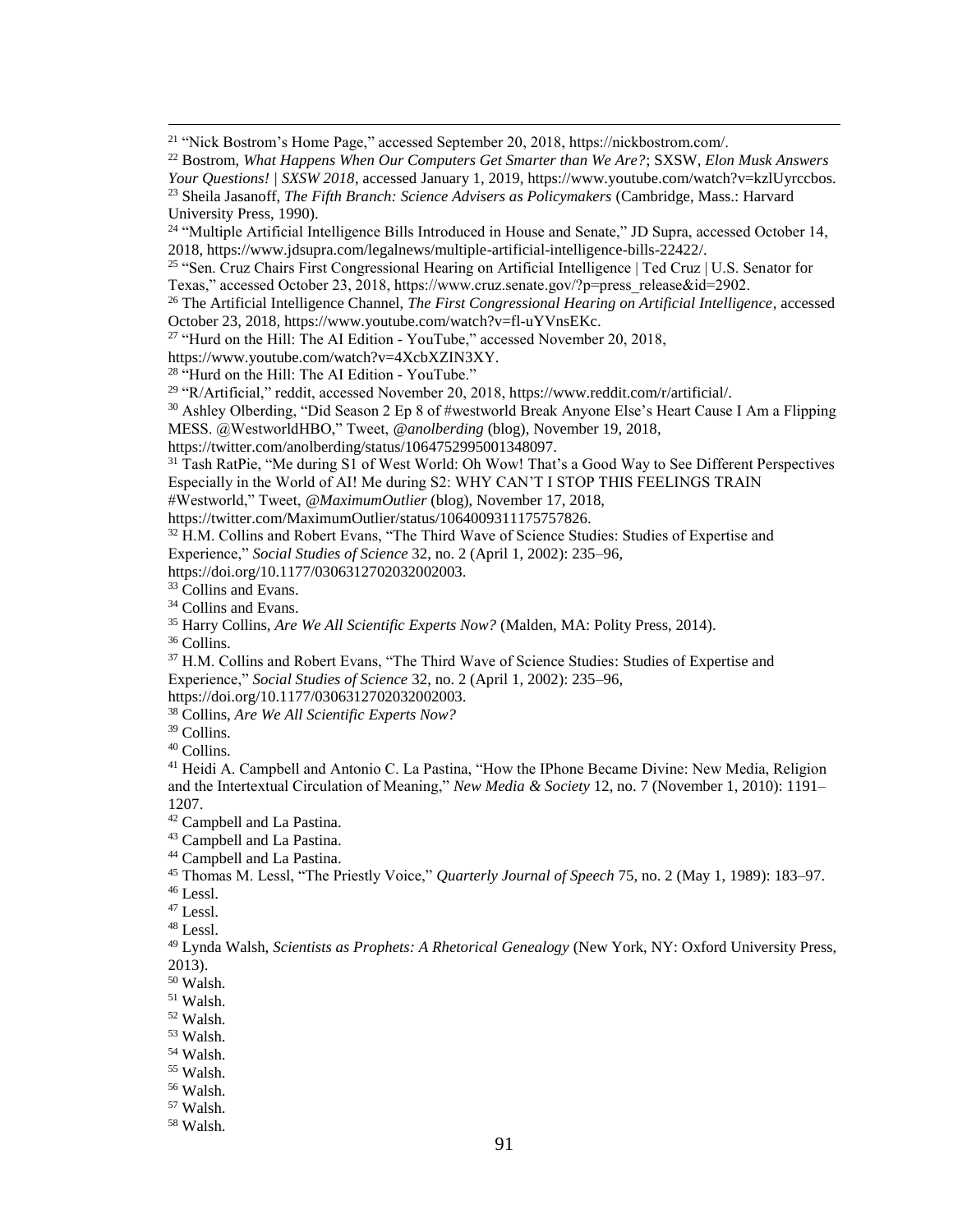$\overline{a}$ 

Furley and Nehamas.

 Future of Humanity Institute- FHI, "Future of Humanity Institute," The Future of Humanity Institute, accessed October 21, 2018, http://www.fhi.ox.ac.uk/.

"Nick Bostrom's Home Page."

Bostrom, *What Happens When Our Computers Get Smarter than We Are?*

 Nick Bilton, "Artificial Intelligence as a Threat," *The New York Times*, December 21, 2017, sec. Fashion, https://www.nytimes.com/2014/11/06/fashion/artificial-intelligence-as-a-threat.html; Raffi Khatchadourian, "The Doomsday Invention," *The New Yorker*, November 16, 2015,

https://www.newyorker.com/magazine/2015/11/23/doomsday-invention-artificial-intelligence-nick-

bostrom; Eben Harrell, "The Future of Human Enhancement," *Time*, September 9, 2009,

http://content.time.com/time/health/article/0,8599,1921027,00.html.

"Information - USI Events," accessed January 2, 2019, https://www.usievents.com/en/information.

"Nick Bostrom's Home Page."

"Nick Bostrom's Home Page."

 Future of Humanity Institute- FHI, "Future of Humanity Institute," The Future of Humanity Institute, accessed February 7, 2019, http://www.fhi.ox.ac.uk/.

 Harry Collins and Robert Evans, *Rethinking Expertise* (Chicago, IL, UNITED STATES: University of Chicago Press, 2007).

"Nick Bostrom's Home Page," accessed April 15, 2019, https://nickbostrom.com/.

"Nick Bostrom's Home Page."

 Nick Bostrom, *Superintelligence: Paths, Dangers, Strategies* (Oxford, UNITED KINGDOM: Oxford University Press, Incorporated, 2014),

http://ebookcentral.proquest.com/lib/wfu/detail.action?docID=1743975.

Bostrom.

- Bostrom.
- Bostrom.
- Bostrom.
- Bostrom.
- Bostrom.
- Bostrom.
- Bostrom.
- Bostrom.
- Bostrom.
- Bostrom.
- Bostrom.

Bostrom.

Bostrom.

"Conferences," accessed February 7, 2019, https://www.ted.com/about/conferences.

95 "Conferences."

<sup>96</sup> "Conferences."

 "Information - USI Events," accessed February 11, 2019, https://www.usievents.com/en/information. "Information - USI Events."

 USI Events, *The Future of Machine Intelligence - Nick Bostrom, at USI*, accessed January 14, 2019, https://www.youtube.com/watch?v=8xwESiI6uKA.

Walsh.

Walsh.

 David J. Furley and Alexander Nehamas, *Aristotle's "Rhetoric"* (Princeton University Press, 2015), https://muse.jhu.edu/book/39077.

 Walter R. Fisher, "Uses of the Enthymeme," *The Speech Teacher* 13, no. 3 (September 1, 1964): 197– 203, https://doi.org/10.1080/03634526409377370.

Furley and Nehamas, *Aristotle's "Rhetoric."*

 Jeffrey Walker, "The Body of Persuasion: A Theory of the Enthymeme," *College English* 56, no. 1 (1994): 46–65.

Walker.

Furley and Nehamas, *Aristotle's "Rhetoric."*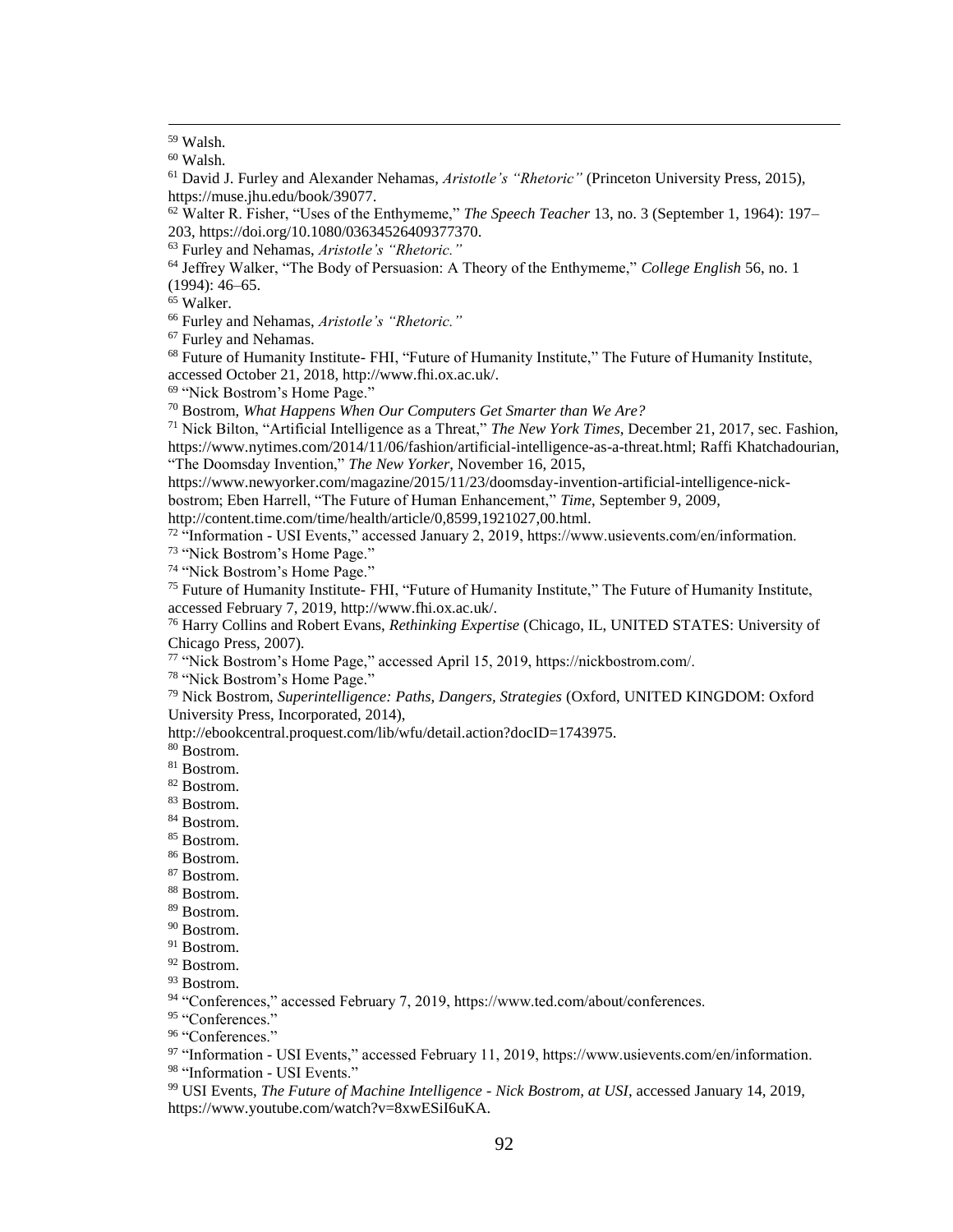<sup>100</sup> Nick Bostrom, *What Happens When Our Computers Get Smarter than We Are?*, accessed January 29, 2019,

https://www.ted.com/talks/nick\_bostrom\_what\_happens\_when\_our\_computers\_get\_smarter\_than\_we\_are. <sup>101</sup> USI Events, *The Future of Machine Intelligence - Nick Bostrom, at USI*.

<sup>102</sup> USI Events.

 $\overline{a}$ 

<sup>103</sup> Bostrom, *What Happens When Our Computers Get Smarter than We Are?*

<sup>104</sup> Bostrom.

<sup>105</sup> Bostrom.

<sup>106</sup> USI Events, *The Future of Machine Intelligence - Nick Bostrom, at USI*.

<sup>107</sup> USI Events.

<sup>108</sup> USI Events.

<sup>109</sup> Bostrom, *What Happens When Our Computers Get Smarter than We Are?*

<sup>111</sup> USI Events.

<sup>112</sup> USI Events.

<sup>113</sup> USI Events.

<sup>114</sup> Bostrom, *What Happens When Our Computers Get Smarter than We Are?* This is an edited quote because in one version of the talk Bostrom cites a range of percentages, as he does in the book, and in the other he does not. In the TED talk he focuses on 50% probability.

<sup>115</sup> Walsh, *Scientists as Prophets: A Rhetorical Genealogy*.

<sup>116</sup> Thomas M. Nichols, *The Death of Expertise: The Campaign against Established Knowledge and Why It Matters* (New York: Oxford University Press, 2017).

<sup>117</sup> Rebecca Marston, "The Weird and Wonderful Life of Elon Musk," November 16, 2018, sec. Business, https://www.bbc.com/news/business-45560987.

<sup>118</sup> Marston.

<sup>119</sup> Marston.

<sup>120</sup> *Elon Musk Answers Your Questions! | SXSW 2018*, 2018,

https://www.youtube.com/watch?v=kzlUyrccbos&t=3s.

<sup>121</sup> "Elon Musk's Billion-Dollar Crusade to Stop the A.I. Apocalypse | Vanity Fair," accessed March 31, 2019, https://www.vanityfair.com/news/2017/03/elon-musk-billion-dollar-crusade-to-stop-ai-space-x.

<sup>122</sup> "Entrepreneurs Are the New Rock Stars | HuffPost," accessed April 11, 2019,

https://www.huffpost.com/entry/entrepreneurs-are-the-new\_b\_9481308.

<sup>123</sup> *Joe Rogan Experience #1169 - Elon Musk*, 2018, https://www.youtube.com/watch?v=ycPr5-27vSI.

<sup>124</sup> "Not A Flamethrower," The Boring Company, accessed February 26, 2019,

https://www.boringcompany.com/not-a-flamethrower.

 $125$  Dave Lee, "In Honor of Spaceballs and 'Merchandising', Elon Starts to Sell Boring Company Flamethrowers," tesla, accessed April 11, 2019, https://teslaweekly.com/in-honor-of-spaceballs-andmerchandising-elon-starts-to-sell-boring-company-flamethrowers/.

<sup>126</sup> "What Does Easter Egg Mean? | Pop Culture by Dictionary.Com," *Everything After Z by* 

*Dictionary.Com* (blog), accessed April 18, 2019, https://www.dictionary.com/e/pop-culture/easter-egg/. <sup>127</sup> "Easter Egg Hunt! We Found the Year's Best Hidden Pop-Culture Goodies," accessed April 18, 2019, https://mashable.com/2014/04/20/easter-egg-hunt-pop-culture/.

<sup>128</sup> Sasha Lekach, "Tesla's Fart Mode Is a Real Gem," Mashable, accessed February 26, 2019, https://mashable.com/review/tesla-model-3-fart-mode-easter-eggs-review/.

<sup>129</sup> Agencies, "Tesla Posts Record \$710m Net Loss as It Struggles to Produce Model 3 Cars," *The Guardian*, May 3, 2018, sec. Technology, https://www.theguardian.com/technology/2018/may/02/teslaloss-model-3-elon-musk.

<sup>130</sup> Elon Musk, "Oh Hi Lolpic.Twitter.Com/9WvbtTHoxS," Tweet, *@elonmusk* (blog), February 25, 2019, https://twitter.com/elonmusk/status/1100184323267940353.

<sup>131</sup> Musk; Elon Musk, "Meetings Are a Valuable Use of Time!Pic.Twitter.Com/SDcKdBp5e5," Tweet, *@elonmusk* (blog), February 25, 2019, https://twitter.com/elonmusk/status/1100134139703914496; Elon Musk, "Of Course I Still Love Youpic.Twitter.Com/XNoLRKYnlc," Tweet, *@elonmusk* (blog), February 14, 2019, https://twitter.com/elonmusk/status/1096213843745767424.

<sup>132</sup> Eric Ralph, "SpaceX given the Go-Ahead for Crew Dragon's First Journey into Earth Orbit," accessed February 26, 2019, https://www.teslarati.com/spacex-crew-dragon-launch-date/; Peter Valdes-Dapena Business CNN, "Against the Odds, Tesla's Model 3 Became the Best-Selling Luxury Car in America,"

<sup>110</sup> USI Events, *The Future of Machine Intelligence - Nick Bostrom, at USI*.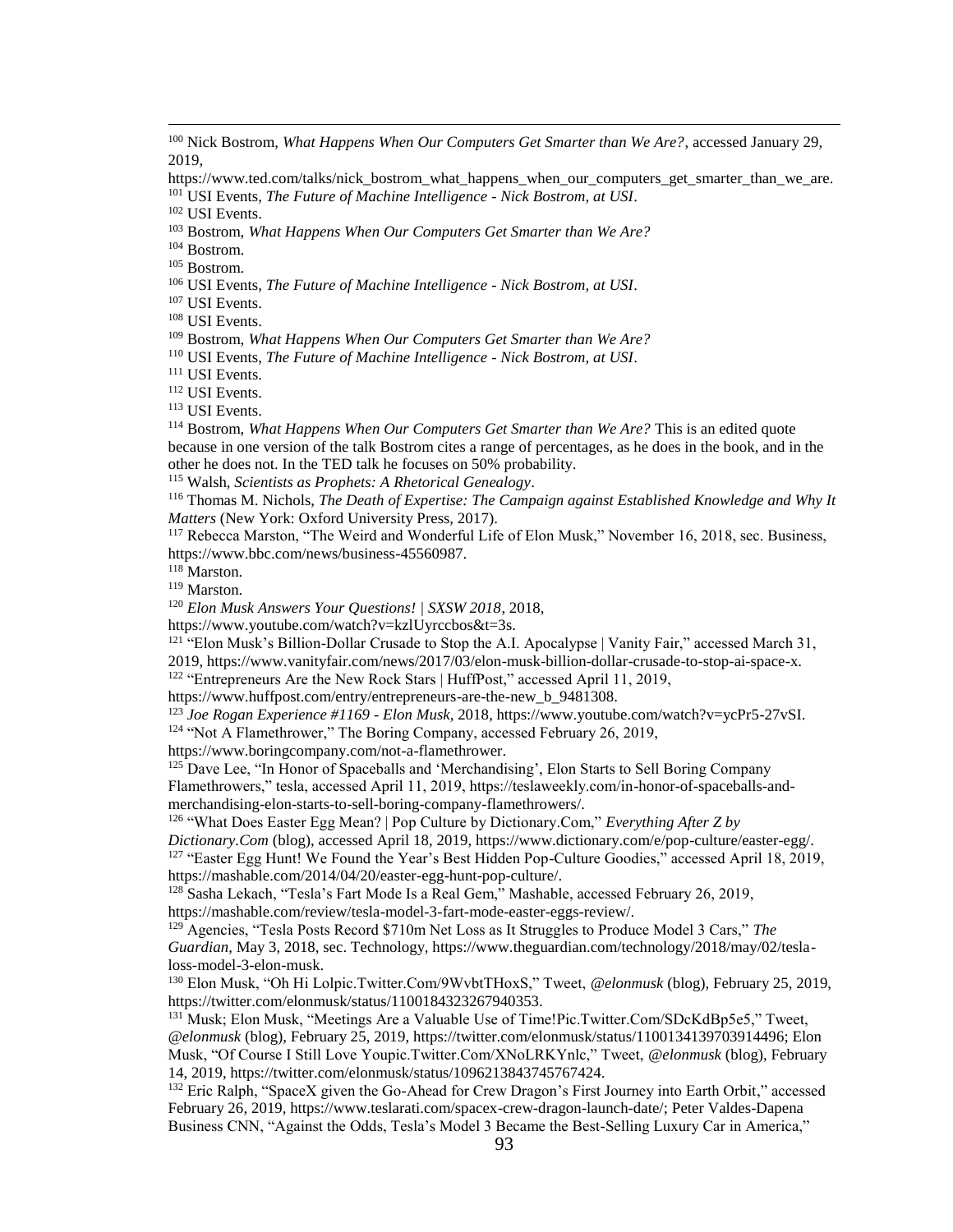CNN, accessed February 26, 2019, https://www.cnn.com/2019/02/07/success/tesla-model-3-best-sellingluxury-car/index.html.

 Elon Musk, "Am Considering Taking Tesla Private at \$420. Funding Secured.," Tweet, *@elonmusk* (blog), August 7, 2018, https://twitter.com/elonmusk/status/1026872652290379776?lang=en.

<sup>134</sup> Emily Stewart, "Elon Musk's Week of Pot Smoking and Wild Emails, Explained," Vox, September 8, 2018, https://www.vox.com/business-and-finance/2018/9/8/17834910/elon-musk-joe-rogan-podcast-teslastock.

Stewart.

 $\overline{a}$ 

 Elon Tusk , "Tesla Made 0 Cars in 2011, but Will Make around 500k in 2019," Tweet, *@elonmusk* (blog), February 19, 2019, https://twitter.com/elonmusk/status/1098013283372589056.

<sup>137</sup> Elon Tusk, "Meant to Say Annualized Production Rate at End of 2019 Probably around 500k, Ie 10k Cars/Week. Deliveries for Year Still Estimated to Be about 400k.," Tweet, *@elonmusk* (blog), February 19, 2019, https://twitter.com/elonmusk/status/1098080063801585664.

<sup>138</sup> Elon Tusk, "Exactly. This Has Now Happened Several Times. Something Is Broken with SEC Oversight.," Tweet, *@elonmusk* (blog), February 26, 2019,

https://twitter.com/elonmusk/status/1100371207491248128?ref\_src=twsrc%5Etfw%7Ctwcamp%5Etweete mbed%7Ctwterm%5E1100371207491248128&ref\_url=https%3A%2F%2Fwww.bbc.com%2Fnews%2Fbu siness-47365585.

<sup>139</sup> Chris Isidore Business CNN, "What It Would Take for Tesla to Be Done with Elon Musk," CNN, accessed February 27, 2019, https://www.cnn.com/2019/02/26/tech/elon-musk-sec-tweet/index.html. Business.

"SXSW Conference & Festivals," SXSW, accessed February 28, 2019, https://www.sxsw.com/.

*Elon Musk Answers Your Questions! | SXSW 2018*.

*Elon Musk Answers Your Questions! | SXSW 2018*.

 *Elon Musk Answers Your Questions! | SXSW 2018*; Walsh, *Scientists as Prophets: A Rhetorical Genealogy*.

*Elon Musk Answers Your Questions! | SXSW 2018*.

Collins and Evans, *Rethinking Expertise*.

*Elon Musk Answers Your Questions! | SXSW 2018*.

*Elon Musk Answers Your Questions! | SXSW 2018*.

*Elon Musk Answers Your Questions! | SXSW 2018*.

*Elon Musk Answers Your Questions! | SXSW 2018*.

*Elon Musk Answers Your Questions! | SXSW 2018*.

 *Elon Musk Answers Your Questions! | SXSW 2018*. *Elon Musk Answers Your Questions! | SXSW 2018*.

*Elon Musk Answers Your Questions! | SXSW 2018*.

*Elon Musk Answers Your Questions! | SXSW 2018*.

*Elon Musk Answers Your Questions! | SXSW 2018*.

*Elon Musk Answers Your Questions! | SXSW 2018*.

*Elon Musk Answers Your Questions! | SXSW 2018*.

*Elon Musk Answers Your Questions! | SXSW 2018*.

<sup>160</sup> Stewart, "Elon Musk's Week of Pot Smoking and Wild Emails, Explained."

"The Joe Rogan Experience," accessed March 30, 2019, https://www.stitcher.com/s?fid=13180.

Joe Rogan University - Fan Channel, *Joe Rogan - Elon Musk Interview Was Hard*, accessed March 30,

2019, https://www.youtube.com/watch?v=PY9m9BFToDQ.

*Joe Rogan Experience #1169 - Elon Musk*.

*Joe Rogan Experience #1169 - Elon Musk*.

*Joe Rogan Experience #1169 - Elon Musk*.

*Joe Rogan Experience #1169 - Elon Musk*.

*Joe Rogan Experience #1169 - Elon Musk*.

*Joe Rogan Experience #1169 - Elon Musk*.

Elon Musk, "And, No, I'm Not an Alien...but I Used to Be One," Tweet, *@elonmusk* (blog), June 12,

2016, https://twitter.com/elonmusk/status/742108297122054147?lang=en.

*Elon Musk Answers Your Questions! | SXSW 2018*.

*Joe Rogan Experience #1169 - Elon Musk*.

*Joe Rogan Experience #1169 - Elon Musk*.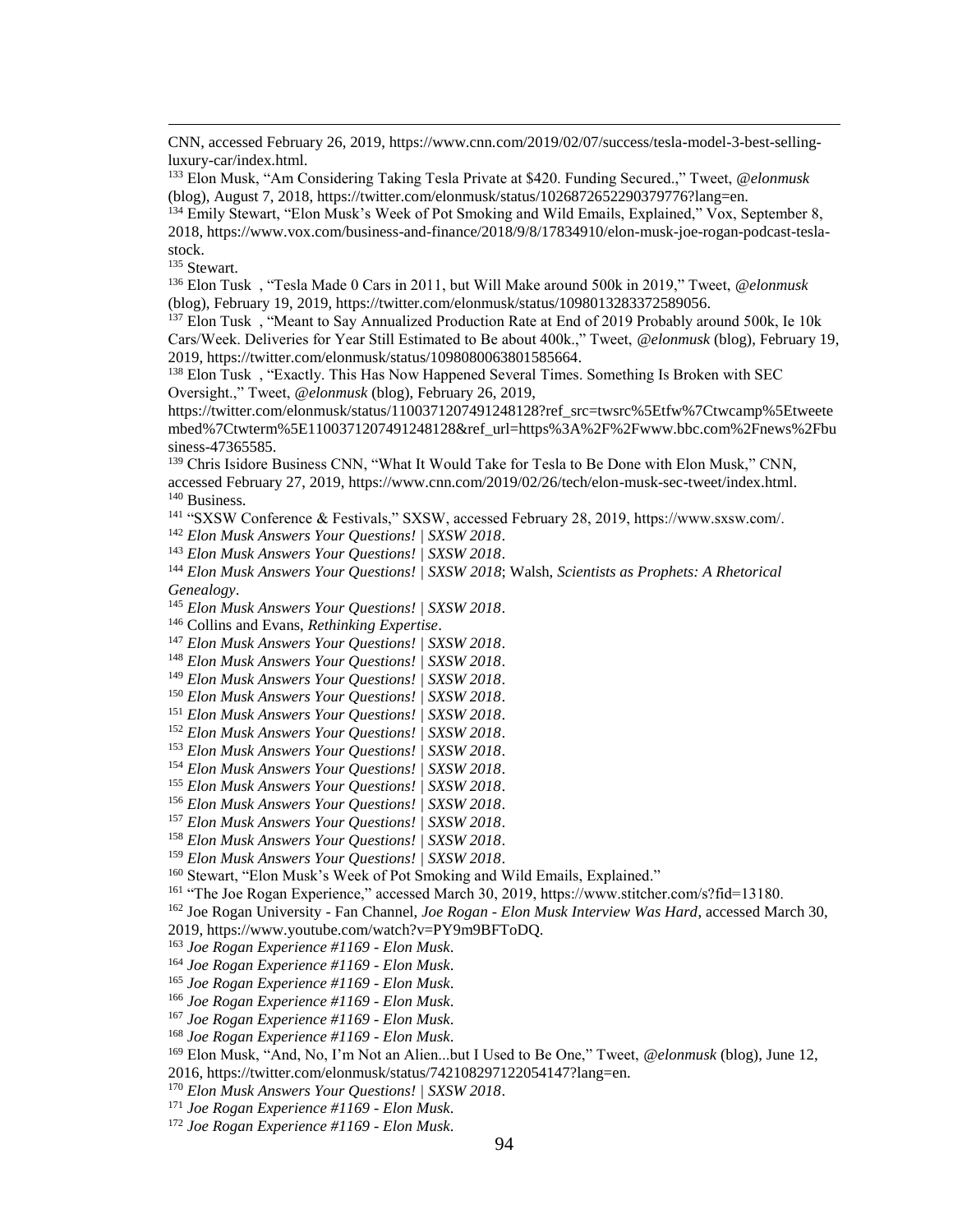$\overline{a}$ 

Furley and Nehamas, *Aristotle's "Rhetoric."*

Walsh, *Scientists as Prophets: A Rhetorical Genealogy*.

*Joe Rogan Experience #1169 - Elon Musk*.

*Elon Musk Answers Your Questions! | SXSW 2018*.

*Joe Rogan Experience #1169 - Elon Musk*.

*Joe Rogan Experience #1169 - Elon Musk*.

*Joe Rogan Experience #1169 - Elon Musk*.

 Goodnight, "The Personal, Technical, and Public Spheres of Argument"; Nichols, *The Death of Expertise*.

Furley and Nehamas, *Aristotle's "Rhetoric."*

Nichols, *The Death of Expertise*.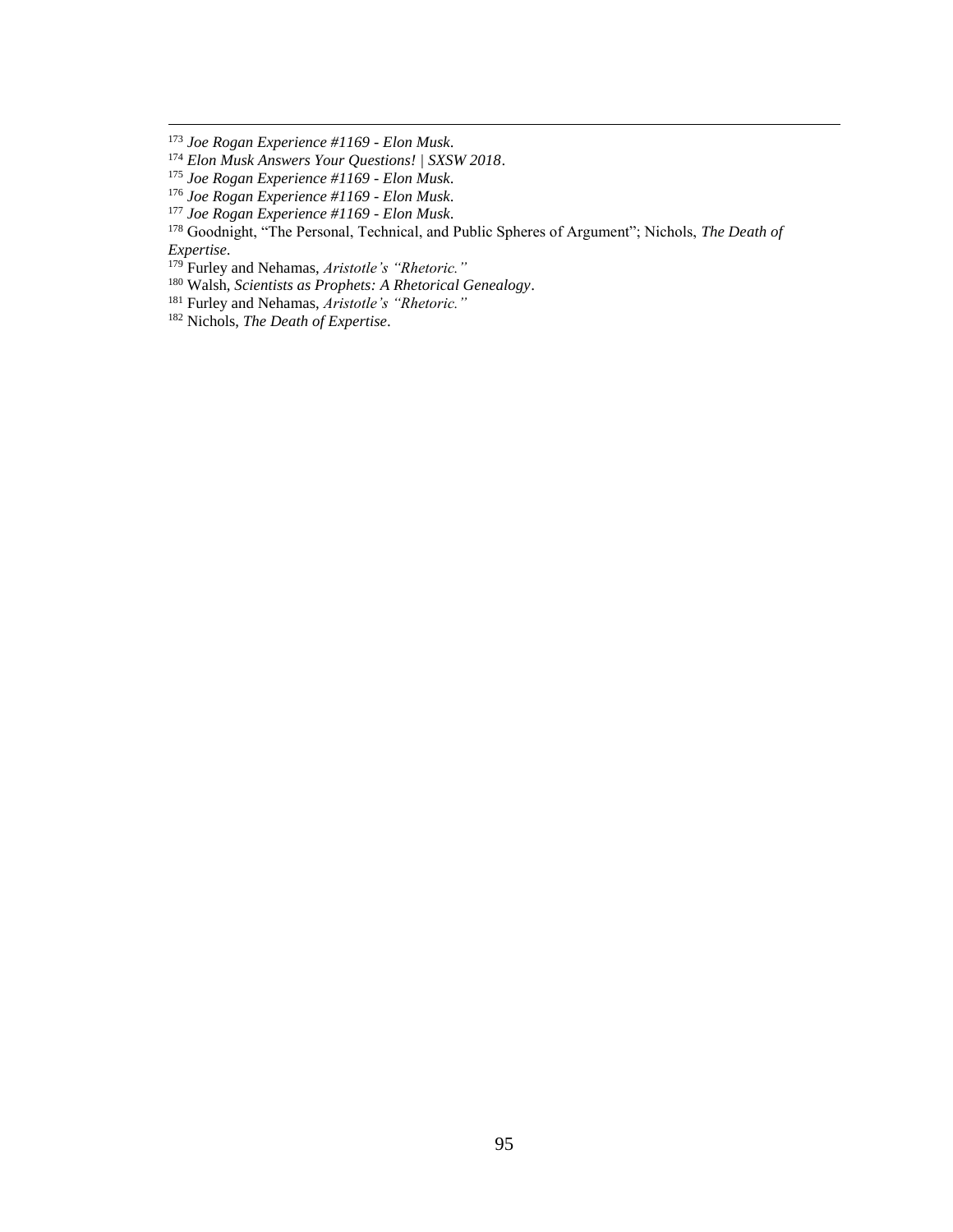### Bibliography

- Agencies. "Tesla Posts Record \$710m Net Loss as It Struggles to Produce Model 3 Cars." *The Guardian*, May 3, 2018, sec. Technology. https://www.theguardian.com/technology/2018/may/02/tesla-loss-model-3-elonmusk.
- "AI Open Letter." Future of Life Institute. Accessed October 22, 2018. https://futureoflife.org/ai-open-letter/.

 $\overline{a}$ 

- BBC News. *Stephen Hawking: "AI Could Spell End of the Human Race."* Accessed October 22, 2018. https://www.youtube.com/watch?v=fFLVyWBDTfo.
- Bilton, Nick. "Artificial Intelligence as a Threat." *The New York Times*, December 21, 2017, sec. Fashion. https://www.nytimes.com/2014/11/06/fashion/artificialintelligence-as-a-threat.html.
- Bostrom, Nick. *Superintelligence: Paths, Dangers, Strategies*. Oxford, UNITED KINGDOM: Oxford University Press, Incorporated, 2014.

http://ebookcentral.proquest.com/lib/wfu/detail.action?docID=1743975.

———. *What Happens When Our Computers Get Smarter than We Are?* Accessed January 1, 2019.

https://www.ted.com/talks/nick\_bostrom\_what\_happens\_when\_our\_computers\_g et\_smarter\_than\_we\_are?language=en.

———. *What Happens When Our Computers Get Smarter than We Are?* Accessed January 29, 2019.

https://www.ted.com/talks/nick\_bostrom\_what\_happens\_when\_our\_computers\_g et\_smarter\_than\_we\_are.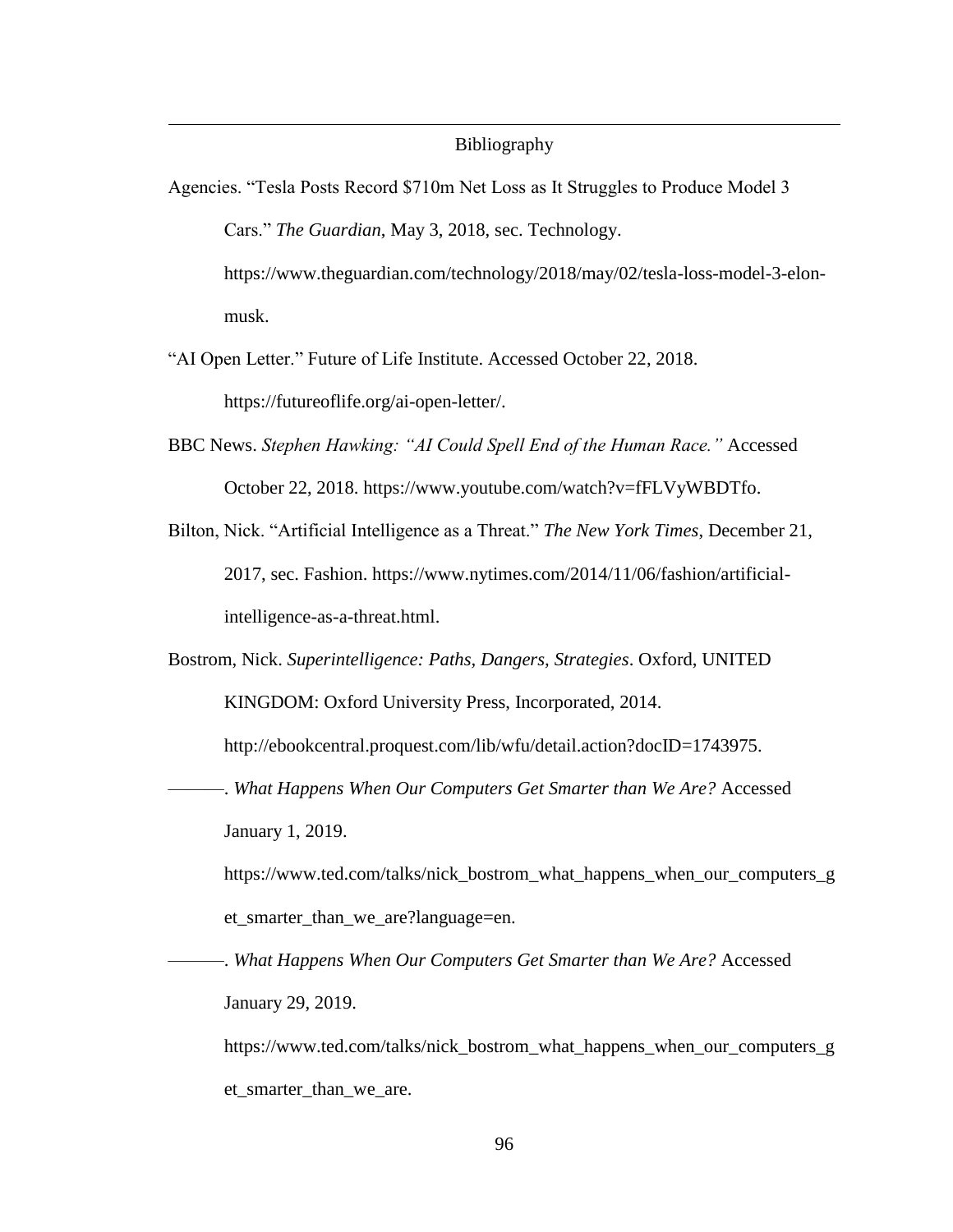Business, Chris Isidore, CNN. "What It Would Take for Tesla to Be Done with Elon Musk." CNN. Accessed February 27, 2019.

https://www.cnn.com/2019/02/26/tech/elon-musk-sec-tweet/index.html.

Business, Peter Valdes-Dapena, CNN. "Against the Odds, Tesla's Model 3 Became the Best-Selling Luxury Car in America." CNN. Accessed February 26, 2019. https://www.cnn.com/2019/02/07/success/tesla-model-3-best-selling-luxurycar/index.html.

Campbell, Heidi A., and Antonio C. La Pastina. "How the IPhone Became Divine: New Media, Religion and the Intertextual Circulation of Meaning." *New Media & Society* 12, no. 7 (November 1, 2010): 1191–1207.

https://doi.org/10.1177/1461444810362204.

 $\overline{a}$ 

- Collins, Harry. *Are We All Scientific Experts Now?* Malden, MA: Polity Press, 2014.
- Collins, Harry, and Robert Evans. *Rethinking Expertise*. Chicago, IL, UNITED STATES: University of Chicago Press, 2007.
- Collins, H.M., and Robert Evans. "The Third Wave of Science Studies: Studies of Expertise and Experience." *Social Studies of Science* 32, no. 2 (April 1, 2002): 235–96. https://doi.org/10.1177/0306312702032002003.
- ———. "The Third Wave of Science Studies: Studies of Expertise and Experience." *Social Studies of Science* 32, no. 2 (April 1, 2002): 235–96. https://doi.org/10.1177/0306312702032002003.
- "Conferences." Accessed February 7, 2019. https://www.ted.com/about/conferences.
- "Easter Egg Hunt! We Found the Year's Best Hidden Pop-Culture Goodies." Accessed April 18, 2019. https://mashable.com/2014/04/20/easter-egg-hunt-pop-culture/.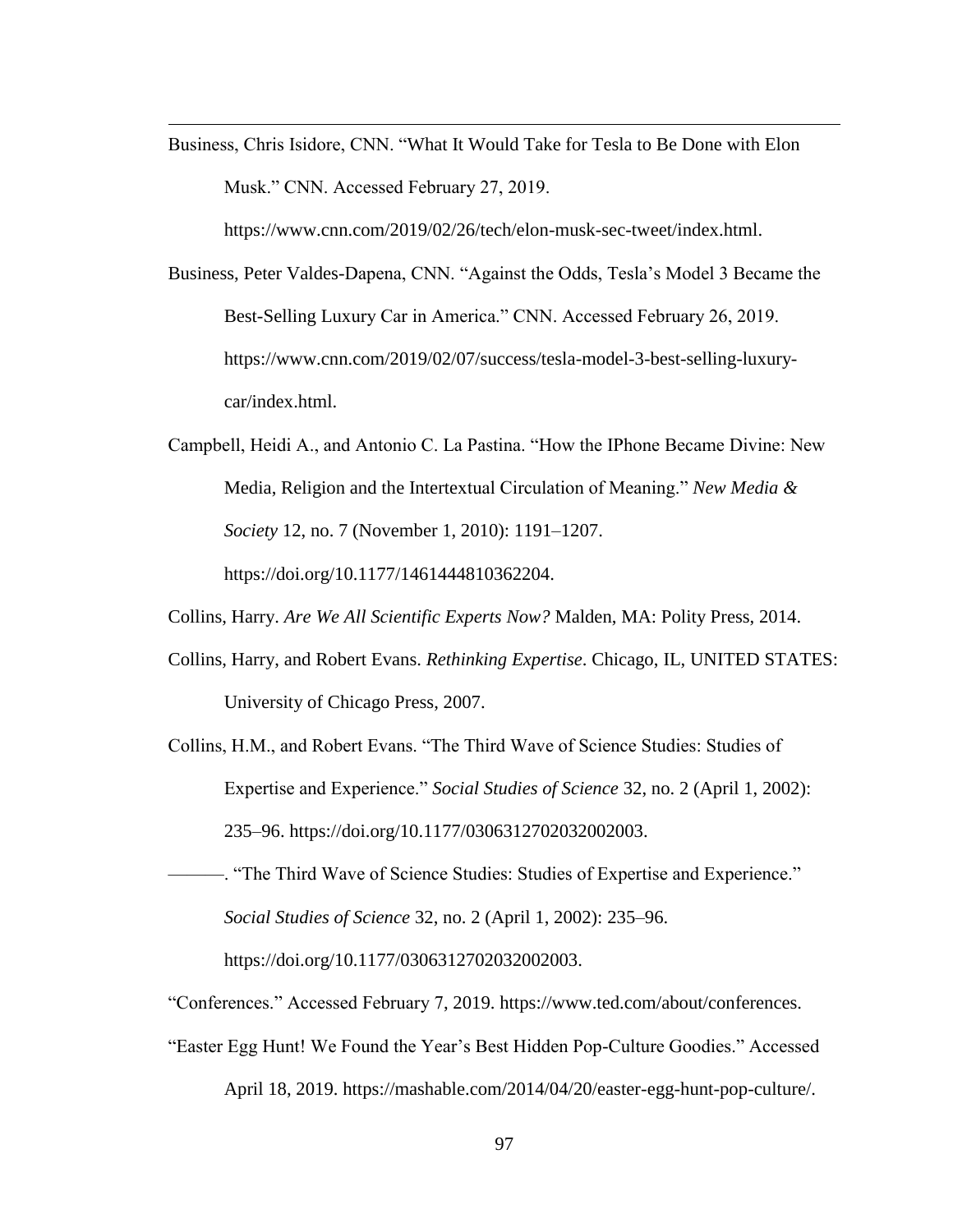*Elon Musk Answers Your Questions! | SXSW 2018*, 2018.

 $\overline{a}$ 

https://www.youtube.com/watch?v=kzlUyrccbos&t=3s.

- "Elon Musk's Billion-Dollar Crusade to Stop the A.I. Apocalypse | Vanity Fair." Accessed March 31, 2019. https://www.vanityfair.com/news/2017/03/elon-muskbillion-dollar-crusade-to-stop-ai-space-x.
- "Entrepreneurs Are the New Rock Stars | HuffPost." Accessed April 11, 2019. https://www.huffpost.com/entry/entrepreneurs-are-the-new\_b\_9481308.
- FHI, Future of Humanity Institute-. "Future of Humanity Institute." The Future of Humanity Institute. Accessed October 21, 2018. http://www.fhi.ox.ac.uk/.
- ———. "Future of Humanity Institute." The Future of Humanity Institute. Accessed February 7, 2019. http://www.fhi.ox.ac.uk/.
- Fisher, Walter R. "Uses of the Enthymeme." *The Speech Teacher* 13, no. 3 (September 1, 1964): 197–203. https://doi.org/10.1080/03634526409377370.
- Furley, David J., and Alexander Nehamas. *Aristotle's "Rhetoric."* Princeton University Press, 2015. https://muse.jhu.edu/book/39077.
- Goodnight, G. Thomas. "The Personal, Technical, and Public Spheres of Argument: A Speculative Inquiry into the Art of Public Deliberation." *Argumentation and Advocacy* 48, no. 4 (March 1, 2012): 198–210. https://doi.org/10.1080/00028533.2012.11821771.
- Harrell, Eben. "The Future of Human Enhancement." *Time*, September 9, 2009. http://content.time.com/time/health/article/0,8599,1921027,00.html.
- "Hurd on the Hill: The AI Edition YouTube." Accessed November 20, 2018. https://www.youtube.com/watch?v=4XcbXZIN3XY.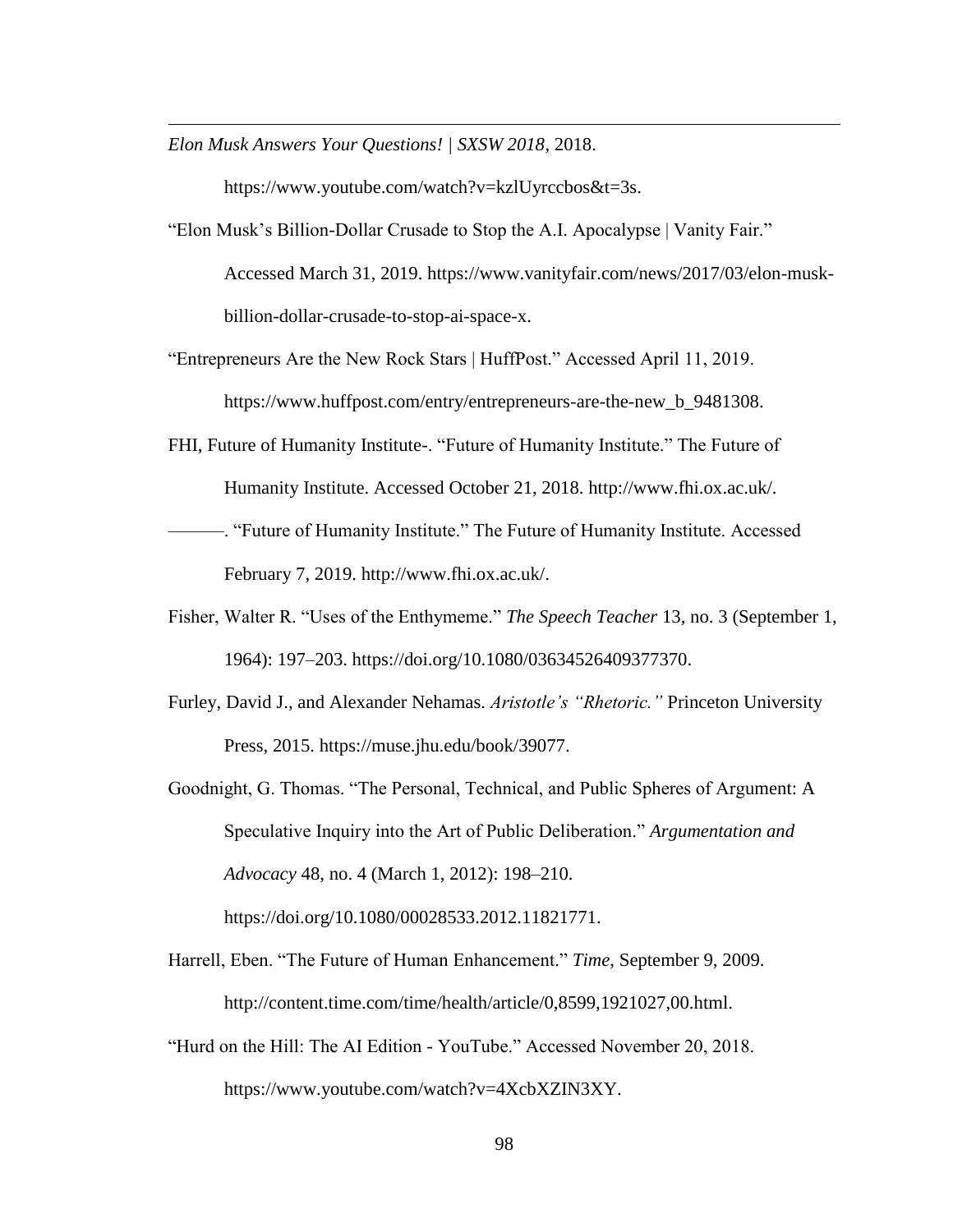"Information - USI Events." Accessed January 2, 2019.

 $\overline{a}$ 

https://www.usievents.com/en/information.

"Information - USI Events." Accessed February 11, 2019.

https://www.usievents.com/en/information.

Jasanoff, Sheila. *The Fifth Branch: Science Advisers as Policymakers*. Cambridge, Mass.: Harvard University Press, 1990.

*Joe Rogan Experience #1169 - Elon Musk*, 2018.

https://www.youtube.com/watch?v=ycPr5-27vSI.

- Joe Rogan University Fan Channel. *Joe Rogan - Elon Musk Interview Was Hard*. Accessed March 30, 2019. https://www.youtube.com/watch?v=PY9m9BFToDQ.
- Khatchadourian, Raffi. "The Doomsday Invention." *The New Yorker*, November 16, 2015. https://www.newyorker.com/magazine/2015/11/23/doomsday-inventionartificial-intelligence-nick-bostrom.
- Lee, Dave. "In Honor of Spaceballs and 'Merchandising', Elon Starts to Sell Boring Company Flamethrowers." tesla. Accessed April 11, 2019. https://teslaweekly.com/in-honor-of-spaceballs-and-merchandising-elon-starts-to-

sell-boring-company-flamethrowers/.

- Lekach, Sasha. "Tesla's Fart Mode Is a Real Gem." Mashable. Accessed February 26, 2019. https://mashable.com/review/tesla-model-3-fart-mode-easter-eggs-review/.
- Lessl, Thomas M. "The Priestly Voice." *Quarterly Journal of Speech* 75, no. 2 (May 1, 1989): 183–97. https://doi.org/10.1080/00335638909383871.
- Marston, Rebecca. "The Weird and Wonderful Life of Elon Musk," November 16, 2018, sec. Business. https://www.bbc.com/news/business-45560987.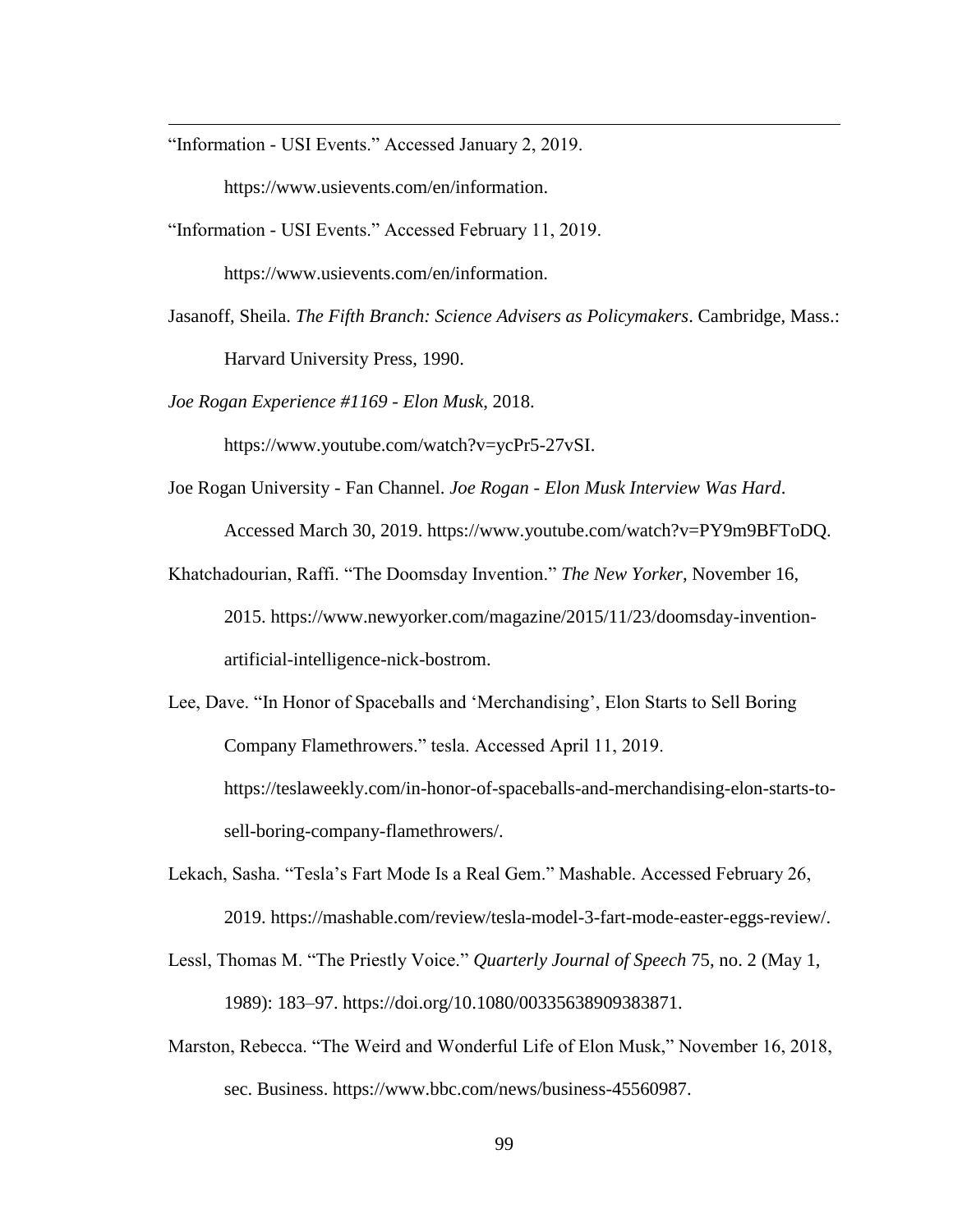- "Multiple Artificial Intelligence Bills Introduced in House and Senate." JD Supra. Accessed October 14, 2018. https://www.jdsupra.com/legalnews/multipleartificial-intelligence-bills-22422/.
- Musk, Elon. "Am Considering Taking Tesla Private at \$420. Funding Secured." Tweet. *@elonmusk* (blog), August 7, 2018.

https://twitter.com/elonmusk/status/1026872652290379776?lang=en.

———. "And, No, I'm Not an Alien...but I Used to Be One." Tweet. *@elonmusk* (blog), June 12, 2016.

https://twitter.com/elonmusk/status/742108297122054147?lang=en.

———. "Meetings Are a Valuable Use of Time!Pic.Twitter.Com/SDcKdBp5e5." Tweet. *@elonmusk* (blog), February 25, 2019.

https://twitter.com/elonmusk/status/1100134139703914496.

———. "Of Course I Still Love Youpic.Twitter.Com/XNoLRKYnlc." Tweet.

*@elonmusk* (blog), February 14, 2019.

 $\overline{a}$ 

https://twitter.com/elonmusk/status/1096213843745767424.

- ———. "Oh Hi Lolpic.Twitter.Com/9WvbtTHoxS." Tweet. *@elonmusk* (blog), February 25, 2019. https://twitter.com/elonmusk/status/1100184323267940353.
- Nichols, Thomas M. *The Death of Expertise: The Campaign against Established Knowledge and Why It Matters*. New York: Oxford University Press, 2017.

"Nick Bostrom's Home Page." Accessed September 20, 2018. https://nickbostrom.com/.

- "Nick Bostrom's Home Page." Accessed April 15, 2019. https://nickbostrom.com/.
- "Not A Flamethrower." The Boring Company. Accessed February 26, 2019.

https://www.boringcompany.com/not-a-flamethrower.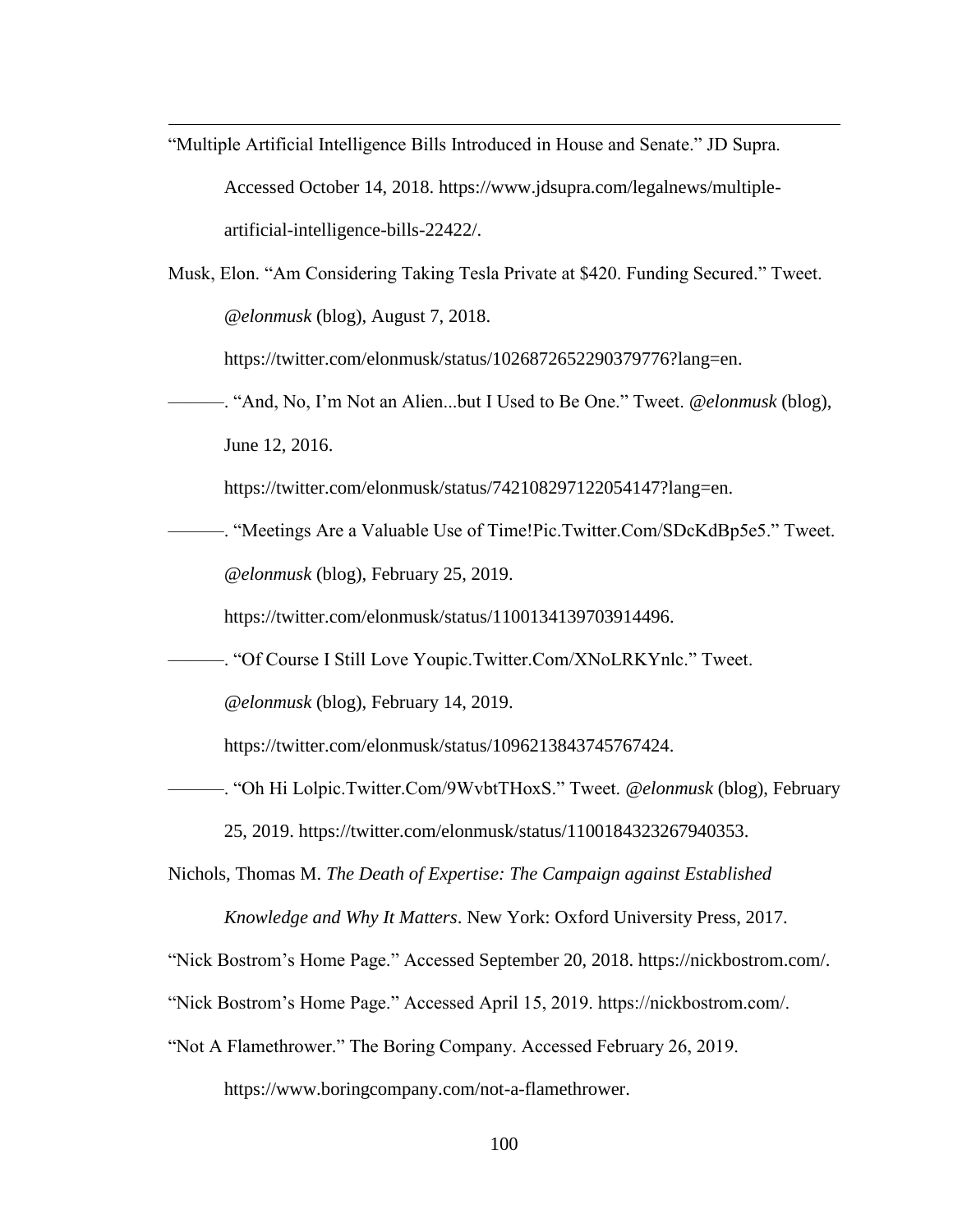Olberding, Ashley. "Did Season 2 Ep 8 of #westworld Break Anyone Else's Heart Cause I Am a Flipping MESS. @WestworldHBO." Tweet. *@anolberding* (blog), November 19, 2018.

https://twitter.com/anolberding/status/1064752995001348097.

 $\overline{a}$ 

Ralph, Eric. "SpaceX given the Go-Ahead for Crew Dragon's First Journey into Earth Orbit." Accessed February 26, 2019. https://www.teslarati.com/spacex-crewdragon-launch-date/.

"R/Artificial." reddit. Accessed November 20, 2018. https://www.reddit.com/r/artificial/.

RatPie, Tash. "Me during S1 of West World: Oh Wow! That's a Good Way to See Different Perspectives Especially in the World of AI! Me during S2: WHY CAN'T I STOP THIS FEELINGS TRAIN #Westworld." Tweet. *@MaximumOutlier* (blog), November 17, 2018.

https://twitter.com/MaximumOutlier/status/1064009311175757826.

- "Sen. Cruz Chairs First Congressional Hearing on Artificial Intelligence | Ted Cruz | U.S. Senator for Texas." Accessed October 23, 2018. https://www.cruz.senate.gov/?p=press\_release&id=2902.
- Stewart, Emily. "Elon Musk's Week of Pot Smoking and Wild Emails, Explained." Vox, September 8, 2018. https://www.vox.com/business-andfinance/2018/9/8/17834910/elon-musk-joe-rogan-podcast-tesla-stock.
- SXSW. *Elon Musk Answers Your Questions! | SXSW 2018*. Accessed January 1, 2019. https://www.youtube.com/watch?v=kzlUyrccbos.
- "SXSW Conference & Festivals." SXSW. Accessed February 28, 2019. https://www.sxsw.com/.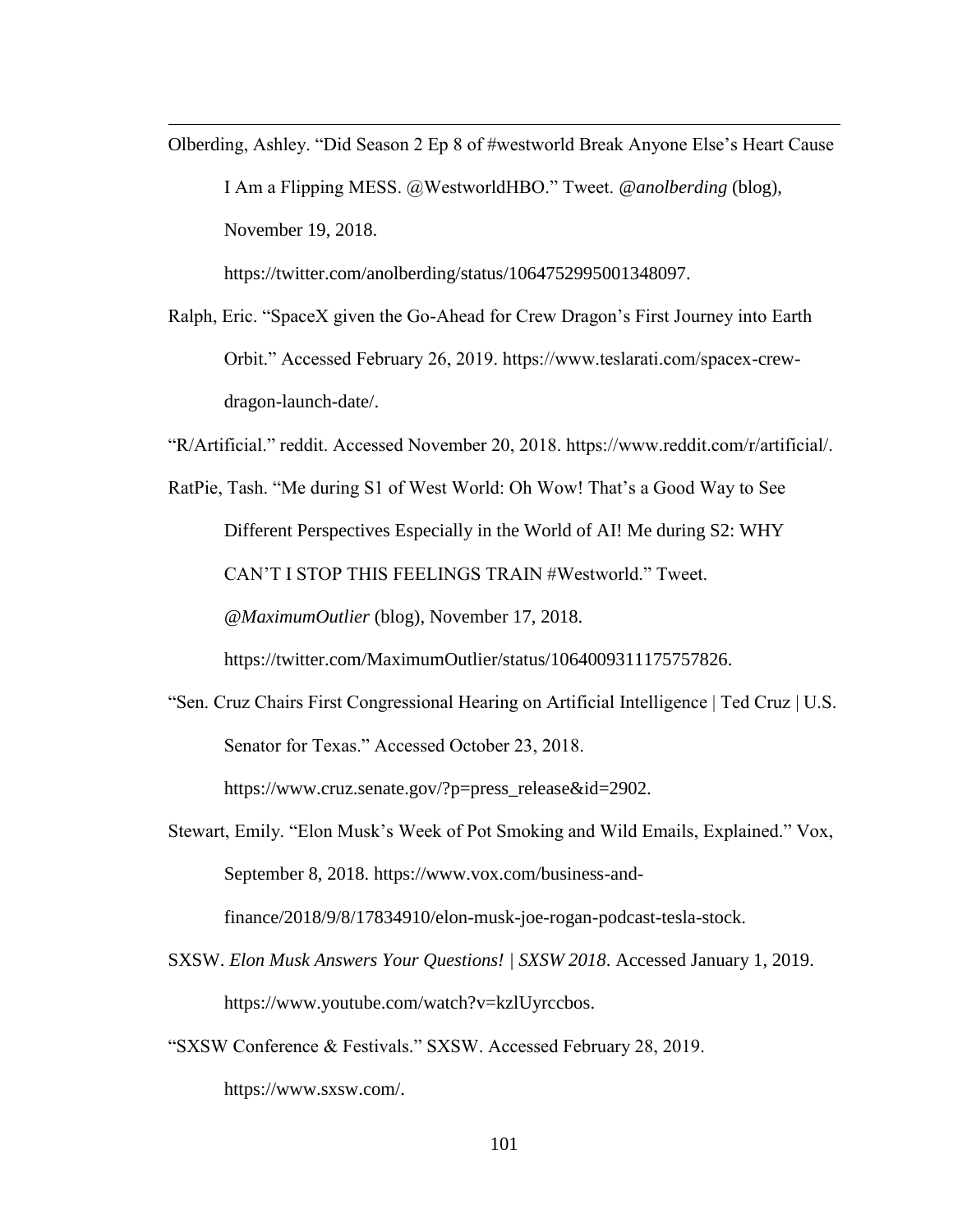"The AI Crossroads: Dystopia vs. Utopia." Axios. Accessed January 1, 2019.

https://www.axios.com/artificial-intelligence-dystopia-utopia-experts-divided-3bf7e5b7-9064-40f8-9c79-b2cf07d9323a.html.

- The Artificial Intelligence Channel. *The First Congressional Hearing on Artificial Intelligence*. Accessed October 23, 2018. https://www.youtube.com/watch?v=fluYVnsEKc.
- "The Joe Rogan Experience." Accessed March 30, 2019.

https://www.stitcher.com/s?fid=13180.

 $\overline{a}$ 

- Tusk <sup>8</sup>. Elon. "Exactly. This Has Now Happened Several Times. Something Is Broken with SEC Oversight." Tweet. *@elonmusk* (blog), February 26, 2019. https://twitter.com/elonmusk/status/1100371207491248128?ref\_src=twsrc%5Etf w%7Ctwcamp%5Etweetembed%7Ctwterm%5E1100371207491248128&ref\_url =https%3A%2F%2Fwww.bbc.com%2Fnews%2Fbusiness-47365585.
- ———. "Meant to Say Annualized Production Rate at End of 2019 Probably around 500k, Ie 10k Cars/Week. Deliveries for Year Still Estimated to Be about 400k." Tweet. *@elonmusk* (blog), February 19, 2019.

https://twitter.com/elonmusk/status/1098080063801585664.

———. "Tesla Made 0 Cars in 2011, but Will Make around 500k in 2019." Tweet. *@elonmusk* (blog), February 19, 2019.

https://twitter.com/elonmusk/status/1098013283372589056.

Udacity. *Why Go Is So Difficult For AI*. Accessed January 1, 2019.

https://www.youtube.com/watch?v=ay6z\_vXZzX8.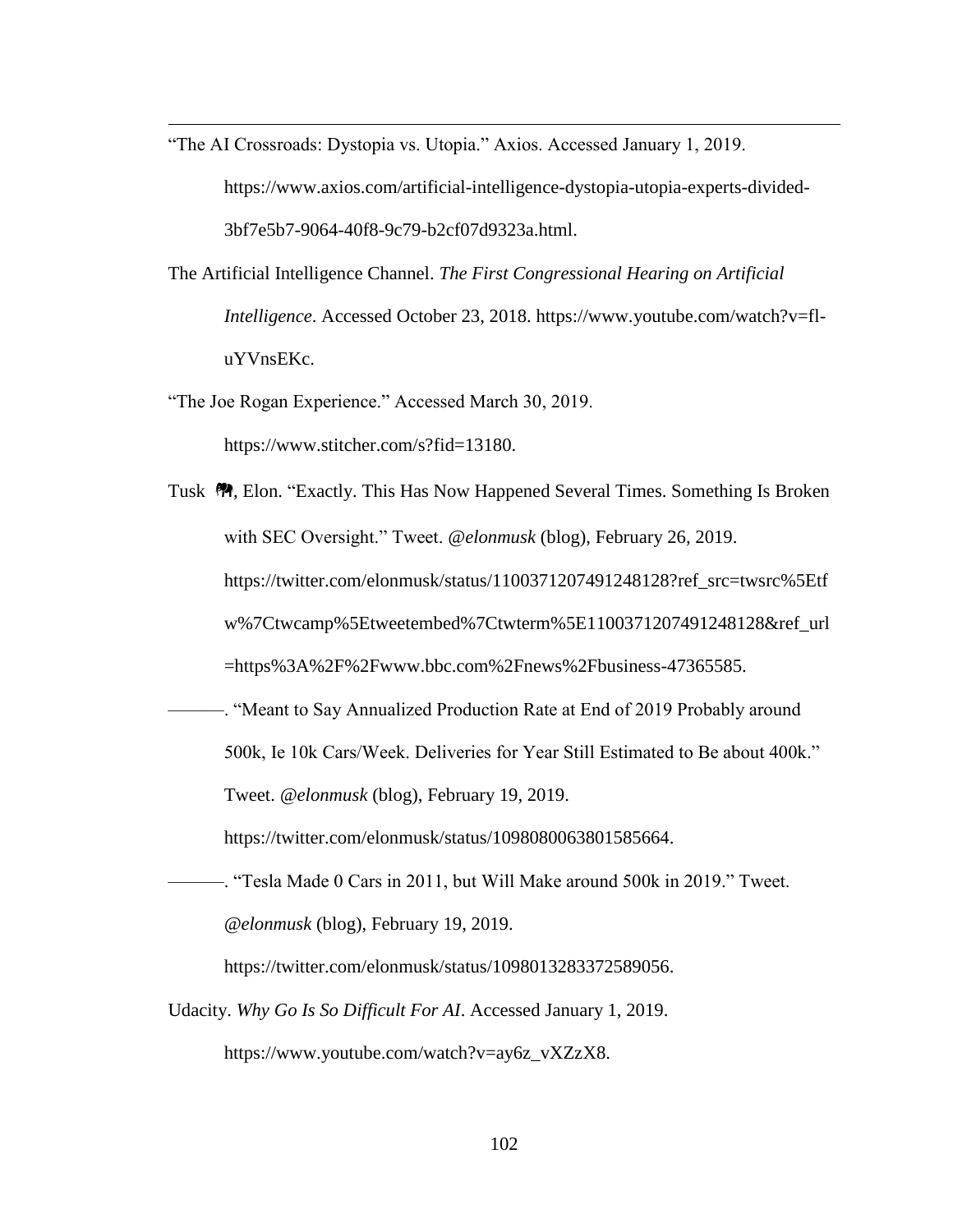USI Events. *The Future of Machine Intelligence - Nick Bostrom, at USI*. Accessed January 14, 2019. https://www.youtube.com/watch?v=8xwESiI6uKA.

 $\overline{a}$ 

- Walker, Jeffrey. "The Body of Persuasion: A Theory of the Enthymeme." *College English* 56, no. 1 (1994): 46–65.
- Walsh, Lynda. *Scientists as Prophets: A Rhetorical Genealogy*. New York, NY: Oxford University Press, 2013.
- "What Does Easter Egg Mean? | Pop Culture by Dictionary.Com." *Everything After Z by Dictionary.Com* (blog). Accessed April 18, 2019.

https://www.dictionary.com/e/pop-culture/easter-egg/.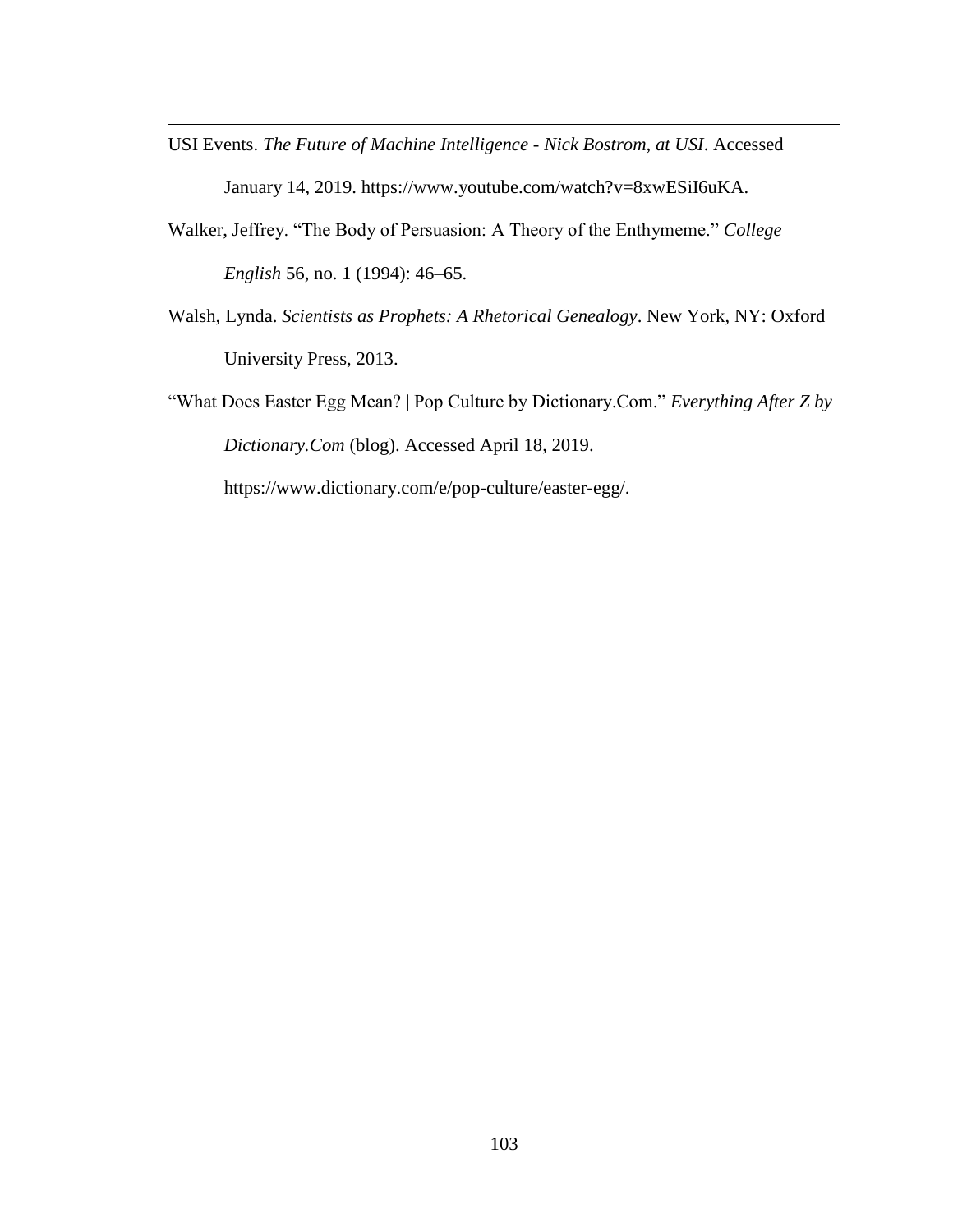# **Caitlin Kirby**

## **EDUCATION**

 $\overline{a}$ 

| <b>Wake Forest University</b>                                                                                                                                                                                                              | Winston Salem, NC |
|--------------------------------------------------------------------------------------------------------------------------------------------------------------------------------------------------------------------------------------------|-------------------|
| <b>Master of Arts</b>                                                                                                                                                                                                                      | $2017 -$<br>2019  |
| Communications student focusing on rhetoric and rhetorical criticism.                                                                                                                                                                      |                   |
| MA Thesis: Expertise, Ethos, And Ethics: The Prophetic Rhetoric Of Nick Bostrom And<br>Elon Musk In The Artificial Intelligence Debate                                                                                                     |                   |
| <b>University of Wisconsin- Madison</b>                                                                                                                                                                                                    | Madison, WI       |
| <b>Bachelor of Arts</b><br>2010-2014                                                                                                                                                                                                       |                   |
| Double major in Communication Arts: Rhetoric and Communication Science and<br>English Literature.                                                                                                                                          |                   |
| Senior thesis in rhetoric titled "Stretching Boundaries with Love in Science Fiction."<br>Analysis of Doctor Who, Battlestar Galactica, and Her focusing on themes and<br>meaning of love between humans and non-human androids or robots. |                   |
| <b>EXPERIENCE</b>                                                                                                                                                                                                                          |                   |
| <b>Wake Forest University- Communication Department</b>                                                                                                                                                                                    | Winston Salem, NC |
| <b>Teaching Assistant</b>                                                                                                                                                                                                                  | 2017-current      |
| Assist the instructor on record with Wake Forest's undergraduate Public Speaking class,<br>running two lab sections including activities, small lectures, and facilitating group<br>work, as well as grading of speeches.                  |                   |
| Assist the instructor on record with the undergraduate Quantitative Research Methods<br>with lectures, grading, creating assessments, and leading review sessions.                                                                         |                   |
| <b>Wake Forest Writing Center</b>                                                                                                                                                                                                          | Winston Salem, NC |
| <b>Peer Writing Tutor</b>                                                                                                                                                                                                                  | 2017-current      |
| Working with students in a peer tutoring environment with students in all disciplines<br>throughout the writing process including: brainstorming, outlining, drafting, and<br>finalization.                                                |                   |
| Lead various workshops on feedback, and working with groups of writers.                                                                                                                                                                    |                   |
| simoneink, llc                                                                                                                                                                                                                             | McLean, VA        |

*Summer Intern* 2018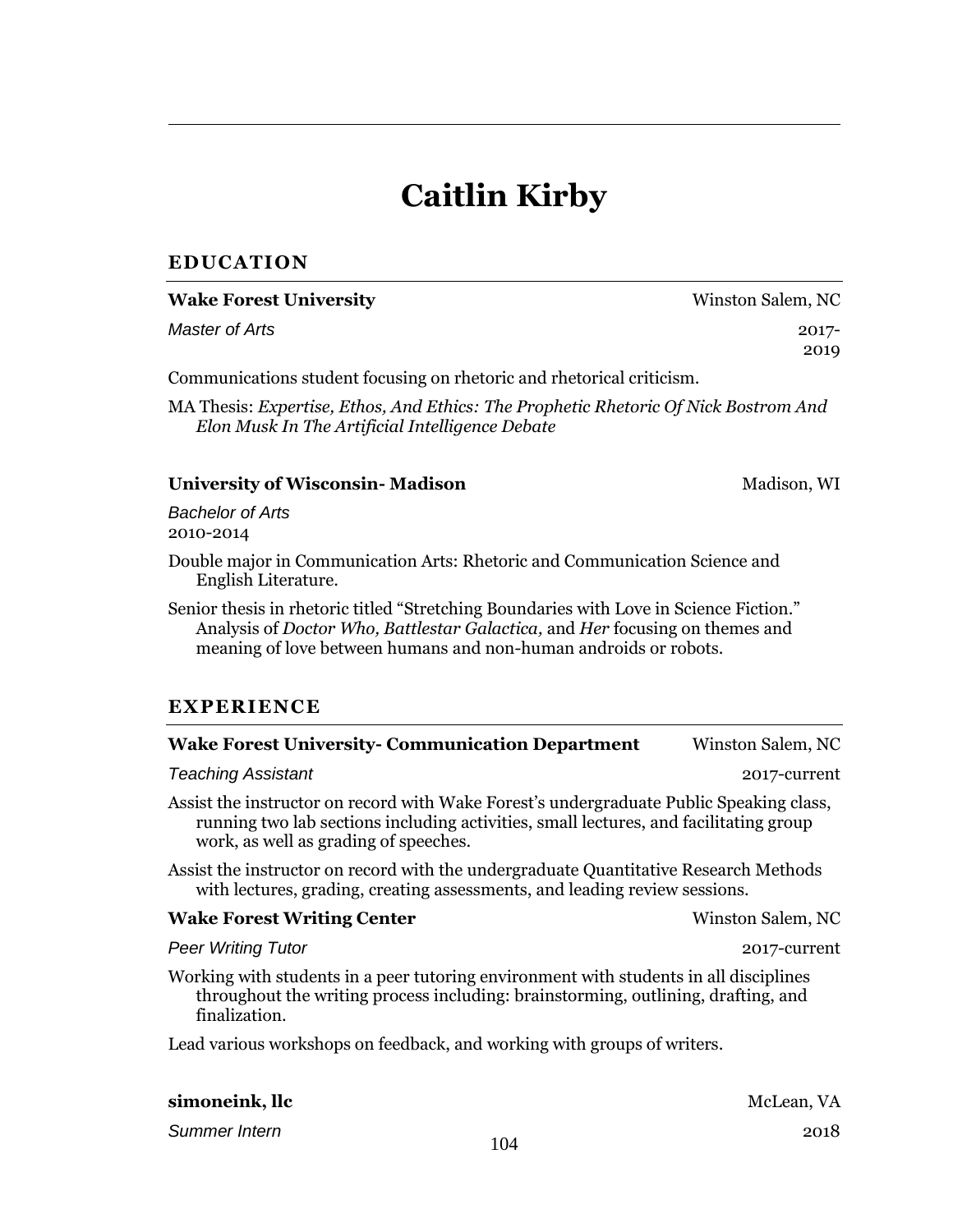$\overline{a}$ Research, write, edit, and format press releases for various clients and events. Design and implement new social media strategy for simoneink and clients. Monitor and measure success and interactions on Twitter and Instagram. Assist in other research and writing as needed. **Epic** Verona, WI *Application Trainer* 2015-2017 Considerable experience in front of customer and internal classes ranging from 2 trainees to 38 trainees. Maintained an average evaluation rating of 9.2/10. Research, write, and maintain "Healthcare Essentials" learning modules for new Epic employees. Design, write, and edit training companions and assessments. **University of Wisconsin SOAR Program Madison, WI** *Parent Program Intern and New Student Leader* 2013 & 2014 Organized and facilitated the parent program at new student orientation. Facilitated discussions and presentations to groups ranging from 10 to 550. **PEOPLE Program** Madison, WI *English Tutor* 2011-2013 Worked with students in the PEOPLE program to improve writing skills, review school and college essays, and study for the ACT.

#### **CONFERENCES**

| <b>Popular Culture Association 2019 National Conference</b>                                                         | Washington, DC    |
|---------------------------------------------------------------------------------------------------------------------|-------------------|
| How Do You Arque with Fox Mulder?: Perpetuating and Debunking Conspiracy<br>Theory and Pseudoscience on the X-Files | April, 2019       |
| Paper presented as part of the Science Fiction and Fantasy Division<br>$\bullet$                                    |                   |
| <b>Popular Culture Association 2018 National Conference</b>                                                         | Indianapolis, IN  |
| Scully to STEM: Dana Scully as a Scientific Role Model                                                              | March, 2018       |
| Paper presented as part of the Science in Popular Culture Division                                                  |                   |
| <b>Wake Forest Argumentation Conference</b>                                                                         | Winston Salem, NC |
| <b>Panel Chair</b>                                                                                                  | April, 2018       |

## **AWARDS**

Wake Forest Writing Center, 2017-2018

Award for excellence in tutoring.